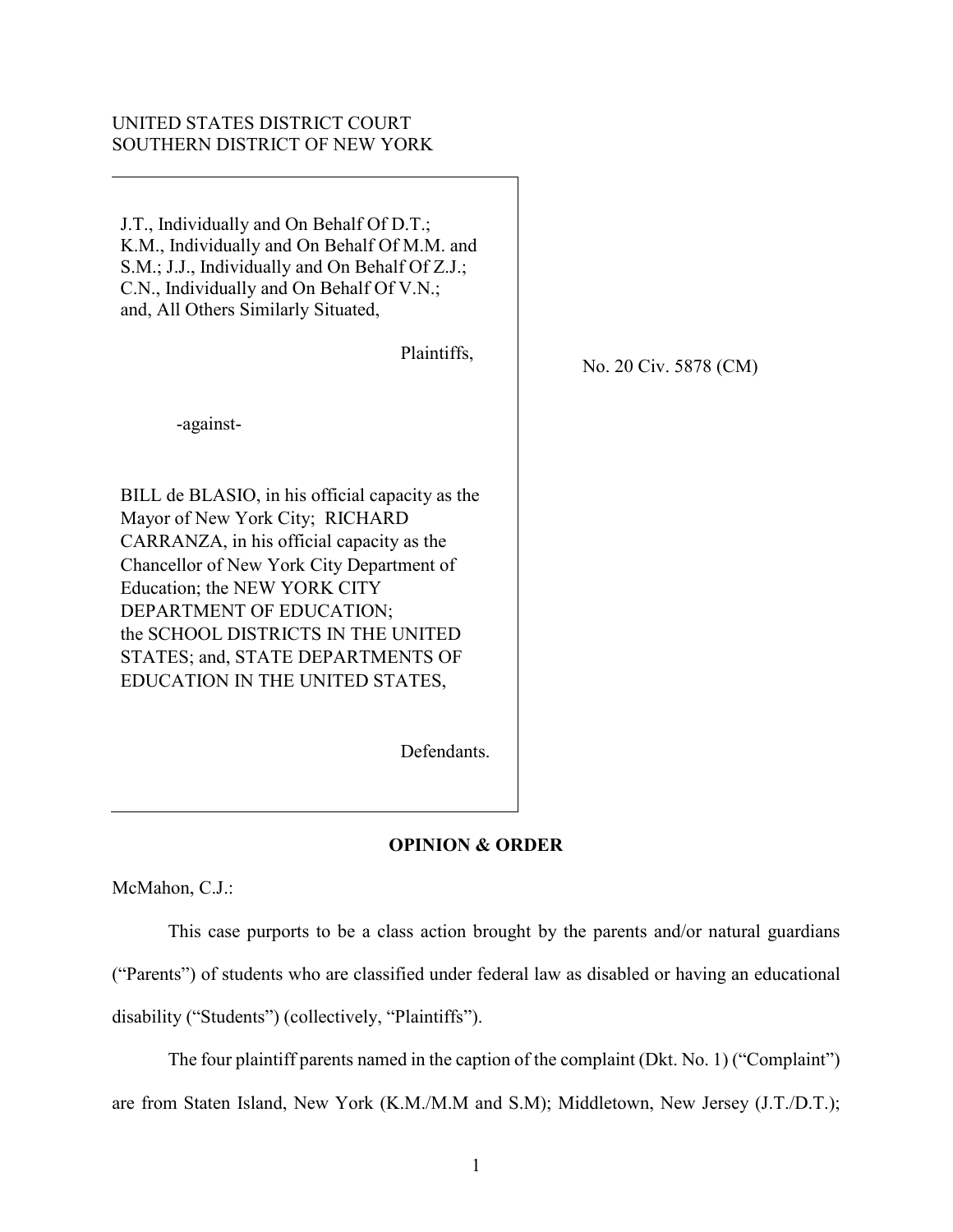Meriden, Connecticut (J.J./Z.J.); and Leander, Texas (C.N./V.N.). An appendix to the Complaint identifies approximately 100 additional "named plaintiffs" located in sixty-two separate school districts around the country.[1](#page-1-0) (*See* Dkt. No. 1-12.)

The defendants specifically named in the caption of the Complaint include Bill DeBlasio, in his official capacity as the Mayor of New York City ("Mayor DeBlasio"); Richard Carranza, in his official capacity as the Chancellor of New York City Department of Education ("Chancellor Carranza"); and the New York City Department of Education ("NYCDOE") (collectively, the "NYC Defendants" or the "City"). The caption also purports to sue "THE SCHOOL DISTRICTS IN THE UNITED STATES" – over  $13,800$  of them<sup>[2](#page-1-1)</sup> – and "STATE DEPARTMENTS OF EDUCATION IN THE UNITED STATES" – which would encompass all 50 States, the District of Columbia and Puerto Rico – as listed in appendices to the Complaint. (*See* Dkt. No. 1-1 (School Districts); Dkt. No. 1-2 (State Departments of Education).)

Under the Individuals with Disabilities Education Act, 20 U.S.C. §1400, *et seq.* ("IDEA"), disabled students are entitled to a "free appropriate public education" ("FAPE"). To guarantee students receive a FAPE, each student with disabilities has an Individualized Education Program ("IEP") that lays out the terms of his or her special education and related services, supplementary aids and services, and program modifications or supports for school personnel that will be provided for the student. *See* 20 U.S.C. § 1414(d). Under the IDEA, a local educational agency ("LEA") – most often, a school district – cannot alter a student's IEP without complying with certain procedural requirements, including notifying parents of any change. If a parent initiates an IDEA

 $\overline{\phantom{a}}$ 

<span id="page-1-0"></span> $<sup>1</sup>$  As it turns out, not all of these "named plaintiffs" realized what they were getting into by signing on with Plaintiffs'</sup> counsel and more than a few have subsequently withdrawn from this lawsuit. (*See e.g.*, Dkt. No. 133; *compare* Dkt. No. 1-12 (all "named plaintiffs") *with* Dkt. Nos. 148-149 ("named plaintiffs" that attend NYCDOE schools).)

<span id="page-1-1"></span><sup>2</sup> Plaintiffs list 13,821 entities in their Appendix B of Defendant School Districts. (Dkt. No. 1-1.)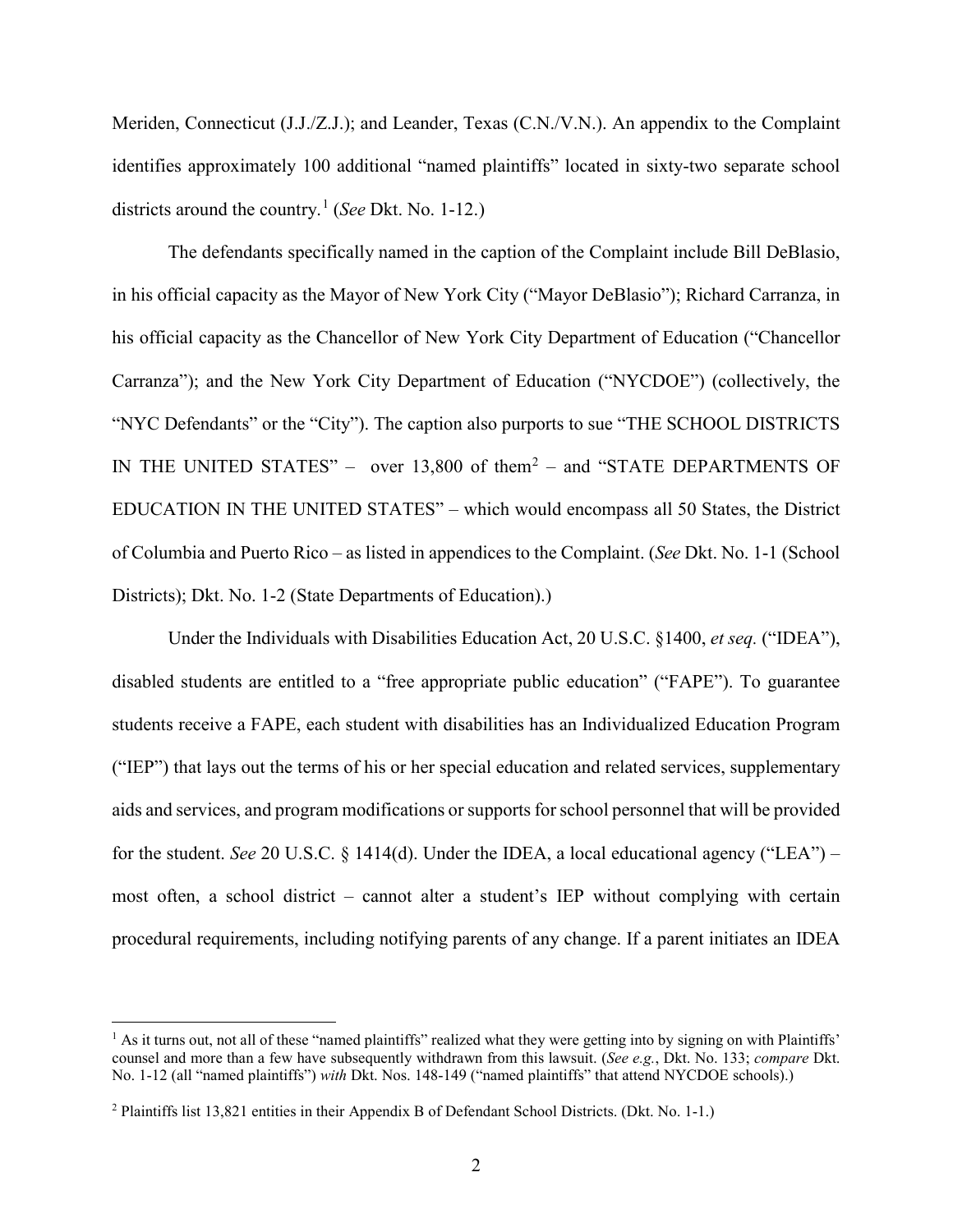proceeding against an LEA, the IDEA's "stay put" or "pendency" provision requires that the child remain in his or her then-current educational placement until the proceedings are complete, unless the State or local agency and parent otherwise agree. 20 U.S.C. § 1415(j).

Plaintiffs allege that, when schools were shut down due to the public health emergency created by the COVID-19 pandemic, every school district in the United States that went from inperson to remote learning (1) automatically altered the pendency placement of every special education student in the United States; and (2) ceased providing every one of those students with a FAPE, in violation of IDEA's substantive and procedural safeguards.

Approximately one month after filing this lawsuit, Plaintiffs' counsel moved before the Part I judge for a temporary restraining order ("TRO") and a preliminary injunction. The application for an immediate TRO was denied, with the Part I judge expressing grave doubt about the ability of this case to go forward in the posture proposed by Plaintiffs. At about the same time, some of the defendants around the country who had received service of process (or at least attempted service of process) began filing motions to dismiss the case, or indicated by letter their intent to do so.

In an effort to manage so unwieldy a lawsuit, this Court issued a number of orders to show cause, which were designed to tease out some of the many defects that seemed apparent, first to my colleague in Part I and then to me, from the face of the Complaint. The Court allowed Plaintiffs' motion for a preliminary injunction to proceed only against the only defendants named in the actual caption of the complaint – the NYC Defendants – who not only opposed the motion but promptly moved to dismiss the Complaint as against them. The action as to all other defendants was stayed until the Court could address the potential pleading deficiencies that were immediately apparent.

This opinion explains the reasons for the Court's entry of the following orders:

3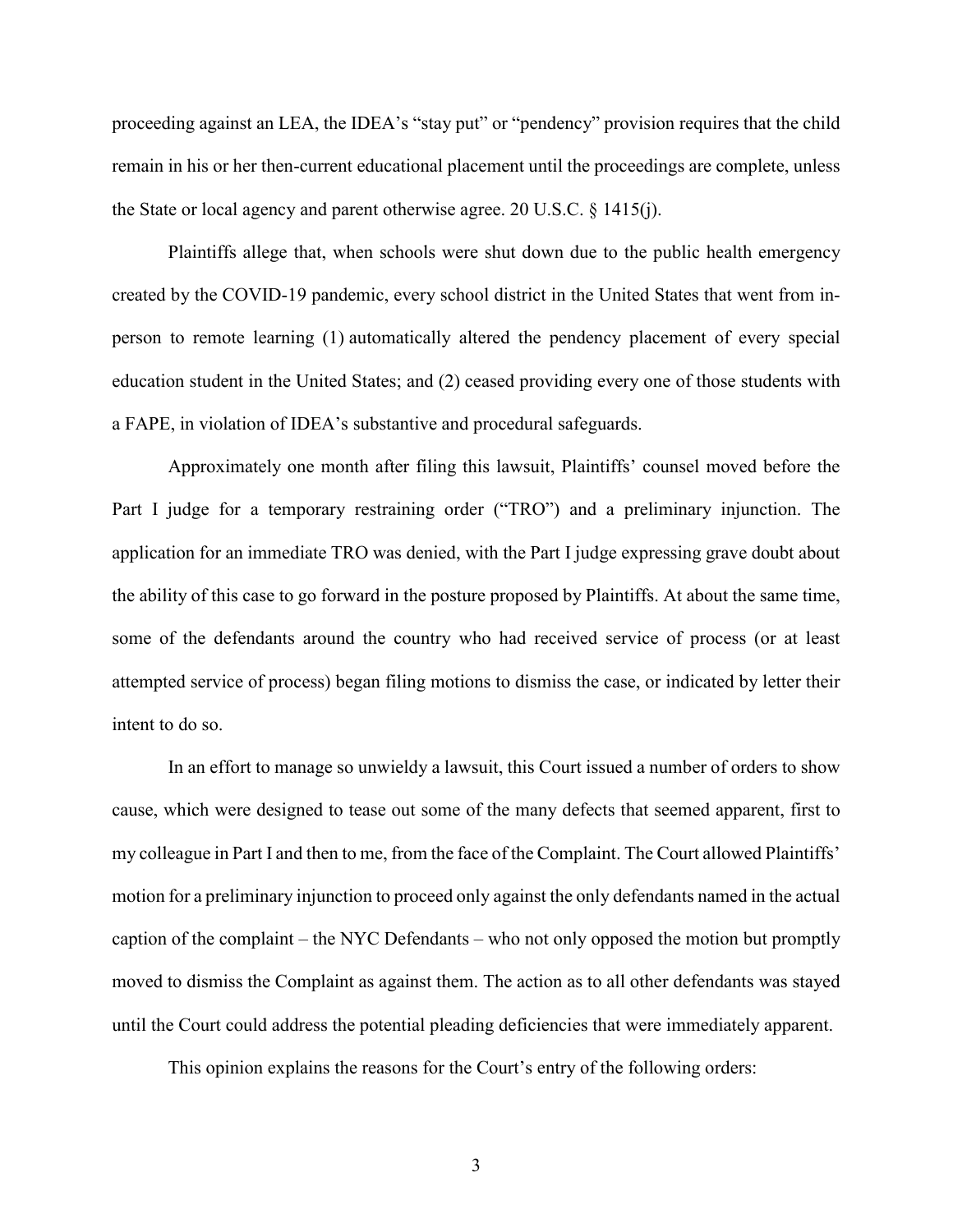(1) An order dismissing the Complaint without prejudice as against all defendants located outside the State of New York – 49 State Departments of Education, D.C. State Board of Educations, Departamento De Educatión Gobierno De Puerto Rico, and the over 13,000 school districts in states other than New York – for myriad reasons: (1) the Court lacks personal jurisdiction over any of those defendants, (2) venue does not lie against those defendants in this district; and (3) even if (1) and (2) were not the case, permissive joinder pursuant to Fed. R. Civ. P. 20 – the only applicable form of joinder, by Plaintiffs' admission – is so grossly inappropriate that severance and dismissal is the appropriate remedy. *See Nassau Cnty. Ass'n of Ins. Agents, Inc. v. Aetna Life & Cas. Co.*, 497 F.2d 1151, 1153–54 (2d Cir. 1974) ("The misjoinder here, resting on thousands of unrelated transactions, is such a gross abuse of procedure that dismissal under F[ed.] R. Civ. P. 41(b) for failure to comply with the federal rules is warranted.").

(2) An order dismissing the Complaint as against all defendants except the NYC Defendants and the New York State Department of Education, on the ground that permissive joinder is not appropriate and that dismissal rather than severance is the appropriate remedy. *See Nassau Cnty.* 497 F.2d at 1153–54.

(3) An order dismissing as plaintiffs all parents who do not have children enrolled in the New York City public schools (non-New York City Plaintiffs), on the ground that they lack standing to assert any claims against the NYC Defendants.

(4) An order denying the New York City Plaintiffs' motion for a preliminary injunction and dismissing the Complaint as against the NYC Defendants without prejudice; and

(5) An order *sua sponte* dismissing the claims against the only remaining Defendant in this case, which is the New York State Department of Education.

4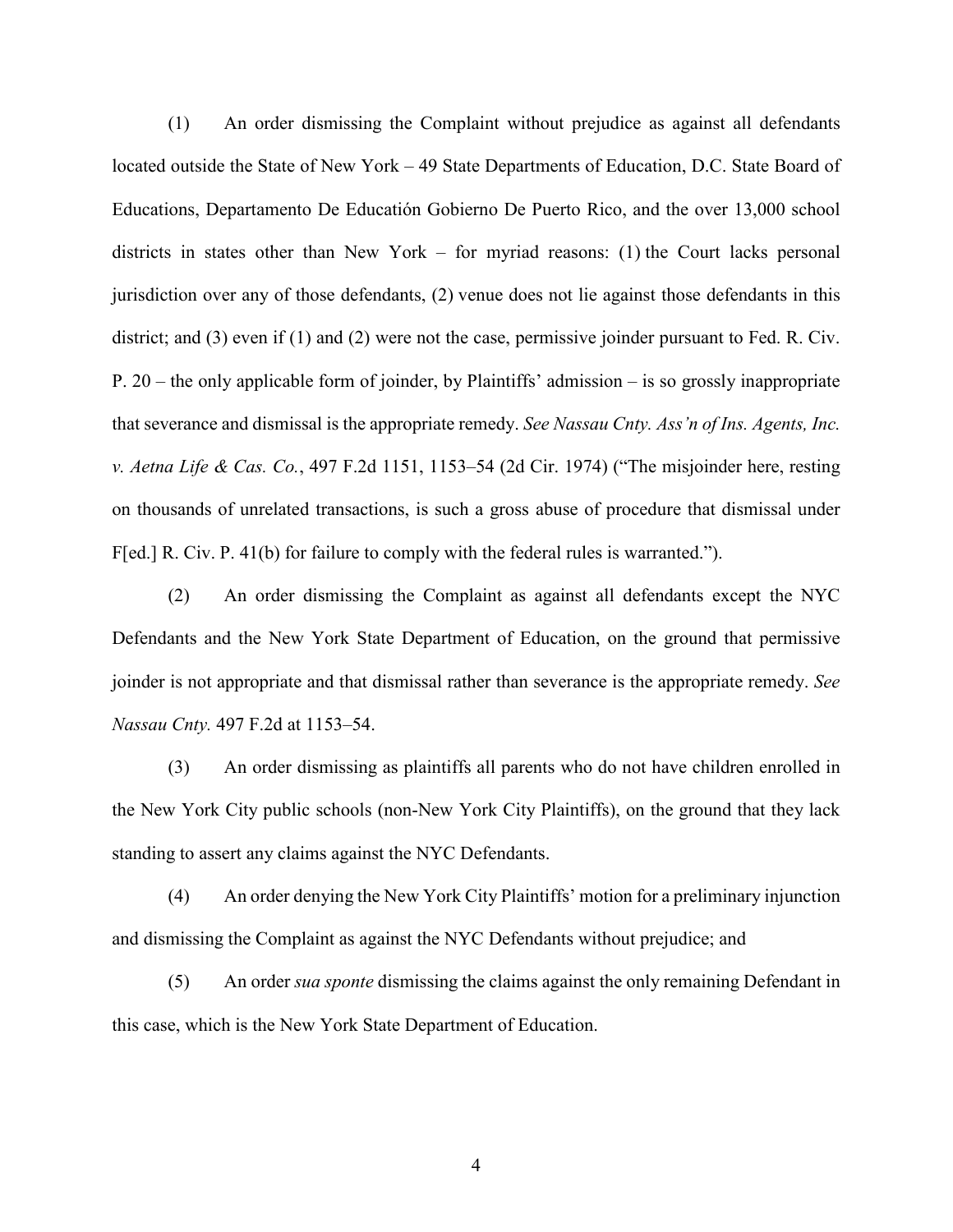#### **BACKGROUND**

### *Schools Close in Response to COVID-19*

By March 2020, COVID-19 was quickly spreading across the United States. Plaintiffs allege that the governors of the several states directed Defendant School Districts to close school buildings and require that all students and school staff remain at home, with traditional in-person instruction changed to "remote learning." ("Compl." at ¶¶ 6-7, Dkt. No. 1.)

The Complaint is peppered with specifics about New York State and New York City, which Plaintiffs use as an "example" of how every other state and school district allegedly reacted to the pandemic. Plaintiffs specifically plead that New York State Governor Andrew Cuomo issued two executive orders closing schools, and refer to an appendix for a complete list of every other state's gubernatorial executive orders closing school buildings. (*Id.* ¶ 6.) They also plead that Mayor DeBlasio and Chancellor Carranza unilaterally moved all instruction to remote learning for the remainder of the 2019-2020 school year. (*Id.* ¶ 7.)

Plaintiffs allege that "many" School Districts asked Secretary of Education Betsy DeVos ("Secretary DeVos") for waivers from IDEA requirements during the crisis, and assert that Secretary DeVos did not recommend giving school districts the option to bypass major parts of federal special education law. (*Id.* ¶ 9.) Indeed, they allege that "there has been no change in federal or state law" relating to IDEA during the pandemic crisis (*Id*). Nonetheless, they acknowledge that, " . . . the United States Department of Education ('USDOE') provided great flexibility in the provision of educational services during the coronavirus crisis . . ." (*id.*), though they do not discuss any of the particulars about the "great flexibility" that USDOE afforded school districts when dealing with disabled students during the pandemic.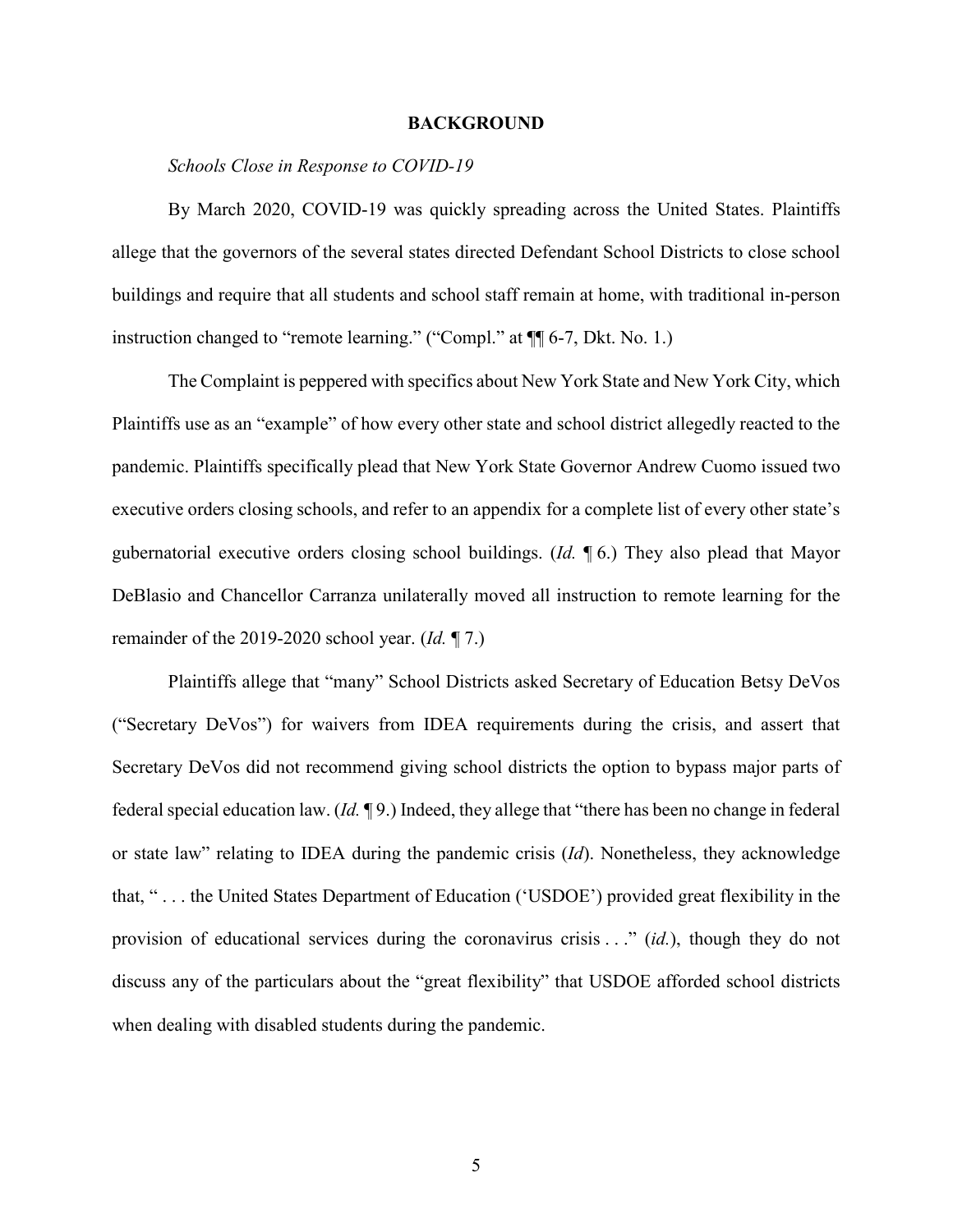In fact, USDOE did provide school districts with considerable latitude in unprecedented circumstances. It published two guidance documents to school districts in March 2020, as soon as it became clear that the pandemic would lead to widespread school closures: a Questions and Answers document ("USDOE Q&A," Dkt. No. 139-1) and a Supplemental Fact Sheet ("USDOE Fact Sheet," Dkt. No. 139-2). Although Plaintiffs deliberately did not mention or quote from these documents in their Complaint, they can nonetheless be considered, both in response to the motion for a preliminary injunction and on motions to dismiss the Complaint, because (1) they are integral to the allegations of the Complaint, which affirmatively alleges that USDOE offered school districts "great flexibility" in the administration of IDEA during the pandemic, *see Chambers v. Time Warner, Inc.*, 282 F.3d 147, 153 (2d Cir. 2002); and (2) they are matters of public record that were published on an official government web site, which means a court can take judicial notice of them without converting any motion to dismiss into a motion for summary judgment. *Wells Fargo Bank, N.A. v. Wrights Mill Holdings, LLC*, 127 F. Supp. 3d 156, 166 (S.D.N.Y. 2015) (collecting cases); *see Christa McAuliffe Intermediate Sch. PTO, Inc. v. de Blasio*, 364 F. Supp. 3d 253, 262 (S.D.N.Y.), *aff'd*, 788 F. App'x 85 (2d Cir. 2019) (taking judicial of information published by the NYCDOE – a governmental entity – published on a government website).<sup>[3](#page-5-0)</sup>

To say that USDOE provided flexibility to school districts confronting how to educate disabled students during the pandemic is an understatement. In particular, the USDOE Fact Sheet straight-forwardly authorized the provision of distance instruction in bolded letters: "**To be clear: ensuring compliance with the Individuals with Disabilities Education Act (IDEA), Section 504 of the Rehabilitation Act (Section 504), and Title II of the Americans with Disabilities** 

l

<span id="page-5-0"></span><sup>3</sup> The USDOE Q&A is available at[: https://sites.ed.gov/idea/files/qa-covid-19-03-12-2020.pdf.](https://sites.ed.gov/idea/files/qa-covid-19-03-12-2020.pdf) The USDOE Fact Sheet is available at: [https://www2.ed.gov/about/offices/list/ocr/frontpage/faq/rr/policyguidance/Supple%20Fact%20Sheet%203.21.20%2](https://www2.ed.gov/about/offices/list/ocr/frontpage/faq/rr/policyguidance/Supple%20Fact%20Sheet%203.21.20%20FINAL.pdf) [0FINAL.pdf.](https://www2.ed.gov/about/offices/list/ocr/frontpage/faq/rr/policyguidance/Supple%20Fact%20Sheet%203.21.20%20FINAL.pdf)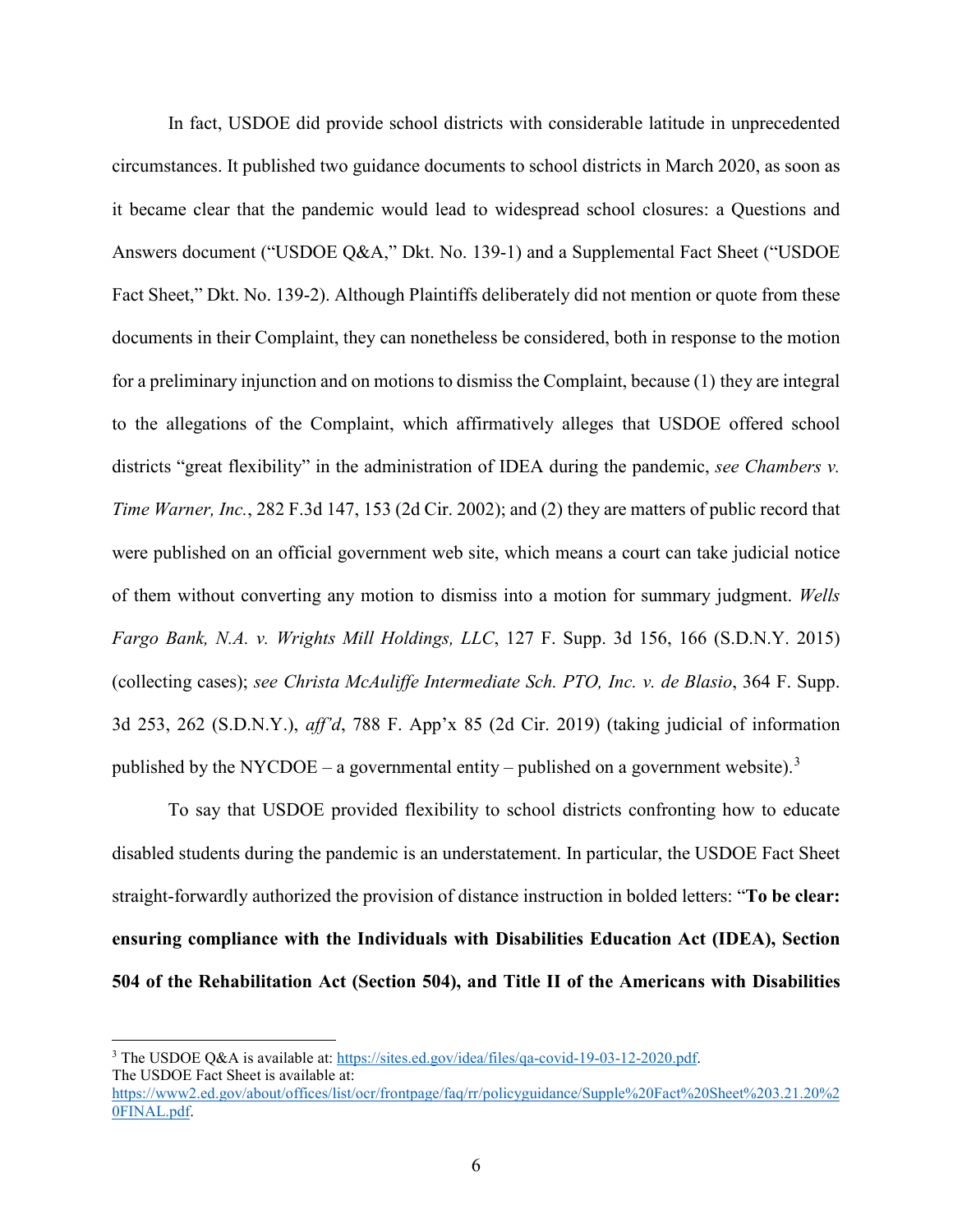**Act should not prevent any school from offering educational programs through distance instruction.**" (USDOE Fact Sheet at 1 (emphasis original).) USDOE acknowledged that, "these exceptional circumstances may affect how all educational and related services and supports are provided, and the Department will offer flexibility where possible," and that "school districts must remember that the provision of FAPE may include, as appropriate, special education and related

services *provided through distance instruction provided virtually, online, or telephonically*." (*Id.*

at 1-2.) (emphasis added)

The Fact Sheet acknowledges the constraints of the pandemic, noting that:

it may be unfeasible or unsafe for some institutions, during current emergency school closures, to provide hands-on physical therapy, occupational therapy, or tactile sign language educational services. Many disability-related modifications and services may be effectively provided online. These may include, for instance, extensions of time for assignments, videos with accurate captioning or embedded sign language interpreting, accessible reading materials, and many speech or language services through video conferencing.

(*Id.* at 2.)

Finally, the USDOE Fact Sheet emphasizes what the IDEA is all about – equal *access* to

education for students with disabilities vis-à-vis their non-disabled peers:

Finally, although federal law requires distance instruction to be accessible to students with disabilities, it does not mandate specific methodologies. Where technology itself imposes a barrier to access or where educational materials simply are not available in an accessible format, educators may still meet their legal obligations by providing children with disabilities *equally effective alternate access to the curriculum or services provided to other students*.

(*Id.* at 2 (emphasis added).) Plaintiffs admit that the law provides that, if a student's program becomes unavailable, a school district must find a "comparable alternative placement" or a "similar program." (Compl. ¶ 144).

The Q&A that USDOE issued supplements the Fact Sheet guidance by noting, in more than one place, that, "there may be exceptional circumstances that could affect how a particular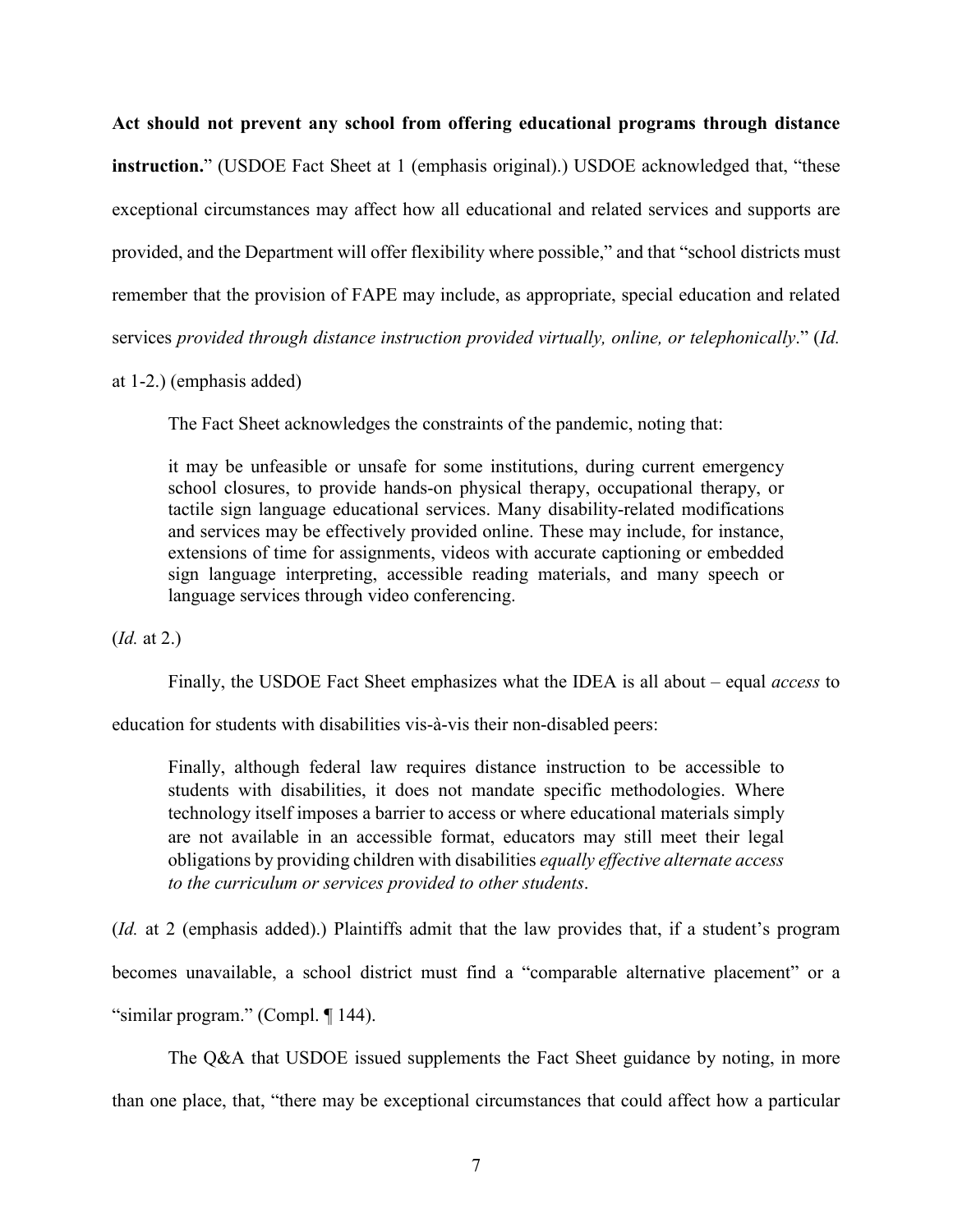service is provided." (USDOE Q&A at 2, 3, 4.) Moreover, "If a child does not receive services after an extended period of time," the USDOE does not recommend the principal relief Plaintiffs seek in this lawsuit – that schools be forced to reopen in the middle of a pandemic – but rather, that the school "make an *individualized determination* whether and to what extent compensatory services may be needed, consistent with applicable requirements, including to make up for any skills that may have been lost." (*Id.* at 3, 4 (emphasis added); *see id.* at 2.) Notably, the only time the USDOE requires an LEA to consider placement decisions regarding the continuum of alternative placements under the IDEA's procedural protections is when a child with a disability who is at high risk of severe medical complication is excluded from a school that remains open to other students – not a school that is closed to all students. (*Id.* at 4.)

What is clear from the foregoing is that USDOE would neither permit school districts to wash their hands of disability education because of the pandemic nor tie their hands about how to provide that education in light of the emergency confronting them.

In conformity with USDOE, the various State Education Departments began issuing guidance to the School Districts within their states on how to provide proper education services to students during coronavirus shutdowns. (Compl. ¶ 12.) While "a complete list of every State Education Department's COVID-19 Guidance and Memos" is appended to the Complaint (*id.*; *see* Dkt. No. 1-4), the pleading does not purport to assert, or even summarize, what all of those many documents said. The text of the Complaint discusses only the guidance provided to school districts in New York State by the Office of Special Education of the New York State Education Department ("NYSED"). (Compl. ¶ 12.) Fortunately, the NYC Defendants provided some of the missing details about the State's guidance in connection with their motion to dismiss and opposition to the motion for a preliminary injunction (a single document), by attaching NYSED's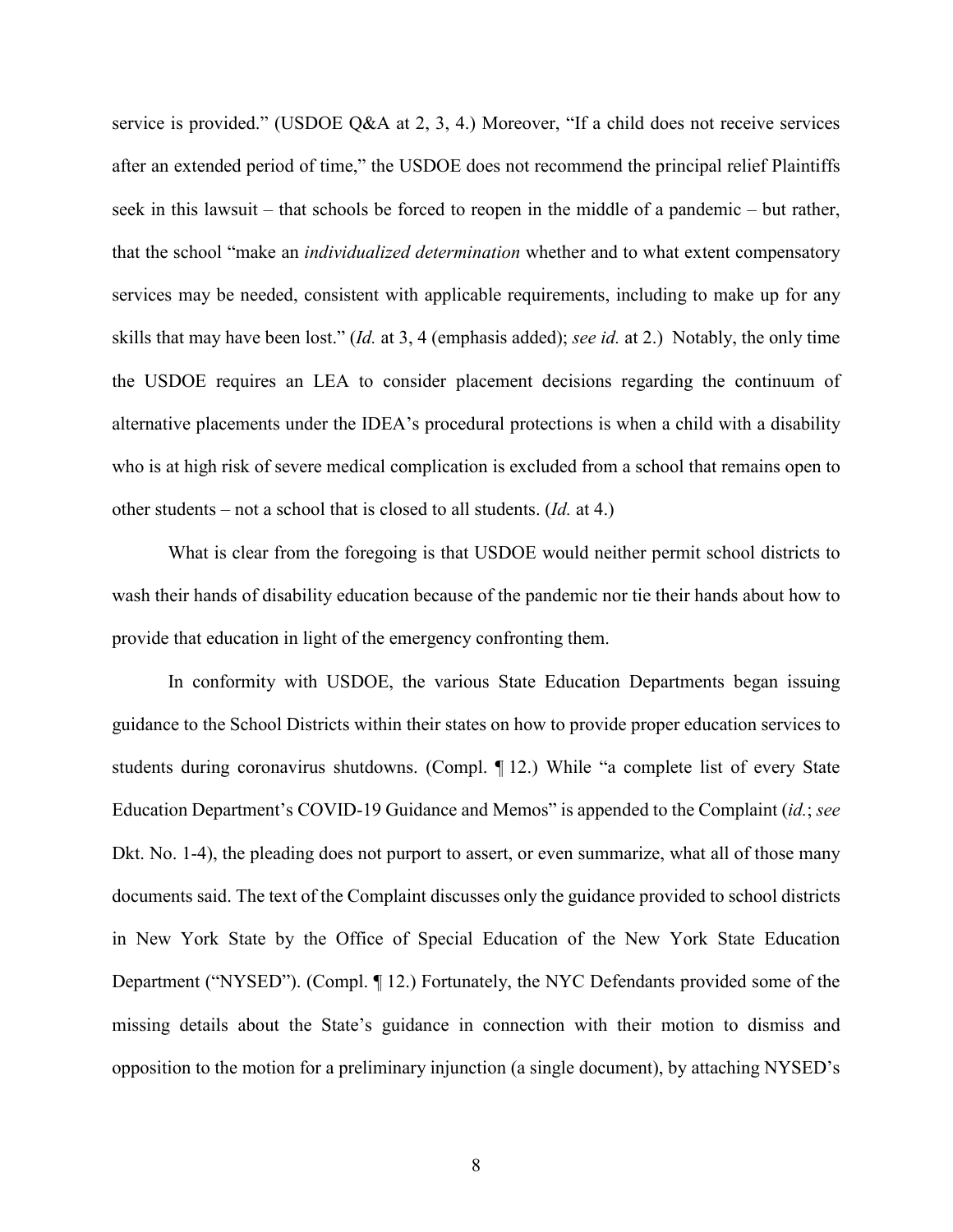March 27 letter regarding the provision of services to students with disabilities during statewide school closures to their motion to dismiss. (*See* Dkt. No. 139-3.)

Specifically, on March 27, NYSED sent New York State school districts a letter with Questions and Answers about the provision of IDEA-mandated special education services during the pandemic. ("NYSED Q&A," Dkt. No. 139-3.) NYSED's guidance – which can be found on a governmental web site<sup>[4](#page-8-0)</sup> – echoes and reflects the guidance issued by USDOE. For example, it notes that the USODE's "guidance indicated the provision of FAPE may include, as appropriate, special education and related services provided through distance instruction provided virtually, online, or telephonically." (NYSED Q&A at 3.) It also stresses equal access, noting, "Where technology itself imposes a barrier to access or where educational materials simply are not available in an accessible format, educators may still meet their legal obligations by providing children with disabilities equally effective alternate access to the curriculum or services provided to other students." (*Id.*)

Importantly NYSED posed the following question: "If a school district is using virtual online learning during a school closure, will students' IEPs have to be amended?" (*Id.* at 5.) NYSED answered:

No. Guidance provided by OSEP [USDOE's Office of Special Education Programs] during the March 13, 2020 Joint Webinar on COVID- 19 with OSEP, Council of Administrators of Special Education, Council of Chief State School Officers, National Association of State Directors of Special Education indicated that if online or virtual learning is part of a school closure recommendation, the school district would not be required to amend students' IEPs as online or virtual learning would be considered an alternate mode of instructional delivery.

l

<span id="page-8-0"></span><sup>4</sup> The NYSDE Q&A is available at: http://www.p12.nysed.gov/specialed/publications/2020-memos/nysed-covid-19 provision-of-services-to-swd-during-statewide-school-closure-3-27-20.pdf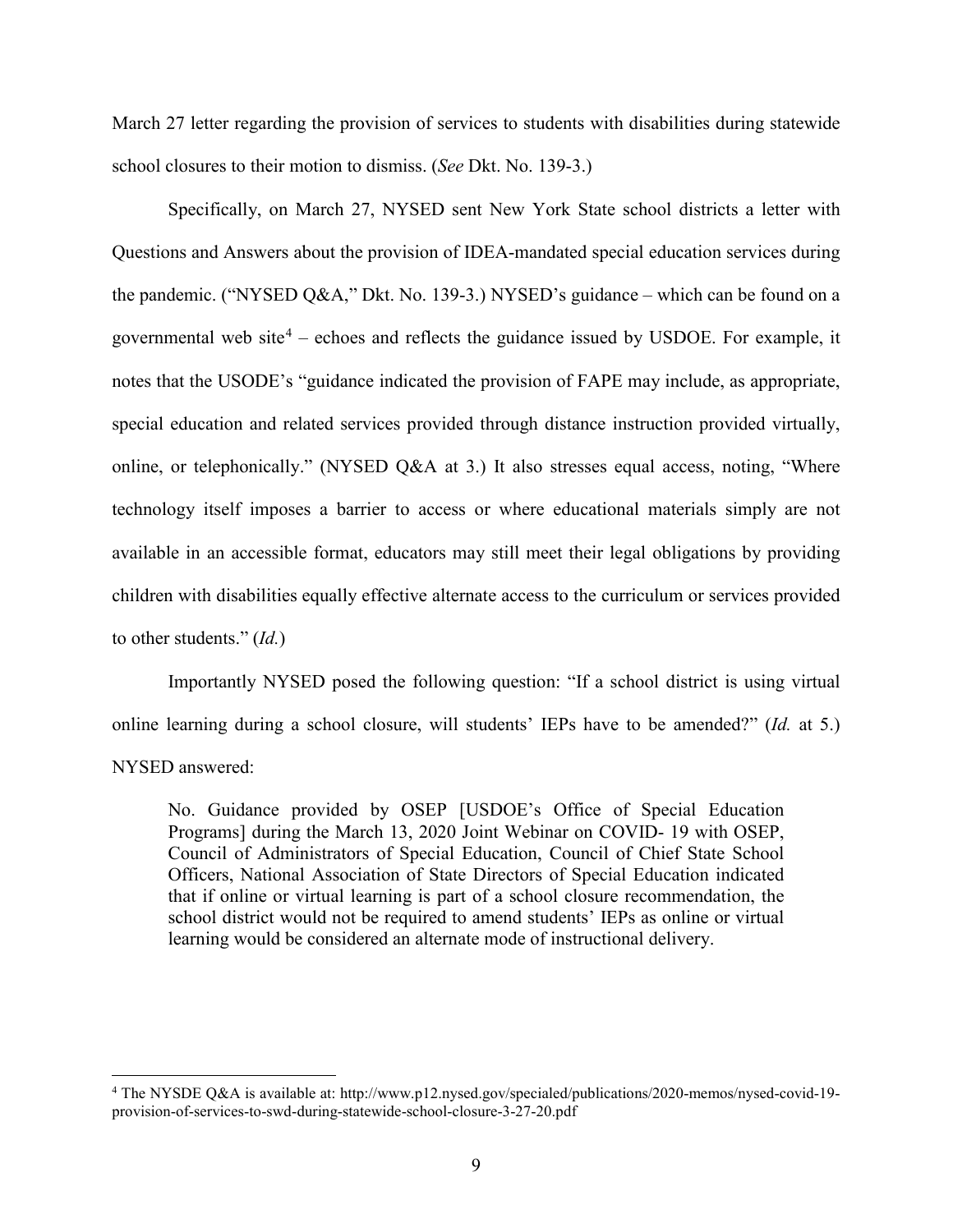(*Id.*) Additionally, NYSED advised that "During the time period the school district is closed pursuant to NYS Governor Executive Order, school districts are not required to amend students' IEPs if continuing the provision of related services via telepractice is part of a school closure recommendation." (*Id.*)

Plaintiffs omit this document from the appendix to their pleading. (*See* Dkt. No. 1-4.) Instead, they provide hyperlinks to each State Education Department's (live) website. (*See id.*)[5](#page-9-0) They specifically plead only the contents of an April 27 memo by Christopher Suriano, $<sup>6</sup>$  $<sup>6</sup>$  $<sup>6</sup>$  which</sup> stated school districts "must ensure that, to the greatest extent possible, each student with a disability is provided the special education and related services identified in the student's IEP." (Compl. ¶ 12.) As will be discussed later in this opinion, the guidance cited above bears significantly on Plaintiffs' motion for a preliminary injunction.

At the school district level, Plaintiffs identify a single memo issued by NYCDOE's Office of Related Services concerning the provision of special education services to disabled students during the pandemic school closures. (Compl. ¶ 13; Dkt. No. 1-11.) They emphasize that NYCDOE instructed its related services providers to offer therapies only remotely, not in-person. (Compl. ¶ 13.)

Plaintiffs ignore the rest of the memo, which outlines NYCDOE's rather robust plan for providing tele-therapy to students. (*See* Dkt. No. 1-11.) That is because Plaintiffs take issue with the executive decision to close the schools in order to deal with the health crisis. Rather than

l

<span id="page-9-0"></span><sup>&</sup>lt;sup>5</sup> The letter provided by the NYC Defendants is two clicks away from the NYSED homepage provided by Plaintiffs by selecting "P-12 School Guidance," and then clicking on the link to a PDF of "Memo: Provision of Services to Students with Disabilities During Statewide School Closures Due to Novel Coronavirus (COVID-19) Outbreak in New York State – March 27, 2020." *See Coronavirus (COVID-19)*, New York State Educ. Dep't, http://www.nysed.gov/coronavirus (last visited November 13, 2020).

<span id="page-9-1"></span><sup>6</sup> Plaintiffs cite to an online version of this memo (*see* Compl. ¶ 12, n.24), available at: http://www.p12.nysed.gov/specialed/publications/2020-memos/special-education-supplement-1-covid-qa-memo-4- 27-2020.pdf.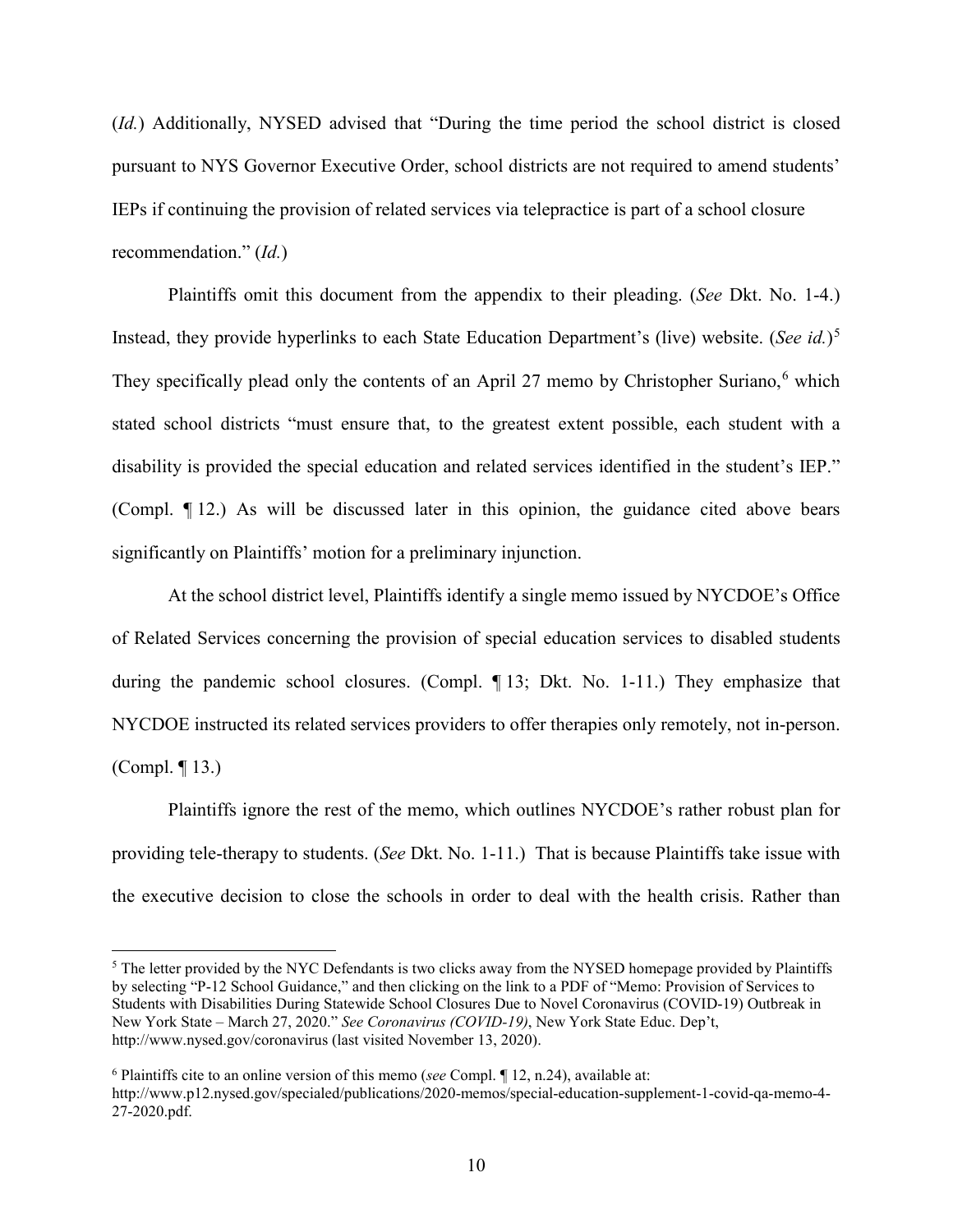acknowledge the steps New York State and New York City have taken to provide special education and related services to the greatest extent possible in an unprecedented emergency, Plaintiffs allude to advice from labor unions, law firms, and doctors from the Center of Disease Control (the "CDC") about how best to serve students during the pandemic. (*See* Compl. ¶¶ 14-15, 17-19.) They cite to surveys discussing the undoubted difficulties inherent in providing services to students with disabilities during a pandemic. (*See id.*  $\P$  20-23) And they discuss articles in scientific literature and reports from various doctors who took the position that, health and safety risks notwithstanding, public schools should not have been closed and/or should be reopened. (*See id.* ¶¶ 49-80.) Plaintiffs clearly believe that the Governors, State Education Departments and School Districts made the wrong policy decision by closing schools in the early, frantic days of the pandemic's outbreak in the United States; they allege that this potentially life-saving decision violated the IDEA.

Plaintiffs allege that, because opinions questioning or disagreeing with school closure decisions were published, State Education Departments and school districts became "aware they were not in compliance of [*sic*] the IDEA, Section 504 or the ADA," (*id.* ¶ 17) and "had knowledge of the harm that was occurring to Plaintiff-Students because of a denial or unilateral modification of special education and related services," (*id.* ¶ 24) thereby rendering the decision to close the schools a "knowing[], willful[] and deliberate[] violat[ion of] the rights of Plaintiff-Students and Plaintiff-Parents" that was taken "in bad faith." (*Id.* ¶ 25.)

#### *Schools Re-Open As the Pandemic Continues*

By mid-April, at least the Governor of New York had begun the process of modifying his original executive order, in order to permit school buildings to reopen during the summer in order to provide in-person education to special education students who were entitled to receive services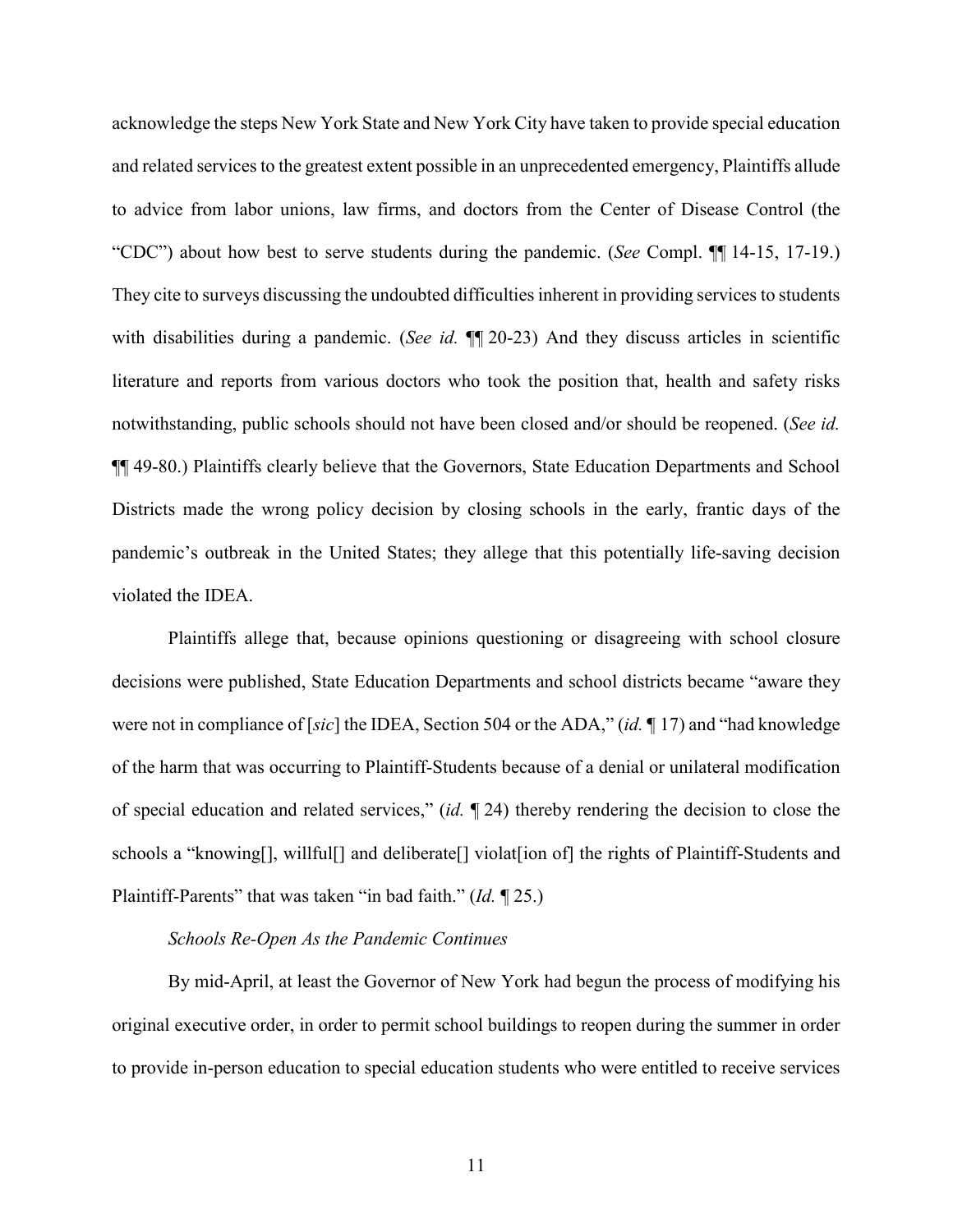during the extended school year ("ESY"). (*Id.* ¶ 16.) Plaintiffs specifically plead Governor Cuomo's executive order, and append a list of supposedly similar orders from the governors of other states, in yet another appendix to the complaint. (*Id.*; *see* Dkt. No. 1-3.) Plaintiffs emphasize that these modifications "eliminated any potential legal barrier" to the provision of in-person special education services. (Compl. ¶ 16.) Plaintiffs acknowledge that some of the defendant school districts began to reopen their buildings, but assert, in conclusory fashion, that "most" School Districts remained closed to in-person services through the summer and into the fall. (*Id.* ¶ 28.) They do not identify which of the 13,821 school districts reopened and which remained closed.[7](#page-11-0)

Insofar as New York City is concerned, the Complaint pleads that NYCDOE devised a plan to opening sites where one-on-one speech, physical, and occupation therapy services for students with special needs would be offered, albeit without providing bus transportation. (*Id.* ¶ 29.) Plaintiffs also allege that, in September, NYCDOE planned to offer in-person services would be offered 1-3 days a week. (*Id.* ¶ 29.)

The Complaint, which was filed on July 28, does not indicate what actually happened in New York City in September 2020. For that information, we must look to the NYC Defendants' response to Plaintiffs' motion for a preliminary injunction and their motion to dismiss. (*See* "Health Decl.," Dkt. No. 138; "Foti Decl.," Dkt. No. 139.) Most facts are drawn from the September 18 declaration of Christian Foti, Deputy Chief Academic Officer of NYCDOE's Division of Specialized Instruction and Student Support. NYCDOE's public-facing website is

<span id="page-11-0"></span><sup>&</sup>lt;sup>7</sup> The Complaint does include a summary of the plans made for in-person provision of special education services in the "top 50 largest school districts since July 2020" – those districts being located in states from Hawaii to New York, Wisconsin to Texas, Illinois to Florida. (*See id.*,  $\P\P$  24-27). The discussion in this opinion will focus on the plans of the NYCDOE because NYCDOE's situation is what the Complaint actually pleads.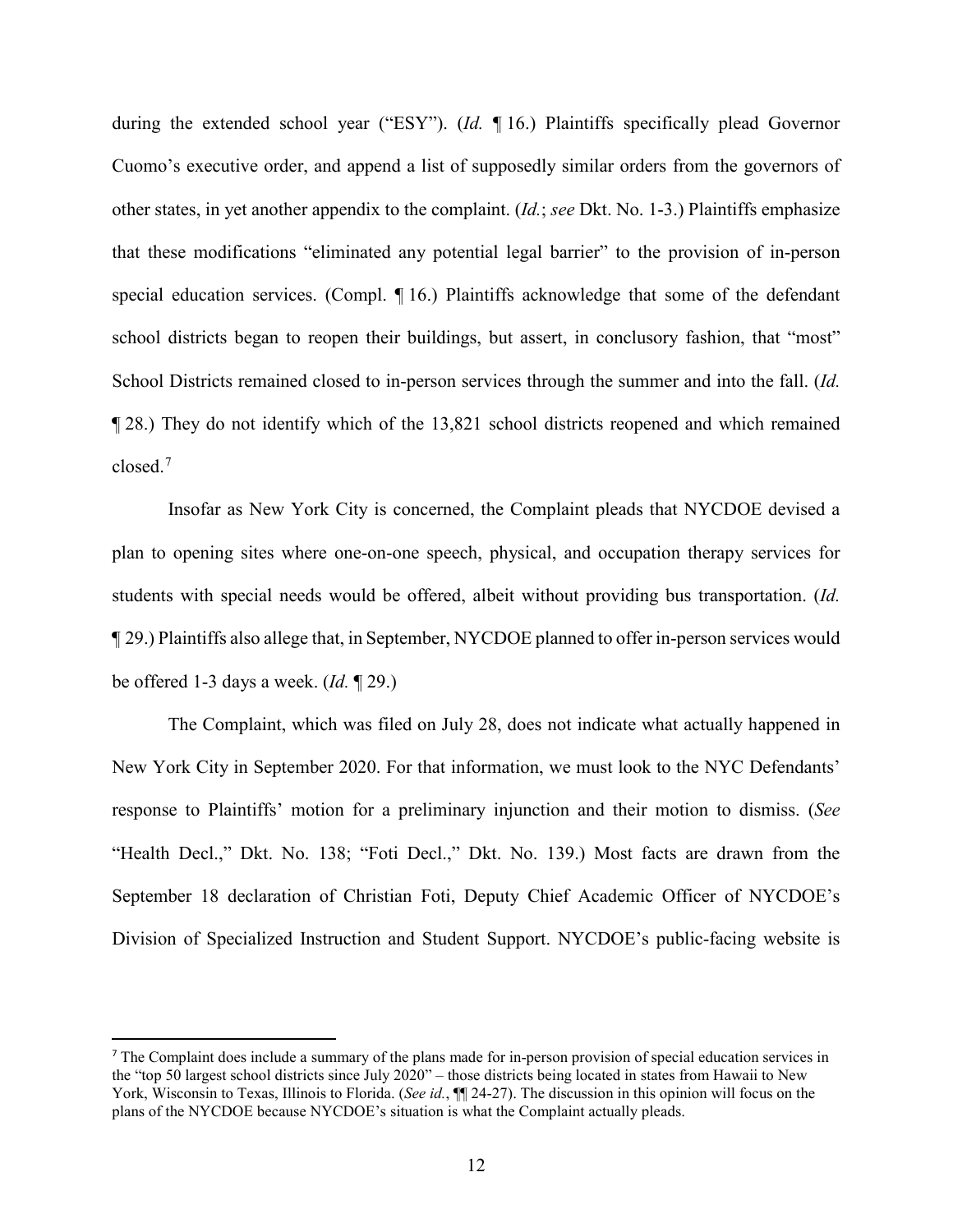regularly updated to provide parents with information about the provision of special education programs, services, and supports. (*See* Foti Decl. ¶ 21.)

Beginning in September 2020, NYCDOE reopened its schools to all students, abled and disabled. It provided all parents a choice between two ways of "going to school:" 100% remote learning, or a blended model where students attend school several days a week and engage in remote learning other days. (Health Decl. ¶ 18.) The blended model, which provided for several days of in-person education each week, was the default option; but all parents in the system (whether their children were abled or disabled) were contacted and afforded the opportunity to opt into full-time remote instruction. (Foti Decl. ¶ 12.)

As of September 18, 42.6% of all families of students with disabilities had opted not to send their children back into school buildings, but instead chose 100% remote instruction for their children. (*Id.*) Under this model, special education programs are being provided to disabled students remotely, though both synchronous and asynchronous instruction. (*Id.* ¶ 13.) Related services are for the most part provided remotely, though some students may be able to receive inperson related services, depending on demand and provider availability. (*Id.*)

Students, both abled and disabled, who did not opt into remote learning were automatically scheduled for the blended learning model. (*Id.* ¶ 12.) Under this model, students attend school in person for five days out of every ten or fifteen days, depending on classroom capacity. (*Id.* ¶ 12.) On the remaining school days, students receive remote learning, with a mix of synchronous and asynchronous instruction. (*Id.*) Students with disabilities are provided with in-person general instruction, as well as the program and services in their IEP "to the extent feasible." (*Id.* ¶ 13.) Those related services are provided both in-person and remotely. (*Id.*)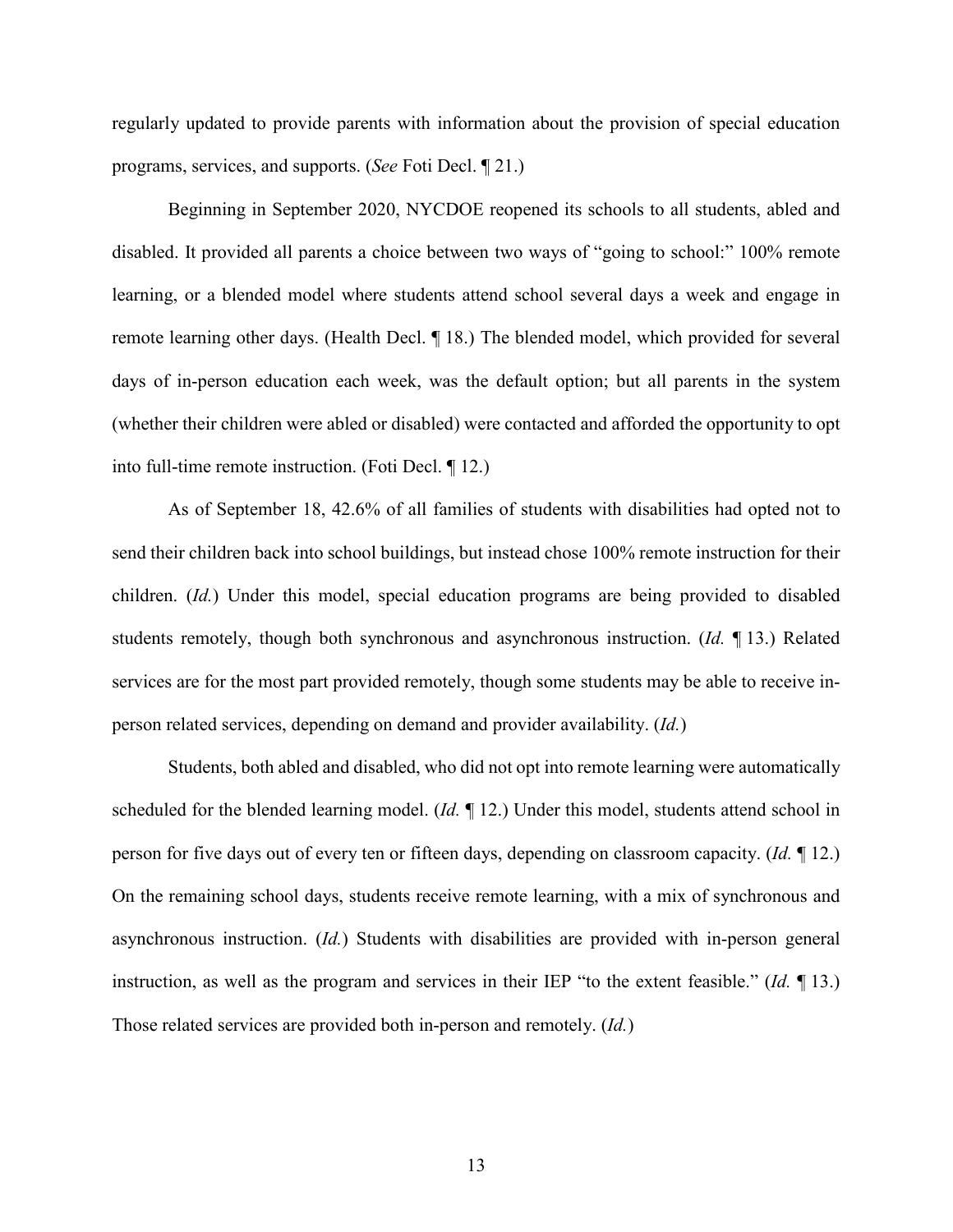Yet another model was developed for District 75, NYCDOE's citywide district that provides highly specialized support for students with disabilities with significant challenges. Because students assigned to District 75 are in smaller classes, social distancing is easier, so severely disabled students have the option to attend classes more frequently – some even full-time, five days a week. (*Id.* ¶¶ 3, 12, 14.) As far as the record shows, the option of full-time in person instructions is not offered to any non-disabled students in the New York City School District. District 75 schools were slated to recommence in-person instruction on September 21. (*Id.* ¶ 14.)

Additionally, NYCDOE developed new forms relating to "adaptations" in the provision of special education programs and related services – including how these services with be provided in-person and remotely, and the delivery of related services, assistive technology, and paraprofessional support. (*Id.* at  $\P$ [16-17.) Its staff has been reaching out to families of students with disabilities to discuss each family's instruction service choice (remote or blended) and the mode of service delivery to implement the child's program. (*Id.*) Finalization of these "adaptations" require a discussion between NYCDOE and parents, or three documented attempts to reach the family on at least two different days. (*Id.*) This tracks, and in fact exceeds the IDEA's standards, which allows an IEP team meeting to proceeding without a parent who cannot be contacted after two attempts. *See* IDEA § 300.322(c). (*Id.*)

### *How School Closures Allegedly Violated Plaintiffs' Rights*

Plaintiffs' allege that the closure of schools in response to the COVID pandemic violated disabled students' rights under IDEA in three ways.

*First*, Plaintiffs allege that, in March 2020, Defendants' "unilateral" decision to close schools altered the educational program status quo of Students. (Compl. ¶ 136.) By closing schools, Defendants "essentially failed" to provide Students with the special education and related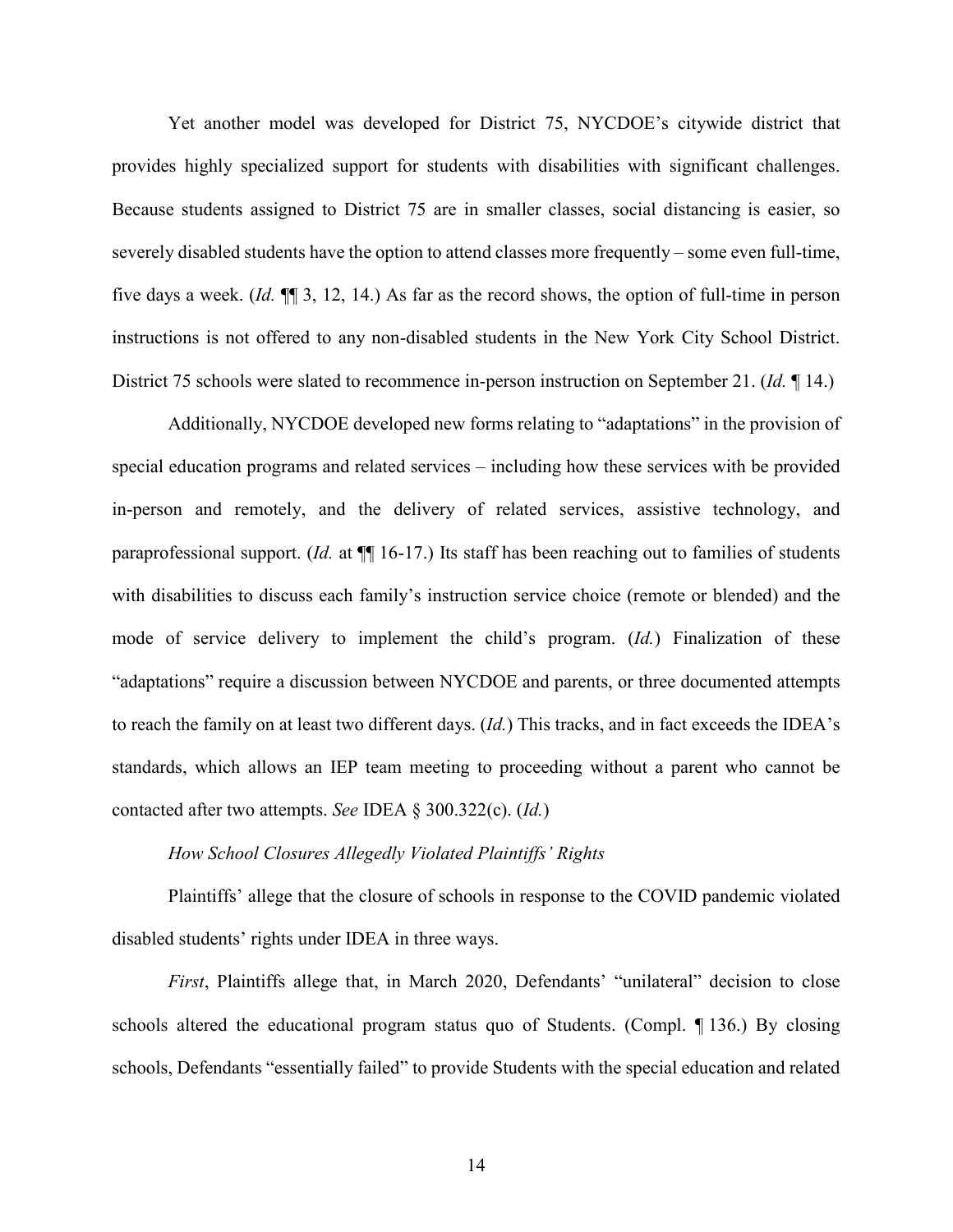services set forth in their IEPs. Plaintiffs assert that Students' IEPs provide for "direct" rather than remote services (*Id.* ¶ 143), and note that, prior to the pandemic, disabled students "generally" received in-person services in a school classroom. Plaintiffs further plead that, "in most instances," Defendants also unilaterally, substantially and materially altered the frequency and duration of Students' services, while in some cases failing to provide services at all. (*Id.*) Therefore, by closing the schools, Defendants "unilaterally, substantially and materially" altered both the location where Students were to receive services and the manner in which those services were delivered (*id.*  $\P$  139-42) – and the closure orders, thought by policymakers to be necessitated by a public health emergency, denied the Plaintiff Students a FAPE under IDEA. (*Id.*)

These allegations are all pleaded at a level of high generality; no specific student in any specific district for whom this allegation is true is identified.

*Second*, when Defendants made these changes by closing schools, they did so unilaterally – i.e., without first obtaining parental input or consent. According to Plaintiffs, this constituted a failure to comply with the IDEA's procedural safeguards – specifically those provisions of the IDEA that guarantee parents an opportunity for meaningful input into all decisions affecting their child's education. (*Id.* ¶¶ 137-38.)

*Third*, Plaintiffs allege that the defendant school districts failed to keep the Named Students (i.e., the five students whose initials appear in the caption and those listed in Appendix A) in their "then current" education placement (pendency) when they closed the schools during the pandemic. The Complaint alleges that the parents of these students sent "Ten Day" notices to their LEAs (i.e., school districts), advising that the LEA had improperly modified Students' IEPs and denied their pendency rights, and requesting relief (*id.* ¶ 145.); and then filed due process complaints with their LEAs alleging violations of the IDEA and Section 504, both by unilaterally modifying the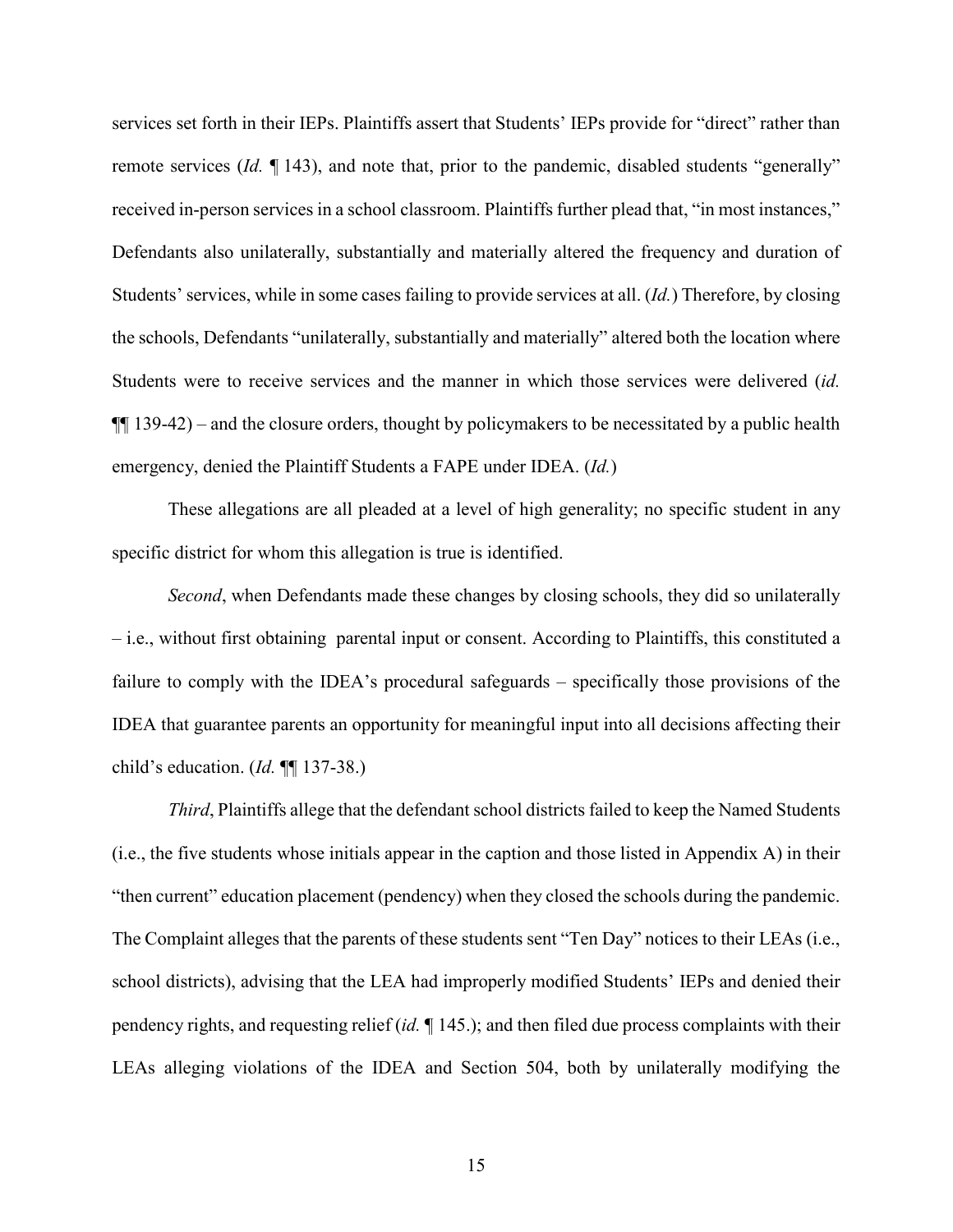Students' IEPs and failing to maintain their pendency programs and placements. (*Id.* ¶ 146.) There is no allegation that any impartial hearing has yet been held, or that the decision of any Impartial Hearing Officer ("IHO") has been reviewed by any State Review Officer ("SRO"), although Plaintiffs assert that some impartial hearing requests have been assigned to IHOs. (*See* Dkt. No.  $148 \text{ } \text{T}$  17.)

### *Relief Sought*

In a prolix complaint of eighty-three pages and one hundred and ninety-four paragraphs and six appendices, Plaintiffs assert eleven separate causes of action against all defendants, arising under 42 U.S.C. § 1983; the IDEA; Section 504 of the Rehabilitation Act of 1973, 29 U.S.C. §794 *et seq.* ("Section 504"); Title II of the Americans with Disabilities Act, 42 U.S.C. § 12101, *et seq.* ("ADA"); and state constitutions, statutes, laws, and regulations. (Compl. ¶¶ 155-94.)

Ten of Plaintiffs' eleven claims allege a denial of FAPE. The remaining claim (Count IV) alleges a failure to keep students in their pendency placement.

Count I and II plead that Defendants' failure to maintain in person education for the Plaintiff students as per their IEPs deprived Students of their rights to a FAPE and due process under (I) the IDEA and the regulations promulgated thereunder and (II) the Due Process Clause of the Fourteenth Amendment. These counts are brought pursuant to 42 U.S.C. § 1983

Counts III, IV, and V are brought under the IDEA. They claim that Defendants' (III) failed to comply with various procedural requirements of the IDEA and provide Students a FAPE, (IV) failed to maintain Students' educational program and placement during the pendency of their due process complaints in violation of 20 U.S.C. § 1415(j), and (V) failed to comply with the substantive requirements of the IDEA, denied Students a FAPE, and unilaterally modified Students' educational programs.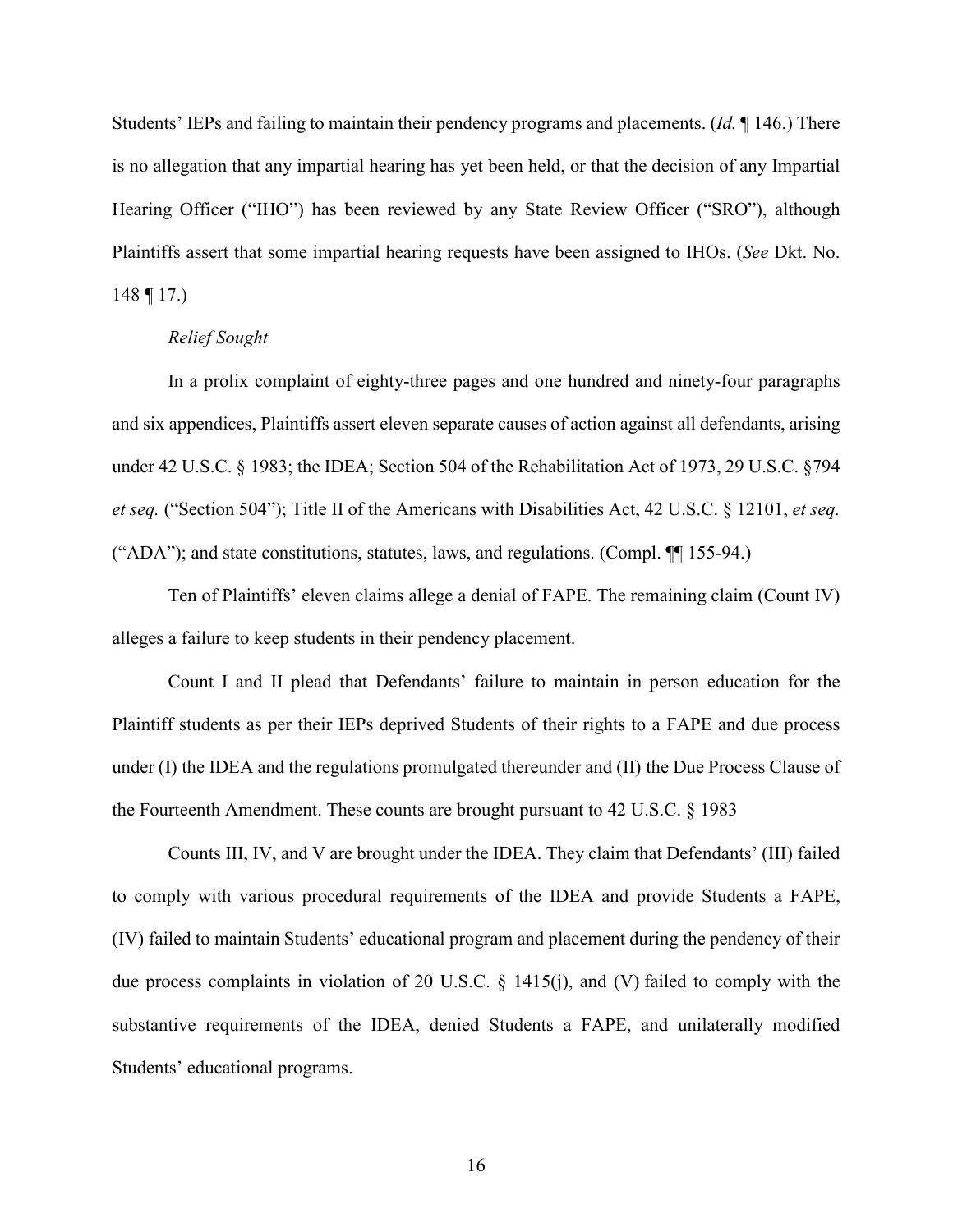Plaintiffs bring Count VI under state law. Specifically, Plaintiffs allege that Defendants (VI) failed to comply with state procedural requirements and thereby denied Students a FAPE as required by each state's laws and regulations.

Plaintiffs bring Counts VII, VIII, and IX under Section 504 of the Federal Rehabilitation Act ("Section 504"), 29 U.S.C. § 794, *et seq.* They claim that Defendants (VII) discriminated against Students by failing to provide access to a FAPE pursuant to their IEPs, and unlawfully denied Students access to appropriate educational services as compared to the access provided to non-disabled students, (VIII) failed to provide Students with a FAPE such that Parents are entitled to compensatory damages for out-of-pocket expenses for special education and related services as well as lost income or employment when required to provide or supervise the provision of educational and/or related services, and (IX) intentionally and willfully failed to provide students with a FAPE such that Plaintiffs and Students are entitled to punitive damages.

Plaintiffs bring Count X under Title II of the Americans with Disabilities Act ("ADA"), 42 U.S.C. § 12101, *et seq.* They claim that Defendants (X) failed to provide in-person special education and related services that have been provided to other special education students, subjected Students to discrimination solely on the basis of their disability by their failure to provide Students with a FAPE, and denied Students the opportunity to participate in or benefit from the special education services in their IEPs.

Finally, Plaintiffs bring Count XI, alleging violations of various state constitutions and statutes. They claim that Defendants (XI) violated Students' rights to receive educational benefits as per their respective state constitution or statute by failing to provide Students in-person educational and related services.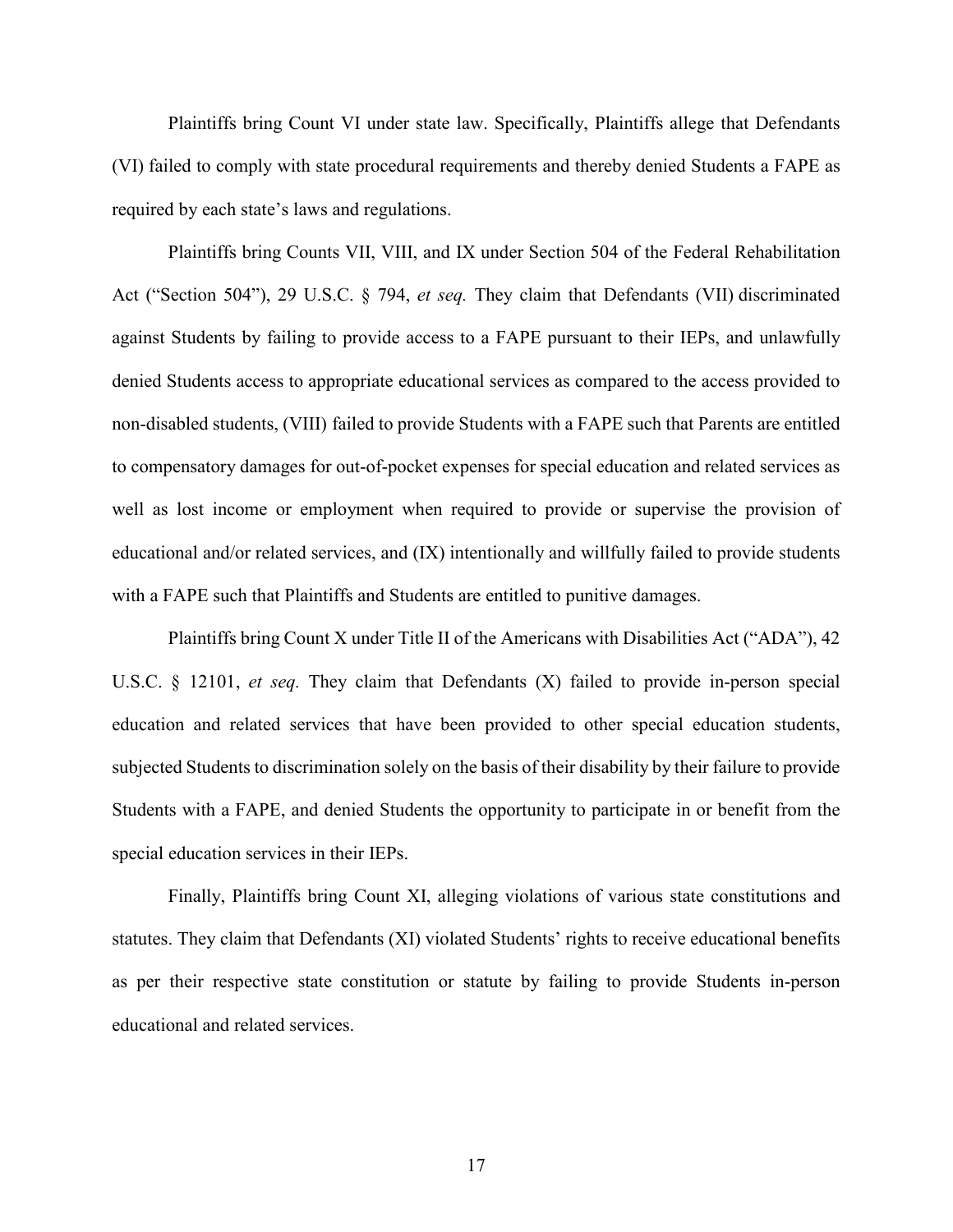The Named Plaintiffs purport to sue on behalf of "all similarly situated persons," which is

classic class action pleading. They define two classes:

Plaintiff-Parent is defined as a parent or legal guardian of a student, aged 3-21, who was receiving or was entitled to receive special education services under IDEA as of March 2020 and/or through the 2020-2021 school year, however, Defendants failed to provide a FAPE to the Plaintiff-Students. In addition, Plaintiff-Parents were required to do the job and satisfy the responsibilities the Defendants were legally obligated to do and had received federal funds to do. Many such Plaintiff-Parents were required to pay out-of-pocket expenses to arrange and provide educational or related services for their child, and many such Plaintiff-Parents lost their employment so as to be able to provide said services or supervision to their children for "remote" services

(Compl. ¶ 128.) The second class is the students themselves:

Plaintiff-Student is defined as a student who was 3 to 21 years of age between March 2020 and July 2020, and who is classified as having a disability as defined by IDEA (20 U.S.C. § 1401(3)), who have qualifying disabilities under Section 504, and who are afforded protection under Section 504 and the Americans with Disabilities Act, and who were denied these rights because of their disability by the Defendants. Plaintiff-Students are also entitled to receive educational benefits from the LEAs as per their respective State Constitutions or statutes.

(*Id.* ¶ 129.)

As pleaded, all claims are asserted by all plaintiffs against all of the defendants – even though it is perfectly obvious that no student or his/her parents has a claim against any school district other than the one in which s/he is enrolled, or against any State Education Department located in a state other than the student's state of residence. No class allegations are lodged against all of the purported defendants.

As a result of these alleged violations of law, Plaintiffs seek either (1) the immediate reopening of every school in the United States, notwithstanding the public health emergency, or (2) the issuance of "pendency vouchers" (i.e., money), which Parents can use to "self-cure," presumably by enrolling their children in some private school or program that is not open for inperson instruction notwithstanding the COVID pandemic. They also seek ask for independent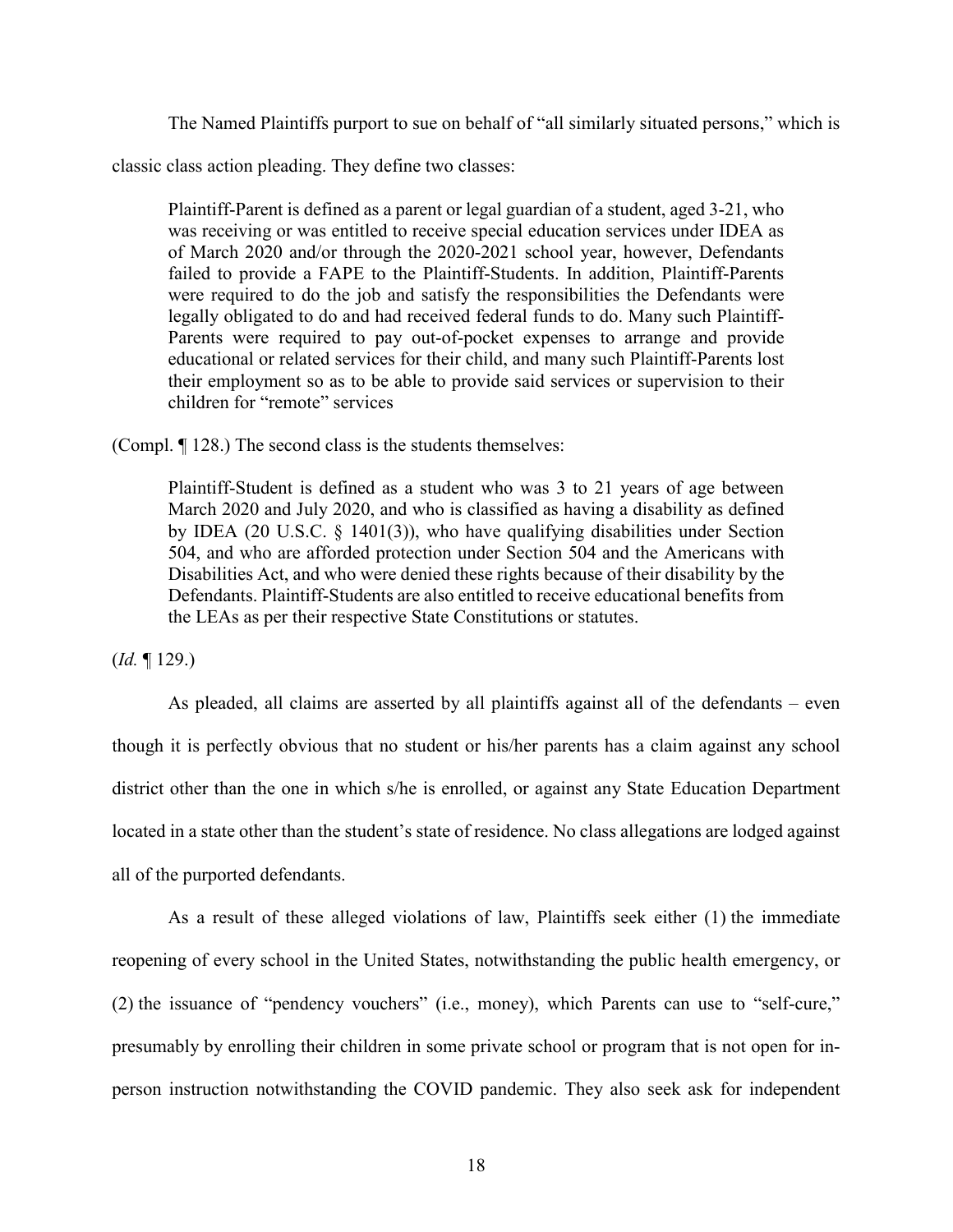evaluations of Students to determine regression and/or loss of competencies and abilities because of the shutdown; the immediate convening of each student's Committee on Special Education ("CSE") to develop modified IEPs to deal with the pandemic; and a variety of forms of damages, including a compensatory education award (an award of educational services designed to remedy a deprivation in a student's education), damages for out-of-pocket expenses incurred by the parents due to school closure (including, apparently, damages for any loss of parental employment occasioned thereby) and punitive damages (again, on the theory that because some people thought the schools should have remained open, the decision to close the schools constituted a knowing, willful and bad faith violation of the Students' rights). (*Id.* ¶¶ 147-154.)

Plaintiffs also assert claims under the Racketeering Influenced and Corrupt Organizations Act ("RICO"), although that occurred after the filing of the complaint, and solely as a transparent (and futile) effort to manufacture jurisdiction over all defendants in this court. The RICO aspect of the case will be discussed below.

#### *Procedural History*

The Complaint in this action was filed on July 28, 2020. Summonses began to issue and service to be effected.

On August 22, 2020, plaintiffs presented an *ex parte* application for a TRO and preliminary injunction to the Hon. Gregory H. Woods, sitting in Part I. Judge Woods ordered all "above-named Defendants" – which included the NYC Defendants, as well as "the School Districts in the United States" and "the State Departments of Education in the United States" – to show cause why the Court should not grant Plaintiffs' application, and directed plaintiffs to serve all defendants or their counsel on or before August 24 and to retain proof of service. (Dkt. No. 29.)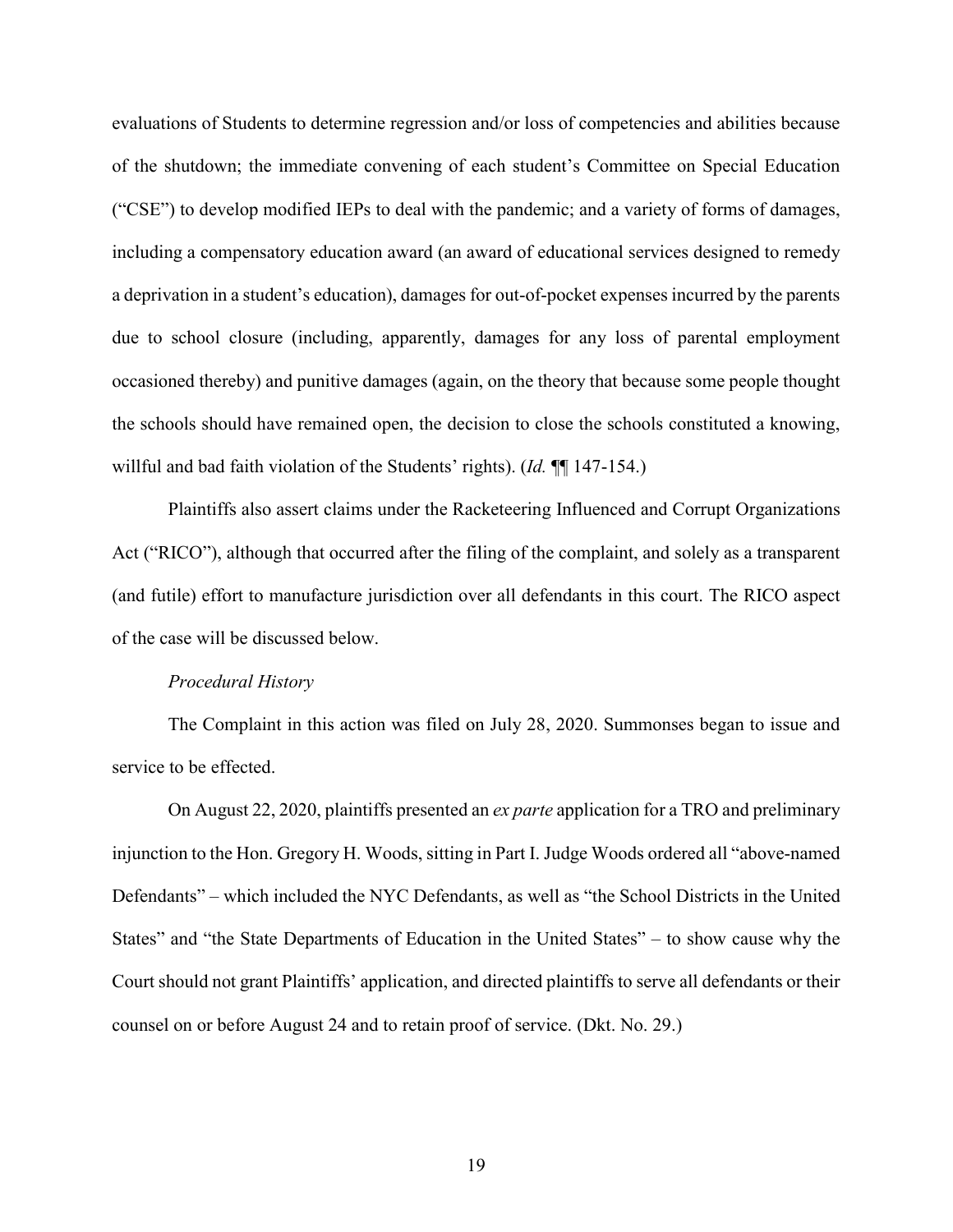Plaintiffs' counsel commenced serving Judge Woods' order across the country (although I have no proof that he served everyone in the two days allotted to him, and no belief that he did or could have done so – indeed, the Clerk of Court complained to me that she had no idea how to issue summonses to THE SCHOOL DISTRICTS IN THE UNITED STATES, especially as there were no addresses listed in the pleading or any appendix thereto for all 13,821 of them). But some districts were served, because this Court was quickly inundated with letters from school districts across the country, complaining that Plaintiffs had not properly served either their Complaint or the application for a TRO and preliminary injunction; that this Court lacked both personal and subject matter jurisdiction over the various school districts; and that venue was improper. Several school districts made formal motions on these and other grounds. Additionally, certain districts also advised the court that Plaintiffs' counsel had not obtained the consent of some of the families listed as plaintiffs in Appendix A to file due process complaints and request impartial hearings on behalf of those children, and indicating that those parents wanted nothing to do with Plaintiffs' counsel or with this lawsuit. (*See* Dkt. No. 110 (Eastchester Union Free School District); Dkt. No. 120 (Clarkston Area Schools); Dkt. No. 132 (Leander Independent School District); Dkt. No. 136 (Hicksville Union Free School District); Dkt. No. 146 (Bristol Board of Education); Dkt. No. 155 (Cherry Hill, NJ School District)).

This court quickly concluded that the matter would be unmanageable if it were handled in the ordinary course. Aside from the number or purported parties, the rolling nature of service and appearance made it impossible to set realistic motion schedules. I also concluded that it would be inappropriate to put stressed states, and over 13,800 school districts, to the trouble and expense of filing individual responses to a pleading that appeared in many respects deficient on its face. Therefore, pursuant to Fed. R. Civ. P. 1, this Court issued an Order to Show Cause on September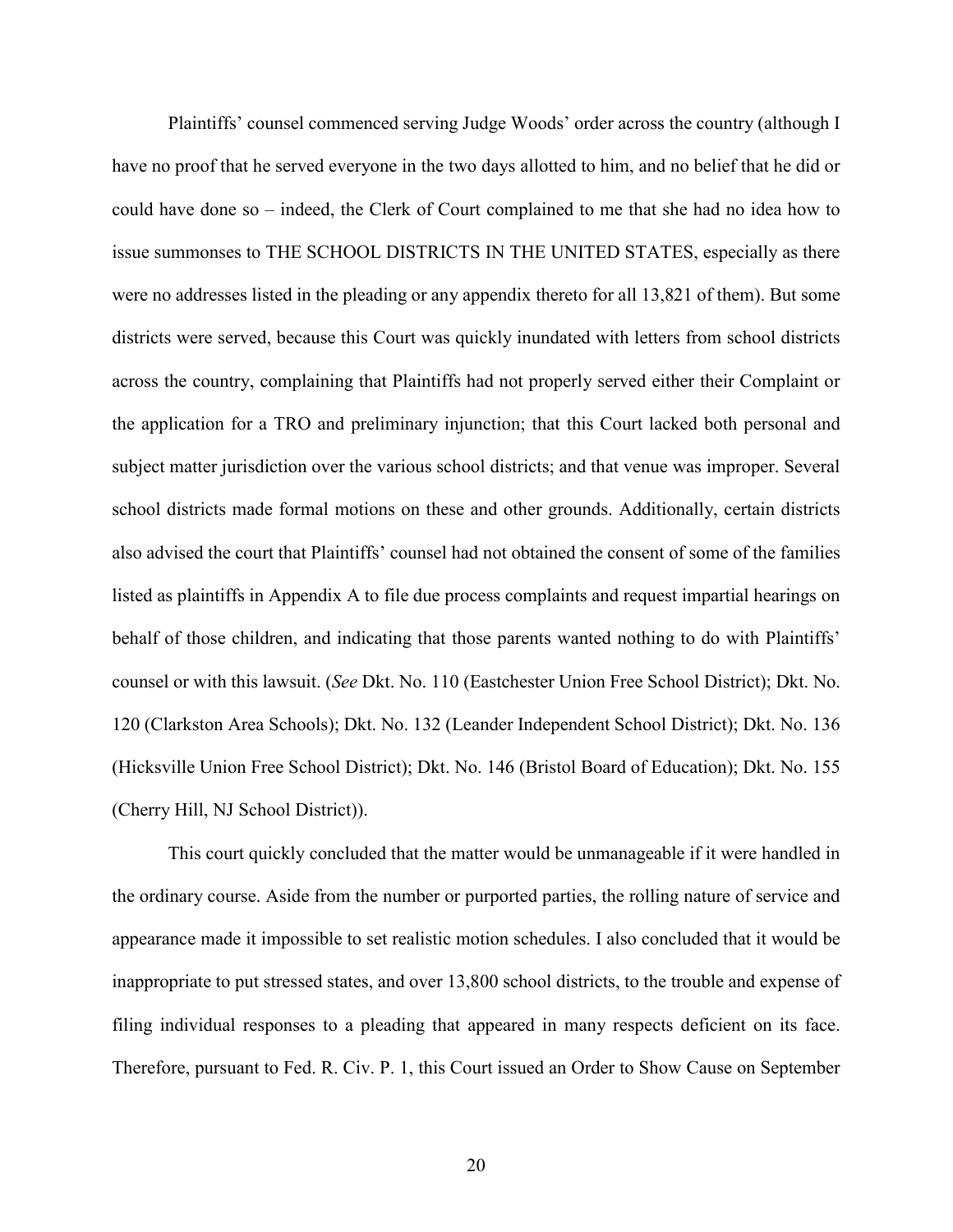2 (the "OTSC"), directing Plaintiffs to address several threshold procedural issues. ("OTSC," Dkt. No. 84.) Specifically, this Court ordered Plaintiffs to show cause (1) why the Complaint should not be dismissed as against all school districts from states other than New York; (2) why venue is proper in this district as to any school district located in the Eastern, Western or Northern Districts of New York; and (3) why all Defendants other than the NYC Defendants should not be severed, and the complaint dismissed against them without prejudice to the institution of individual actions against any district that is allegedly refusing to comply with IDEA during the pandemic. (*Id.*) I did not issue any sort of temporary restraining order. I allowed Plaintiff's motion for a preliminary injunction to continue as against the NYC Defendants, but stayed the action as to all other Defendants.

Plaintiffs responded to each of this Court's inquiries (*see* Dkt. Nos. 121, 122, 123, 124) and NYCDOE, Mayor DeBlasio, and Chancellor Carranza filed a motion to dismiss and in opposition to the application for a preliminary injunction. (Dkt. No. 137, 140.)

### **DISCUSSION**

Rule 1 of the Federal Rules of Civil Procedure provides as follows:

These rules . . . should be construed, administered, and employed by the court and the parties to secure the just, speedy, and inexpensive determination of every action and proceeding.

This lawsuit presents unusual challenges in complying with Rule 1.

Although only four plaintiffs are named in the caption of the case, the Complaint purports to be brought on behalf of a nationwide class consisting of what must be literally hundreds of thousands of learning disabled children and their parents, only 104 of whom are identified by name. Each of those children has his or her own individualized education plan ("IEP"), which was developed by a CSE in the child's home school district (of which there are well over 13,000 in the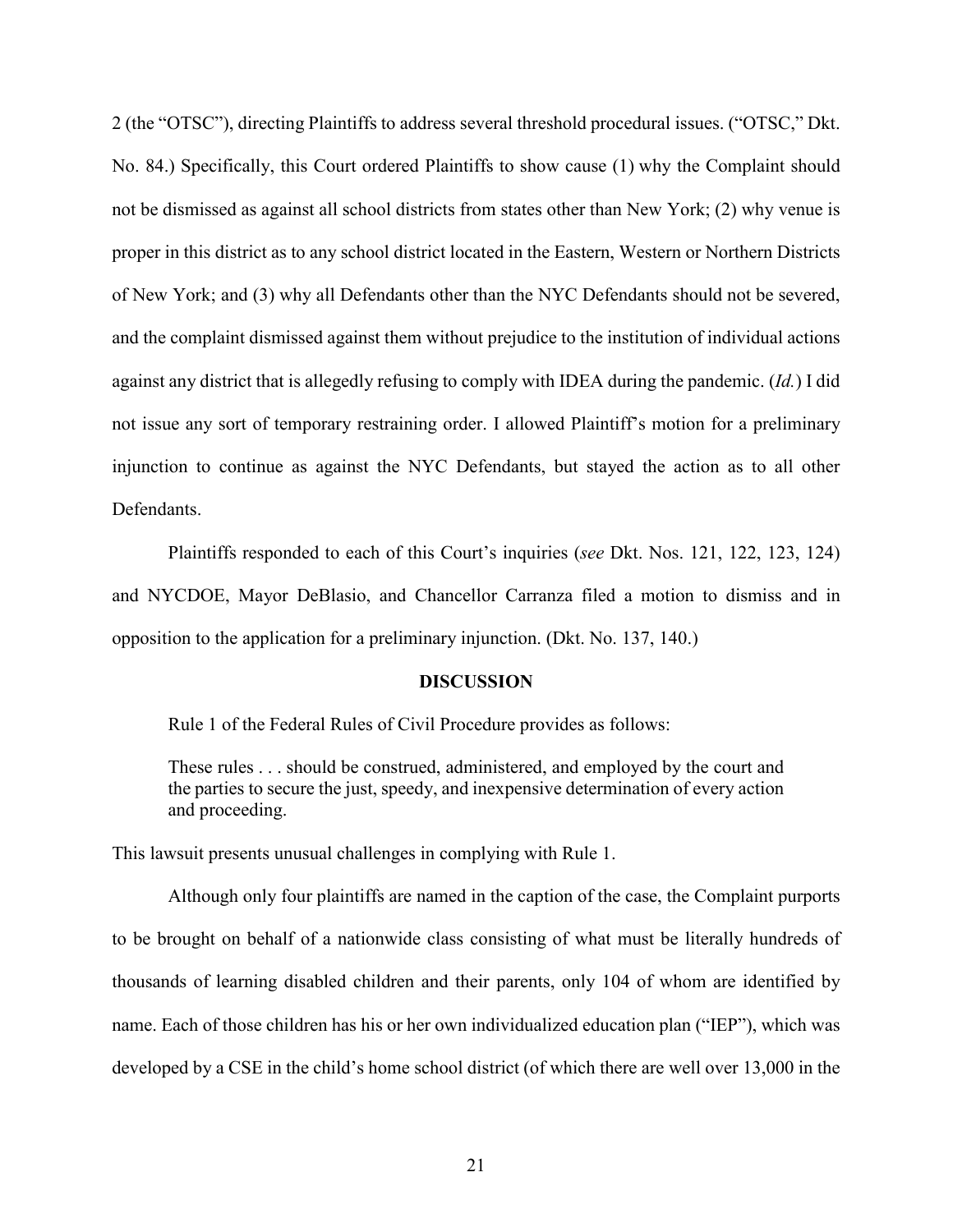United States, according to Plaintiffs' Appendix B). Although only three identified individuals and entities are named as defendants in the caption, the eleven causes of action are alleged against fifty-two $8$  Departments of Education and every school district in the United States. While the Complaint explicitly purports to be brought on behalf of a plaintiff class,  $\frac{9}{3}$  $\frac{9}{3}$  $\frac{9}{3}$  it does not purport to be brought against a defendant class – there are no defendant class allegations in the pleading, and any injury that was caused to an individual student and his/her parents was not caused by all defendants collectively, but by the school district where the student attends school and the State Education Department in the student's state of residence. Yet as pleaded, all claims are lodged against all defendants by all plaintiffs.

It is obvious that this is no class action at all, but rather tens of thousands of individual cases that Plaintiffs' counsel has tried to amalgamate into a single lawsuit. Issues of subject matter jurisdiction, *in personam* jurisdiction, misjoinder and failure to state a claim are apparent from the face of the Complaint. Simply allowing the action to proceed as though it were a normal lawsuit would present unprecedented and insurmountable case management issues, if thousands of defendant school districts and States were forced – during a pandemic, when resources, both human and financial, are strained – to try to figure out who was suing whom and file individual motions to deal with the manifold obvious defects in the pleading. And this does not take into account mention the strain it would place – indeed, has already placed – on the resources of the

l

<span id="page-21-0"></span><sup>8</sup> Although I will use the term "State Departments of Education" to refer to all 52 Departments, Washington D.C. and Puerto Rico are not states; Washington is a special federal district and Puerto Rico is a Commonwealth. Nonetheless, their Departments of Education are the ranking educational authority in their respective geographic territories, just as the fifty State Departments of Education are.

<span id="page-21-1"></span><sup>9</sup> Were there any doubt on that score, the retainer letter entered into between Plaintiffs' counsel and his putative clients specifically states Plaintiffs' counsel is "seeking national class action status for the claims associated with [his] representation." (Dkt. No. 176-2 at 2; Dkt. No. 176-3 at 1 (amended retainer agreement).)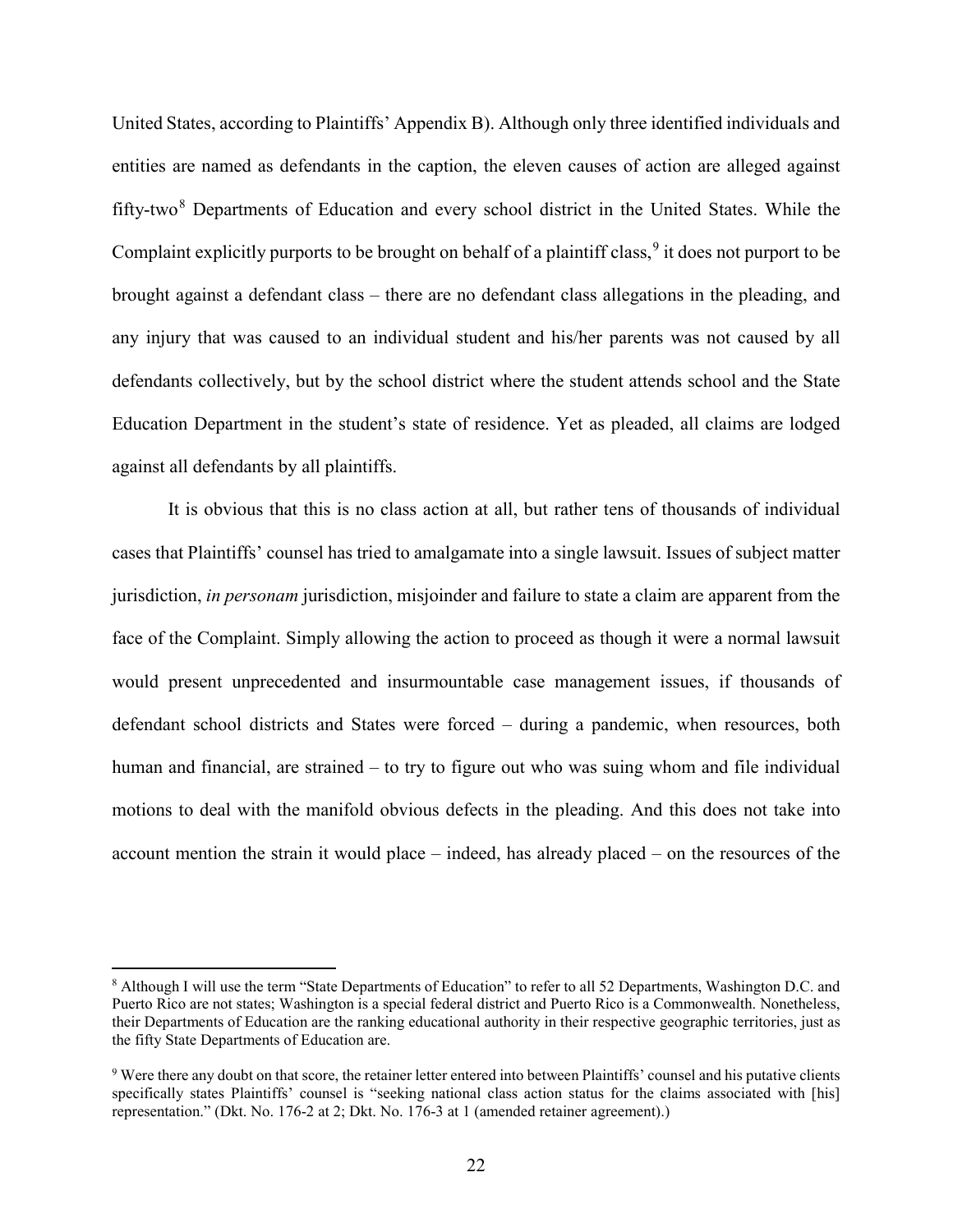court, especially the Office of the Clerk of Court, at a time when those resources are desperately needed elsewhere.

An unorthodox pleading demands unorthodox response. For that reason, in a series of orders to show cause, the court identified issues that were either apparent from the face of the Complaint or were raised by those few defendants who moved to dismiss the Complaint before the court stayed this action as to all defendants other than the NYC Defendants. In those orders to show cause, I in essence required Plaintiffs to explain (1) why States other than the State of New York and out-of-state school districts can or should be sued here, and (2) why it was appropriate  $-$  even for students located in New York, and in this district – to join what appeared to be individual claims against individual defendants into a single massive action.

Plaintiffs' responses to the court's questions demonstrate that this action should – indeed, must – be dismissed in significant part, before the thousands of defendants are burdened with the need to respond to a patently deficient complaint. Fortunately, several of the school district defendants, both in New York City and out of state, have, by motion or by letter, assisted the court in formulating the issues to be addressed.

## **I. All Claims Against the Out of State Defendants Are Severed and Dismissed Without Prejudice To their Assertion in an Appropriate Forum**

For purposes of this discussion, the term "out-of-state" defendants refers to any school district located outside the State of New York, and the State Departments of Education in the District of Columbia, Puerto Rico and the 49 States other than the State of New York.

Between motions to dismiss (Dkt. Nos. 74, 92, 94, 96, 98,  $181$ )<sup>[10](#page-22-0)</sup> and letters to the court indicating an intent to move to dismiss (*see, e.g*., Dkt. Nos. 35, 40, 63), the court's attention has

l

<span id="page-22-0"></span><sup>&</sup>lt;sup>10</sup> Four Georgia school districts – Clayton County Public Schools, the Cobb County School District, the DeKalb County School District, and Marietta City Schools – filed motions to dismiss, as did the County School Board of York County, Virginia and the Omaha Public School District.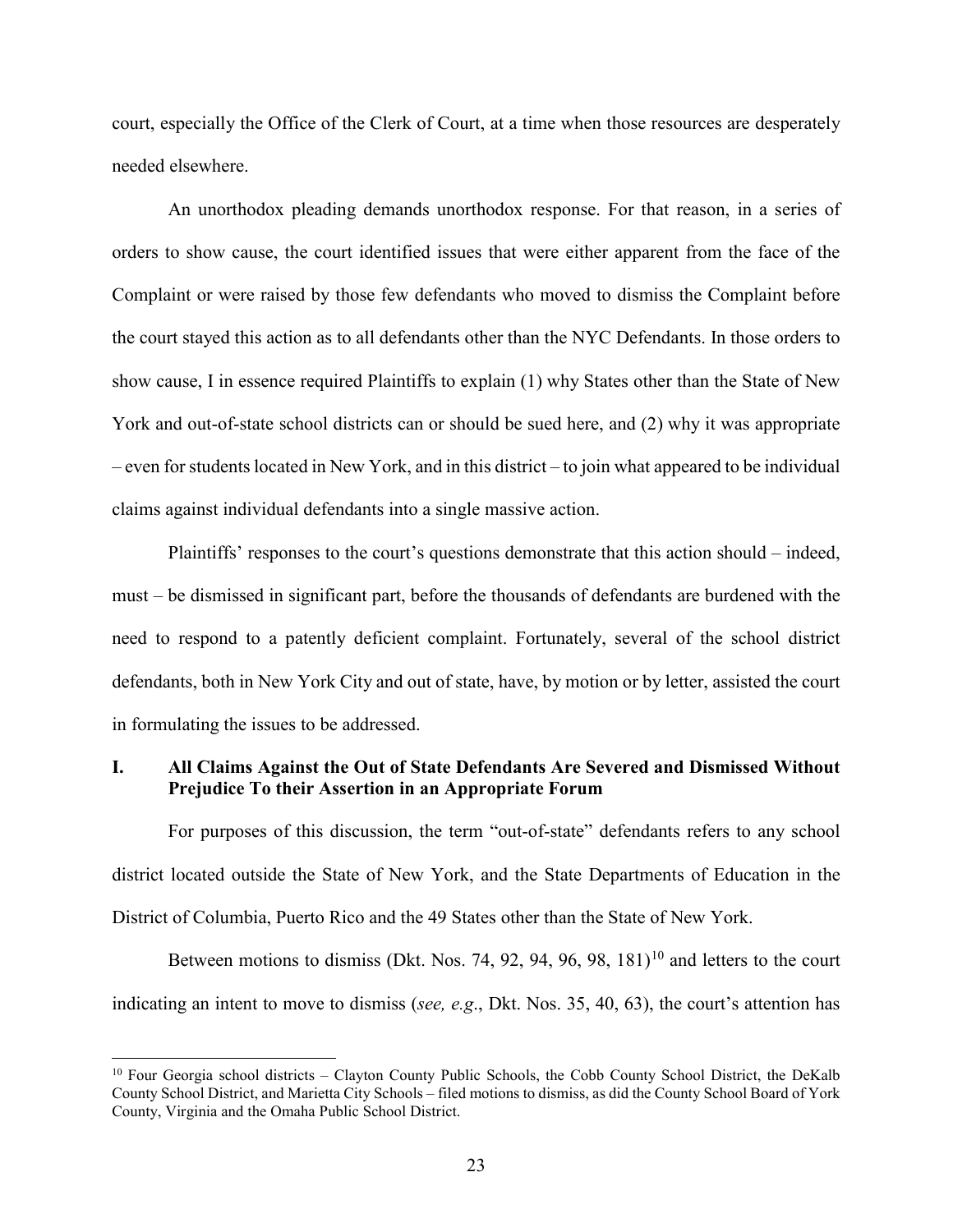been called to several reasons why the complaint as against these defendants would have to be dismissed in its entirety: lack of subject matter jurisdiction due to the failure to exhaust administrative remedies; lack of *in personam* jurisdiction over these entities – none of which had any reason to believe they would be haled into a court in New York City to answer allegations relating to issues of local education in their respective jurisdictions; improper venue; insufficient service of process; and failure to state a claim.

Additionally, insofar as the out-of-state defendants are arms of the state of their respective states, they enjoy Eleventh Amendment immunity, which means that they cannot be sued under Section 1983. *Will v. Michigan Dep't of State Police*, 491 U.S. 58, 71 (1989); *Bd. of Educ. of Pawling Ctr. Sch. Dist. v. Schutz*, 290 F.3d 476, 480 (2d Cir. 2002). This argument would appear to apply to every out-of-state Department of Education, plus Puerto Rico, but not the District of Columbia, *See Lunceford v. D.C. Bd. of Educ.*, 745 F.2d 1577, 1579 (D.C. Cir. 1984); *J.T. v. D.C.*, 2020 WL 5865243 (D.D.C. Oct. 1, 2020) (IDEA case). It appears also to apply to the school districts themselves in some, but not all, states. (*Compare Sato v. Orange Cnty. Dep't of Educ.*, 861 F. 3d 923, 934 (9th Cir. 2017) (under California law, school districts are arms of the state), *with Mt. Healthy Cnty. Sch. Dist. Bd. of Educ. v. Doyle*, 429 U.S. 274, 280 (1977) (under Ohio law at the time, school districts were not arms of the State).

For the following reasons, plaintiffs' effort to sue the out of state defendants in the Southern District of New York must end today.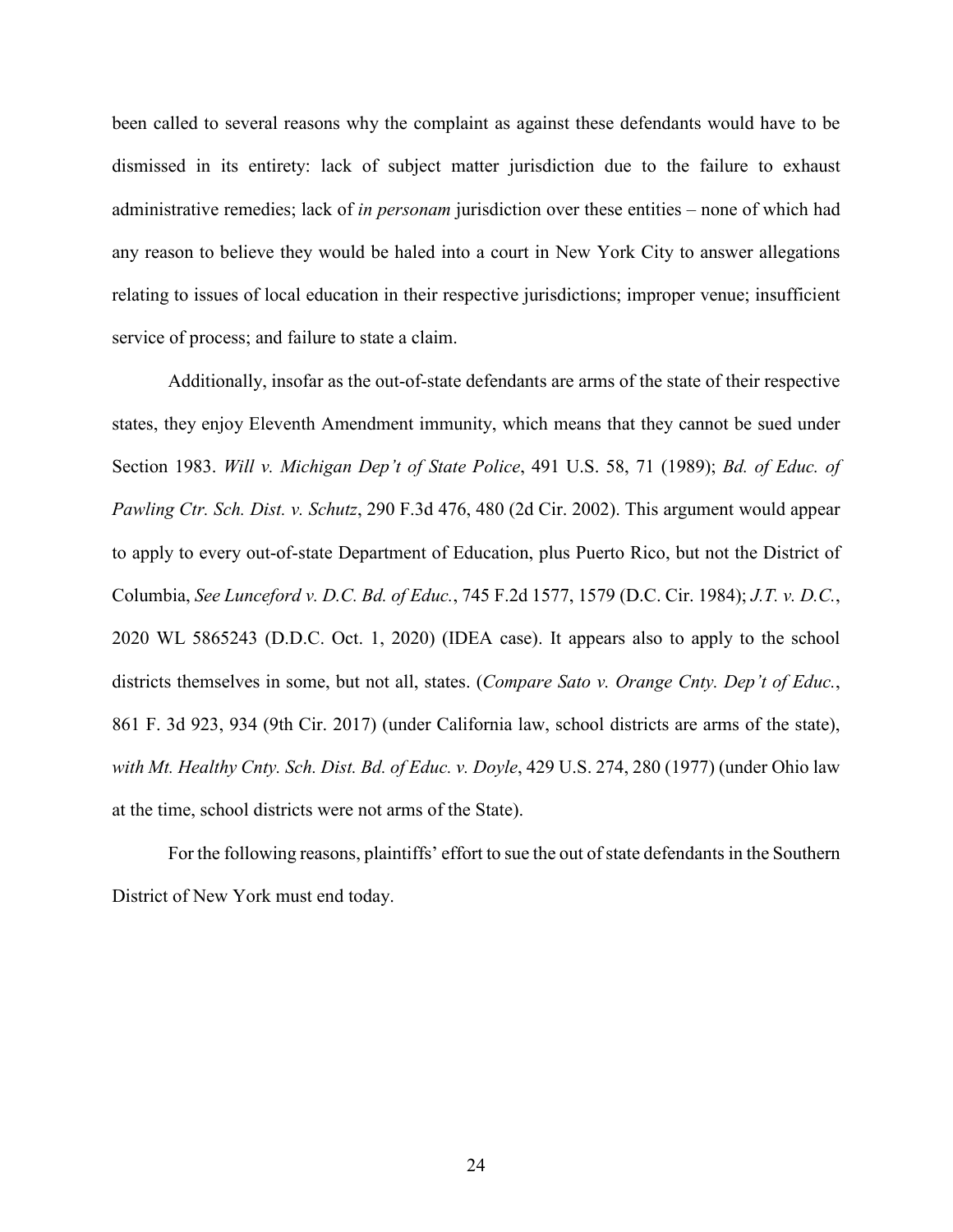# *A. The Court Lacks* In Personam *Jurisdiction Over the Out of State Defendants For the Claims Asserted in this Lawsuit*

Jurisdictional arguments should be addressed first, and the easiest basis on which the court can dismiss all claims against the out-of-state defendants is that the court lacks *in personam* jurisdiction over them. $^{11}$  $^{11}$  $^{11}$ 

"[*S*]*ua sponte* dismissal for lack of personal jurisdiction is generally only resorted to upon a motion for default judgment." *Hewes v. Alabama Sec'y of State*, No. 19-cv-9158, 2020 WL 4271708, at \*4 (S.D.N.Y. July 23, 2020) (collecting cases). However, at least six defendants have moved to dismiss for want of personal jurisdiction, and "it is in the power of the Court to order Plaintiff to show cause why all of the claims against [any] Non-Moving Defendants should not be dismissed for lack of personal jurisdiction." *Id.* at \*5 (citing *Sinoying Logistics Pte Ltd. v. Yi Da Xin Trading Corp.*, 619 F.3d 207, 213 (2d Cir. 2010)). The Court has given Plaintiffs an opportunity to show cause why the claims against the out of state defendants should not be dismissed on that ground.

Plaintiffs have not come close to showing that this Court has personal jurisdiction over the out-of-state School Districts – or the out of state Departments of Education. The most efficient

<span id="page-24-0"></span> $\overline{a}$  $11$  The out of state defendants who have moved or indicated an intention to move to dismiss the complaint as against them raised as their primary ground lack of subject matter jurisdiction/failure to exhaust administrative remedies, and ordinarily subject matter jurisdiction would be the first issue addressed. However, at least some of the out of state plaintiffs assert that they have filed due process complaints, which might make it impossible to dismiss Count IV of the Complaint (which asserts a pendency claim) as against at least some out of state defendants *for lack of subject matter jurisdiction* (as opposed to for lack of personal jurisdiction, improper venue, or failure to state a claim, the last of which being the basis on which the pendency claim will be dismissed against the New York City Defendants later in this opinion). Therefore, in dealing with the out of state defendants, I have chosen to move directly to *in personam* jurisdiction and venue, both of which mandate the dismissal without prejudice of all claims against all out of state defendants. It would appear, however, that as to all out of state defendants, all claims other than those asserted in Count IV would have to be dismissed without prejudice for failure to exhaust administrative remedies, 20 U.S.C. §§ 1415(i)(2)(A), 1415(l) – which, under Second Circuit precedent, deprives this court of subject matter jurisdiction over those claims. *Polera v. Bd. of Educ. of Newburgh Enlarged City Sch. Dist.*, 288 F.3d 478, 483, 488 (2d Cir. 2002). Because the IDEA's exhaustion requirement implicates the Court's subject matter jurisdiction, the Court may address it *sua sponte* with respect to moving and non-moving Defendants alike. *See Wenegieme v. U.S. Bank Nat'l Ass'n*, No. 16 -cv-6548, 2017 WL 1857254, at \*8 (S.D.N.Y. May 4, 2017), *aff'd*, 715 F. App'x 65 (2d Cir. 2018) (internal citations omitted).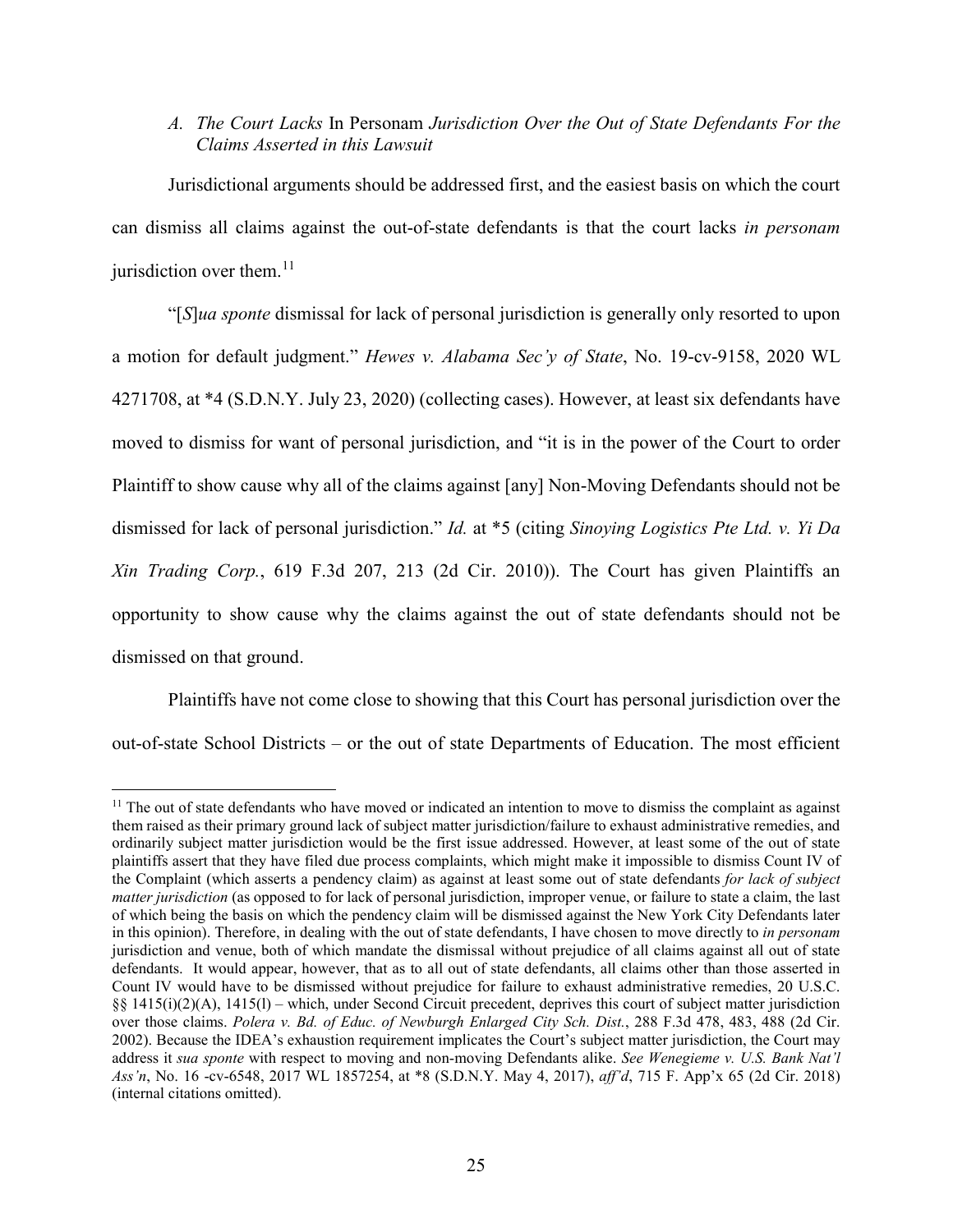resolution is for the Court to dismiss the claims against all out-of-state Defendants, without prejudice. *See Sinoying Logistics*, 619 F.3d at 214.

### 1. The Court Lacks Long-Arm Jurisdiction Under New York Law

In federal question cases, courts first determine whether the defendant is subject to jurisdiction under the law of the forum state – here, New York. *Sonera Holding B.V. v. Cukurova Holding A.S.*, 750 F.3d 221, 224 (2d Cir. 2014) (citing *Licci ex rel. Licci v. Lebanese Canadian Bank, SAL*, 732 F.3d 161, 168 (2d Cir. 2013)). This requires analysis of New York C.P.L.R. §§ 301 and 302.

New York's general jurisdictional statute simply states that, "A court may exercise such jurisdiction over persons, property, or status as might have been exercised heretofore." N.Y. C.P.L.R. 301. Courts previously held that C.P.L.R. § 301 "confers jurisdiction where a company has engaged in such a continuous and systematic course of 'doing business' in New York that a finding of its 'presence' in New York is warranted." *Sonera Holding B.V. v. Cukurova Holding A.S.*, 750 F.3d 221, 224 (2d Cir. 2014) (internal quotations and citations omitted).

However, as the United States Supreme Court has recently made clear, an assertion of general jurisdiction requires that a defendant "corporation's affiliations with the State are so 'continuous and systematic' as to render it essentially at home in the forum State." *Daimler AG v. Bauman*, 571 U.S. 117, 139 (2014) (internal quotations and citations omitted). "*Daimler* established that, except in a truly exceptional case, a corporate defendant may be treated as essentially at home only where it is incorporated or maintains its principal place of business." *Chufen Chen v. Dunkin' Brands, Inc.*, 954 F.3d 492, 498 (2d Cir. 2020) (quoting *Brown v. Lockheed Martin Corp.*, 814 F.3d 619, 627 (2d Cir. 2016)). The old "doing business" test for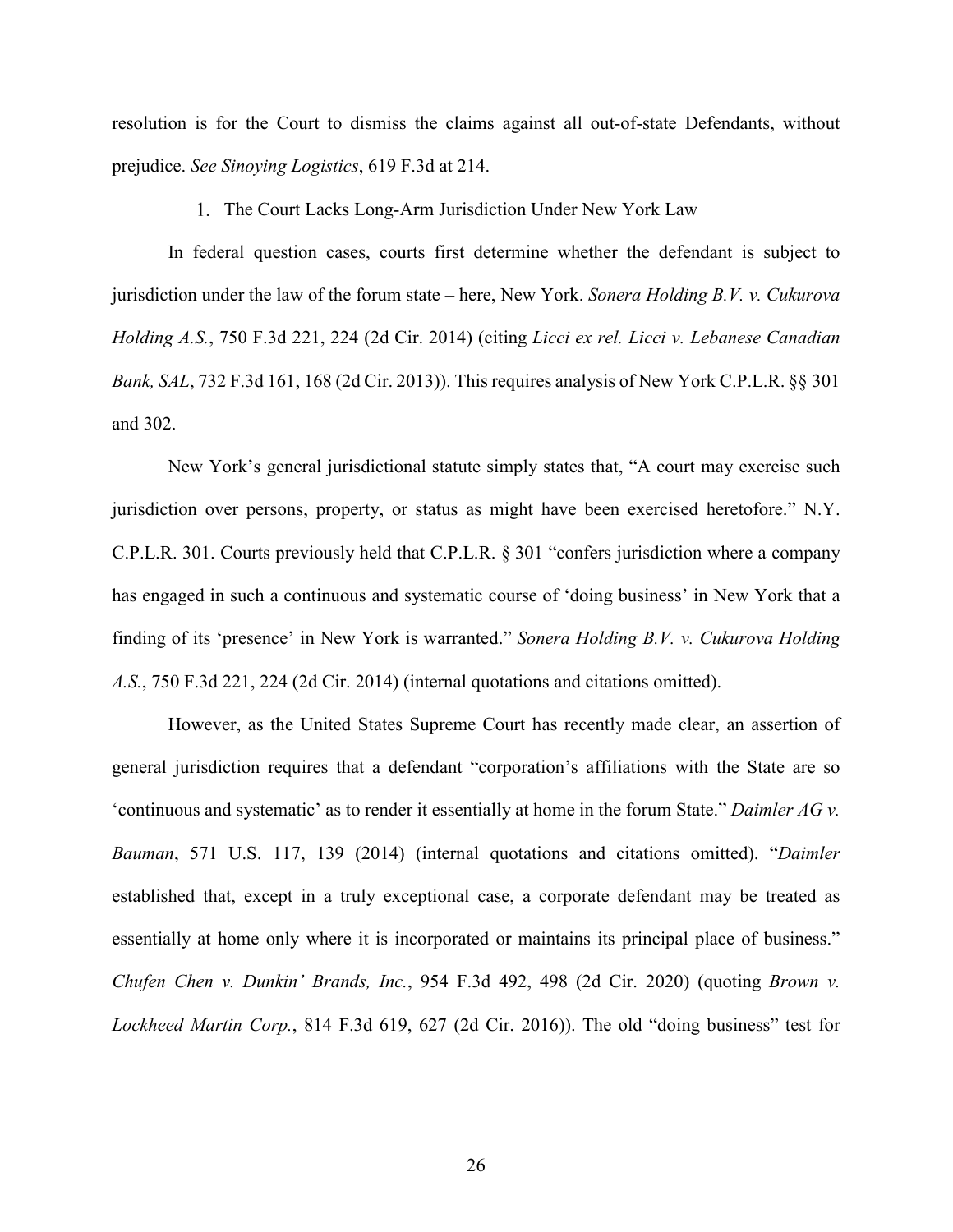general jurisdiction was effectively abolished by *Daimler*, making it much harder to sue an outof-state entity in New York for conduct that has no connection to New York.

The out-of-state defendants in this case are not subject to general jurisdiction in New York. The Departments of Education, as arms of the several states, are sovereign entities. The out-ofstate school districts are generally understood to be quasi-municipal corporate entities created under the laws of the states in which they are located. *See Mt. Healthy Cty. Sch. Dist. Bd. of Educ.*, 429 U.S. at 280; *Woods v. Rondout Valley Ctr. Sch. Dist. Bd. of Educ.*, 466 F.3d 232, 236–37 (2d Cir. 2006). They are not incorporated, chartered or located in New York. And the contacts Plaintiffs allege that defendants have with New York – the receipt of federal funding by those districts and the (alleged) fact that their pension funds are invested with New York-based entities – are, after *Daimler*, insufficient to render the School Districts "at home" in New York. *See Chen*, 954 F.3d at 500.

Neither are the out-of-state defendants subject to specific jurisdiction under New York's long arm statute, which governs when New York courts will exercise jurisdiction over nondomiciliaries.

"As to a cause of action arising from any of the acts enumerated in this section, a court may exercise personal jurisdiction over any non-domiciliary . . . who . . . transacts any business within the state or contracts anywhere to supply goods or services in the state." N.Y. C.P.L.R. 302.

Plaintiffs assert that the various out-of-state defendants "transact business" in New York, both through their receipt of federal funding for IDEA and through their pension fund investments. But even assuming that were true (and it is not), that does not render them amenable to suit in this district for their local IDEA violations.

27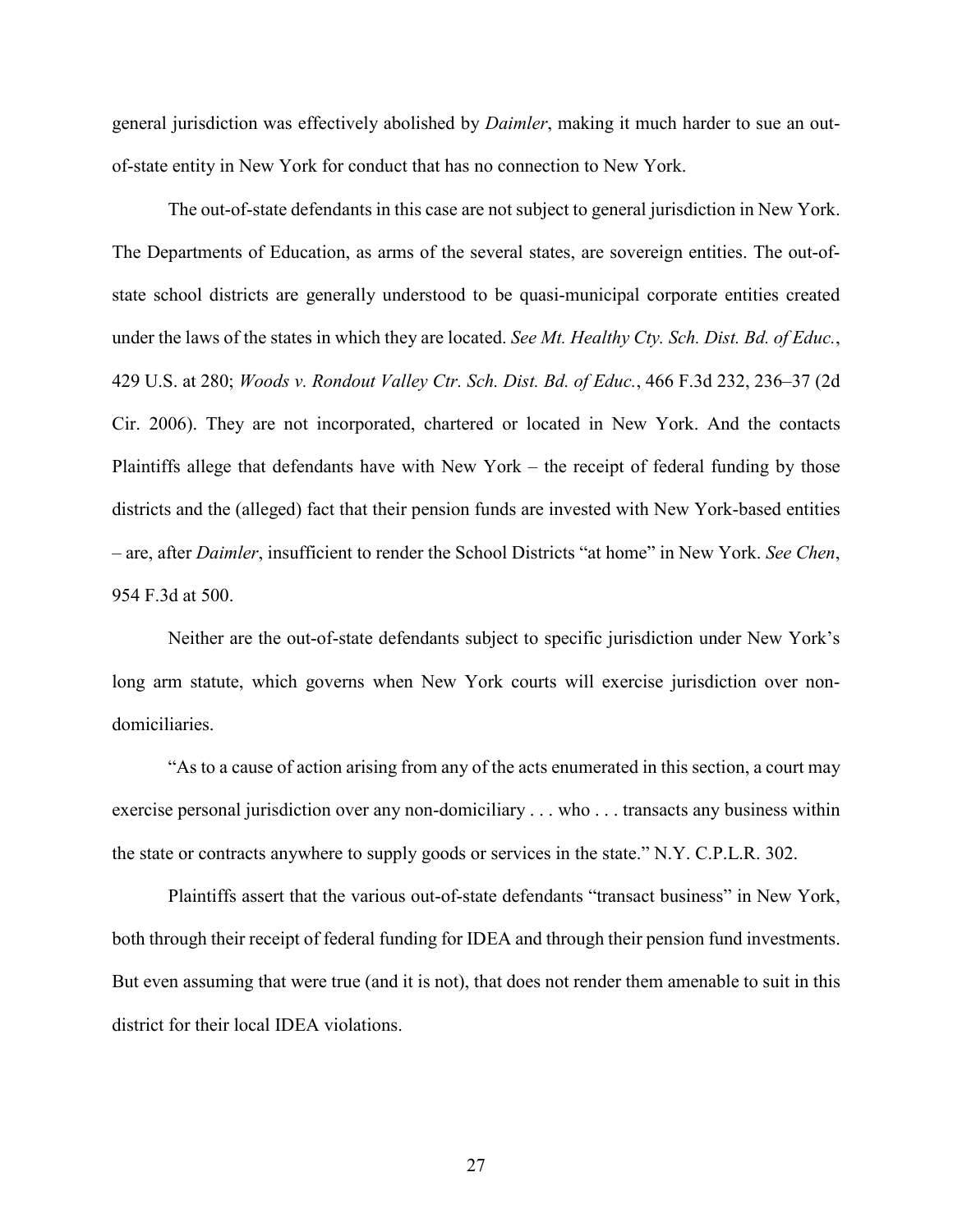Plaintiffs claim that federal funding, including Medicare and Medicaid, is administered through the Center of Medicare and Medicaid Services ("CMS") – which, they assert, is "located here in New York." (P.I. Mem. at 9, Dkt. No. 122.) But CMS (an agency of the federal government) is headquartered in Baltimore, Maryland – which is perfectly clear on the very website to which plaintiffs cite. *Financial Alignment Initiative (FAI): New York*, Ctrs. for Medicare & Medicaid Servs. (Sept. 28, 2020), https://www.cms.gov/Medicare-Medicaid-Coordination/Medicare-and-Medicaid-Coordination/Medicare-Medicaid-CoordinationOffice/FinancialAlignmentInitiative/ New-York. This court is not required to accept as true an allegation contradicted by Plaintiff's own evidence.

Moreover, the OSEP's guidance clearly explains that, under the IDEA's grant provision, federal Medicaid funds for the education of disabled students are provided to *states*, which then pass the money on to LEAs. *See Special Education--Grants to States*, U.S. Dep't of Educ. (May 5, 2016), https://www2.ed.gov/programs/osepgts/index.html. Therefore, out-of-state school districts receive their federal IDEA funding from the states in which they are located. Plaintiffs do not and cannot credibly allege that any out of state school district receives Medicaid funding under the IDEA from the State of New York.

Finally, plaintiffs specifically allege that IDEA funds are administered through *local* agencies. (Dkt. No. 122 at 9.) It should go without saying that a school district located in Omaha, Nebraska or in Cobb County, Georgia is not "locally administered" in the State of New York.

The fact that some of the out-of-state defendants (which ones are not identified) may have pension funds that are invested with New York-based financial institutions, or may have issued bonds through New York-based financial institutions, also does not give this court *in personam* jurisdiction over the claims asserted in this lawsuit. To establish specific, or transactional, personal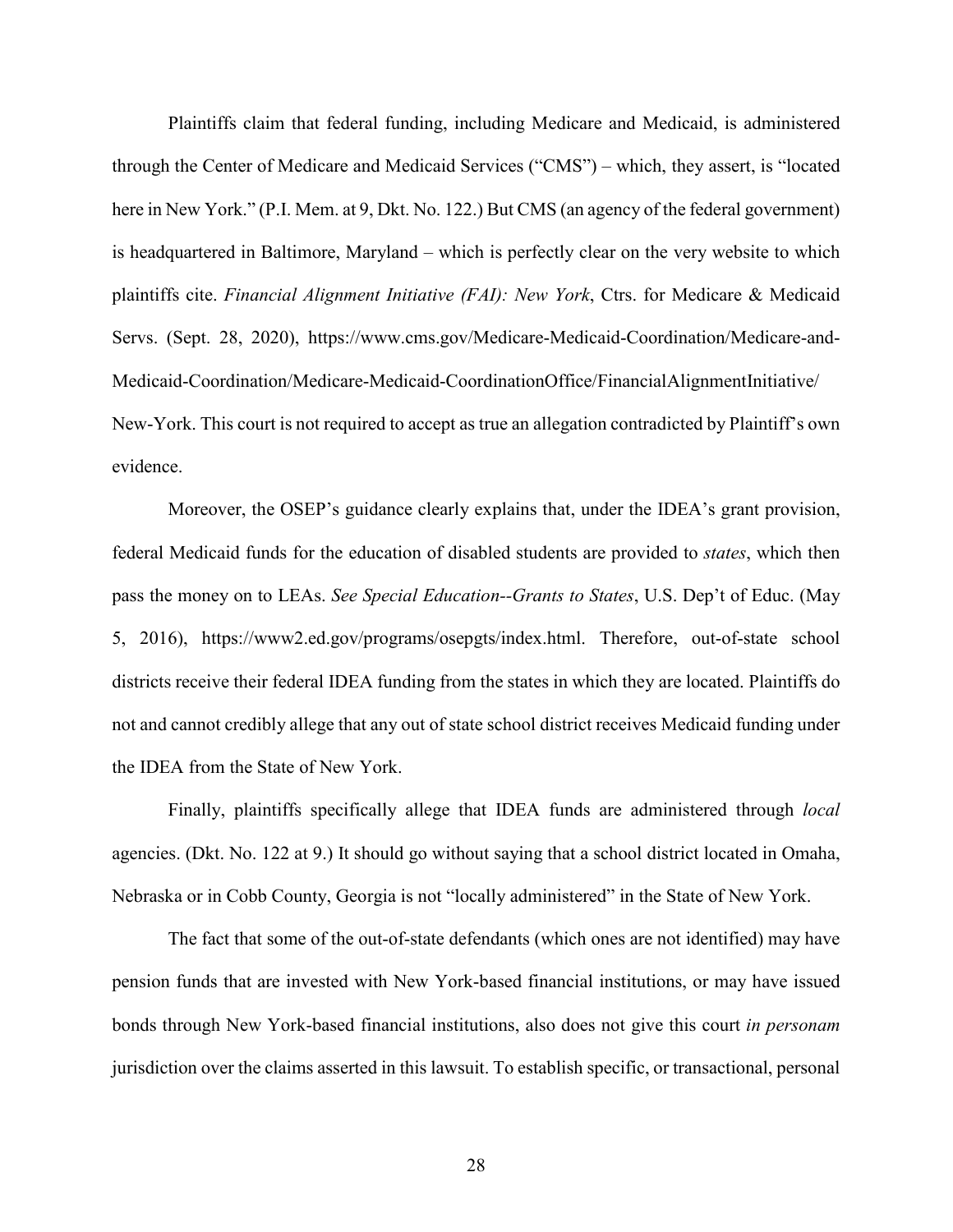jurisdiction, Plaintiffs' causes of action must "aris[e] from" the School District's in-state transactions. N.Y. C.P.L.R. 302(a). The claims in this lawsuit, which arise out of the closure of school districts due to the COVID-19 pandemic and the alleged impact of those closures on the receipt of special education services pursuant to students' IEPs, do not arise out of or relate to any state's or school district's activities in the financial markets relating to their pension funds. *See Licci*, 732 F.3d at 168–69.

Thus, Plaintiffs have not and cannot established specific personal jurisdiction over any outof-state School District under New York's long-arm statute.

# Plaintiffs Fail to Plead a Viable RICO Claim, and so Cannot Acquire *In Personam* Jurisdiction by that Gambit

Perhaps intuiting that his claim for long-arm jurisdiction was weak, Plaintiffs' counsel tried to manufacture personal jurisdiction where none existed by asserting that the over 13,000 out-ofstate defendants could be sued in this district pursuant to the Racketeering Influenced and Corrupt Organizations Act ("RICO"), 18 U.S.C. §§ 1961-1968. That, too, fails, because Plaintiff's theory for relief under RICO is deficient in multiple respects.

RICO entered this case by the back door.

There is no RICO count in the pleading. However, when Plaintiffs' counsel appeared before the Part I judge, he filed an *ex parte* brief in support of his application for a temporary restraining order – subsequently filed on the public record at Docket #90-7 – in which he asserted that jurisdiction could be acquired over all defendants, wherever located in the United States, pursuant to the Racketeering Influence and Corruption Act (RICO), 18 U.S.C. §§ 1961-1968. Plaintiffs argues that Defendants violated RICO by receiving federal Medicare and Medicaid funds by electronic means while failing to provide special education students in various school districts with the services required by their IEPs during the pandemic. This alleged constituted mail and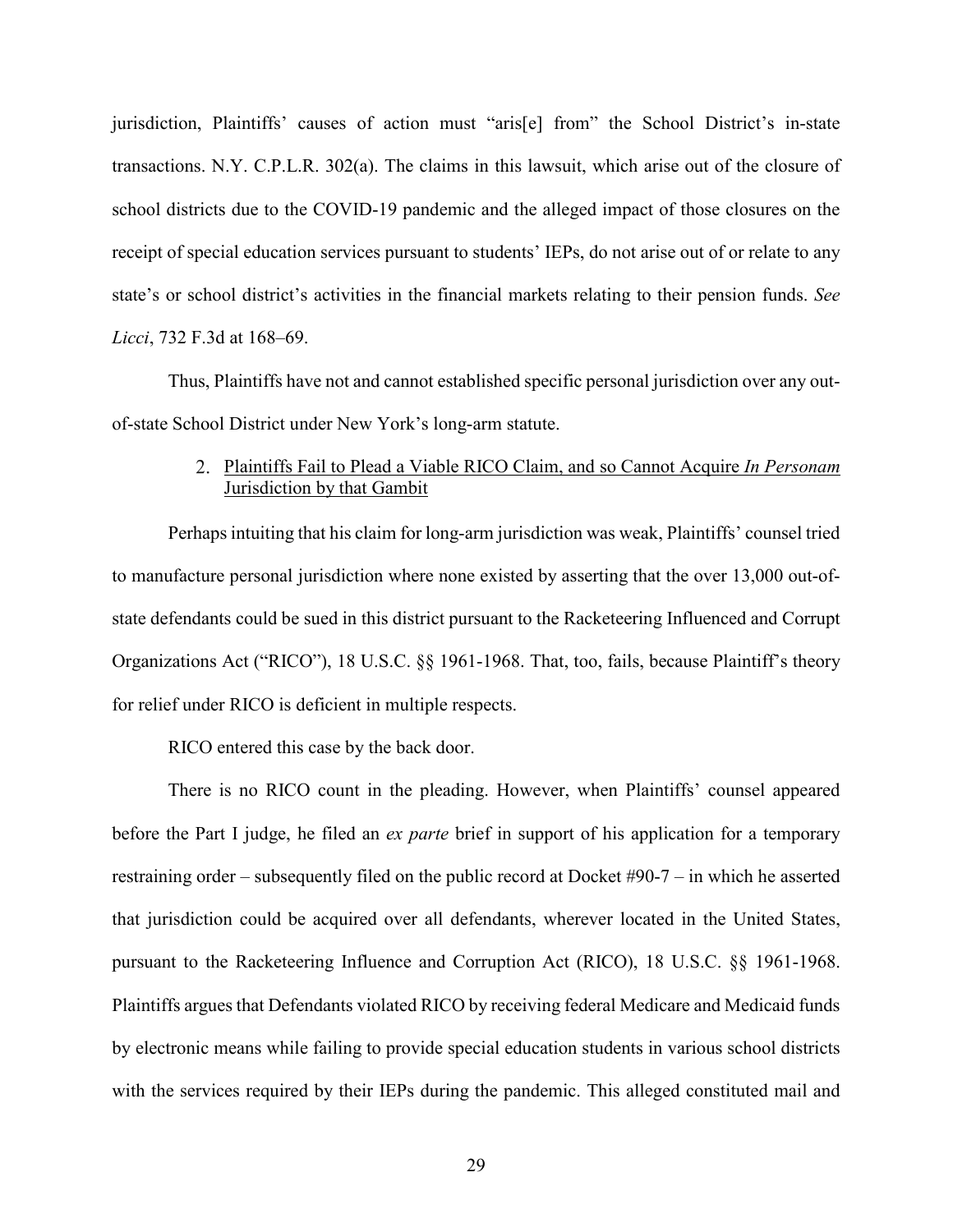wire fraud under 18 U.S.C. §§ 1341 and 1343, and gave this court so-called "ends of justice jurisdiction" over all Defendants.

Section 1965(b) of the RICO statute provides for national jurisdiction over "additional defendants of any kind," but only if the plaintiff shows "that the 'ends of justice' so require." *PT United Can Co. v. Crown Cork & Seal Co.*, 138 F.3d 65, 71 (2d Cir. 1998). Generally, "'ends of justice' jurisdiction is authorized where the RICO claim could not otherwise be tried in a single action because no district court could exercise personal jurisdiction over all of the defendants." *Elsevier Inc. v. W.H.P.R., Inc.*, 692 F. Supp. 2d 297, 315 (S.D.N.Y. 2010) (citations omitted). To comply with due process, any such additional defendant need only have minimum contacts with the United States. *See Hitachi Data Sys. Credit Corp. v. Precision Discovery, Inc.*, 331 F. Supp. 3d 130, 145 (S.D.N.Y. 2018) "If these requirements are satisfied, the Court may also be permitted to exercise personal jurisdiction over such defendants for other claims that arise out of the same operative facts as the civil RICO claim, even if personal jurisdiction would not otherwise be present as to those claims." *Id.* (citing *IUE AFL-CIO Pension Fund v. Herrmann*, 9 F.3d 1049, 1056–57 (2d Cir. 1993)).

So Plaintiffs are correct about one thing: it is possible to obtain nationwide service of process in a civil action brought under the RICO statute as long as suit is brought "in a district court where personal jurisdiction based on minimum contacts is established as to at least one defendant." *Hitachi*, 331 F. Supp. 3d at 145 (quoting *PT United*, 138 F.3d at 71).

But that is all that Plaintiffs get right about RICO.

Counsel's reliance on RICO in the brief filed in support of the application for a TRO, naturally led this court to assume that a RICO claim was asserted somewhere in the prolix Complaint. Accordingly, when Plaintiffs were ordered to show cause why there was personal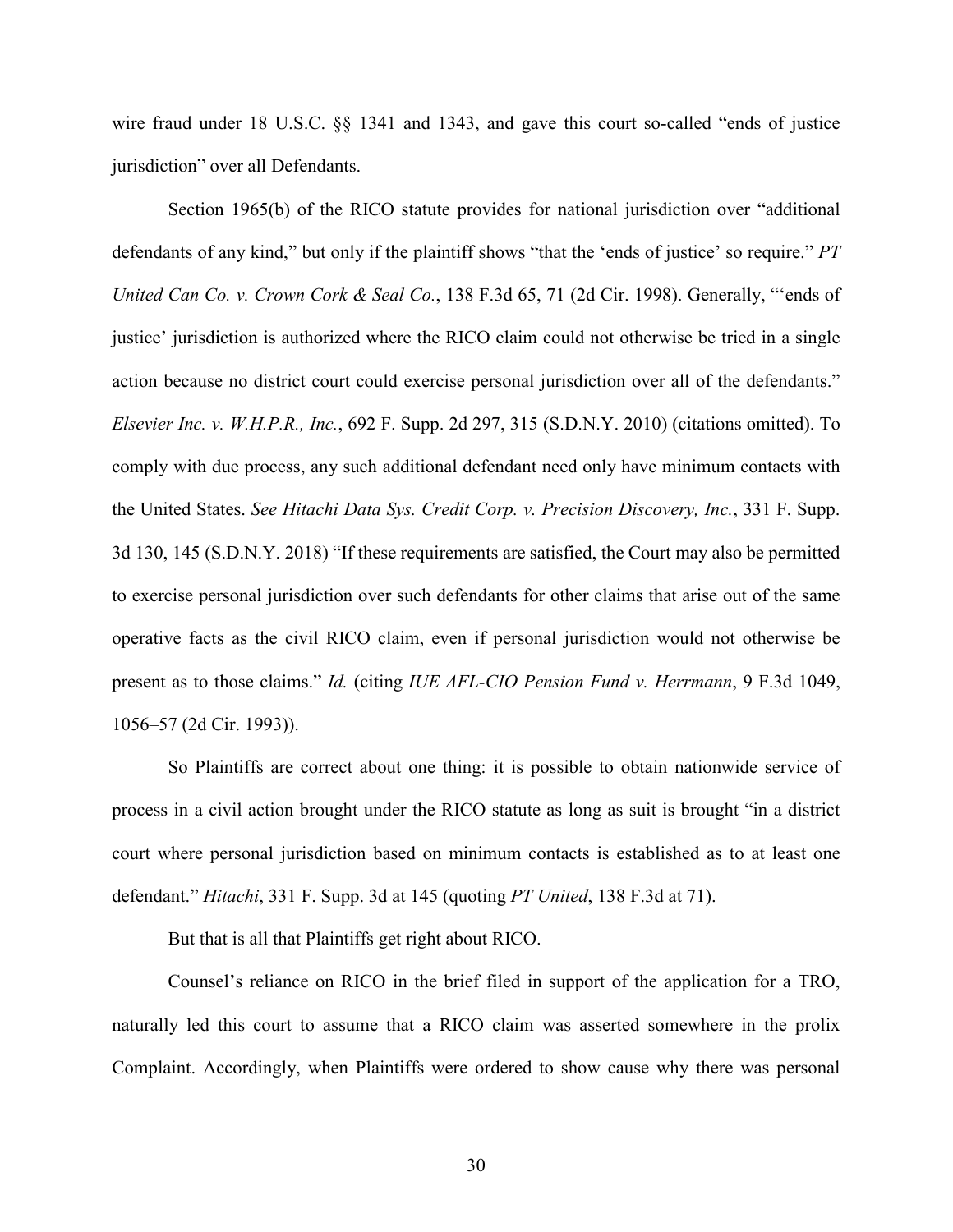jurisdiction over out-of-state Defendants, I directed Plaintiffs to address the RICO argument they had raised before Judge Woods. (*See* Dkt. No. 84 at 2.)

Subsequent line-by-line analysis of the Complaint revealed that it did not assert any cause of action under RICO. Nonetheless, in conformity with my individual rules (RICO Case Standing Order, Sept. 8, 2010), Plaintiffs filed a RICO Case Statement in response to the court's Order to Show Cause (Dkt. No. 121), which automatically amended the complaint to include a RICO count. In that RICO Case Statement, Plaintiffs contended that Defendants had violated both Sections 1962(a) and (c), as well as engaged in a conspiracy to violate RICO under Section 1962(d).

Five days later, on September 16, 2020, Plaintiffs sought leave to amend their Complaint in a letter filed on September 16, 2020, both to add additional plaintiffs and defendants and to "include their Civil RICO claims." (Dkt. No. 133.) The court denied the request for leave to amend without prejudice – principally to avoid adding additional parties when orders to show cause why parties should not be dismissed were outstanding, but also noting that, under this court's individual rules, the contents of the RICO Case Statement would be deemed to amend the pleading in any event. (Dkt. No. 145 at 5; RICO Case Standing Order, Sept. 8, 2010.) Accordingly, for purposes of the instant omnibus opinion, I deem the complaint amended to assert the claims outlined in the RICO Case Statement of September 11, 2020.

When the NYC Defendants moved to dismiss the complaint on September 18, they did not initially move to dismiss any RICO claim, as the Complaint itself contained none. (*See generally* Dkt. No. 140.) However, in their opposition to the City's motion to dismiss, Plaintiffs found it "curious to note DOE failed to deny any of the allegations in the RICO Case Statement," since the Case Statement was deemed incorporated into their Complaint. (Dkt. No. 150 at 12.) This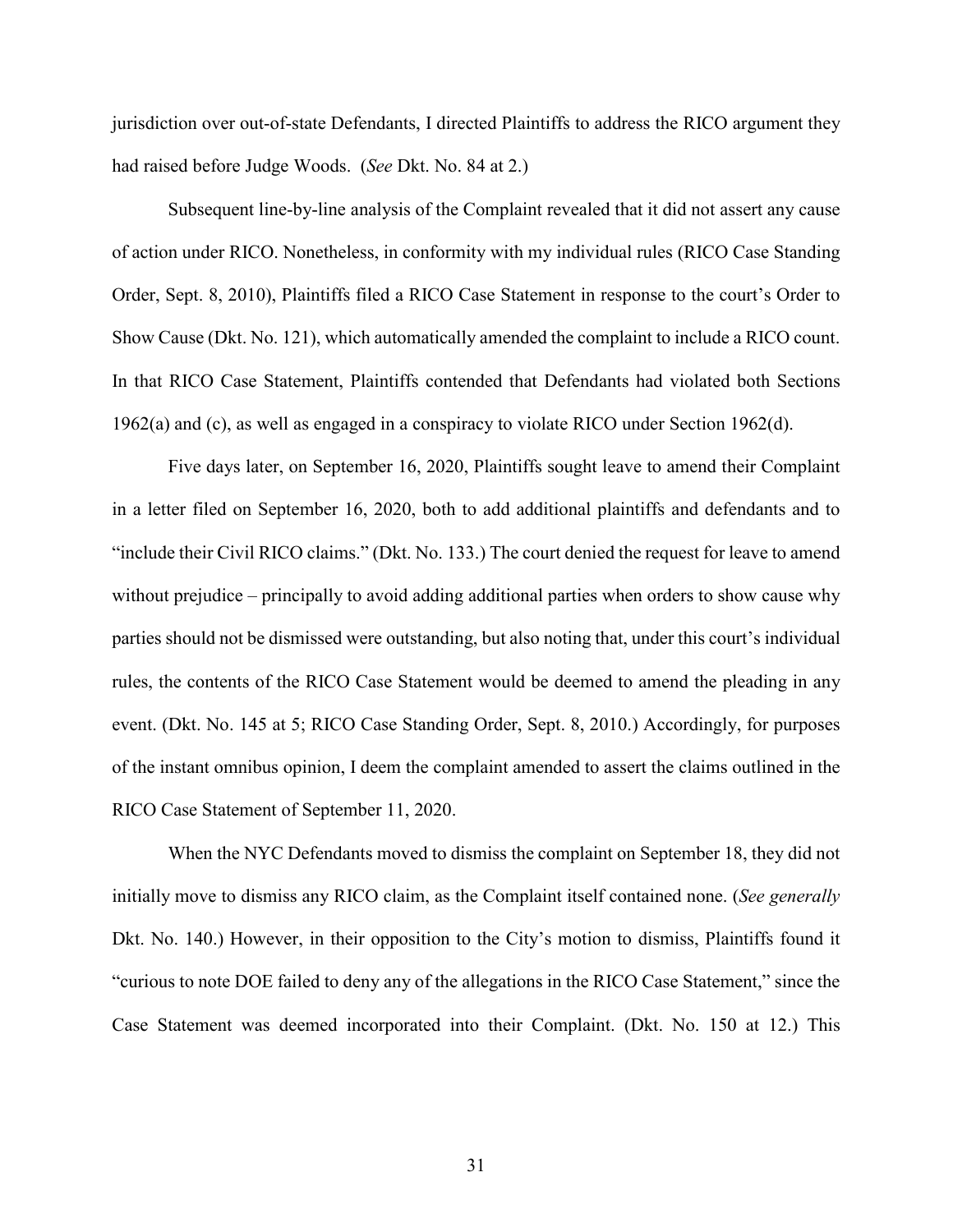prompted the City to respond to that argument by arguing in their reply papers that Plaintiffs had failed to plead an adequate RICO claim. (Dkt. No. 157 at 7-9.)

The usual rule is that arguments raised for the first time in reply are not to be considered. *See Dukes v. New York City Emps. Ret. Sys.*, 361 F. Supp. 3d 358, 369 n. 8 (S.D.N.Y. 2019) (citations omitted). However, rather than start the motion process all over again, I ordered Plaintiffs to respond to the City's argument, which they did. (Dkt. Nos. 183, 194.)<sup>[12](#page-31-0)</sup>

After reading the RICO Case Statement, and with the benefit of everyone's input, it is perfectly apparent that Plaintiff has not and cannot plead a viable RICO claim. This "in terrorem" contention was introduced into this action as an afterthought, not *ab initio*, and solely to try to manufacture jurisdiction over parties who could not be sued on these claims in this court. I will, therefore, explain why Plaintiffs' effort to assert a RICO claim must be denied – and eliminate this gambit for acquiring jurisdiction over the out-of-state defendants. It is imperative that the issue be addressed now and in this context because, once a civil RICO claim is dismissed, the plaintiff can no longer rely upon the statute's authorization of national personal jurisdiction. *Hitachi*, 331 F. Supp. 3d at 145–46.

#### *The RICO Case Statement Fails to Allege A Viable RICO Claim for Multiple Reasons*

To sustain a RICO claim, a plaintiff must show that the defendant has violated the substantive RICO statute in "(1) that the defendant (2) through the commission of two or more acts (3) constituting a 'pattern' (4) of 'racketeering activity' (5) directly or indirectly invests in, or maintains an interest in, or participates in (6) an 'enterprise,' (7) the activities of which affects interstate or foreign commerce." *Moss v. Morgan Stanley*, 719 F.2d 5, 17 (2d Cir. 1983), *cert. denied*, 465 U.S. 1025 (1984).

l

<span id="page-31-0"></span><sup>&</sup>lt;sup>12</sup> None of the moving out-of-state defendants addressed RICO because, at the time they moved for dismissal, the RICO Case Statement had not been filed and they were unaware of this novel claim.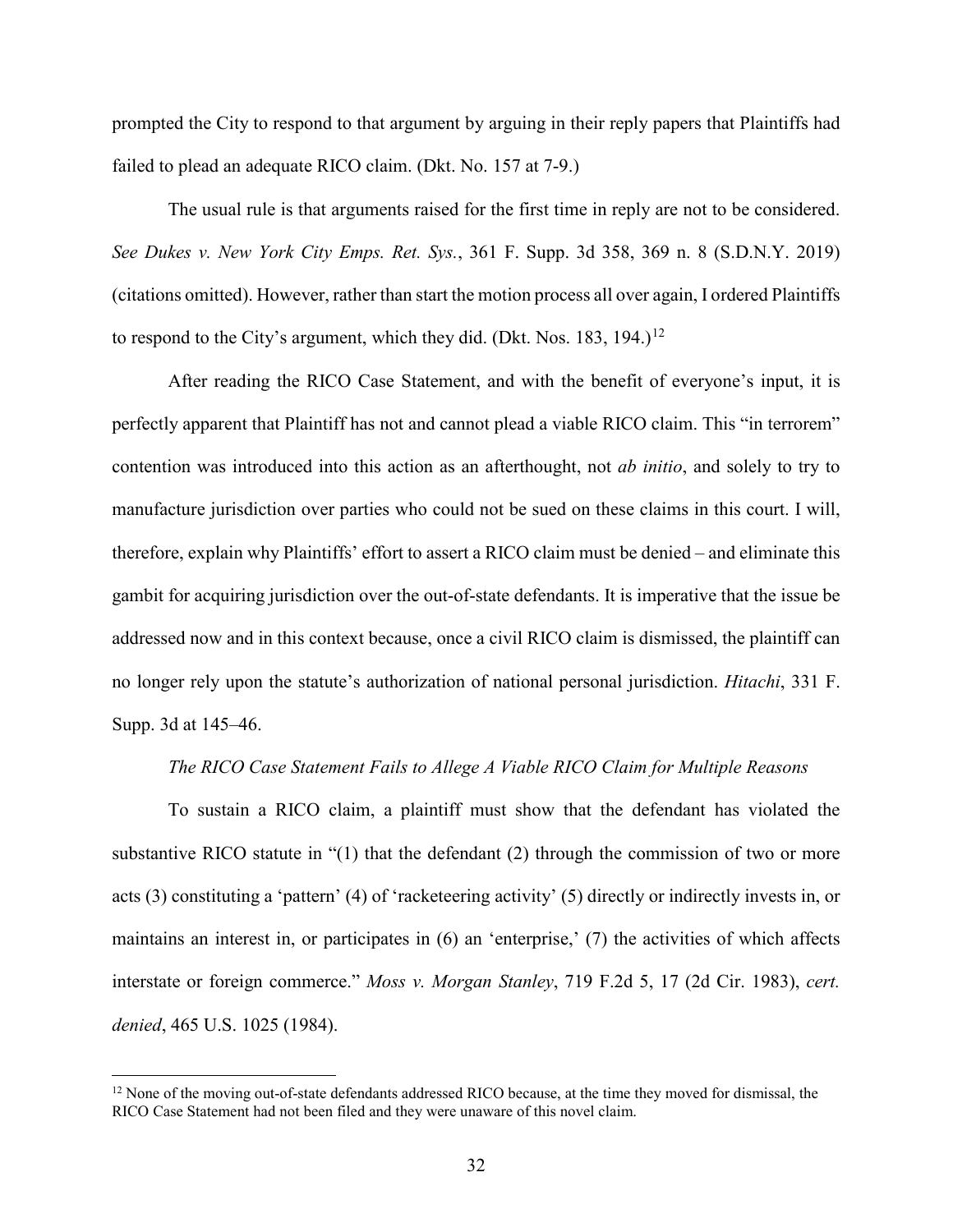Courts generally approach RICO claims with caution and an understanding of Congress's goal in enacting the RICO statute: to prevent legitimate businesses from becoming infiltrated by organized crime – though the statute's reach is not limited to mobsters. *See United States v. Porcelli*, 856 F.2d 1352, 1362 (2d Cir. 1989). "Because the mere assertion of a RICO claim has an almost inevitable stigmatizing effect on those named as defendants, courts should strive to flush out frivolous RICO allegations at an early stage of the litigation." *Schimdt v. Fleet Bank*, 16 F. Supp. 2d 340, 346 (S.D.N.Y. 1998). Indeed, although plaintiffs often zealously pursue RICO claims, particularly in cases involving fraud, plaintiffs asserting RICO frequently miss the mark. *See Gross v. Waywell*, 628 F. Supp. 2d 475. 479–80 (S.D.N.Y. 2009) (conducting a survey of 145 civil RICO cases filed in the Southern District of New York from 2004 through 2007 and finding that all 36 cases that were resolved on the merits resulted in judgments against the plaintiffs, including 30 at the motion to dismiss stage). RICO claims premised on allegations of mail or wire fraud warrant particular scrutiny, "because of the relative ease with which a plaintiff may mold a RICO pattern from allegations that, upon closer scrutiny, do not support it." *Id.* at 493 (citing *Efron v. Embassy Suites (Puerto Rico), Inc.*, 223 F.3d 12, 20 (1st Cir. 2000)).

Here, Plaintiffs allege two substantive violations of RICO's prohibitions pursuant to Sections 1962(a) and (c), as well as conspiracy to violate RICO's substantive prohibitions pursuant to Section 1962(d). The violations are predicated on Defendants' alleged commissions of mail fraud under 18 U.S.C. § 1341, wire fraud under 18 U.S.C. § 1343, fraudulent transfer of money under 18 U.S.C. § 2314, fraudulent receipt of money under 18 U.S.C. § 2315, and financial institution fraud under 18 U.S.C. § 1344 – all of which qualify as predicate acts under Section 1961(1) of RICO.

Plaintiffs' RICO claim, as outlined in the RICO Case Statement, fails in every particular.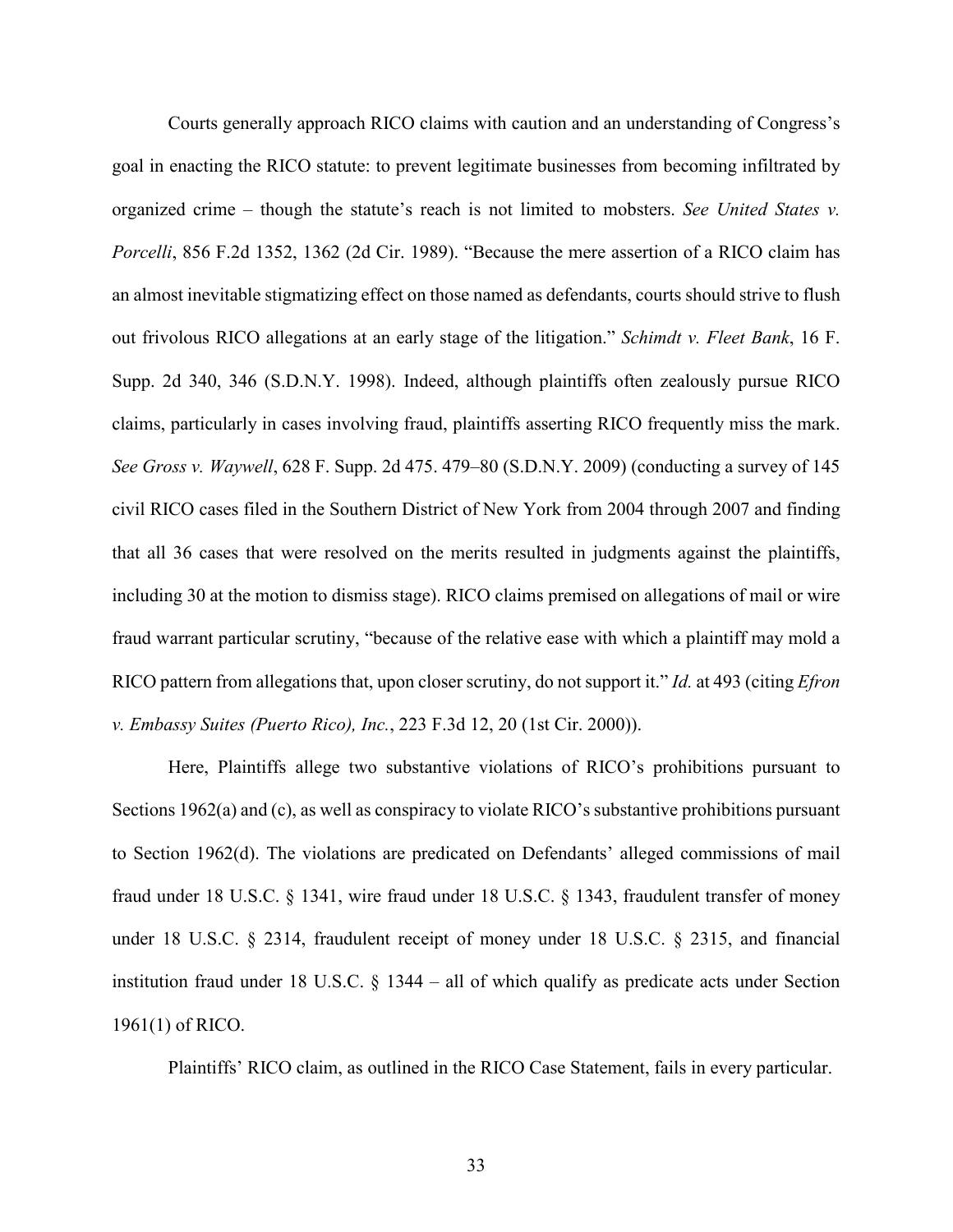### **a. No Standing**

As a threshold issue, Plaintiffs cannot assert a viable RICO claim because they lack standing to sue under the RICO statute on the ground they have asserted.

RICO grants standing to sue to "Any person injured in his business or property by reason of a violation of section 1962." 18 U.S.C. § 1964(c) (1988). "This language limits standing to plaintiffs whose injuries were both factually and proximately caused by the alleged RICO violation." *In re American Express Co. Shareholder Litig.*, 39 F.3d 395, 399 (2d Cir. 1994) (collecting cases). Thus, "To have standing, plaintiffs must show that they were the intended targets of the RICO violations." *G-I Holdings, Inc. v. Baron & Budd*, 238 F. Supp 2d 521, 549 (S.D.N.Y. 2002) (internal quotation marks omitted); *see also Chandrat v. Navillus Tile*, No. 03 10093, 2004 WL 2186562 (S.D.N.Y. Sept. 28, 2004). The success of this endeavor depends on the RICO plaintiff's ability to show that the injuries alleged were the "preconceived purpose" or the "specifically intended consequence" of the defendant's racketeering activities – if not, the injuries can be neither the "necessary result" or "foreseeable consequence" of the defendant's actions. *See id.*; *see also Medgar Evers Houses Tenants Assoc. v. Medgar Evers Houses Assoc.*, 25 F. Supp. 2d 116, 122 (E.D.N.Y. 1998).

Simply put, a RICO plaintiff cannot establish standing if the alleged injury is the derivative result of a fraudulent scheme that targets another victim. Yet that is precisely what Plaintiffs have alleged here.

The gravamen of Plaintiffs' case is that disabled students were not provided with a FAPE during the pandemic, due to school closures and the provision of remote services. But failure to provide a FAPE is not a RICO predicate act. So in the RICO Case Statement, plaintiffs allege that the Defendant school districts submitted false Medicaid claims to the federal government in order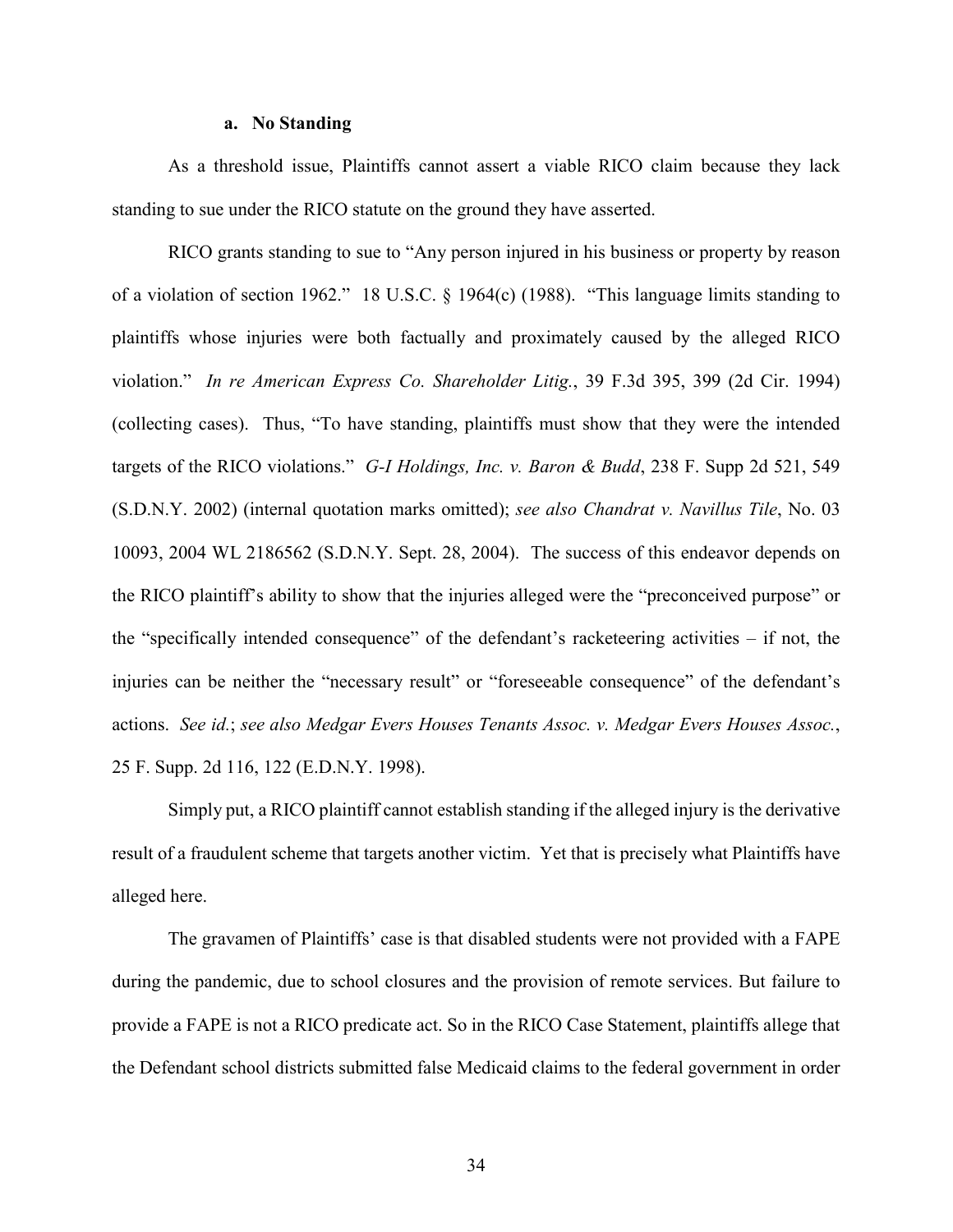to obtain federal funding to educate disabled children. Those purportedly false submissions are the frauds, the "racketeering acts," that Plaintiffs have identified. Failure to provide a student with a FAPE does not constitute a racketeering act under the RICO statute.

But this alleged fraud was not perpetrated on Plaintiffs. Rather, the purported frauds targeted the United States, which disburses Medicaid funding on certain conditions that Plaintiffs claim were not met. Therefore, any claim for relief resulting from those frauds belongs, not to these plaintiffs, but to the United States (or to a civil relator suing on behalf of the United States in a *qui tam* action). As a result, the alleged frauds cannot form the basis for relief under the civil RICO statute in a case brought by disabled students and their parents, whose claim is that the children were not provided with a FAPE – not that they (the Plaintiffs) were defrauded in any way.

Additionally, Plaintiffs plead no facts tending to show that the injury they allege – denial of a FAPE – was either the "preconceived purpose" or "specifically intended consequence" of Defendants' alleged racketeering activities. *See In re American Express. Co.*, 39 F.3d at 400.

Lack of standing to assert a RICO claim on the facts pleaded in the Case Statement is enough to compel dismissal of any RICO claim that Plaintiffs might try to assert. But even if Plaintiffs did have standing to assert a RICO claim against these defendants, based on the Medicaid frauds identified in the RICO Case Statement, the claim they outline in the RICO Case Statement is multiply deficient.

#### **b. Failure to Allege an Enterprise**

First and foremost, Plaintiffs' substantive RICO claims fail because the RICO Case Statement fails to allege the existence of any enterprise – a necessary element to any RICO claim.

Section 1961(4) defines "enterprise" as "any individual, partnership, corporation, association, or other legal entity, and any . . . group of individuals associated in fact." 18 U.S.C. §

35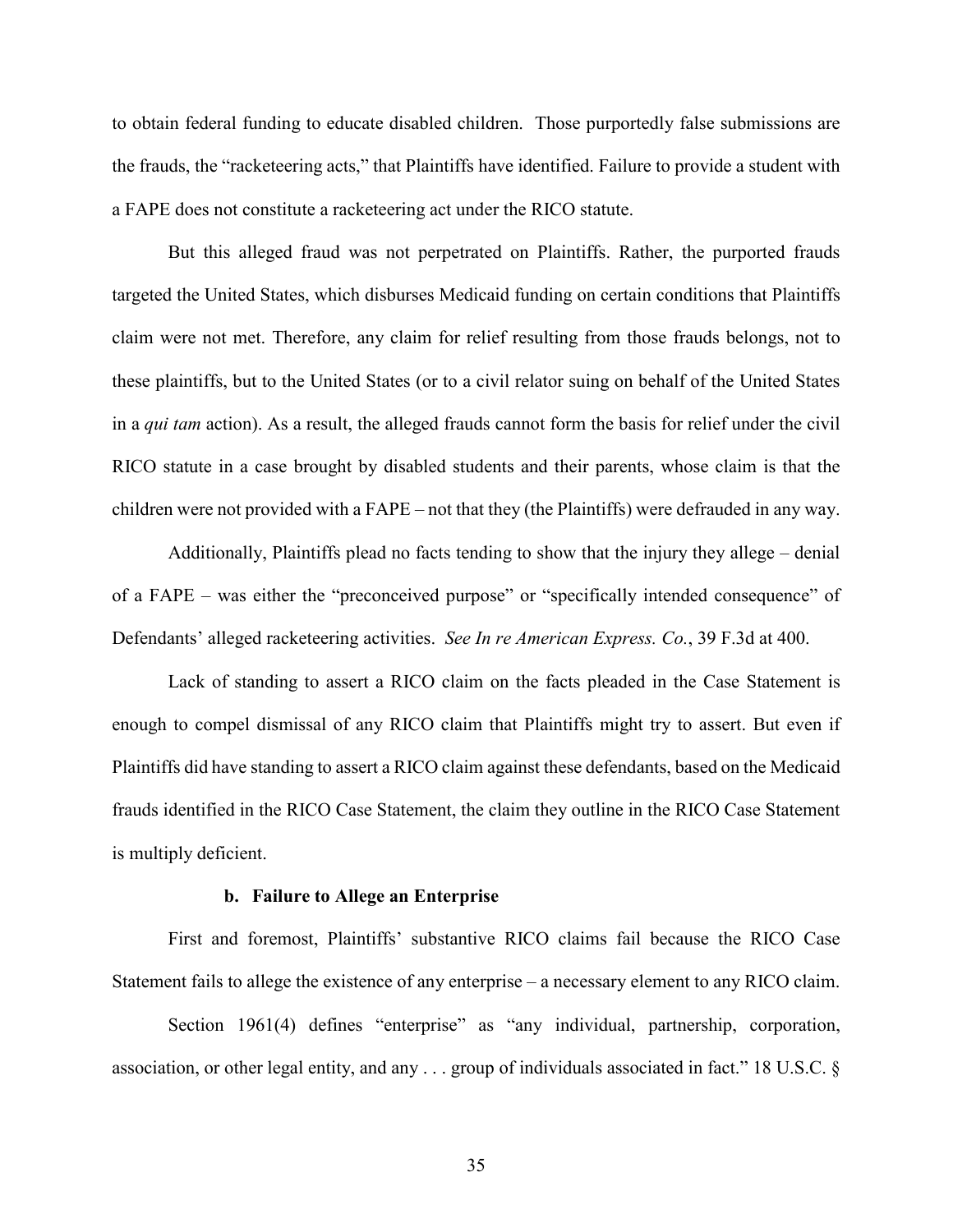1961(4). "[A]n association-in-fact enterprise is 'a group of persons associated together for a common purpose of engaging in a course of conduct.'" *Boyle v. United States*, 556 U.S. 938, 946 (2009) (quoting *United States v. Turkette*, 452 U.S. 576, 583 (1981)). Where a plaintiff alleges an association-in-fact enterprise, courts in this Circuit look to the "hierarchy, organization, and activities" of the association to determine whether "its members functioned as a unit." *First Capital Asset Mgmt., Inc. v. Satinwood, Inc.*, 385 F.3d 159, 174 (2d Cir. 2004) (internal citations omitted).

At minimum, an association in fact must have "at least three structural features: a purpose, relationships among those associated with the enterprise, and longevity sufficient to permit these associates to pursue the enterprise's purpose." *Boyle*, 556 U.S. at 946. "To satisfy the first 'purpose' feature, the individuals that [compose] the enterprise 'must share a common purpose to engage in a particular fraudulent course of conduct and work together to achieve such purposes.'" *New York v. United Postal Serv., Inc.*, No. 15-cv-1136, 2016 WL 4203547, at \*3 (S.D.N.Y. Aug. 9, 2016) (quoting *First Capital*, 385 F.3d at 174). To satisfy the second feature, "a plaintiff must demonstrate the relationships between the various members and their roles in the purported RICO scheme." *Id.* (collecting cases). And most importantly, "A plaintiff's conclusory naming of a string of entities does not adequately allege an enterprise." *First Capital*, 385 F.3d at 175.

With these requirements in mind, the Court turns to the specifics of the "enterprise" alleged by Plaintiffs.

The RICO Case Statement alleges an enterprise consisting of all of the thousands of Defendants as well as "other wrongdoers," (unidentified), together with "passive instruments and victims" (also unidentified) at three different levels: the local school district level, the state level, and the national level. (Dkt. No. 121 at 36.) At the local level, Plaintiffs claim that Superintendents and other school administrators, school boards, school employees, contractors, and community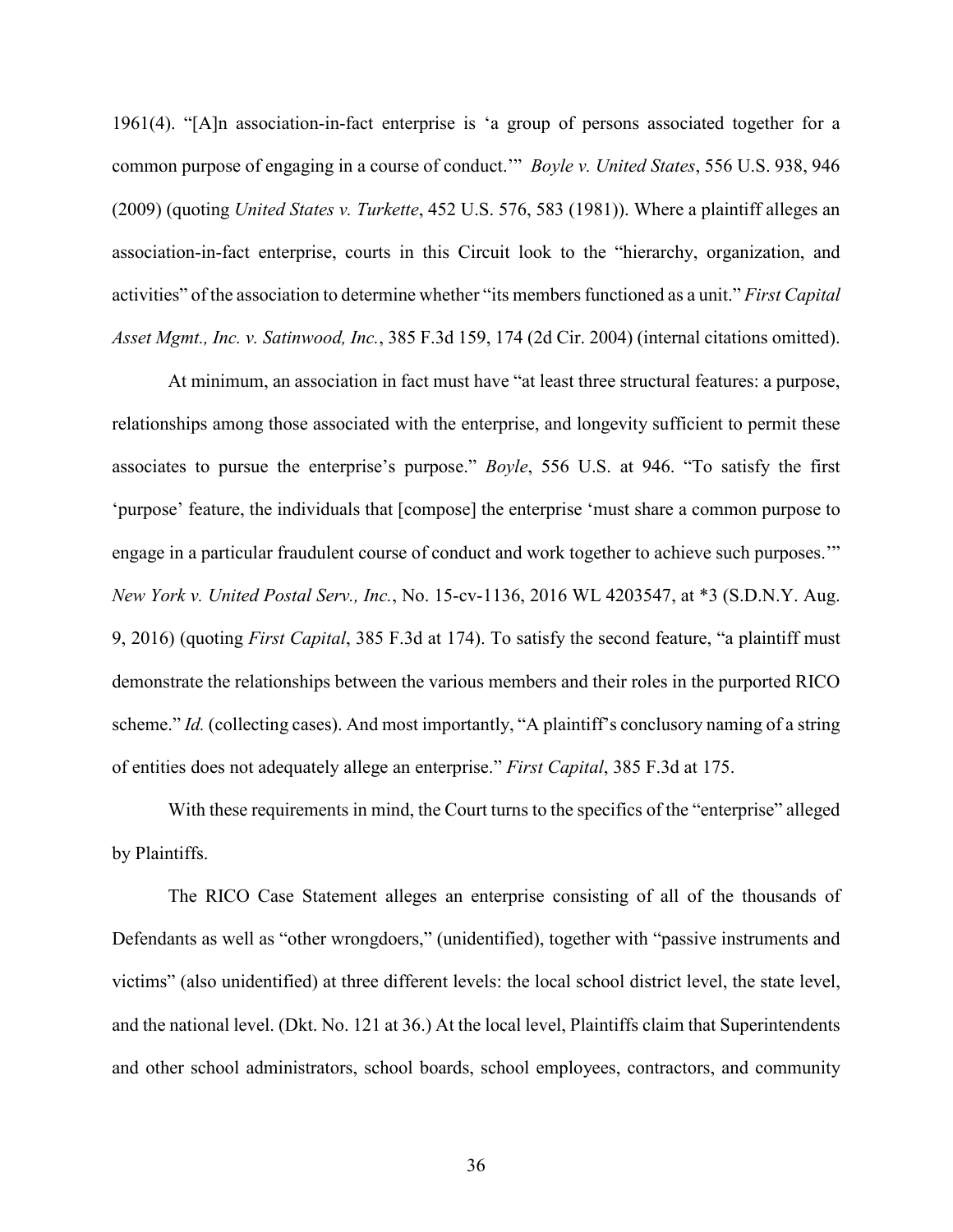members are involved in budgets, financing, reimbursements and development of students' IEPs. (*Id.*) At the state level, the governor, state legislators, state departments of education, state Medicaid offices, and other administrators, employees, and contractors are involved in setting and managing state funding and policy, as well as oversight and enforcement of these policies. (*Id.*) And at the national level, the federal Department of Education, the Department of Health and Human Services (including the Centers for Medicaid and Medicare), the Justice Department, and Members of Congress are involved in education and Medicaid funding, federal policy, and oversight and enforcement of federal rules, regulations and laws. (*Id.* at 36-37.) Plaintiffs allege that unnamed financial institutions that are "victims of Defendants' racketeering activities" are also members of the enterprise. (*Id.* at 37.)

In essence, Plaintiffs assert that the entire educational system throughout the United States is being run as a single massive "racketeering enterprise," and that everyone involved with the implementation of IDEA – from the individuals employed by individual schools to individual school districts to State Departments of Education to State Legislatures to Congress and regulators at the federal Department of Education – is acting together and in concert to deprive disabled students of their rights during the pandemic by committing Medicaid fraud.

Unfortunately for Plaintiffs, not a single factual allegation in either the Complaint or the RICO Case Statement tends to show that these manifold parties constitute an "association in fact;" that they bonded together with the singular purpose of depriving disabled students of the benefit of in-person education during the pandemic; or that they acted together as a unit to achieve that purpose. Nor could Plaintiffs plausibly so allege.

Indeed, allegations that every school district and State Education Department acted in concert to close schools so as to effectuate an illegal result would contradict allegations that *are*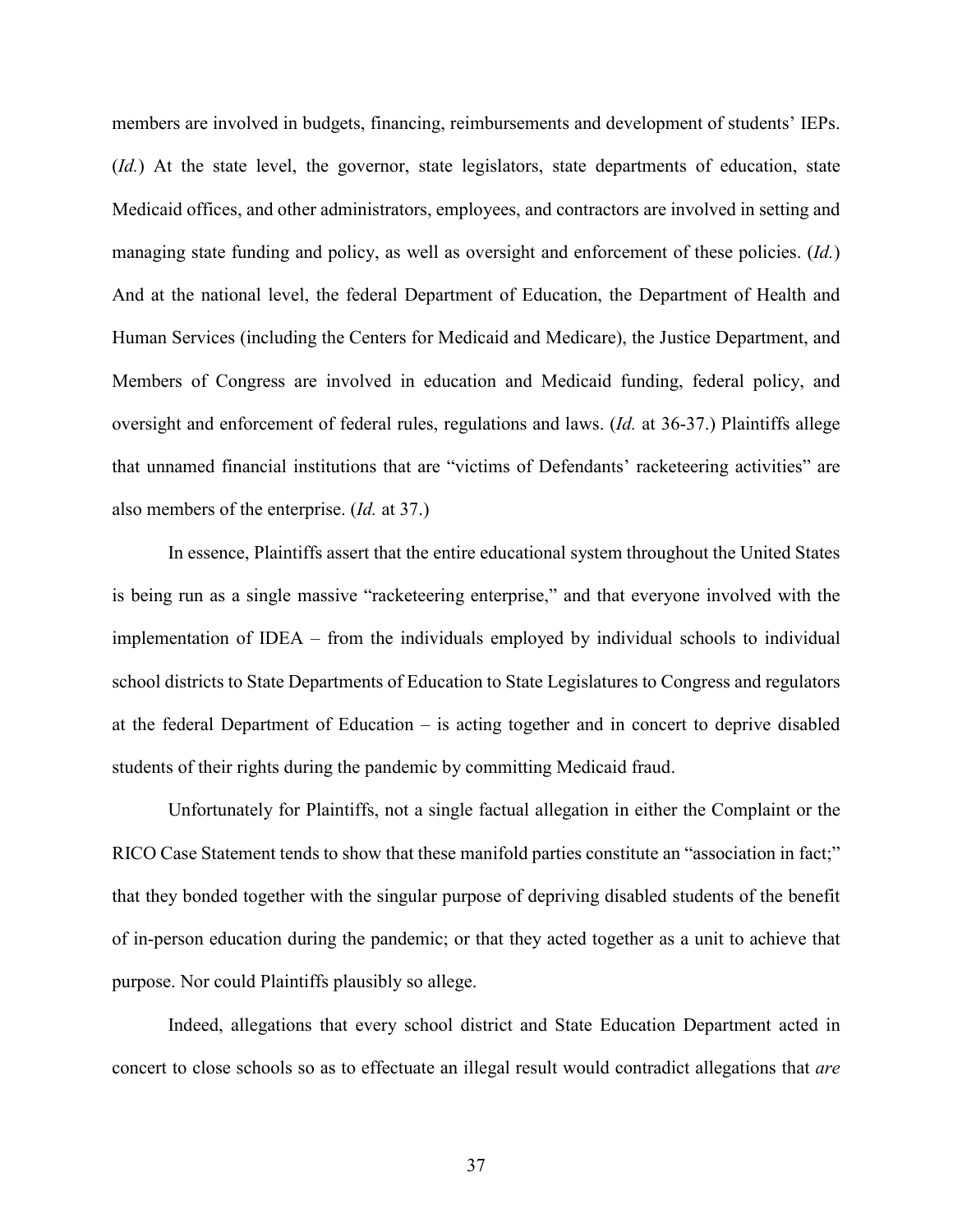made in the Complaint, which underscore and emphasize the separateness of school districts and the states within which they are located. Plaintiffs allege, for example, that the School Districts "are the official bodies charged with the responsibility of developing and enforcing policies with respect to the administration and operation of the public schools *in their respective geographic areas* . . . ." (Dkt. No. 121 at 15 (emphasis added).) Similarly, the Departments of Education "are the State Educational Agencies ('SEA') which exercise general supervision over all programs *in the State* that provide educational services to disabled students, and must ensure that all such meet *State* education standards." (*Id.* at 16 (emphasis added).) This language renders Plaintiffs' conclusory rhetoric about a "massive racketeering scheme across every state" utterly implausible. (*See id.* at 25.) If hundreds of independent entities are alleged to have made "*local* decisions that take into consideration the health, safety, and well-being of all their students and staff" (*id.* at 18 (emphasis added)) – and that is what Plaintiffs say in their Complaint – then they did not organize themselves into a structured collective for the purpose of defrauding the government of Medicaid funds and depriving their students of FAPEs.

Plaintiffs' allegations of an enterprise are, at best, "the conclusory naming of a string of entities" coupled with legal conclusions. *See First Capital*, 385 F.2d at 175. The RICO Case Statement alleges no facts concerning the "hierarchy" or "organization . . . of the alleged association," let alone facts that support an inference that the various school boards, administrators, and policymakers have any sort of relationship that forms a coherent entity. *Id.* at 174; *see also Boyle*, 56 U.S. at 956.

Nor does the RICO Case Statement contain any concrete factual assertions supporting the inference that the constituent institutions, including Congress and the USDOE, share a common interest in the success of the so-called enterprise. *See Continental Petroleum Corp., Inc. v.*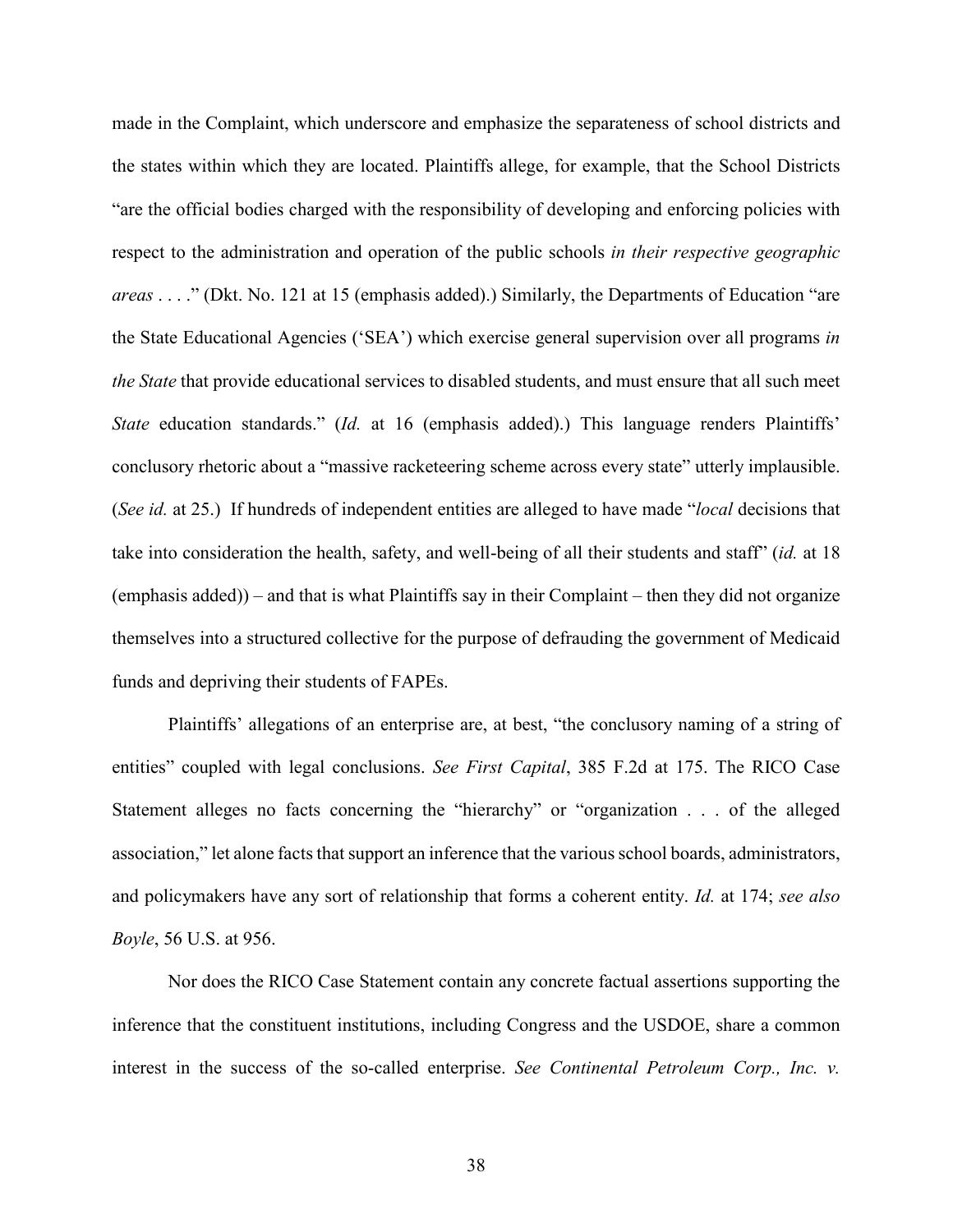*Corporation Funding Partners, LLC*, No. 11-cv-7801, 2012 WL 1231775, at \*6 (S.D.N.Y. Apr. 12, 2012); *see also Abbot Laboratories v. Adelphia Supply USA*, No. 15-cv-5826, 2017 WL 57802, at \*4 (E.D.N.Y. Jan. 4, 2017) (holding that the plaintiff's factual allegations, which included few details of the defendants' interactions, could not support "an inference than over 300 'disparate defendants' formed an enterprise"). It is not plausible that all of the entities alleged to be part of the "enterprise" want either to deprive special education students of their rights or want school districts to misuse federal funds.

Plaintiffs assert that there must be a nationwide enterprise because – *mirabile dictum* – all the states and districts reached the initial conclusion that schools needed to be closed last spring in light of the pandemic. (Dkt. No. 121 at 16, 37.) But that is a classic example of *post ergo propter hoc* illogic. Yes, state and local school officials across the country reached the conclusion that, for the safety of students and teachers alike, schools needed to be closed in the early and confusing days of a pandemic that has thus far sickened millions and cost over 240,000 Americans their lives. But no, it does not logically follow that they did so as part of a single unitary association in fact. Plaintiffs' Case Statement contains no facts suggesting that the states and districts acted jointly in deciding to order school closures, or that the districts across the country acted in concert with each other, in associational fashion, to comply with those orders. They do not even allege that any States or school districts consulted with any other. At best the contentions in the RICO Case Statement and the Complaint add up to "conscious parallelism" of the sort that is insufficient to give rise to any inference that there exists an association in fact. *Bell Atlantic Corp. v. Twombly*, 550 U.S. 544, 553–54 (2007).

Plaintiffs thus have not and cannot plausibly allege the existence of the nationwide enterprise that undergirds their RICO claim.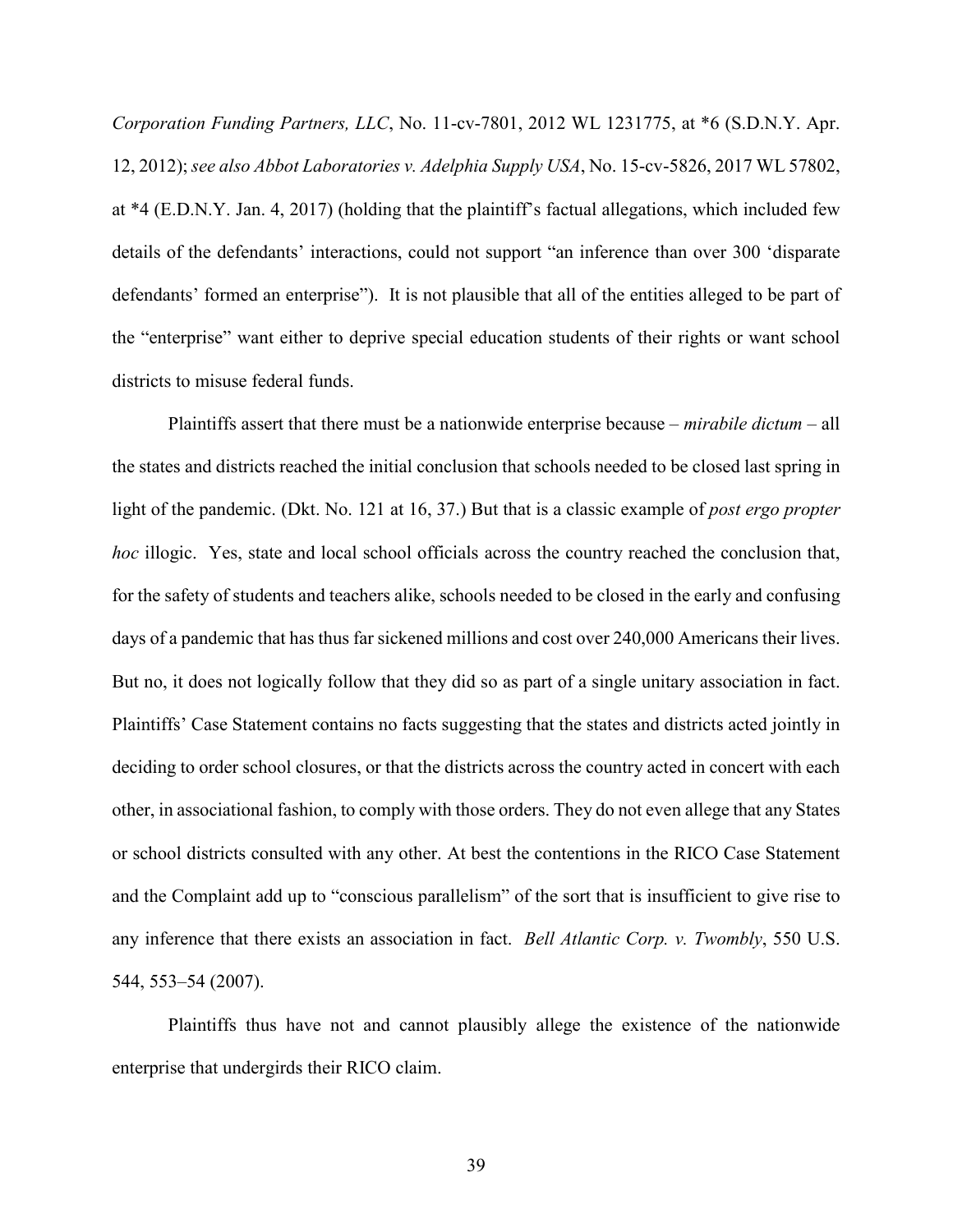#### **c. Plaintiffs Do No Allege the Existence of a Conspiracy**

Plaintiffs also fail to plead the existence of a conspiracy among all the school administrators and districts in the fifty states – a necessary element of Plaintiffs' claim for RICO conspiracy under 18 U.S.C. § 1962(d). Their conclusory allegation of a conspiracy is contradicted by the same particulars of the Complaint and RICO Case Statement that led this Court to conclude that there was no enterprise. Even with all inferences drawn in Plaintiffs' favor, it is evident from the text of the pleading that the defendant school districts in each individual state were independently following the separate orders of their respective Governors and State Education Departments. (*See* Dkt. No. 121 at 15-16, 18, 25.)

The mere fact that multiple defendants reached the same result acting independently is insufficient to plead conspiracy. When faced with the same scenario, the Supreme Court in *Twombly*, 550 U.S. at 555 – the quintessential case on pleading standards – held that, "An allegation of parallel conduct . . . gets the complaint close to stating a claim [for conspiracy], but without some further factual enhancement it stops short of the line between possibility and plausibility of entitlement to relief." (Internal citation and quotation marks omitted). Although *Twombly* arose in the antitrust context, its logic is applicable here. Indeed, numerous courts have held that allegations of parallel conduct alone cannot not support the inference that RICO defendants are joined together for a common purpose. *See Gucci, Inc. Alibaba Grp. Holding Ltd.*, 15-cv-3784 (PKC), 2016 WL 6110565, at \*6-7 (S.D.N.Y. Aug. 4, 2016) (collecting cases); *see also In re Ins. Brokerage Antitrust Litig.*, 618 F.3d 300 (3d Cir. 2010). Plaintiffs allege nothing more than parallel conduct.

They have thus failed to allege conspiracy in violation of 18 U.S.C. § 1962(d).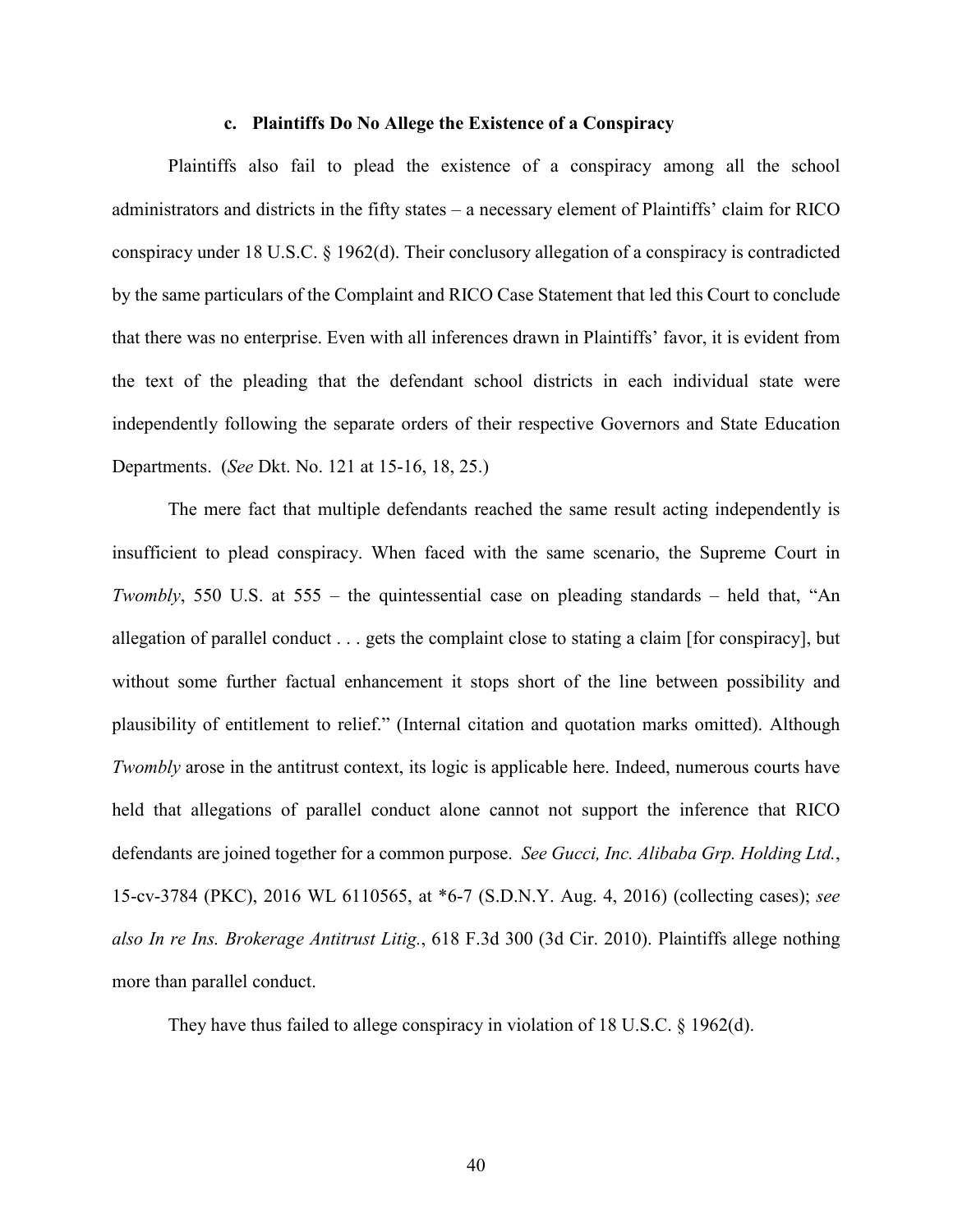Additionally, the failure to allege the existence of an enterprise, without more, means that Plaintiffs have failed to plead any underlying substantive violations of RICO – which means that the RICO conspiracy claim alleged pursuant to Section 1962(d) and must be dismissed. *See First Capital Asset Mgmt.*, 385 F.3d at 182.

### **d. Plaintiffs Do Not Plausibly Allege Predicate Acts**

It is not necessary to go further in analyzing Plaintiffs' defective RICO claim; the lack of standing and the failure to allege the existence of either an enterprise or a conspiracy doom this misguided effort to manufacture nationwide jurisdiction. However, Plaintiffs' RICO Case Statement is equally deficient in identifying any RICO predicate acts. While the Case Statement throws around terms that might qualify as predicate acts if they were undergirded by any plausible factual allegations – wire fraud, mail fraud, fraudulent transfer of money, fraudulent receipt of money, and financial institution fraud – those plausible factual allegations are missing altogether.

Because Plaintiffs' RICO allegations are predicated on fraud, they are subject to the heightened pleading standards in Rule 9(b); the allegations "must adequately specify the statements it claims were false or misleading, give particulars as to the respect in which plaintiff contends the statements were fraudulent, state when and where the statements were made, and identify those responsible for the statements. *Lundy v. Catholic Health Sys. of Long Island*, 711 F.3d 106, 119 (2d Cir. 2013); Fed. R. Civ. P. 9(b); *see* RICO Case Standing Order, Sept. 8, 2010 at 2. Although knowledge of a defendant's fraud or intent to defraud may be averred generally under Rule 9(b), these allegations of scienter must be supported by facts "giving rise to a strong inference that defendant knew the statements to be false and intended to defraud the plaintiff" at the time they were made. *Ouaknine v. MacFarlane*, 897 F.2d 75 ,79-80 (2d Cir. 1990). "Where multiple defendants are accused of mail or wire fraud, plaintiffs must plead particularity as to each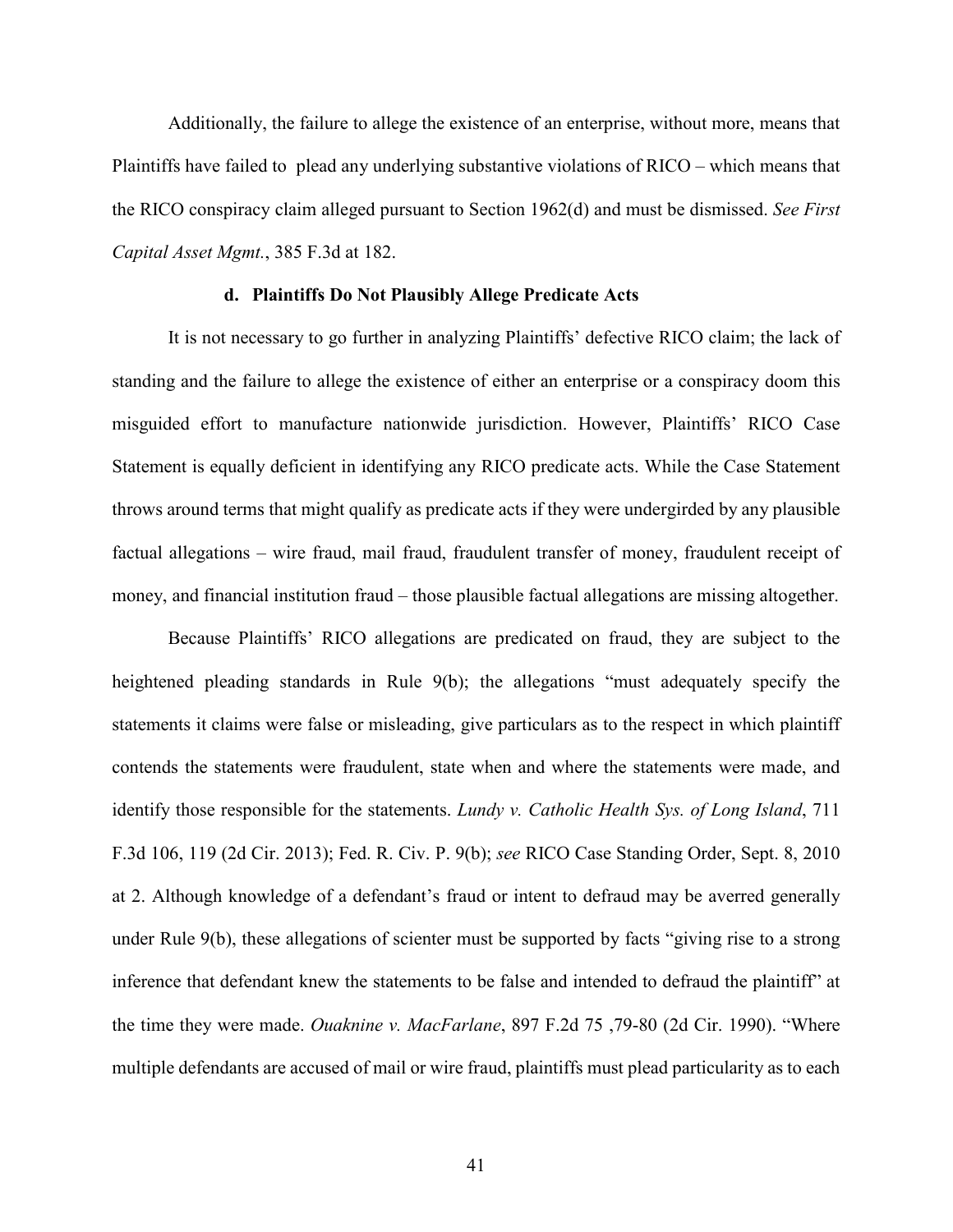defendant, unless such defendants are corporate insiders." *United States Fire Ins. Co. v. United Limousine Serv., Inc.*, 303 F. Supp. 2d 432, 444 (S.D.N.Y. 2004) (citing *Allen v. New World Coffee, Inc.*, No. 00-cv-2610, 2001 WL 293683, at \*4 (S.D.N.Y. Mar. 27, 2001); *DiVittorio v. Equidyne Extractive Indus., Inc.*, 822 F.2d 1242, 1247 (2d Cir. 1987)).

The essence of the alleged frauds that constitute the RICO predicate acts in this case is the receipt of federal funds by the school district defendants for special education purposes without intending to abide by the IDEA and other federal regulations touching on the education of disabled students. But no facts asserted in the RICO Case Statement support a conclusion that *any* School District – let alone every one in the United States (and it would need to be alleged for each one, *see United States Fire Ins. Co.*, 303 F. Supp. 2d at 444) – accepted federal funds for special education purposes while knowing that (1) there was going to be a massive worldwide pandemic, resulting in millions of cases of illness and hundreds of thousands of deaths in this country alone; (2) in response to that pandemic, and in an effort to provide for physical safety of students and educators, states would issue emergency orders directing school districts to close down as a public health measure; or (3) in complying with those orders, school districts would necessarily and knowingly violate the IDEA's substantive and procedural requirements, including its stay-put rules. The utter implausibility of such a contention speaks for itself. No one knew that there was going to be a pandemic; it took the entire world by surprise. No one knew how fast or how far it would spread; no one knew what public health response it would require; no one knew how quickly emergencies would arise; no one knew how states would in fact respond to the imminent danger they confronted. Therefore, it cannot be plausibly alleged that the school districts took IDEA funds with the intent to defraud anyone.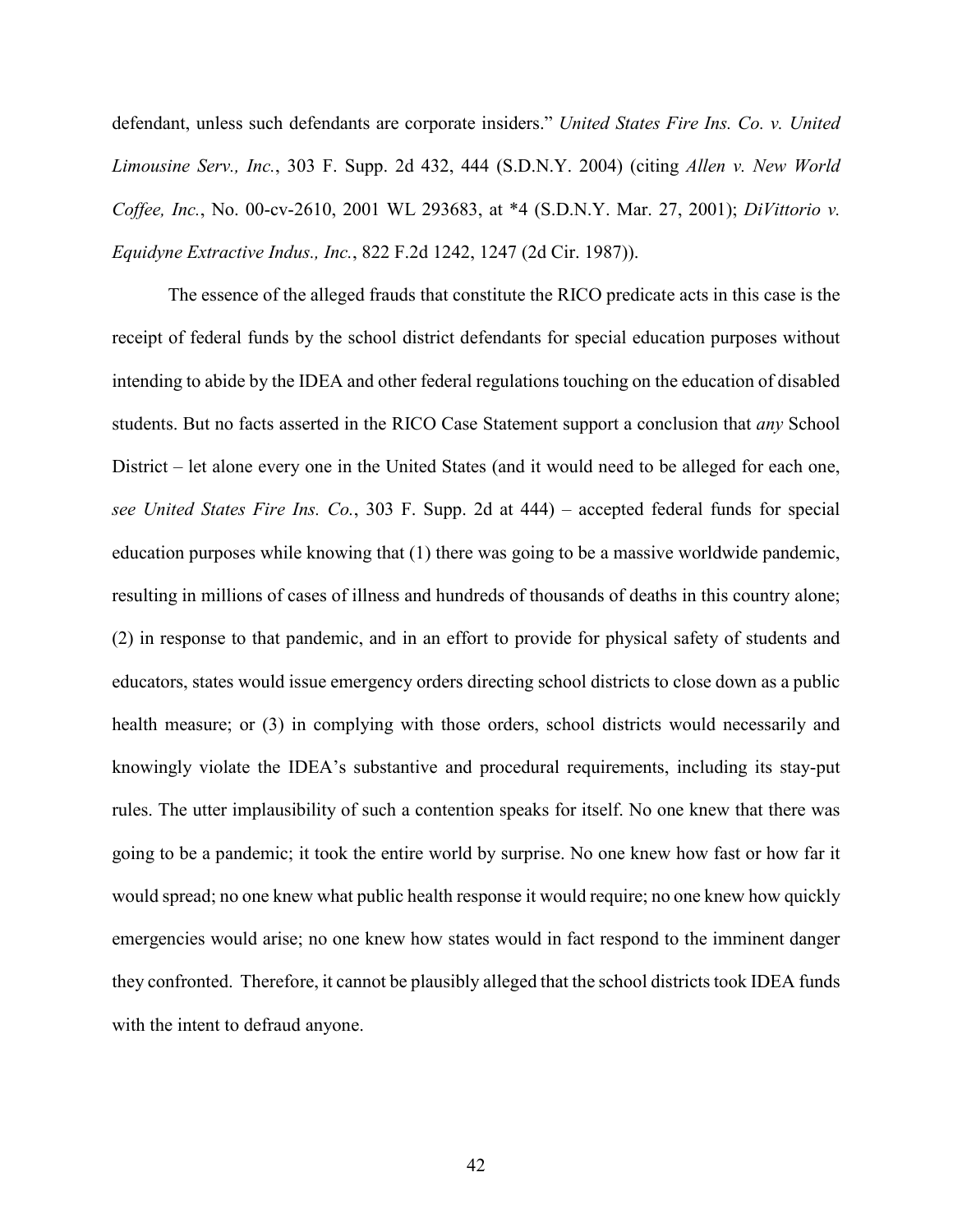Thus, Plaintiffs have failed to allege any facts – let alone allege them with the particularity required by Rule 9(b) – that would give rise to an inference of fraudulent intent by ANY defendant, let alone by all of them. *See First Capital Asset Mgmt.*, 385 F.3d at 178–79. That alone renders implausible the allegations of wire fraud, mail fraud, fraudulent transfer and receipt of money and financial institution fraud – of any fraud whatsoever – and means that Plaintiff has not asserted a viable RICO claim on that ground.

Finally, it bears noting that Plaintiff's "pattern of racketeering" allegations do not come close to meeting the pleading standards in this Circuit for "continuity" of a racketeering enterprise.

"[A] plaintiff in a RICO action must allege either an 'open ended' pattern of racketeering activity (*i.e.,* past criminal conduct coupled with a threat of future criminal conduct) or a 'closedended' pattern of racketeering activity (*i.e.,* past criminal conduct 'extending over a substantial period of time')." *GICC Capital Corp.* 67 F.3d at 466 (2d Cir. 1995). To satisfy a closed-ended continuity, a plaintiff must prove "a series of related predicates extending over a substantial period of time. Predicate acts extending over a few weeks or months . . . do not satisfy this requirement." *H.J., Inc. v. Northwestern Bell Tel. Co.*, 492 U.S. 229, 242 (1989).

Here, even under the most liberal reading of the RICO statement, Plaintiffs have not and could not allege predicate extending over "a substantial period of time." The pandemic broke out about ten months ago. Widespread school closings did not begin until March 2020. No fact is alleged tending to show that anyone submitted a false Medicaid claim before the pandemic started, because no fact is alleged tending to show that anyone was aware, prior to the outbreak, that the pandemic was going to happen. This means any purported predicate acts of fraud took place over a period of less than eight months. That number is far less than the Second Circuit's benchmark of two years. *Cofacredit, S.A. v. Windsor Plumbing Supply Co., Inc.*, 187 F.2d 229, 242 (2d Cir.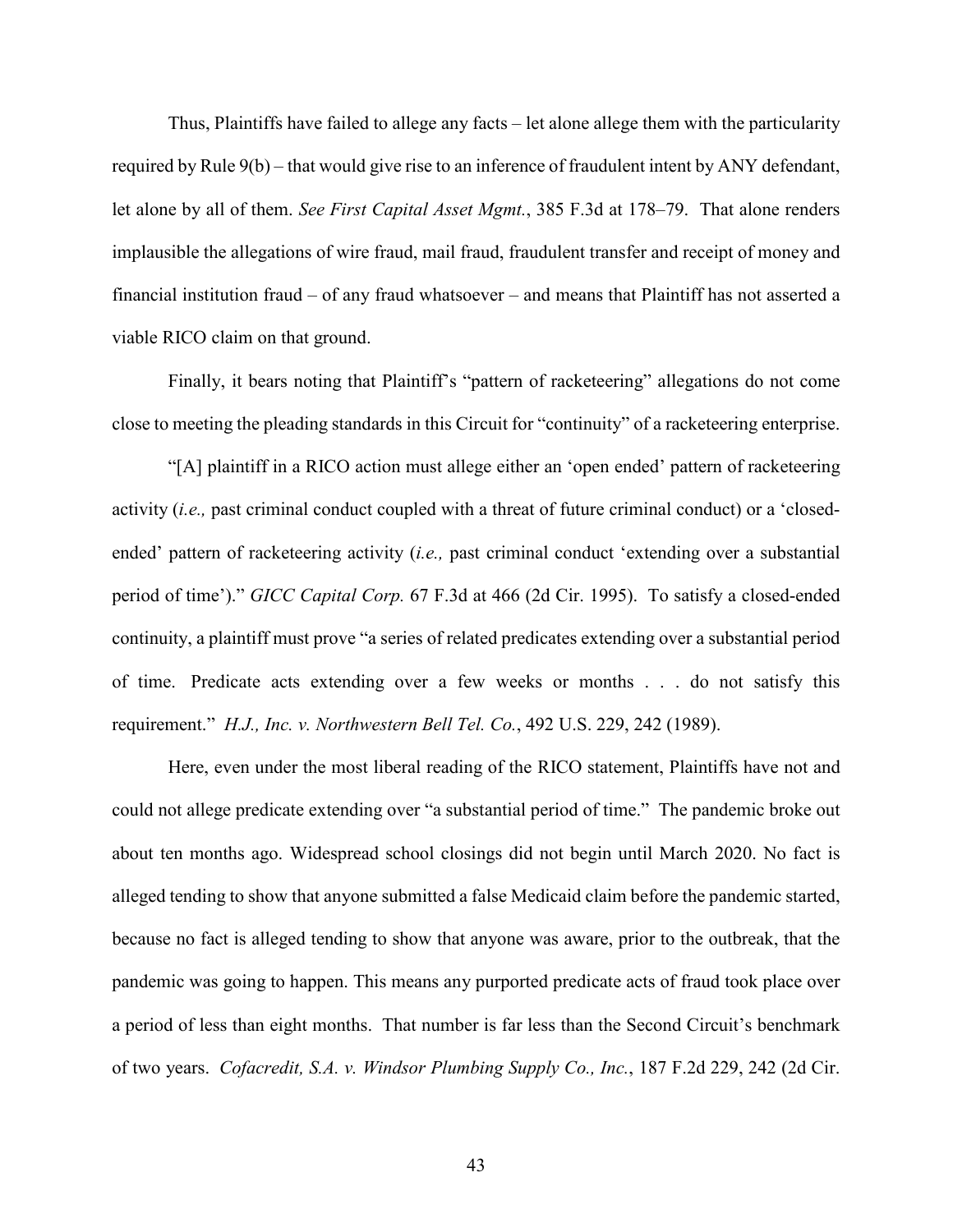1999) ("[T]his Court has never held a period of less than two years to constitute a 'substantial period of time.'").

"To satisfy open-ended continuity, the plaintiff need not show that the predicates extended over a substantial period of time but must show that there was a threat of continuing criminal activity beyond the period during which the predicate acts were performed." *Id.* "[W]here the enterprise primarily conducts a legitimate business . . . there must be some evidence from which it may be inferred that the predicate acts were the regular way of operating that business, or that the nature of the predicate acts themselves implies a threat of continued criminal activity." *Id.*; *see also H.J. Inc.*, 492 U.S. at 230 ("Otherwise, it must be shown that the predicates establish a *threat* of long-term racketeering activity—for example, because the predicates themselves involve a distinct threat of such activity; because they are part of the regular way of doing business for an ongoing entity such as a criminal association or legitimate business; or because they are a regular means of conducting or participating in an ongoing RICO enterprise."). Plaintiffs do not and cannot meet this standard because they plead no facts tending to show that submitting fraudulent Medicaid claims is the "regular way of operating" the business of any school district, let alone all of them, and because the inherent nature of a pandemic is such that activity that takes place in response to the emergency can be expected to end once the emergency ends.

Frankly, the RICO allegations here asserted reek of bad faith and contrivance. Plaintiffs have baldly asserted that every school district in the country, in trying to respond to an unprecedented nationwide health crisis, has perpetrated a fraud on the federal government. They have not the slightest basis for so asserting. Their use of the phrase "on information and belief" does not save this patently defective pleading. *See First Asset Capital Mgmt.*, 385 F.3d at 179 ("Although it is true that matters peculiarly within a defendant's knowledge may be pled 'on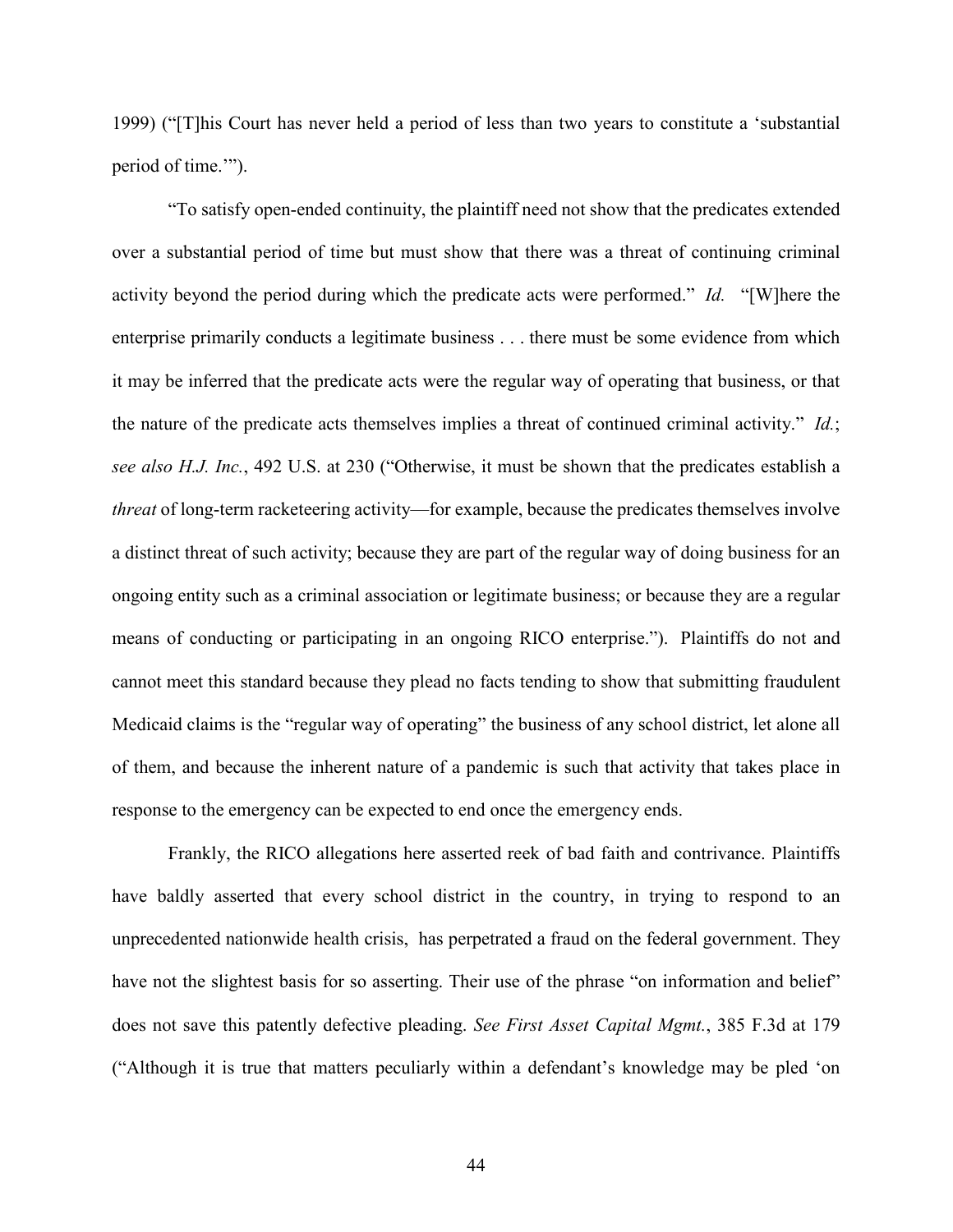information and belief,' this does not mean that those matters may be pled lacking any detail at all.") (internal citation and quotation marks omitted). This effort to inject racketeering into what is simply an IDEA lawsuit is bad faith pleading writ large.

The RICO claim asserted in the RICO Case Statement is DISMISSED as against all Defendants in this lawsuit, with prejudice.

Plaintiffs' failure to assert a tenable RICO claim dooms their quest to obtain *in personam* jurisdiction over the out of state defendants. For that reason, the remainder of the complaint (Counts I through XI) is dismissed as against the out-of-state defendants, without prejudice.

# *B. The Claims Against the Out of State Defendants Should Be Dismissed Because Venue is Not Proper in this District*

Although this court did not issue an order to show cause directing plaintiffs to explain why venue was proper in this district as to the out of state defendants, it is perfectly obvious that venue is NOT proper in this district as to those defendants. Several School Districts located outside of New York have noted as much. For instance, on September 2, 2020, four school districts in Georgia filed a motion to dismiss for, *inter alia*, improper venue in the Southern District of New York. (Dkt. Nos. 93, 95, 97, 99.) They claim that, given the absence of any specific allegations against them, venue in this district was improper because they have absolutely no connection at all with the district, and litigation in New York would be extraordinarily inconvenient for them.

Venue "serves the purpose of protecting a defendant from the inconvenience of having to defend an action in a trial court that is either remote from the defendant's residence or from the place where the acts underlying the controversy occurred." *Detroit Coffee Co., LLC v. Soup for You, LLC*, No. 16-cv-9875 (JPO), 2018 WL 941747, at \*4 (S.D.N.Y. Feb. 16, 2018) (citation omitted). In other words, it guards against the "risk that a plaintiff will select an unfair or inconvenient place of trial." *Leroy v. Great Western United Corp*., 443 U.S. 173, 184 (1979).

45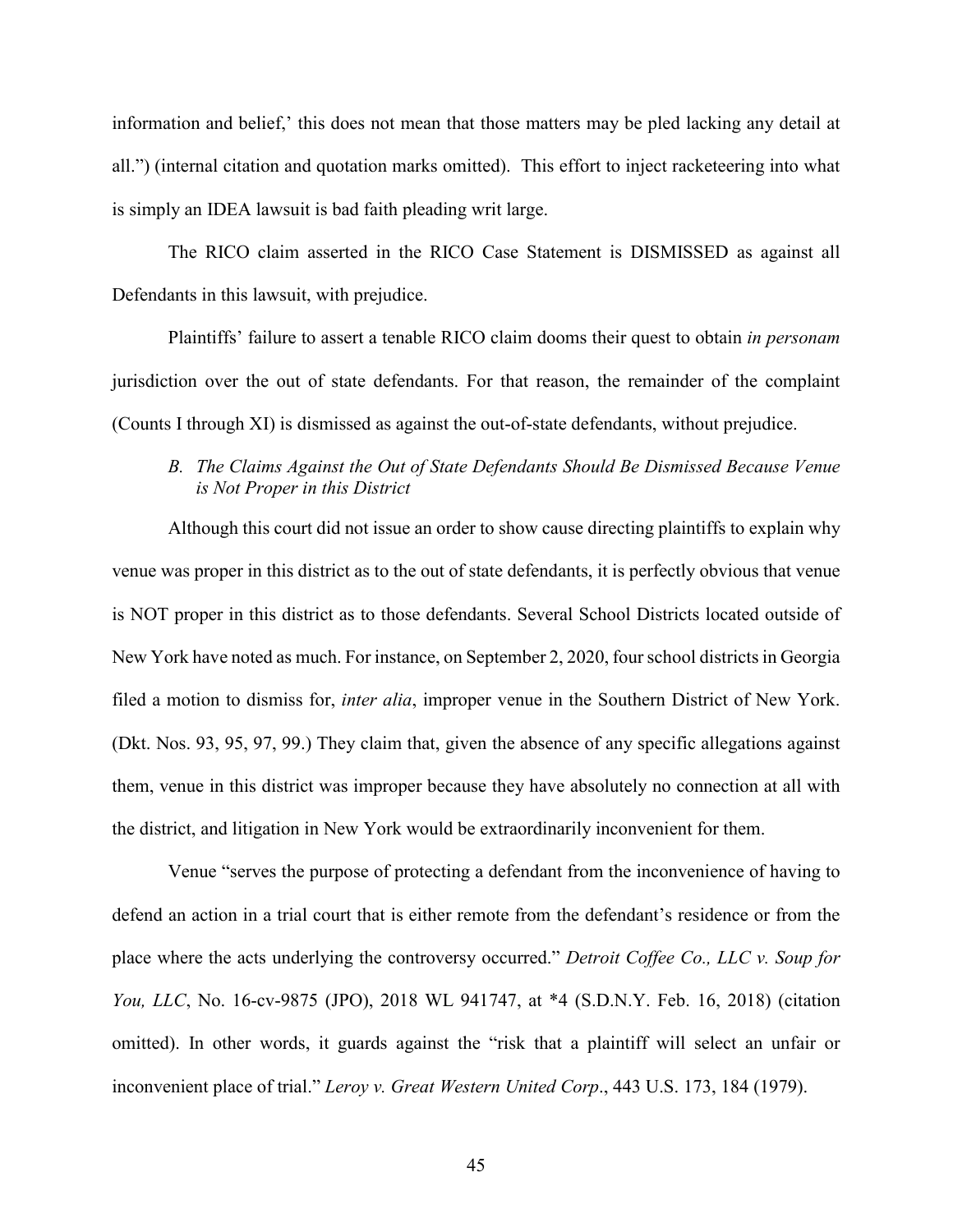Venue is governed by 28 U.S.C. § 1391(b), which states that it is proper in

(1) a judicial district in which any defendant resides, if all defendants are residents of the State in which the district is located; (2) a judicial district in which a substantial part of the events or omissions giving rise to the claim occurred, or a substantial part of property that is the subject of the action is situated; or (3) if there is no district in which an action may otherwise be brought as provided in this section, any judicial district in which any defendant is subject to the court's personal jurisdiction with respect to such action.

Before the Court stayed the case, at least five out-of-state defendants moved to dismiss stating, *inter alia*, that venue was improper in the Southern District of New York as to their claims. (*See* Dkt. Nos. 74, 92, 94, 96, 98; motions to dismiss of York Cnty., VA public schools, Clayton Cnty., GA public schools, Cobb Cnty., GA public schools, Dekalb Cnty., GA public schools, Marietta City, GA public schools.) While those motions were never fully briefed and were administratively closed when the court stayed the litigation except as to the NYC Defendants, there can be no question that venue is improper as to these out-of-state defendants because no part of the events or omissions giving rise to the claims against them occurred in this district. Only if the Plaintiffs had pleaded a viable RICO claim could venue even arguably lie in the Southern District of New York for any associated failure-to-provide-a-FAPE claim against a school district in Georgia or Nebraska. But the RICO claim Plaintiffs allege is not viable.

Moreover, it is appropriate to dismiss as against all of the thousands of non-moving outof-state defendants for improper venue. While Second Circuit has held that "A district court may not dismiss a case *sua sponte* for improper venue absent extraordinary circumstances," *Gomez v. USAA Fed. Sav. Bank*, 171 F.3d 794, 796 (2d Cir. 1999), this case presents such extraordinary circumstances. "[F]or venue to be proper, *significant* events or omissions *material* to the plaintiff's claim must have occurred in the district in question." *Gulf Ins. Co. v. Glasbrenner*, 417 F.3d 353, 357 (2d Cir. 2005). There is no way that any, let alone a substantial part, of the events leading to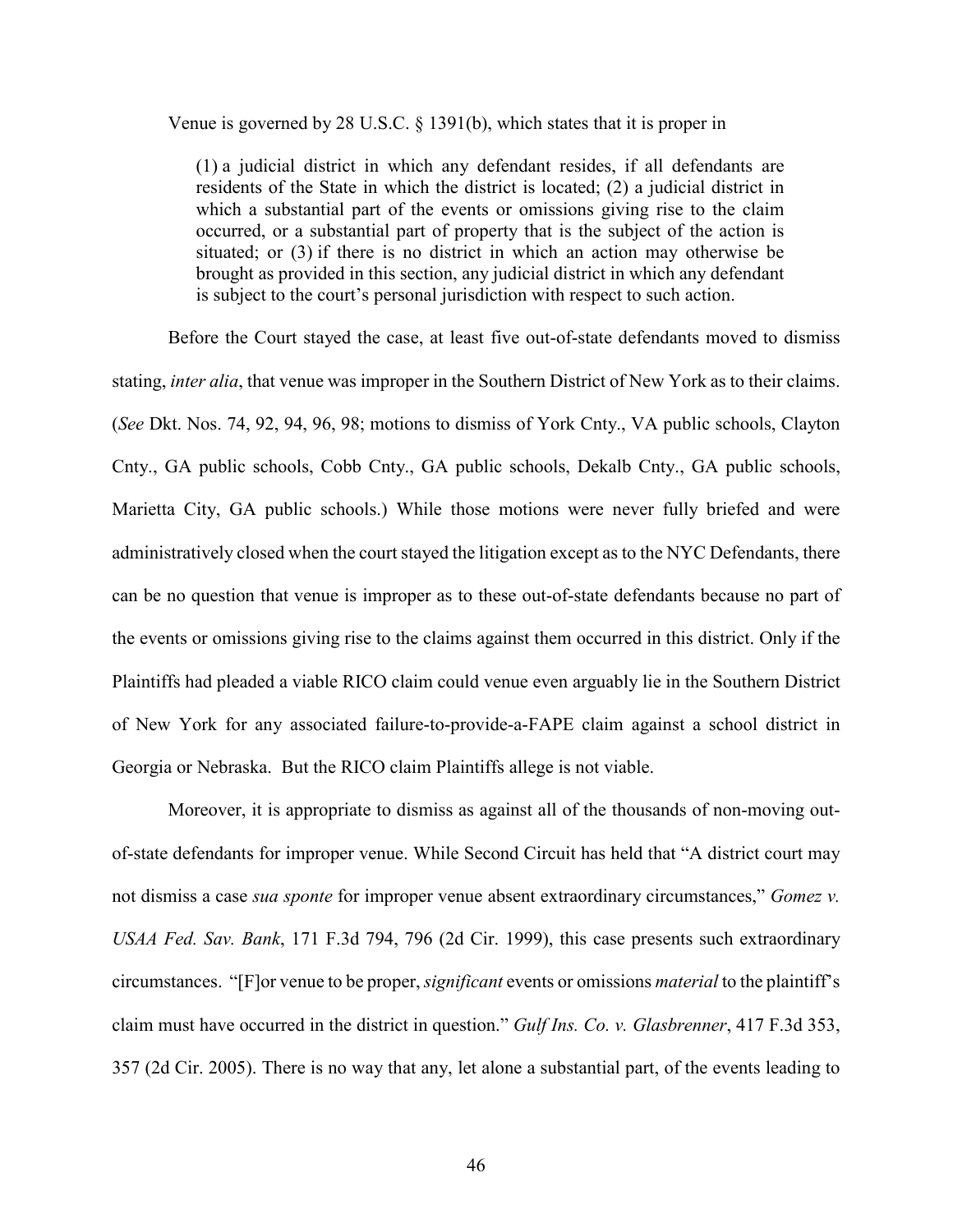the out-of-state plaintiffs' claims of failure to provide a FAPE, or to maintain pendency took place in the Southern District of New York.

*C. Even If There Were* In Personam *Jurisdiction Over the Claims Against the Out of State Defendants, The Claims Against Them are Improperly Joined and Should be Severed and Dismissed Without Prejudice.* 

Finally, even if all of the above were incorrect – if there were *in personam* jurisdiction over the out-of-state defendants and if and venue was properly laid in the Southern District of New York – the claims against the out-of-state defendants would and should be severed – and dismissed without prejudice, under Second Circuit precedent – because they are not properly joined in a single lawsuit.

In its Order to Show Cause #2, the Court asked plaintiffs to address whether the claims asserted against the various different School District Defendants should be severed and dismissed without prejudice to being brought in separate lawsuits. (Dkt. No. 84.) In that OTSC, the Court observed that, in its experience, individual school districts are autonomous entities that make decisions independently from one another. Plaintiffs acknowledge as much, for they allege that the School Districts "are the official bodies charged with the responsibility of developing and enforcing policies with respect to the administration and operation of the public schools *in their respective geographic areas* . . . ." (Dkt. No. 121 at 15 (emphasis added).)

Moreover, as noted above, there are no allegations in the complaint suggesting that the defendants are being sued as a defendant class – and properly so, for no such class could be certified without violating the law of standing. To have standing to sue an opposing party, a "plaintiff must have (1) suffered an injury in fact, (2) that is fairly traceable to the challenged conduct of the defendant, and (3) that is likely to be redressed by a favorable judicial decision." *Spokeo, Inc. v. Robins*, 136 S. Ct. 1540, 1547 (2016); *see also Lujan v. Defenders of Wildlife,* 504 U.S. 555, 559–60 (1992). As should go without saying, each individual child and his/her parents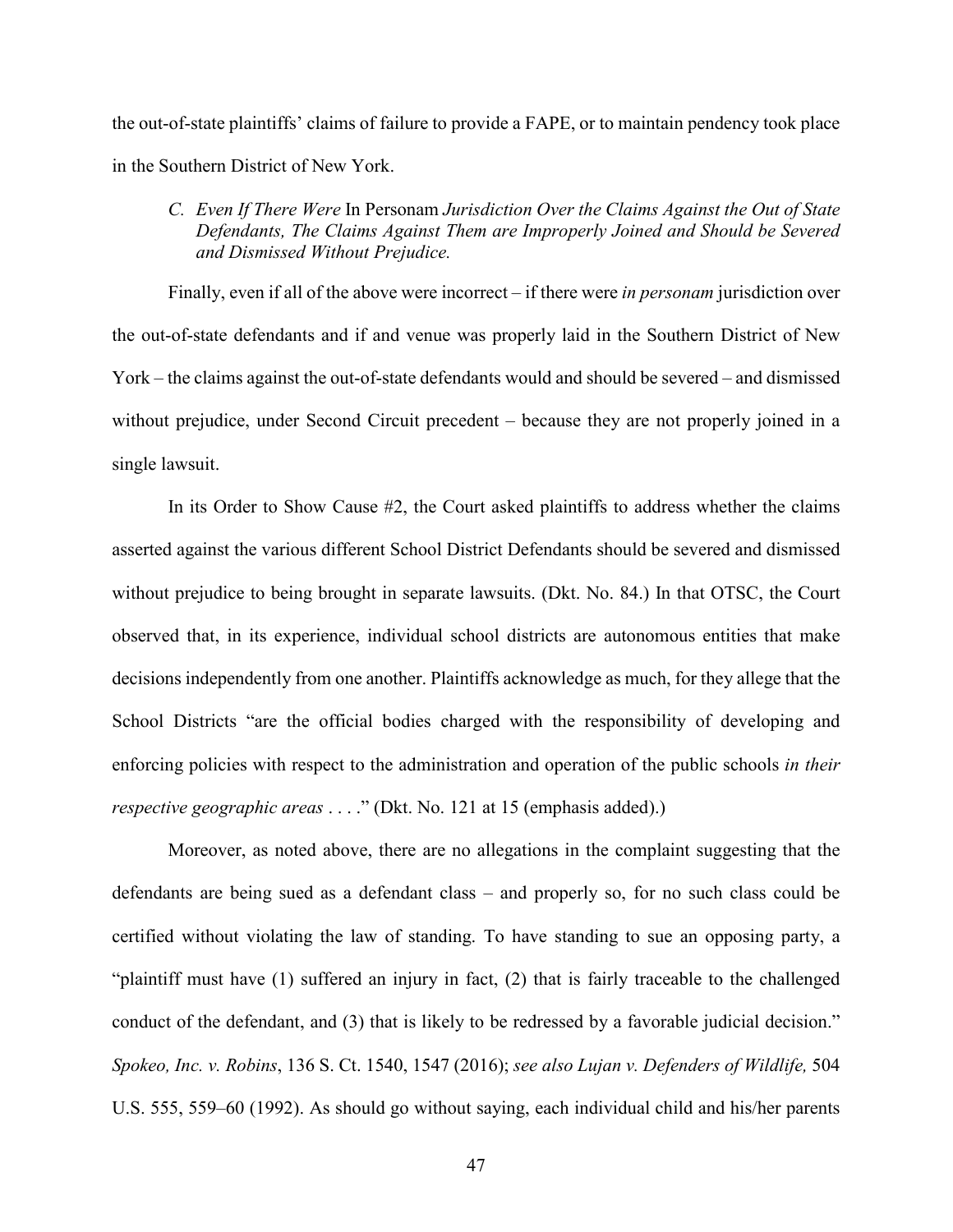has standing to bring a claim only against that child's school district and the State Education Department in the child's state of residence. Named Plaintiff J.T. and J.T.'s child D.T. have standing to assert a claim for violation of D.T.'s rights under IDEA, the Rehabilitation Act, Section 1983, the ADA, and state law against only one school district – the Middletown, New Jersey school district – and perhaps (and with the exception of claims under Section 1983) against the New Jersey State Department of Education. But the T. family has no claim against the NYC Defendants or the New York State Department of Education, because they suffered no injury that can be traced to the actions of the NYC Defendants or the New York State Department of Education, or that could be redressed by a judgment against those entities. Similarly, J.J. and Z.J. have standing to sue the Meriden, Connecticut School District, and perhaps the Connecticut State Department of Education – but lack standing to pursue any claim against the NYC Defendants. Lastly, C.N. and V.N. have standing to sue the Leander, Texas Independent School District, and perhaps the Texas State Department of Education – but lack standing to pursue any claim against the NYC Defendants.

"[T]he Second Circuit has made clear that 'no class may be certified that contains members lacking Article III standing' and that any 'class must therefore be defined in such a way that anyone within it would have [Article III] standing.'" *In re LIBOR-Based Fin. Instruments Antitrust Litigation*, 299 F. Supp.3d 430, 459 (S.D.N.Y. 2018) (quoting *Denney v. Deutsche Bank AG*, 443 F.3d 253, 264 (2d Cir. 2006)). It is readily apparent to the Court that it is impossible for all Plaintiffs to currently be joined in a putative class action against *all* Defendants, because the Plaintiffs do not have claims against *all* Defendants. Therefore, what we have is not a class action at all, but an extraordinarily large number (probably hundreds of thousands) of discrete lawsuits that are properly brought only against different subsets of defendants (local and state), which have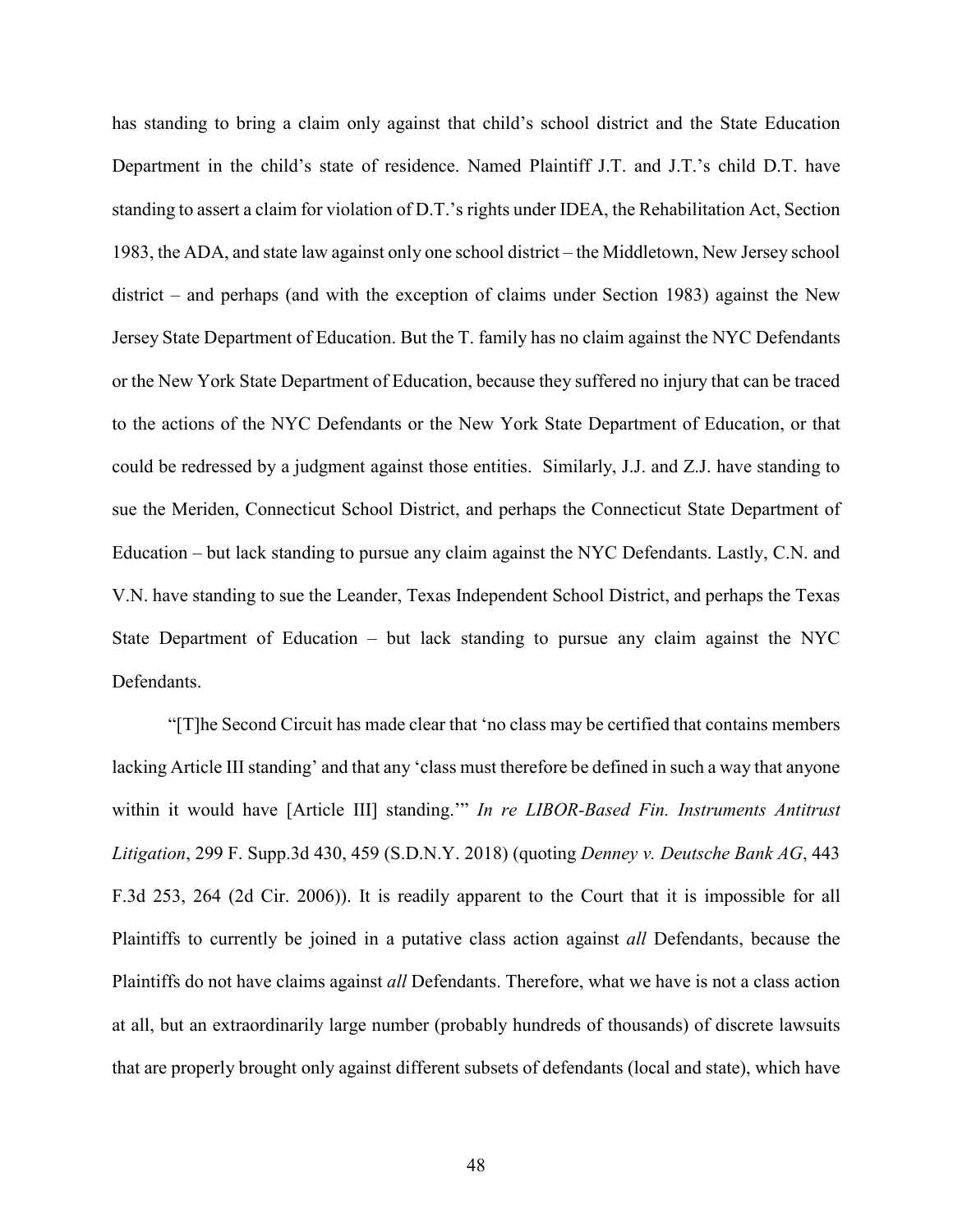been joined together in a single lawsuit. The question is whether that joinder should be allowed.

The obvious answer is no.

Two rules of civil procedure govern the joinder of individual claims in a single lawsuit.

Rule 19 of the Federal Rules sets out the rules for the compulsory joinder of two or more claims.

Under Rule 19(a), a party *must be joined* if feasible, if:

(A) in that person's absence, the court cannot accord complete relief among existing parties; or (B) that person claims an interest relating to the subject of the action and is so situated that disposing of the action in the person's absence may: (i) as a practical matter impair or impede the person's ability to protect the interest; or (ii) leave an existing party subject to a substantial risk of incurring double, multiple, or otherwise inconsistent obligations because of the interest.

Plaintiffs do not argue that compulsory joinder is required here, and understandably so. Because no individual parent/student plaintiff has standing to sue any school district except the student's own school district, it is not necessary for ANY other district to be joined in order to accord any individual plaintiff complete relief, and no one except that plaintiff and those defendants can claim any interest relating to the subject of that particular dispute.

Instead, Plaintiffs rely on Federal Rule of Civil Procedure 20, which permits (but does not require) the joinder defendants if "(A) any right to relief is asserted against them jointly, severally, or in the alternative with respect to or arising out of the same transaction, occurrence, or series of transactions or occurrences; *and* (B) any question of law or fact common to all defendants will arise in the action." Fed. R. Civ. P. 20(a)(2) (emphasis added).

Because Rule 20 joinder is permissive, not required, a court is perfectly free to deny a plaintiff permission to join claims against different defendants. And in this respect the plaintiff is not the master of his complaint; Fed R. Civ. P. 21 allows a court, on its own motion and at any time, to add or drop a party or to sever claims, on just terms. This means, "If a court concludes that defendants have been improperly joined under Rule 20, it has broad discretion under Rule 21 to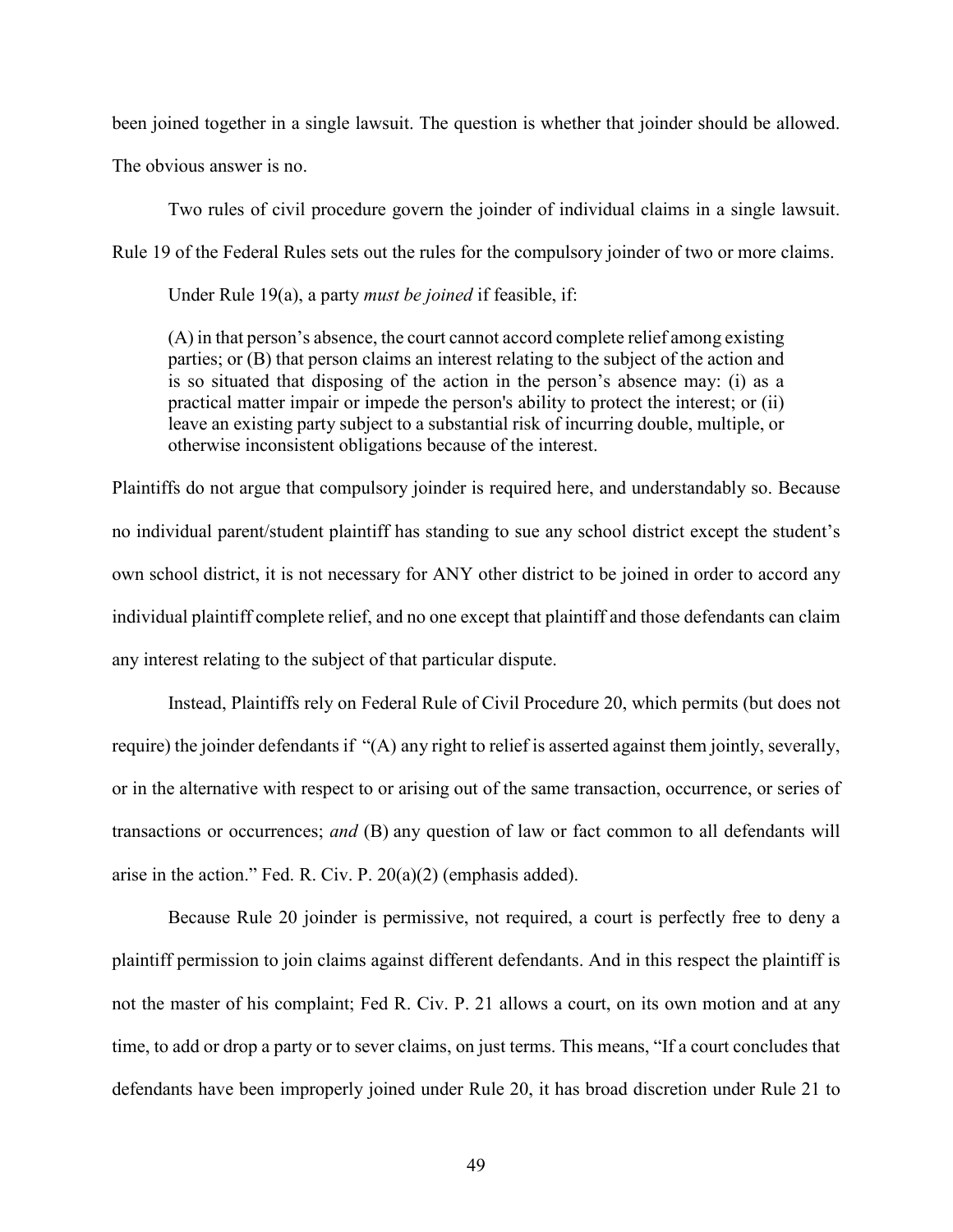sever parties or claims from the action." *Kalie v. Bank of Am. Corp.*, 297 F.R.D. 552, 556 (S.D.N.Y. 2013) (citation omitted); *see also T.S.I. 27, Inc. v. Berman Enterprises, Inc.*, 115 F.R.D. 252, 254 (S.D.N.Y. 1987) ("Courts may order a Rule 21 severance when it will serve the ends of justice and further the prompt and efficient disposition of litigation.").

The test for whether parties or claims should be joined under Rule 20 involves answering five questions:

(1) whether the claims arise out of the same transaction or occurrence; (2) whether the claims present some common questions of law or fact; (3) whether settlement of the claims or judicial economy would be facilitated; (4) whether prejudice would be avoided if severance were granted; and (5) whether different witnesses and documentary proof are required for the separate claims.

# *Kalie*, 297 F.R.D. at 556–57 (citations omitted).

As has already been discussed, no IDEA child or his/her parents has any claim or cause of action or right to relief except as against the school district in which that child resides. The mere fact that each district is alleged to have violated IDEA by closing its schools during the pandemic in response to a state order does not make permissive joinder appropriate. An allegation that "the defendants merely committed the same type of violation in the same way" is, by itself, insufficient to justify joinder; the Second Circuit has held that "the fact that a large number of people use the same method to violate the law does not authorize them to be joined as defendants in a single lawsuit." *Next Phase Distribution, Inc. v. John Does 1-27*, 284 F.R.D. 165, 169 (S.D.N.Y. 2012) (quoting *Digital Sins 245*, 2012 WL 1744838, at \*2 (citing *Nassau Cnty. Assoc. of Ins. Agents, Inc. v. Aetna Life & Casualty*, 497 F.2d 1151, 1154 (2d Cir. 1974))).

For example, in *Next Phase*, my colleague the Hon. Victor Marrero exercised the court's discretion to sever, and dismissed, *sua sponte*, twenty-six Defendants from an action alleging that the Defendants had illegally downloaded one of Plaintiff's copyrighted films because "joining 27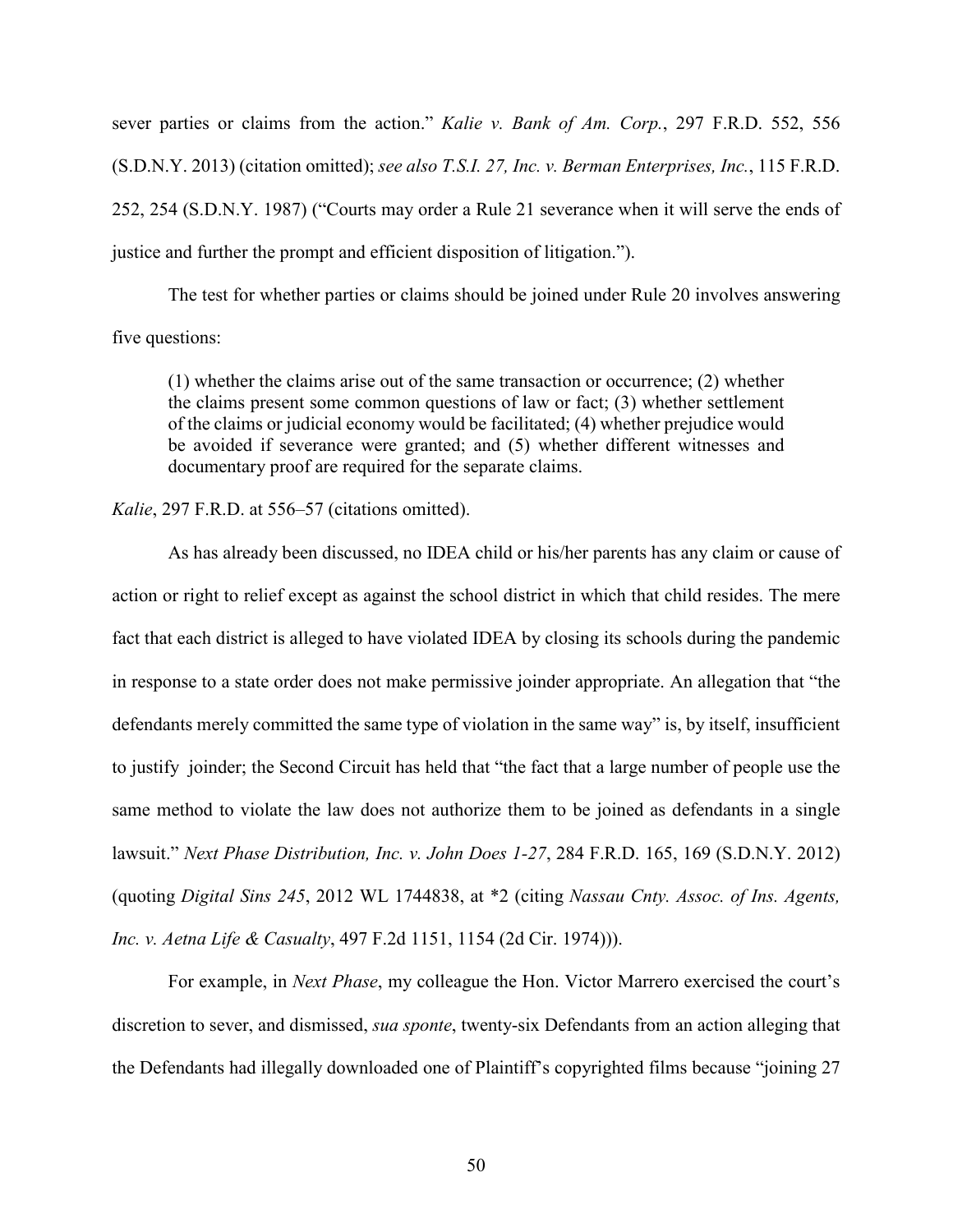defendants, a substantial number of whom may have no liability . . . could prove to be a costly and futile exercise[.]" *Id*. at 171. Likewise, in *Digital Sins, Inc. v. John Does 1-245*, No. 11 Civ. 8170 (CM), 2012 WL 1744838, at \*3 (S.D.N.Y. May 15, 2012), this court exercised discretion to sever the claims against 244 John Doe defendants in a similar copyright action, observing that, "There are no litigation economies to be gained from trying what are in essence 245 different cases together, because each of the John Does is likely to have some individual defense to assert" and each one's guilt "will have to be proved separately and independently." *Ibid*.

Here, the complaint asserts that most of the 13,821 school districts in the United States closed their schools at more or less the same time because of the pandemic – albeit pursuant to the separate orders of fifty-two different sovereignties. It does not allege any facts tending to show that any individual state's or school district's decisions about how to handle special education during the pandemic was related to or dictated by the decision of any other district. Indeed, Plaintiffs acknowledge that some school districts actually remained open, even as most closed; that some districts re-opened earlier than others; that different districts provided different levels of special education during the pandemic; and that different school districts provided their special education teachers and staff with different levels of resources. (Compl. at ¶¶ 13, 26, 28.)

The claim asserted by any student against his/her school district will require the presentation of unique evidence. Each child will have to exhaust administrative remedies as a predicate to bringing suit under IDEA, and the record in those administrative proceedings will be pertinent only to the claims asserted by that child against his/her district. In order to resolve the claims asserted by any student, that student's IEP and supporting documentation will have to be introduced and evaluated. Each child's situation will require the testimony of different witnesses (CSE members, teachers, service providers), as well as the introduction of different reports,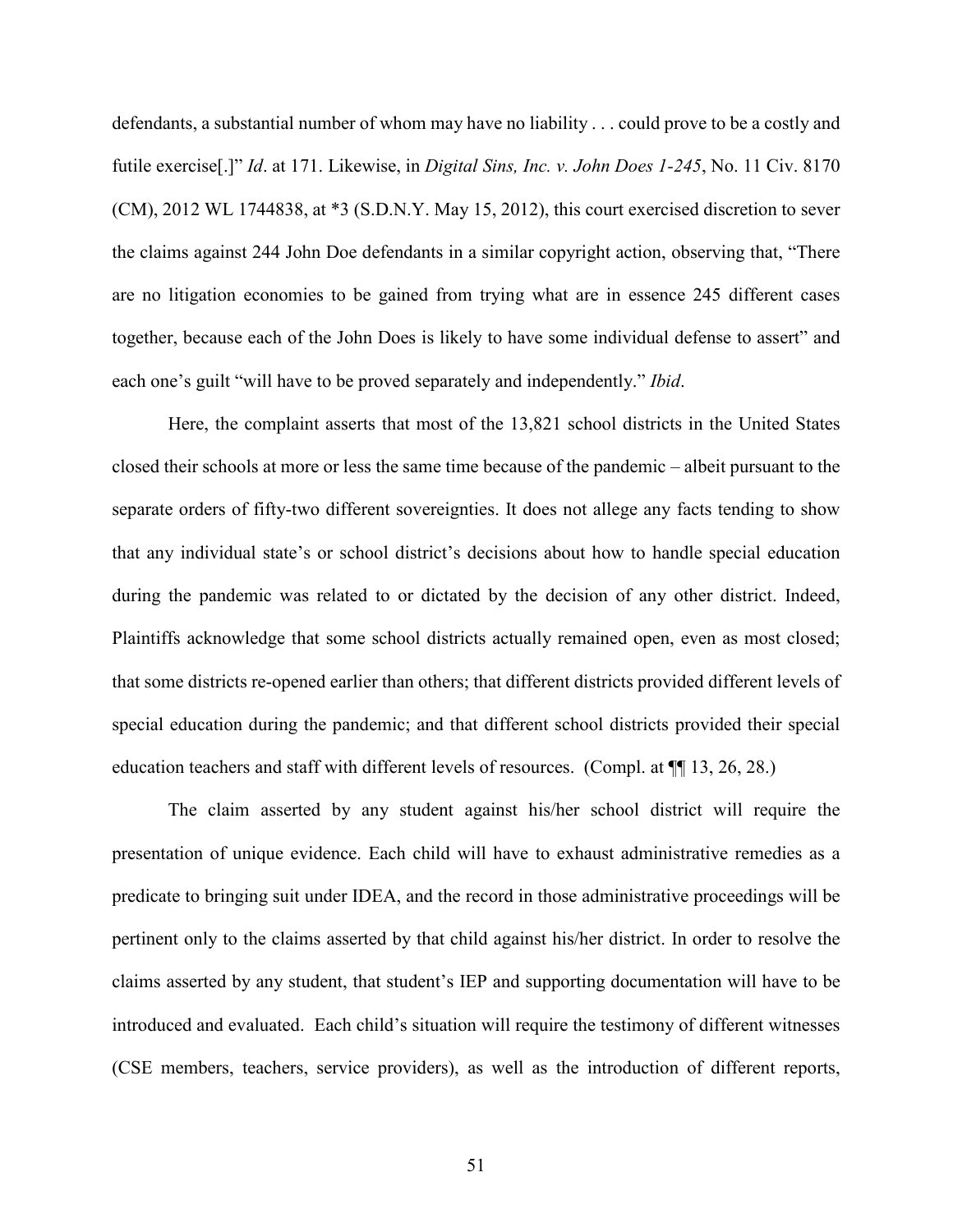evaluations and other documents. Different districts will not only call different witnesses, but a single district could and doubtless will assert different defenses as to individual children.

There is not the slightest possibility that joinder would facilitate settlement, since there is no possibility of the creation of a common fund – the Atlanta School District would only settle with Atlanta students, and the New Trier School District with its students. Nor would joinder facilitate the fashioning of a single order that could be applicable to the *individualized* educational plans of the various students.

In sum, Plaintiffs have identified no savings of time or effort that would result if these cases were severed and no prejudice that would result if the cases against the out of state defendant districts dismissed without prejudice. The lack of manageability of allowing these claims to remain joined almost dictates severance.

Plaintiffs argue that the "systemic violation of law" by all districts and states justifies joinder. But that precise argument was rejected by the Second Circuit long ago, in *Nassau Cnty. Ass'n of Ins. Agents, Inc. v. Aetna Life & Cas. Co.*, 497 F.2d 1151, 1153-54 (2d Cir. 1974). In that case, four unincorporated associations of insurance agents alleged antitrust violations against 164 insurance companies for threatening to terminate the contracts of insurance agents if the they did not meet certain minimum volume requirements, sell new lines of insurance, or maintain a low commission rate. *Id*. at 1152. However, the Second Circuit held – despite a blanket allegation that all 164 defendants had harmed plaintiffs – that the joinder of antitrust claims resting on thousands of separate transactions was, not just improper, but a " gross abuse of procedure," because there were no plausible allegations of conspiracy, nor an allegation that there was any "connection at all between the practices engaged in by each of the 164 defendants."[13](#page-51-0) *Id*. at 1154. Similarly, in

<span id="page-51-0"></span><sup>&</sup>lt;sup>13</sup> The principal holding in *Nassau County* was that the plaintiffs lacked antitrust standing.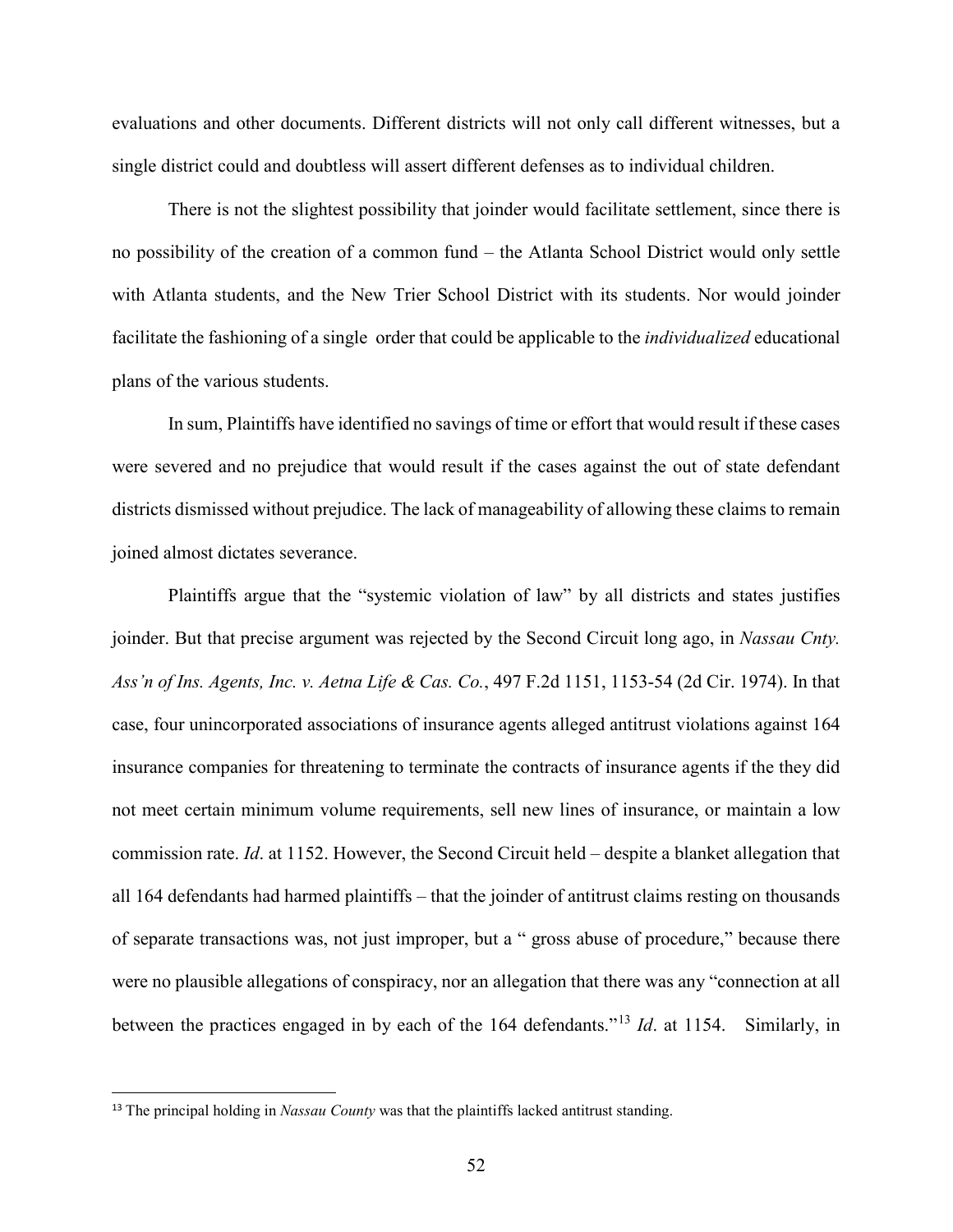*Arista Records LLC v. Does 1–4*, 589 F. Supp. 2d 151, 155 (D. Conn. 2008), the district court exercised its discretion to dismiss all but one defendant from the case because, "Plaintiffs have not alleged that the Does conspired or acted jointly."

Plaintiffs also argue that their RICO claim warrants joinder, but that argument no longer works, since Plaintiffs have neither standing to assert a RICO claim nor any viable claim to assert.

The specific allegations in the complaint focus squarely on the policies of NYCDOE, with a modicum of detail about the pandemic policies (i.e., schools closing and then reopening at different times) in a few of the thousands of other defendant districts. There are, as noted above in the discussion of Plaintiffs' "Hail Mary" RICO claim, no facts alleged that tend to demonstrate either allegations of joint action or conspiracy – only conscious parallelism, as districts throughout the nation responded to the orders of various state Governors and Education Departments. Allegations that one or more defendants acted similarly, without more, do not justify permissive joinder of those defendants in a single action. *See Michaels Bldg. Co. v. Ameritrust Co., N.A.*, 848 F.2d 674, 682 (6th Cir. 1988) (affirming a severance of defendants because "the loan transaction forming the basis for the claims against the Ameritrust defendants was wholly unrelated to other matters," had "no relation to the loans made by the other defendants," and involved "different banks, different contracts and different terms.").

The purpose of permissive joinder is efficient litigation, but there is no way to handle this mish-mash of a case efficiently. A joint litigation with all School District Defendants, each likely with particularized facts pertinent to each district and quite possibly each child, renders the case unmanageable.

Ordinarily, the remedy for misjoinder is severance, not dismissal; indeed Fed. R. Civ. P. 21 so provides. However, in *Nassau County*, the Court of Appeals held that the litigation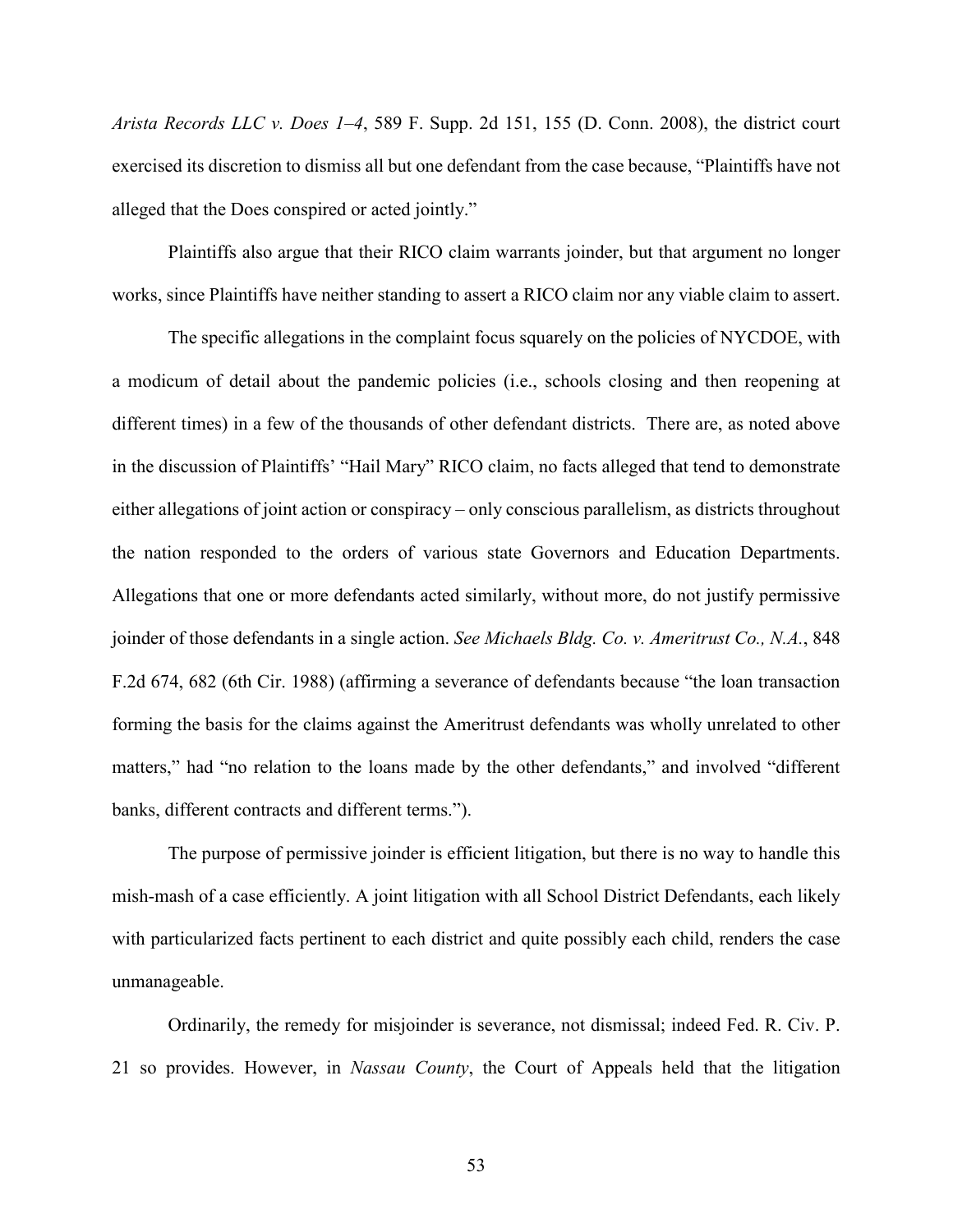constituted "such a gross abuse of procedure that dismissal under Fed. R. Civ. P. 41(b) for failure to comply with the federal rules is warranted." *Id.* at 1154. The court acknowledged that, "Although the usual remedy under Rule 21 [for misjoinder] is severance, that would be inadequate to remedy the present abuse . . . " *Ibid*.

Plaintiffs' lack of compliance with the federal rules is even more apparent here. And given the number of putative parties (many of whom have not been identified) and the pleading posture of the case, severance and transfer – which would be imperative, in light of the court's rulings on personal jurisdiction and venue – would be impossible to manage administratively.

Severance and dismissal here may well result in the bringing of numerous individual cases against the more than 13,800 school districts across the United States. But that is the nature of IDEA litigation involving individual students and their parents, each of whom has standing to bring claims against just one or two of the thousands of defendants purportedly sued here. No one who was allegedly injured by these thousands of decisions will be denied a chance to obtain a remedy; any individual student who believes s/he is being denied a FAPE by virtue of the closure of schools during the pandemic and/or the provision of services remotely can bring a claim against his/her school district and state, in a federal or state court in that state, for redress. Plaintiffs have attempted to craft a one-size-fits all omnibus lawsuit. But that is not how IDEA cases can or should be handled.

*\* \* \* \* \**

For all of the above reasons – lack of personal jurisdiction, improper venue and improper joinder – the court severs and dismisses all of the out-of-state defendants from this lawsuit. This dismissal is without prejudice. Whether groups of parents from a single out of state district can band together to sue that district is not an issue I can or should address today; it is enough that the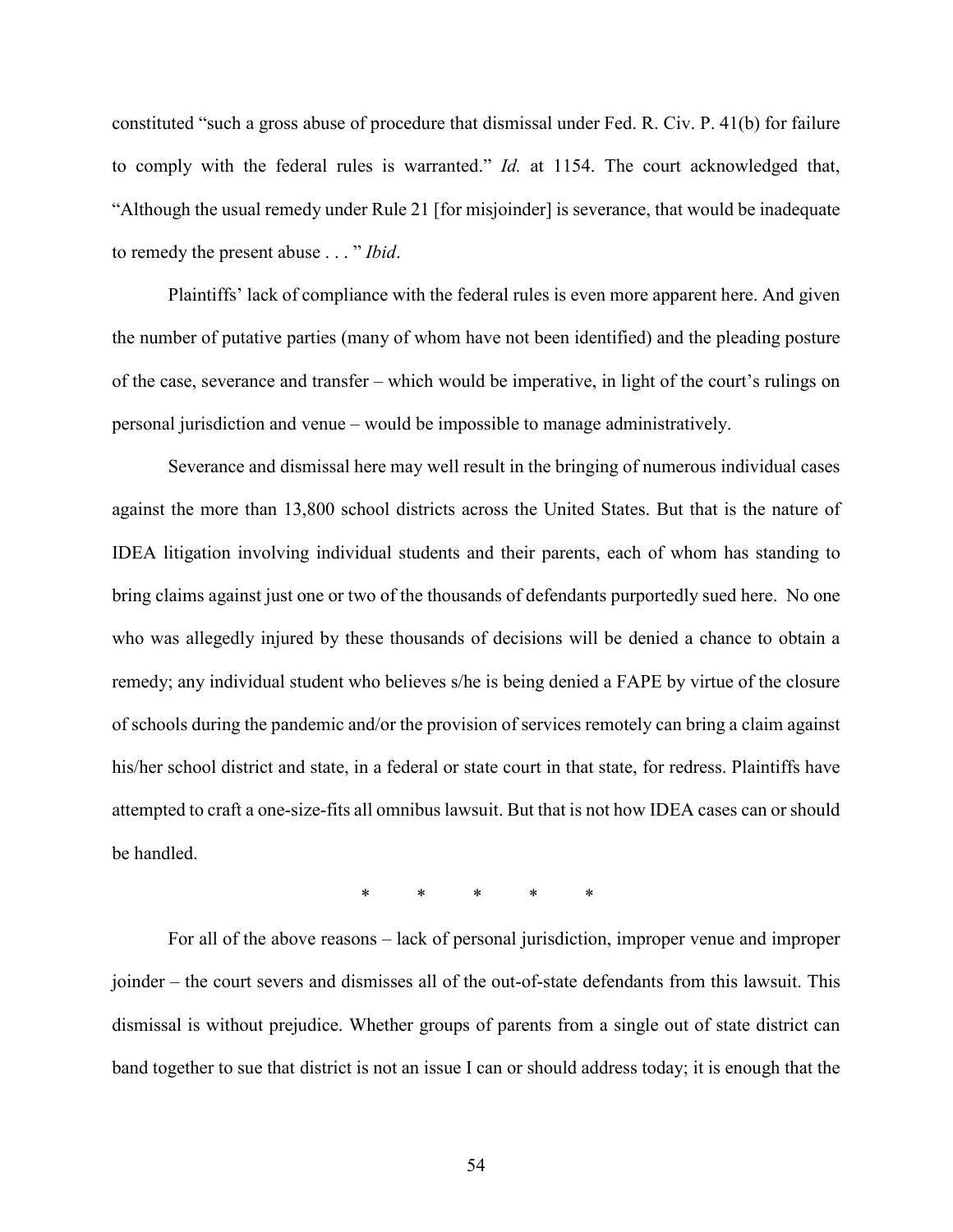claims asserted in this action can be brought against the out of state defendants in a more other forum.

The fact that the lawsuit is being dismissed as against the out of state defendants means that the out of state plaintiffs who are listed in Appendix A to the Complaint – those who have no child enrolled in a New York State schools and who are not suing any defendant located in the State of New York – should also be dismissed as parties. And so they are.

# **II. All Claims Against All New York State School Districts Outside New York City School District are Severed Pursuant to Rule 21 and Dismissed, the RICO Claim With Prejudice and All Other Claims Without Prejudice**

Having disposed of the out-of-state defendants, the court next turns to the efficient management of claims against those defendants located in New York State. Pursuant to Rules 20 and 21 and in the interest of efficient case management, the claims against all of the school districts in the State of New York other than the New York City Department of Education and the NYC Defendants are also severed and dismissed without prejudice.

The immediately preceding discussion informs this conclusion. This is not really a class action, but a large number of individual cases, brought by individual parents of disabled children against their child's individual school district and ONLY their child's school district, as well as the State of New York. No student or parent has standing to assert any of the claims pleaded in the complaint against a school district other than the one in which s/he is a student. The allegations of the complaint undermine any suggestion that the 688 school districts in New York State have acted collectively, or even uniformly, insofar as concerns the provision of services to disabled students during the pandemic, except in one respect: all obeyed Governor Cuomo's initial order to close the schools when this state was COVID-19's Ground Zero for the country and the globe. The complaint contains numerous allegations about how disability education is being handled or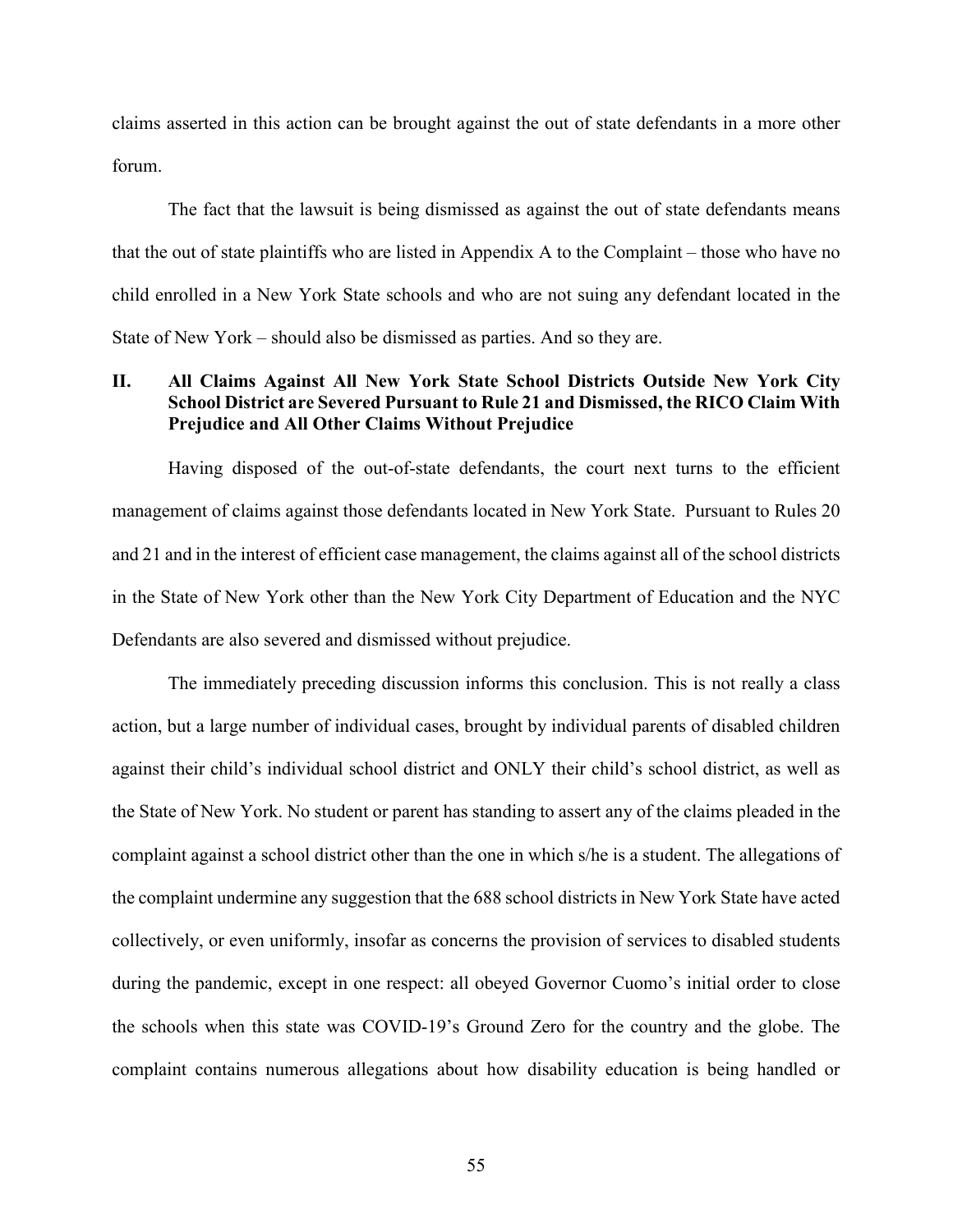mishandled in New York City, but not a single allegation that ties the City's response to the pandemic to anything that has happened in any other district in the state. In fact, the only allegation in the complaint that relate to a school district other than New York City is the fact that three school districts on Long Island – Massapequa, Hauppauge, and Merrick – reopened their schools over the summer for special education services, while other districts (only one of which – NYCDOE – is identified) did not. (Compl. ¶ 19.) Plaintiffs also allege that many Catholic schools on Long Island planned to have all students return to in-person classes five days a week beginning in September (*id.* ¶ 26.); but that has nothing to do with whether these individual lawsuits can be maintained jointly, because no Catholic schools are defendants – nor could they be, since IDEA requires *public school districts* to provide special education services to children with disabilities who are placed by their parents in (and accepted by) Catholic and other private schools. *See* 34 CFR § 300.132.

Otherwise, the complaint alleges, without any specificity, that some schools in New York State reopened for in person education and some did not; that some are open now and some are not; that some are open full time and some only part time; and that some are providing services at some level and others are not – all without in any instance identifying which school districts fall into which categories. The only thing that is clear from the pleading is that it is every school district for itself.

The arguments in favor of severance applicable to the out-of-state defendants apply with equal force to the in-state school district defendants. This is not, as Plaintiffs admit, a case in which joinder is mandatory. There are no economies whatever to be realized from litigating claims asserted by various students against the Buffalo, Plattsburgh, Elmira, Albany, Arlington Central, Yorktown, Yonkers and Great Neck school districts (to name but a few of the 688 separate school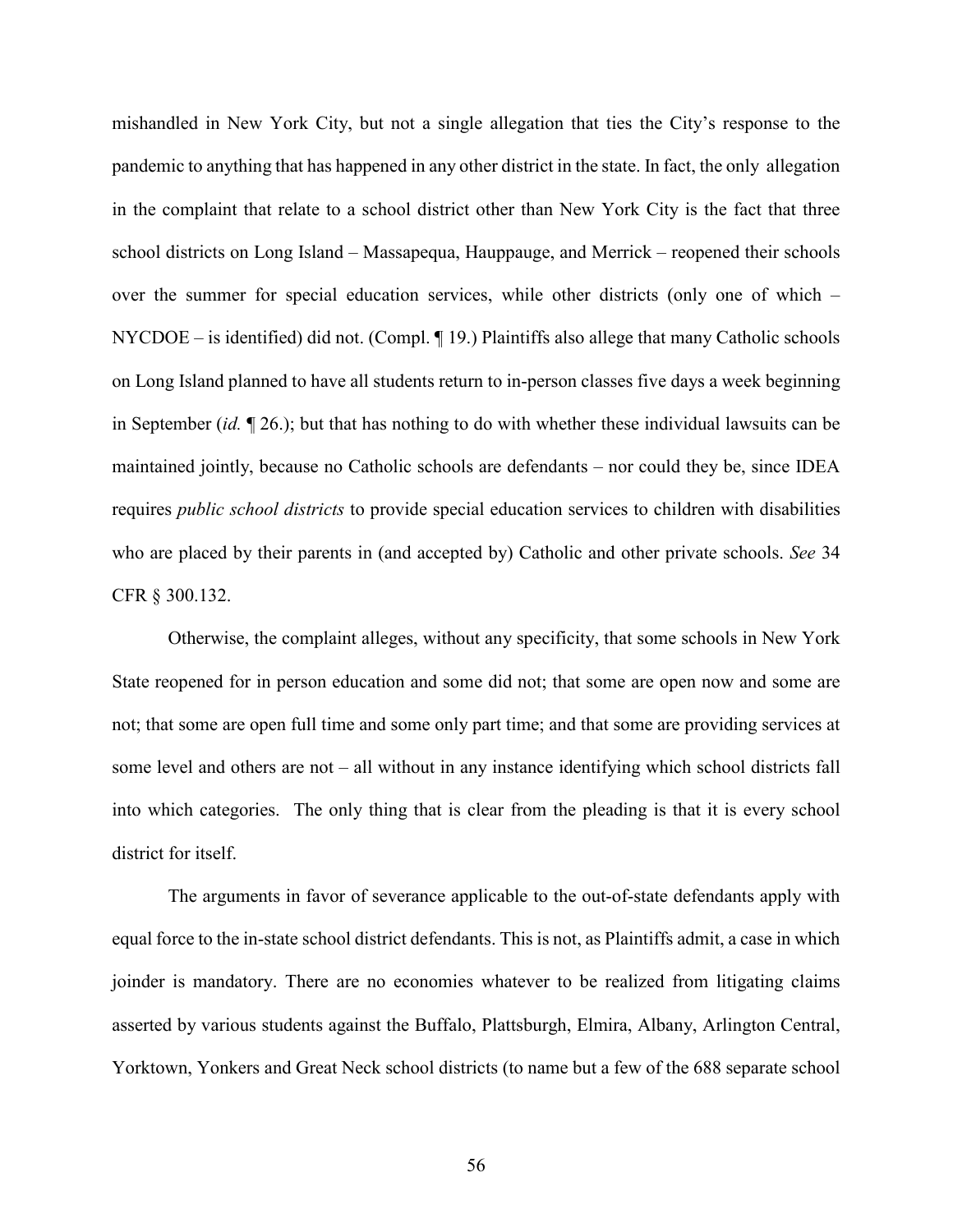districts in the State of New York, *see* Ballotpedia.org) in a single lawsuit. Although all these districts were subject to the original gubernatorial order to close down at the height of the pandemic, no fact is alleged that would support any conclusion except the conclusion that each district, acting locally and individually, responded to school closure by coming up with its own way of handling disability education; made its own decision about when and how to reopen; and did whatever it chose to do with respect to (1) consulting the parents of disabled children, (2) following the guidance of federal and state officials, and (3) amending or standing on any individual child's IEP in light of that guidance. There is simply no basis to allow this lawsuit to proceed in the unwieldy manner chosen by Plaintiffs' counsel.

Again, it is not enough simply to sever these claims, because it is impossible to identify who is asserting claims against whom. There are 687 school districts outside of New York City, but 687 identified students have not asserted claims in this lawsuit, and there is no way to "sever" this complaint into individual actions. *Nassau County* dismissal, again without prejudice, is warranted here as well.

Whether groups of disabled students located in a single district outside of New York City can maintain a single action against that district or must all sue separately, and in what court any action against any district can (venue) or should (*forum non conveniens*) be filed are questions this court need not answer – and are, indeed, best answered when and if lawsuits are filed, individually or collectively, against particular school districts arising out of their particularized conduct of disability education during the continuing pandemic. For now it is sufficient to note, for all the reasons set forth at pages 45-52 above, that all claims against the 687 school districts outside the City of New York are hereby severed and dismissed without prejudice.<sup>[14](#page-56-0)</sup>

<span id="page-56-0"></span><sup>&</sup>lt;sup>14</sup> The discussion in footnote 11 concerning the lack of subject matter jurisdiction due to the failure of any identifiable plaintiff to exhaust administrative remedies is equally apt as to the claims asserted against the 687 dismissed New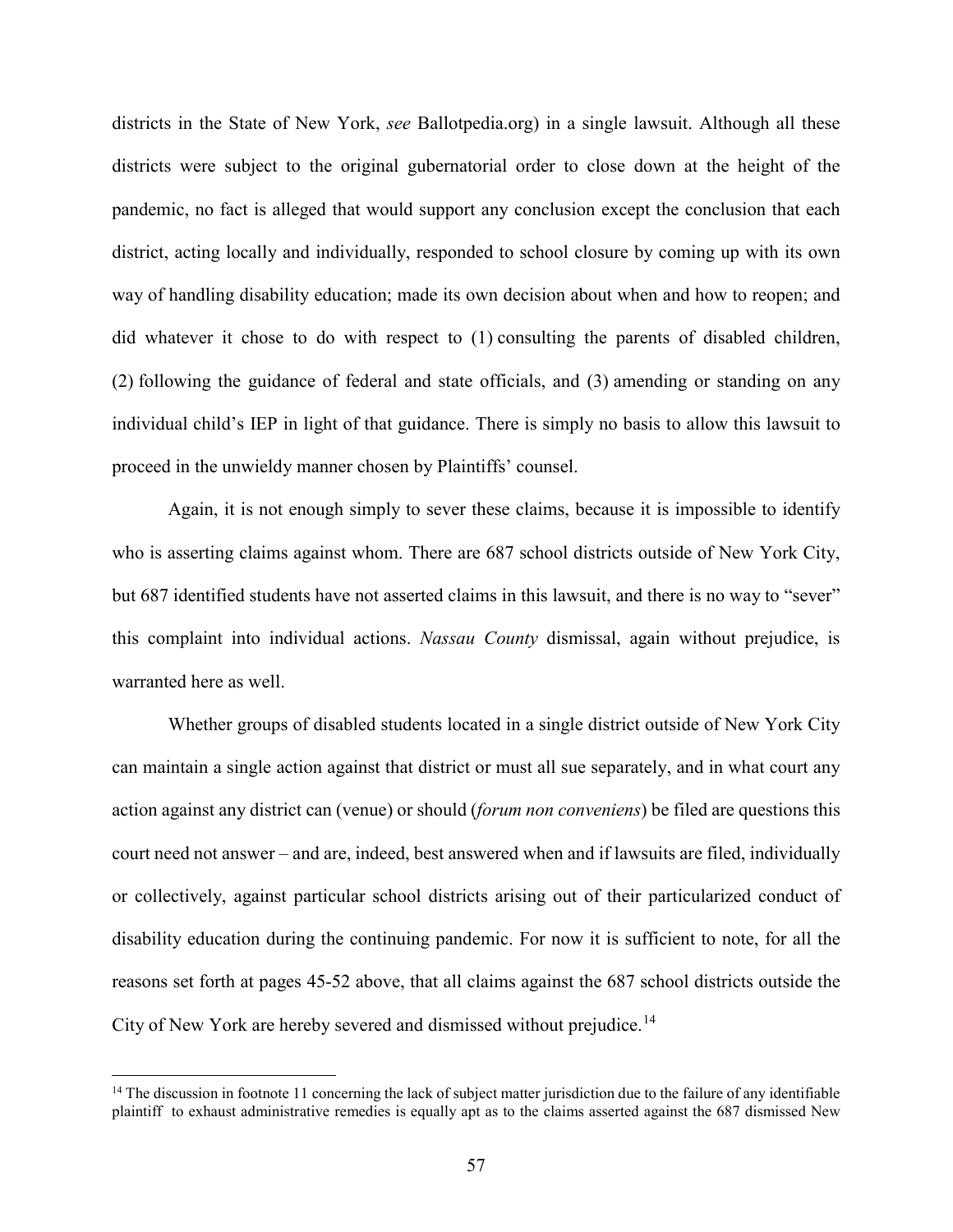# **III. The New York City Plaintiffs' Motion for a Stay Put Preliminary Injunction Against the NYC Defendants is DENIED.**

The plaintiffs in this action are now the thirty-eight New York City parents identified in the caption of the Complaint (K.M.) and Appendix A to the Complaint (Dkt. No. 1-12), who represent the interests of a total of forty-three disabled students.<sup>[15](#page-57-0)</sup> These parents are the applicants on the pending motion for a preliminary injunction to restore their children's pendency, under the IDEA's stay-put provision.

In order to trigger the IDEA's stay-put provision, a student's parent or guardian must have filed a due process complaint with the student's LEA (i.e., the child's school district). In the Complaint, Plaintiffs allege that "Plaintiff-Parents" – defined in the Complaint as including all parents named in Appendix A (*see* Compl. at 1) – allegedly filed due process complaints with their LEAs alleging violations of the IDEA and Section 504 by unilaterally modifying the Students' IEPs and failing to maintain their pendency programs and placements. (*Id.* ¶ 146.) Similarly, Plaintiffs' counsel stated in his declaration in support of Plaintiffs' application for a preliminary injunction – originally submitted *ex parte* in August (*see* Dkt. No. 29) – that "Parents subsequently filed due process complaints with their LEAs." ("Albert Decl." ¶ 19, Dkt. No. 90-1.) Plaintiffs' counsel reiterated in a September 3 letter that administrative due process complaints were filed with NYCODE on behalf of all New York City parents. (Dkt. No. 106.)

Plaintiffs never specifically allege when any particular parent filed a due process complaint with NYCDOE. Plaintiffs' counsel did, however, submit a declaration in response to this Court's

York State school districts. And lest the language at page 43, *supra*, not be sufficiently clear, the belatedly-asserted RICO claim that was dismissed as against the out of state defendants in order to defeat any suggestion of personal jurisdiction is dismissed with prejudice against the in state defendants as well -- because it is every bit as deficient as to them as it is to the out of state defendants.

<span id="page-57-0"></span><sup>15</sup> Plaintiffs #51-76, 78-88: M.R., D.R., E.I., L.P., M.B., A.D., C.M., K.M., J.O., B.A.B., L.B., K.M., R.N., M.B., K.T., D.G., D.G., S.G., B.H., S.L., M.P., N.B., R.B., M.M., K.P., C.F., C.G., B.H, B.S., A.R., E.P., N.K., S.C., J.L., H.D., L.W., and F.R. Plaintiffs #54 L.P., #58 K.M., #84 S.C., and #87 L.W. each bring claims on behalf of two students.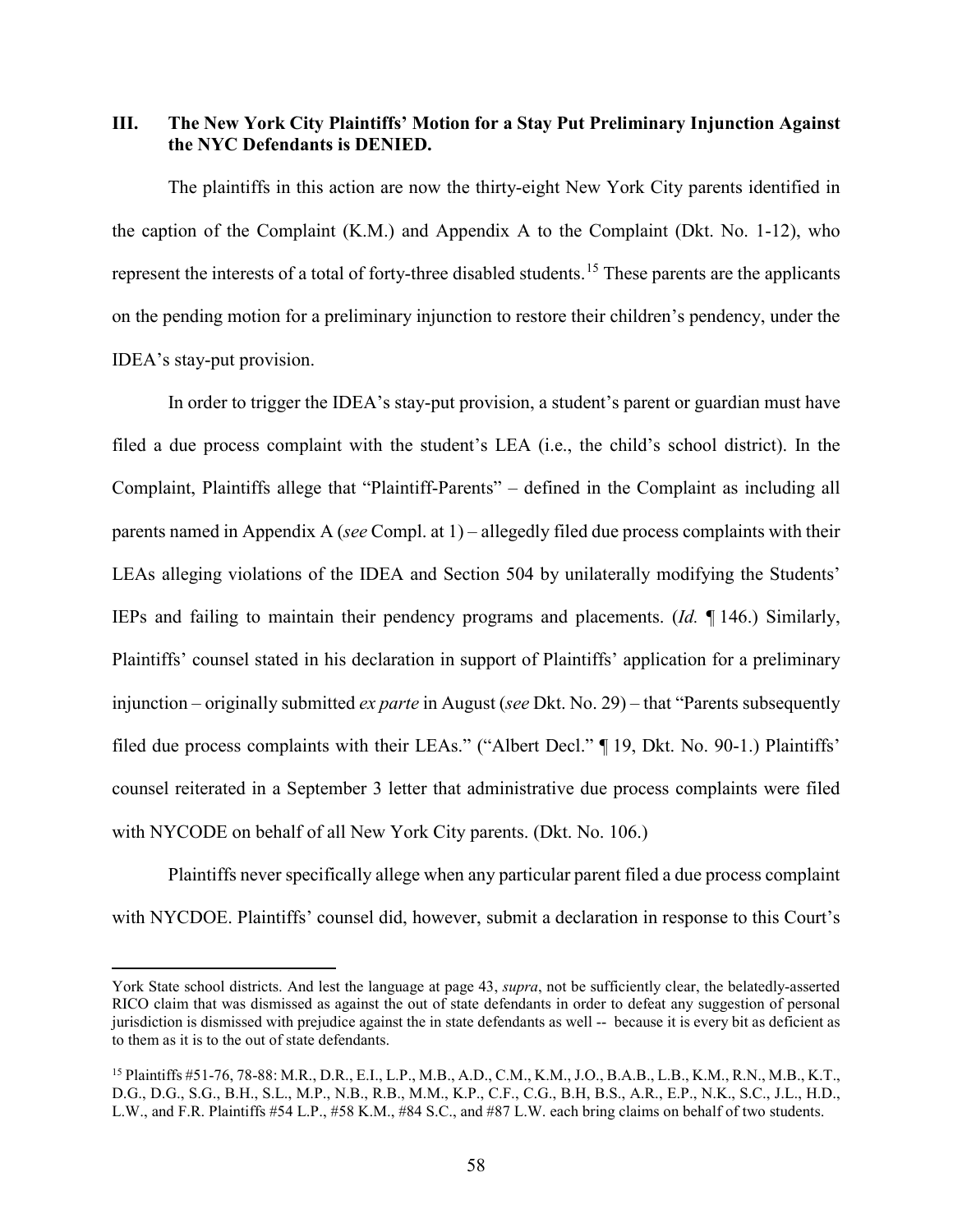September 14 order to show cause (Dkt. No. 128), in which he stated that "Between June 1, 2020 and September 14, 2020, counsel filed 199 administrative due process complaints on behalf of Plaintiff-Parents" in the putative class. ("Albert OTSC Decl." [5, Dkt. No. 141.) Under seal, Plaintiffs filed a list of these 199 due process complaints. (*See* Dkt. No. 142-1.) Upon review, only twenty-five pairs of Student/Parent initials from the Complaint and Appendix A match the Student/Parent pairs on the due process list.[16](#page-58-0)

However, I will assume, for purposes of this motion only, that all 43 students who are identified in the Complaint have requested due process hearings, and so have at this moment the right to assert pendency claims against the NYCDOE.<sup>[17](#page-58-1)</sup>

The prayer for "preliminary" relief in the application that was presented in Part I sought mostly the sort of ultimate relief that Plaintiffs would be entitled to obtain only if they actually won this lawsuit on the merits: the issuance of "pendency vouchers" (effectively, tuition reimbursement); the funding of evaluations (which may or may not be necessary, depending on whether Plaintiffs prevail on their claims on the merits); reimbursement for expenses incurred by the parents other than those relating directly to their children's education (apparently these parents believe that they, unlike any other parents of school children in New York City, are entitled to recover damages if they lost work due to the closure of the schools); and punitive damages.

<span id="page-58-0"></span><sup>16</sup> #2 K.M. (M.M. and S.M.), #54 L.P. (A.R. and O.R.), #55 M.B. (C.B.), #56 A.D. (A.F.), #57 C.M. (B.M.), #59 J.O (N.O.), #61 L.B. (L.B.), #65 K.T. (K.T.), #66 D.G. (A.R.), #67 D.G. (A.R.), #68 S.G. (S.G.), #69 B.H. (C.H.), #73 R.B. (G.B.), #75 K.P. (R.P.), #76 C.F. (Z.F.), #79 B.H. (E.H.), #82 E.P. (R.C.), #83 N.K. (S.H.), #84 S.C. (N.C. and S.C.), #86 H.D. (J.D.), #87 L.W. (J.W. and E.W.).

<span id="page-58-1"></span><sup>&</sup>lt;sup>17</sup> In an appendix the court will file shortly, the court will explain the efforts we made to try to figure out who the plaintiffs were and to review their IEPs, which no party chose to discuss in any detail in moving or opposing papers. We finally gave up – which is why I will assume, for purposes of this motion, that all 43 students identified in the complaint have in fact requested due process hearings and are asserting pendency claims. As to anyone who has not requested an impartial hearing, the assertion of a pendency claim is premature.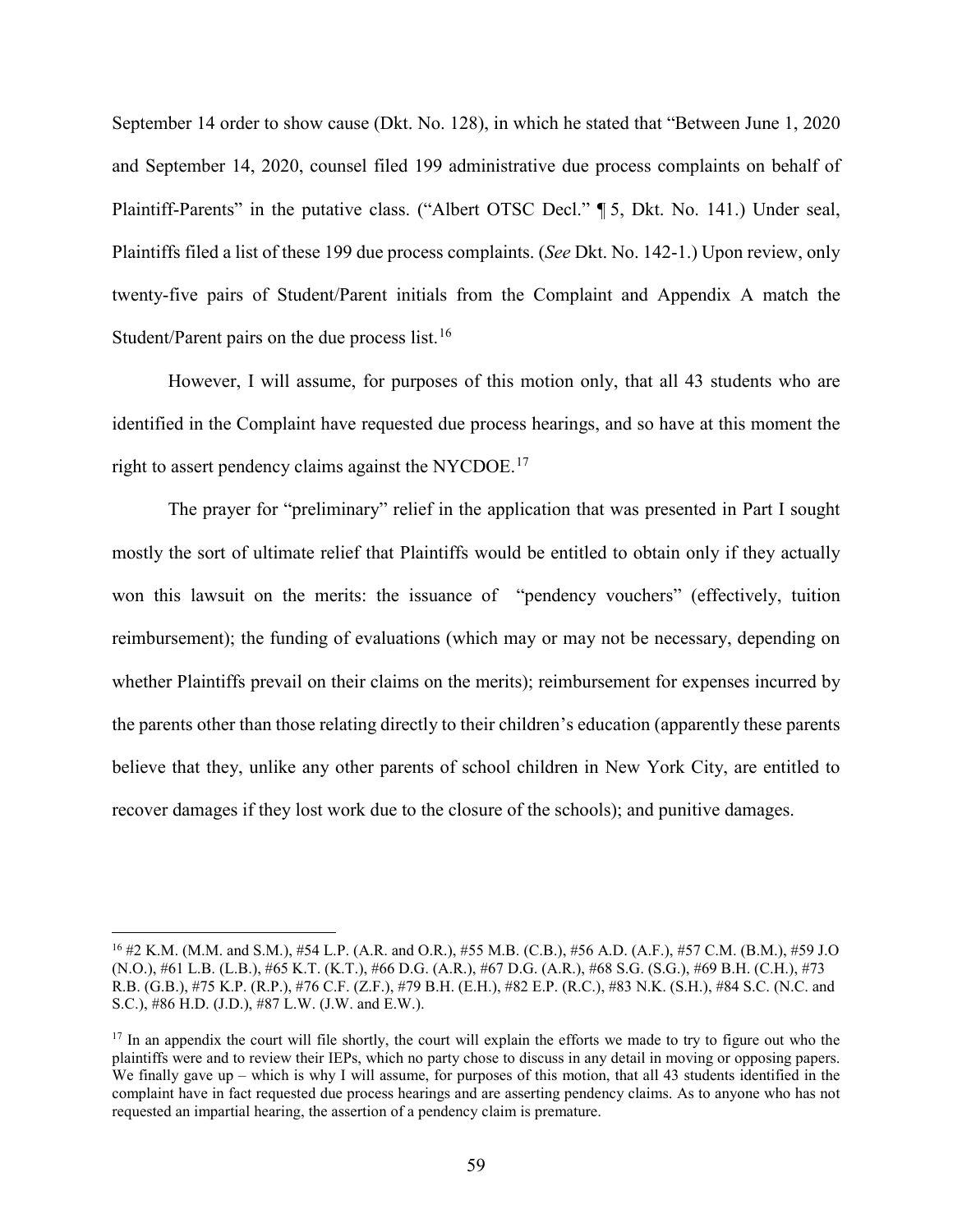The only aspect of Plaintiffs' motion that seeks appropriate *preliminary* injunctive relief is their claim that their children's pendency was altered by virtue of the shut down and the conversion to remote learning and the remote provision of services. I thus interpret Plaintiffs' request for a preliminary injunction requiring the New York City public schools to "reopen" as a prayer that their children be provided with in-person education and services pending the results of the impartial hearings they have requested, on the ground that in person education in open schools is their "pendency" placement. In other words, the motion for a preliminary injunction seeks the entry of a "stay-put" injunction *pendente lite*.

For a variety of reasons, Plaintiffs' application for a stay put injunction is DENIED.

## *The Factual Record*

"In deciding a motion for preliminary injunction, a court may consider the entire record including affidavits and other hearsay evidence." *Sterling v. Deutsche Bank Nat'l Tr. Co. as Trustees for Femit Tr. 2006-FF6*, 368 F. Supp. 3d 723, 725 n.2 (S.D.N.Y. 2019) (internal quotations omitted). Accordingly, in deciding Plaintiffs' application for a preliminary injunction, this Court will consider the declarations submitted by both sides, and the attachments thereto.

Before discussing the law, I will briefly summarize what the evidence – not the allegations, but the evidence – does or does not show.

The City of New York closed its schools on March 13. It did not stop providing special education services to its disabled students on that date. If anything, the record before this Court reveals the herculean efforts of NYCDOE to attend to the needs of those students despite the emergency unfolding around them.

The Complaint and the moving papers assert that as of March 13, 2020 Mayor DeBlasio and Chancellor Carranza unilaterally moved all instruction to "remote learning" where students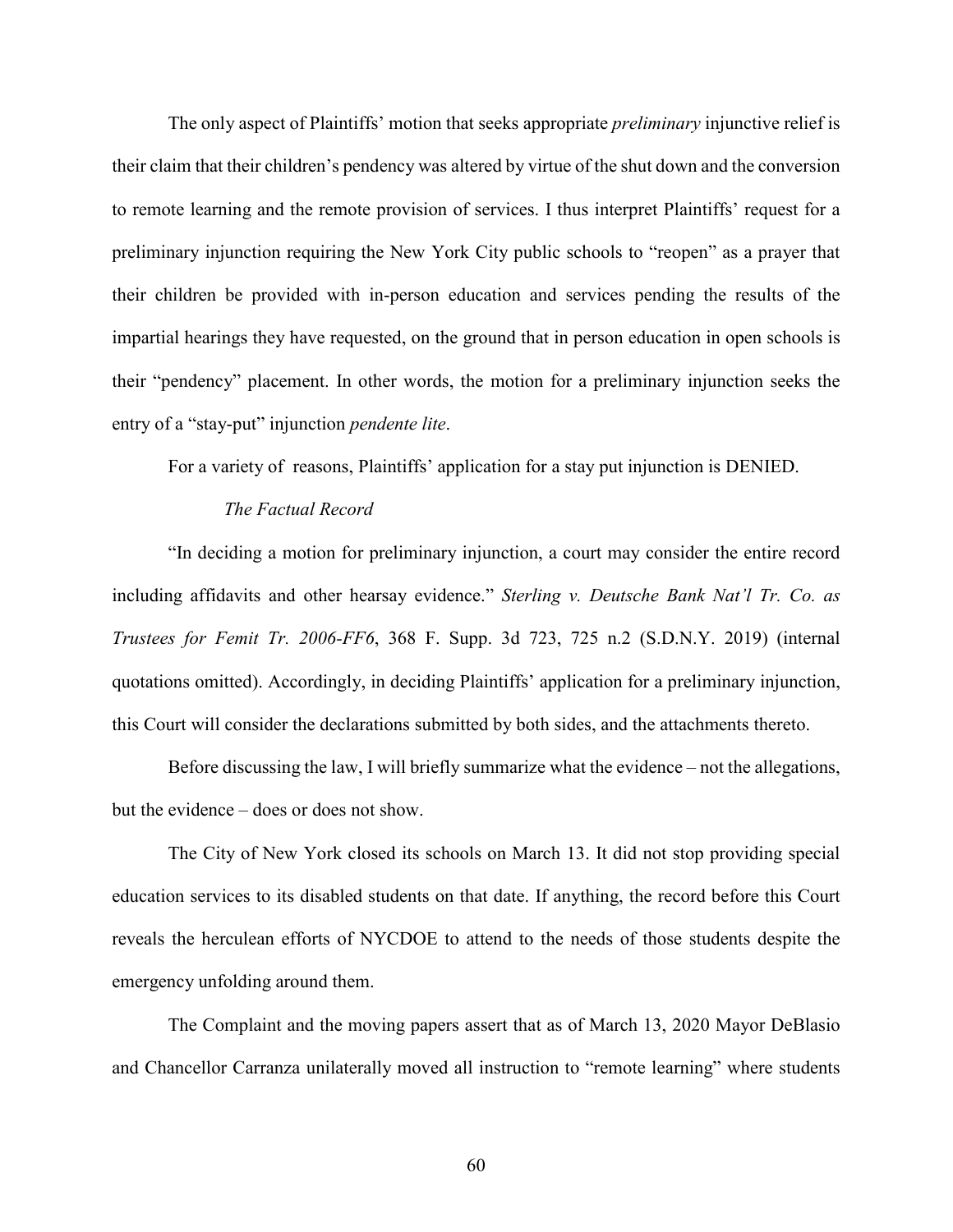and staff would remain in their homes until April 20, 2020. On April 11, they announced that schools would remain closed for the remainder of the 2019-2020 school year. (Compl. ¶ 7.)

On the very day that they closed the schools, USDOE held a joint webinar between its Office of Special Education Programs ("OSEP"), the Council of Administrators of Special Education, the Council of Chief State School Officers, and the National Association of State Directors of Special Education, during which they issued guidance about the provision of special education services remotely during the pandemic. NYSED relayed this guidance to all New York schools. *See supra* pp. 8-9.

NYCDOE subsequently offered its own guidance. On March 31, 2020, Executive Director of NYCDOE Office of Related Services Michael van Biema issued a memo regarding NYCDOE's provision of related services to students during the shutdown. (*Id.* ¶ 13; "NYCDOE Memo," Dkt. No. 1-11.) As Plaintiffs point out, NYCDOE advised that service providers could "**NOT provide in-person services**." (NYCDOE Memo at 1 (emphasis original); Compl. ¶ 13.) However, the very next paragraph in this memorandum (conveniently not quoted by Plaintiffs) provides that "Per federal guidance, and where appropriate and feasible, students with disabilities will continue to receive their recommended special education programs and related services remotely during this time." (NYCDOE Memo at 1) The memo proceeds to outline a fairly robust plan for the provision of related services via tele-therapy. NYCDOE instructed its service providers to "make initial contact with each student's parent using the script in the consent form instructions, and obtain consent for tele-therapy by completing this on-line form. [The provider] must document [its] discussion with the parent, including a statement indicating whether consent was provided, denied, or withdrawn." (*Id.* at 2.)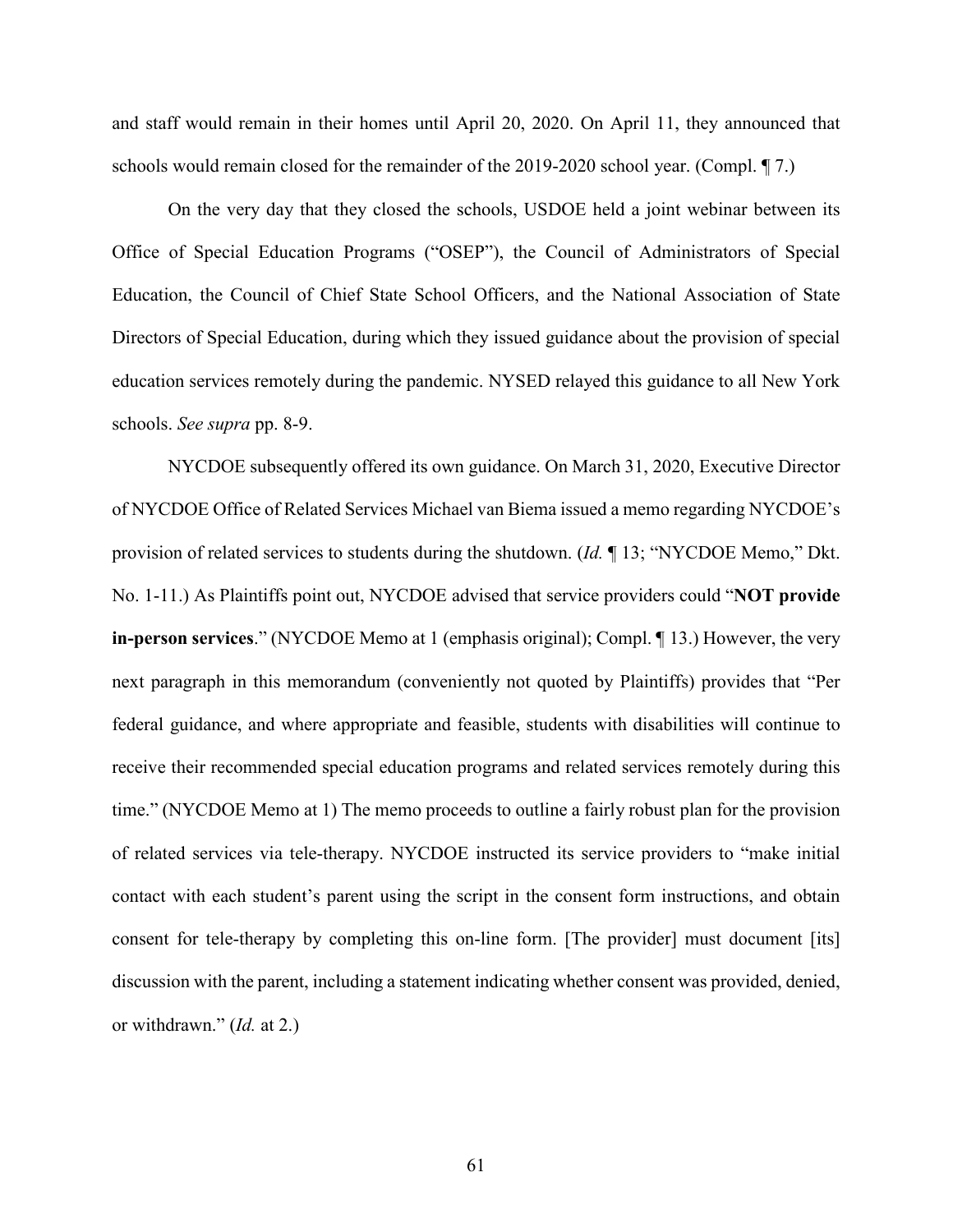And as noted previously, Plaintiffs also do not mention that USDOE, while refusing to waive any school district's obligations to its students with disabilities, also specifically indicated that, " . . . ensuring compliance with the Individuals with Disabilities Education Act (IDEA), Section 504 of the Rehabilitation Act (Section 504), and Title II of the Americans with Disabilities Act should not prevent any school from offering educational programs through distance instruction." (*See* P.I. Mem. at 13.)

Plaintiffs acknowledge that NYSED issued "clear guidance . . . about providing live, synchronous instruction" to students with disabilities. (Compl. ¶ 14.) And indeed, On April 27, 2020, the New York State Education Department ("NYSED") Office of Special Education issued a memo that school districts "must ensure that, to the greatest extent possible, each student with a disability is provided the special education and related services identified in the student's IEP." (*Id.* ¶ 12.)

While Governor Cuomo allowed school districts to reopen their buildings to accommodate extended school year ("ESY") special education starting July 1 (Comp. ¶ 16), NYCDOE did not permit students return to the classroom over the summer. (*Id.* ¶ 29.) Rather, it continued to provide them with remote educational services. It also opened sites across the City to offer some one-onone or small group in-person speech, physical, and occupational therapy services for special needs students. (*Id.*; Foti Decl. ¶ 11.) The NYC Defendants did not provide transportation for students over the summer. (Compl. ¶ 29.)

As discussed above, the schools did reopen for in-person instruction in September, with the choice of whether to send a child into the school buildings resting squarely on the shoulders of the parents. Plaintiffs allege that September in-person schooling was be limited to in-person instruction 1-3 days a week (*Id.*), while NYCDOE claims to be offering in-person instruction either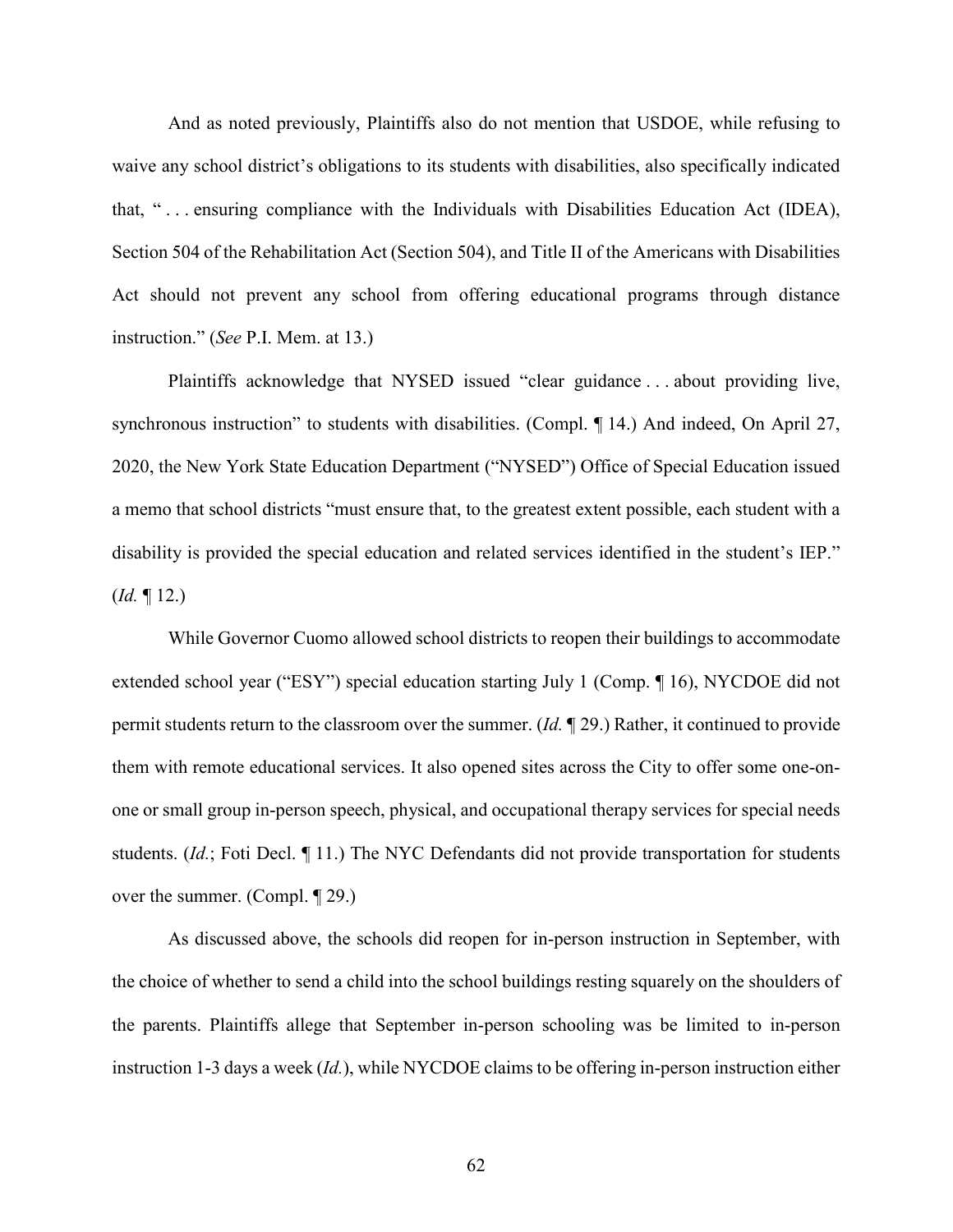five days out of every fifteen school days or five days out of every ten school days. (Foti Decl. ¶ 12.) In either event, except for District 75 students (some of whom may be Plaintiffs in this lawsuit, but this court has not been told one way or the other), in-classroom education is only available on a part-time basis, not on a full time basis.

As for what is occurring today, Plaintiffs allege precious little about the individual Students, the condition of their schools, the current educational services they are receiving – or even whether their parents are among the 42.6% of special education parents who have opted to keep their children at home this fall, notwithstanding the reopening of the New York City schools.<sup>[18](#page-62-0)</sup> Instead, Plaintiffs (1) rest on the truism that each Student's "current educational placement" is his or her last agreed-upon IEP (*see* P.I. Mem. at 35, Dkt. No. 90-7), (2) allege that no student's IEP specifically provides for remote education (Albert Decl. ¶ 16) – an allegation that I am prepared to accept as true – and (3) reason, *ipse dixit*, that every student's pendency was altered by the closure of the schools and the provision of remote education. It is that pendency that Plaintiffs want restored.

The City, on the other hand, paints a more complete, if generalized, picture of its response to the COVID crisis.

*First*, as soon as the schools closed, NYCDOE created a Special Education Remote Learning Plan for 98% of students with disabilities. The parents of disabled students were consulted about the development of these plans. (Foti Decl. ¶ 8.) Significantly, not a single parent purportedly affected by this lawsuit has submitted an affidavit indicating that his or her

 $\overline{\phantom{a}}$ 

<span id="page-62-0"></span> $18$  Parents who opted for remote learning arguably amended their children's IEPs – whether or not it was reduced to a new IEP, and so would have no right to bring a pendency claim. *See Arlington Cent. Sch. Dist. v. L.P.*, 421 F. Supp. 2d 692, 697 (S.D.N.Y. 2006) (citing *Murphy v. Arlington Cent. Sch. Dist. Bd. of Educ.*, 86 F. Supp. 2d 354, 358 (S.D.N.Y. 2000), *aff'd*, 297 F.3d 195 (2d Cir. 2002)). Again, this court has no idea whether any of the 38 Named Plaintiff Parents affirmatively chose not to have their children resume in-person learning.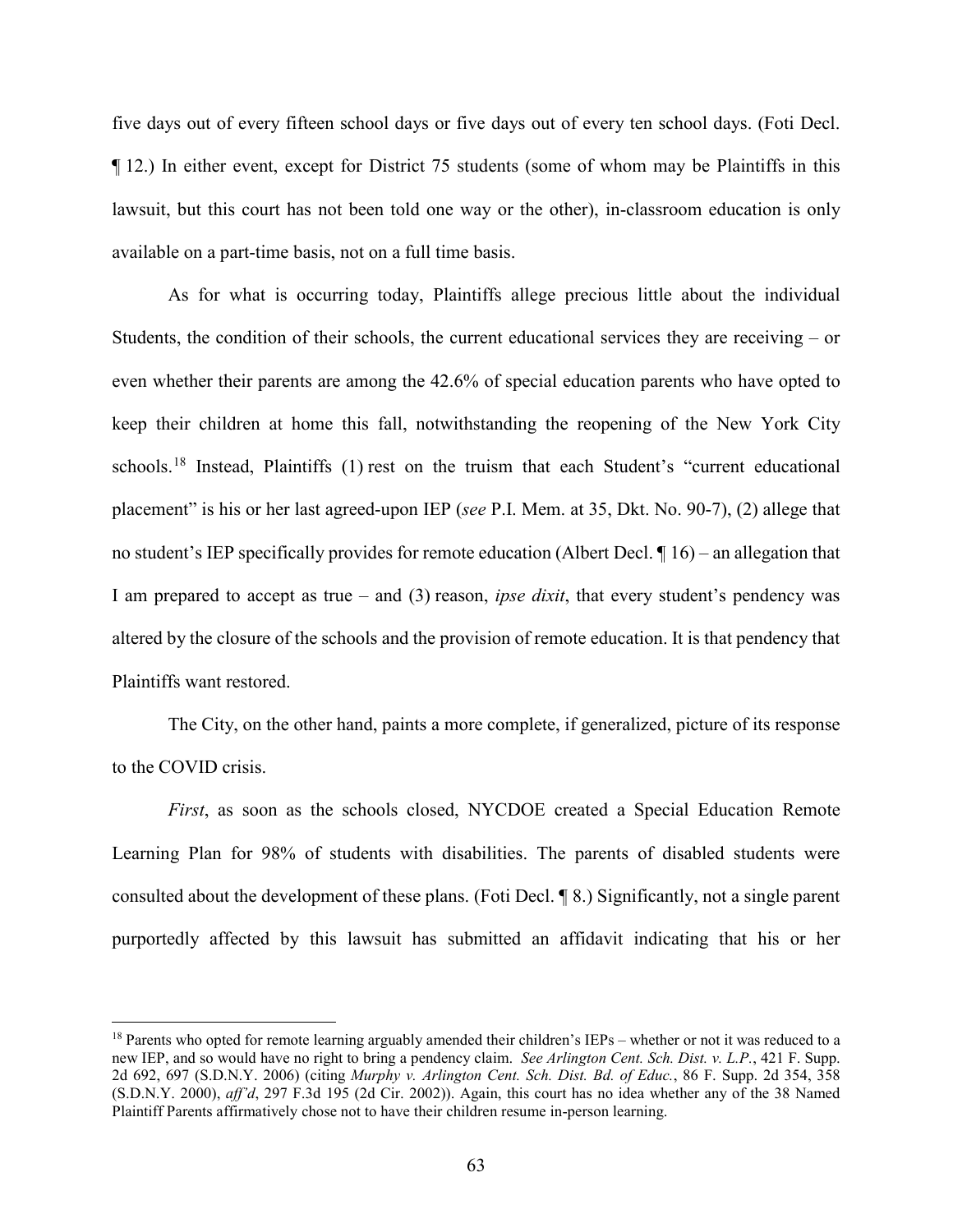child/children did not have a Special Education Remote Learning Plan, or that they were not consulted about the creation of such a plan. Of course, the City has not submitted evidence that Special Education Remote Learning Plans were devised for the 199 students whose parents had filed due process complaints at the time the NYC Defendants filed their response to the preliminary injunction motion, or that any of those specific parents were in fact consulted. However, on this motion for a preliminary injunction, the burden rests with the plaintiffs, not the defendants.

*Second*, NYCDOE instituted teletherapy to provide students with clinical and therapeutic services. Ms. Foti reports that "where the DOE sought consent to provide services remotely via teletherapy, *parents overwhelmingly consented* (over 80%)." (*Id.* (emphasis added).) Again, there is no evidence from any parent who is either named in this lawsuit or who has filed a due process complaint that said parent's child was denied teletherapy services (assuming, of course, that some sort of therapy, such as speech or occupational therapy, was required by the student's IEP), or that the parent refused to consent to the provision of such services. However, the NYC Defendants offer no evidence that the parents mentioned in the pleading, or those who have filed due process complaints, are among the 80% who consented to the provision of remote therapy.

*Third*, Governor Cuomo loosened restrictions on the City's schools for the summer of 2020. (*Id.* ¶ 10.) Accordingly, NYCDOE was "able to provide in-person related services to students with IEP recommendations for extended school year services (i.e., 12-month educational programs) including related services, *where parents opted* for in-person related services." (*Id.* ¶ 11 (emphasis added).)

Nearly all of the IEPs we have been able to correlate with a Named Plaintiff provide for ESY services. Those IEPs, however, continue to list the "location" of services as if schools were open, and the record does not reflect one way or the other whether Parents were offered or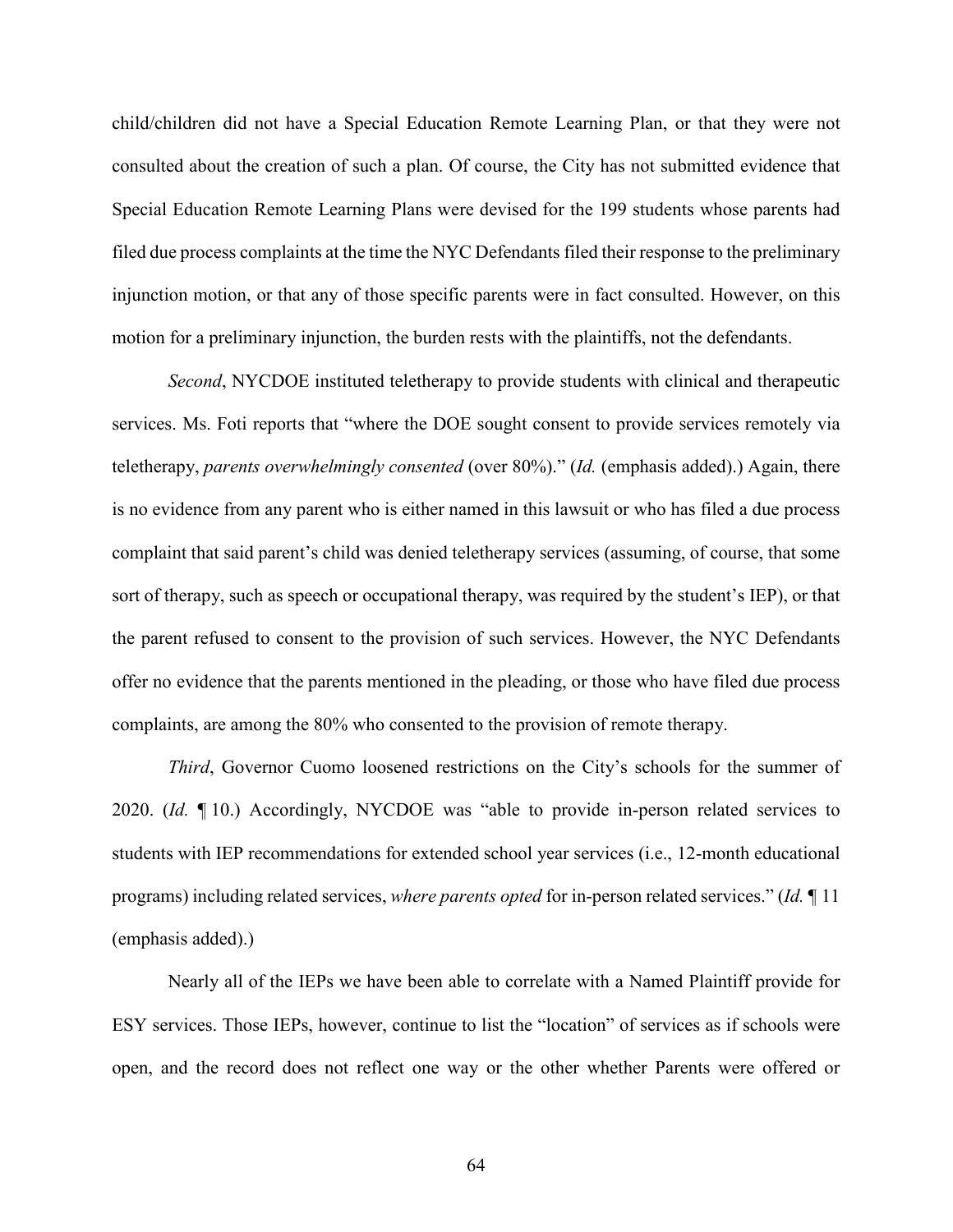consented to in-person services over the summer; no parent has submitted any affidavit on the subject.

*Fourth*, beginning in September 2020, NYCDOE provided parents a *choice* between 100% remote learning and a blended model where students are in school some days and engage in remote learning other days. (Health Decl. ¶ 18; Dkt. No. 138.) All parents were contacted and afforded the opportunity to opt into full-time remote instruction; the default option was the blended model. (Foti Decl. ¶ 12.) As of September 18, 42.6% of all families of students with disabilities opted for 100% remote instruction. (*Id.*) Unfortunately, neither side offers any evidence about what decision the plaintiff parents made on behalf of their children – if they made any decision at all. Moreover, Plaintiffs nowhere indicate that Students are presently being educated in the model chosen by their parents/guardians. In fact, Plaintiffs nowhere indicate what kind of model Students are currently enrolled in – all-remote, blended, or full-time in-person.

*Fifth*, different models were developed for District 75 – NYCDOE's citywide district that provides highly specialized support for students with disabilities with significant challenges – because the smaller class sizes could accommodate more students to attend school more frequently or full-time. (*Id.* ¶¶ 3, 12.) Where classrooms are large enough to permit social distancing, schools could permit students to attend in-person for 100% of the school day in a school building. (*Id.* ¶ 14.) The IEPs provided to the court indicate that about half of the Named Plaintiff Students (for whom we have IEPs with matching initials) attend District 75 or an "NYC DOE specialized school" and the rest attend either a "NYC DOE School Non-Specialized (District 1-32)" or "NYSED-approved non public" school. (*See* the forthcoming appendix for further detail.)

However, as mentioned above, per USDOE's guidance, the switch to remote learning did not require any change to students' IEPs. Accordingly, when NYCDOE updated students' IEPs –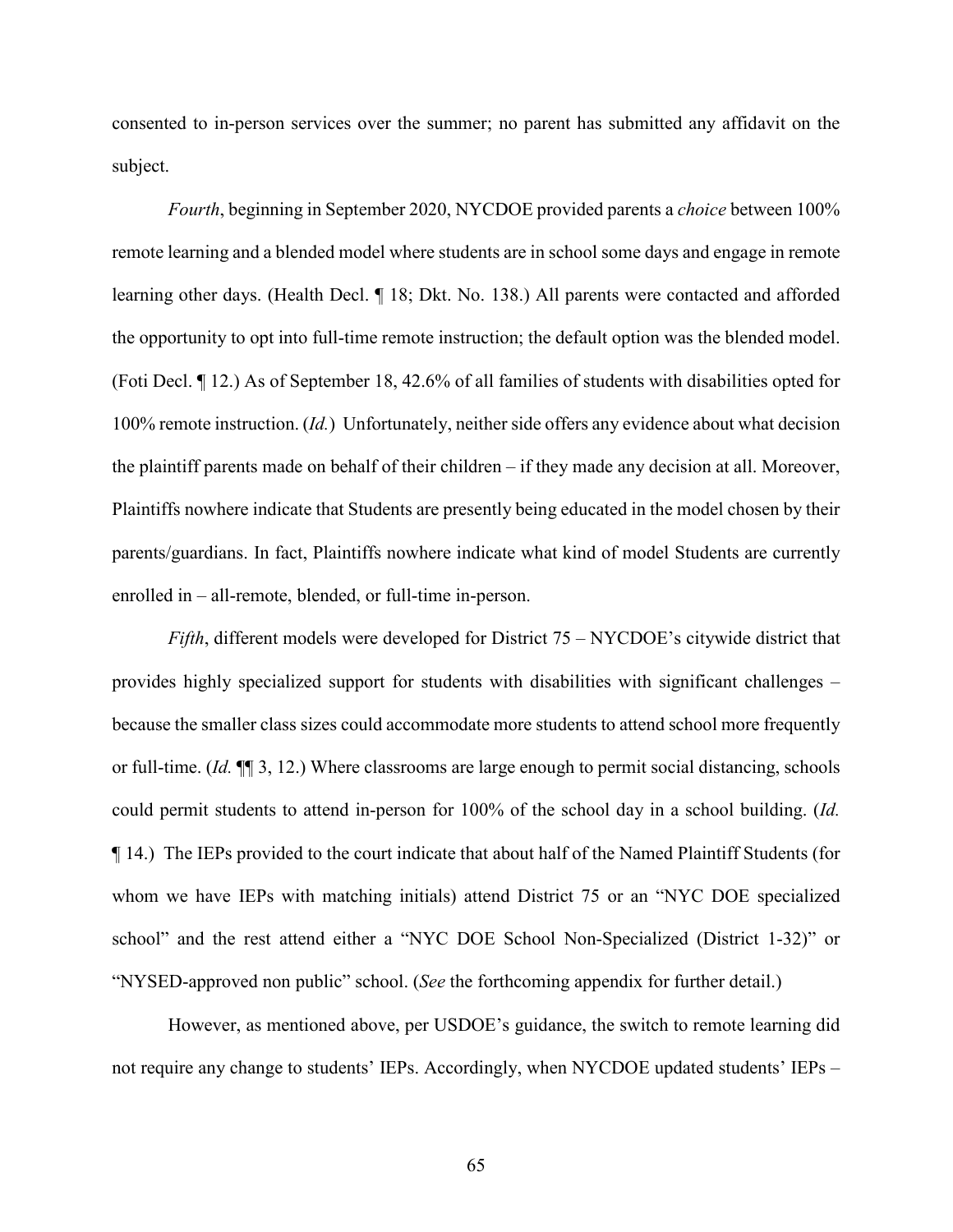even post-shutdown – it did not alter the "location" of where students were to receive their services. For example, per M.M.'s IEP effective May 4, 2020, the "location" of M.M.'s special education was still "General Education Classroom" and the "location" of his related services was still "Separate Location – Therapy Room." (*See* Dkt. No. 1-8 at 10-12.) Thus, the IEPs alone – which is all the evidence Plaintiffs provide – do not indicate whether or not these Students were/are in fact receiving their educational program and related services in-person, remotely, or a blend of both.

*Sixth*, NYCDOE developed new forms relating its proposed "adaptations" to the provision of special education programs and related services. (*Id.* ¶ 17) Its staff has been reaching out to families of students with disabilities to discuss each family's instruction service choice (remote or blended) and the mode of service delivery to implement the child's program. (*Id.*) Finalization of these "adaptations" requires a discussion between NYCDOE and parents, or three documented attempts to reach the family on at least two different days. (*Id.*) Again, the Plaintiffs only argue – rather generally – that these changes were made "absent parental consent." (P.I. Reply at 14.) However, we know nothing of whether Parents were contacted.

In short, under exceedingly stressful circumstances, the City has plainly not ignored the needs of its special education students during the COVID crisis – although I have no doubt that it has not provided those students with everything their parents would have wished for them.

#### *Why Plaintiffs Are Not Entitled to Stay Put Injunctions*

Under the IDEA, "Parents are specifically entitled to request a due process hearing in order to present complaints as 'to any matter relating to the identification, evaluation, or educational placement of the child, or the provision of a free appropriate public education.'" *Cave v. E. Meadow Union Free Sch. Dist.*, 514 F.3d 240, 245 (2d Cir. 2008) (quoting 20 U.S.C.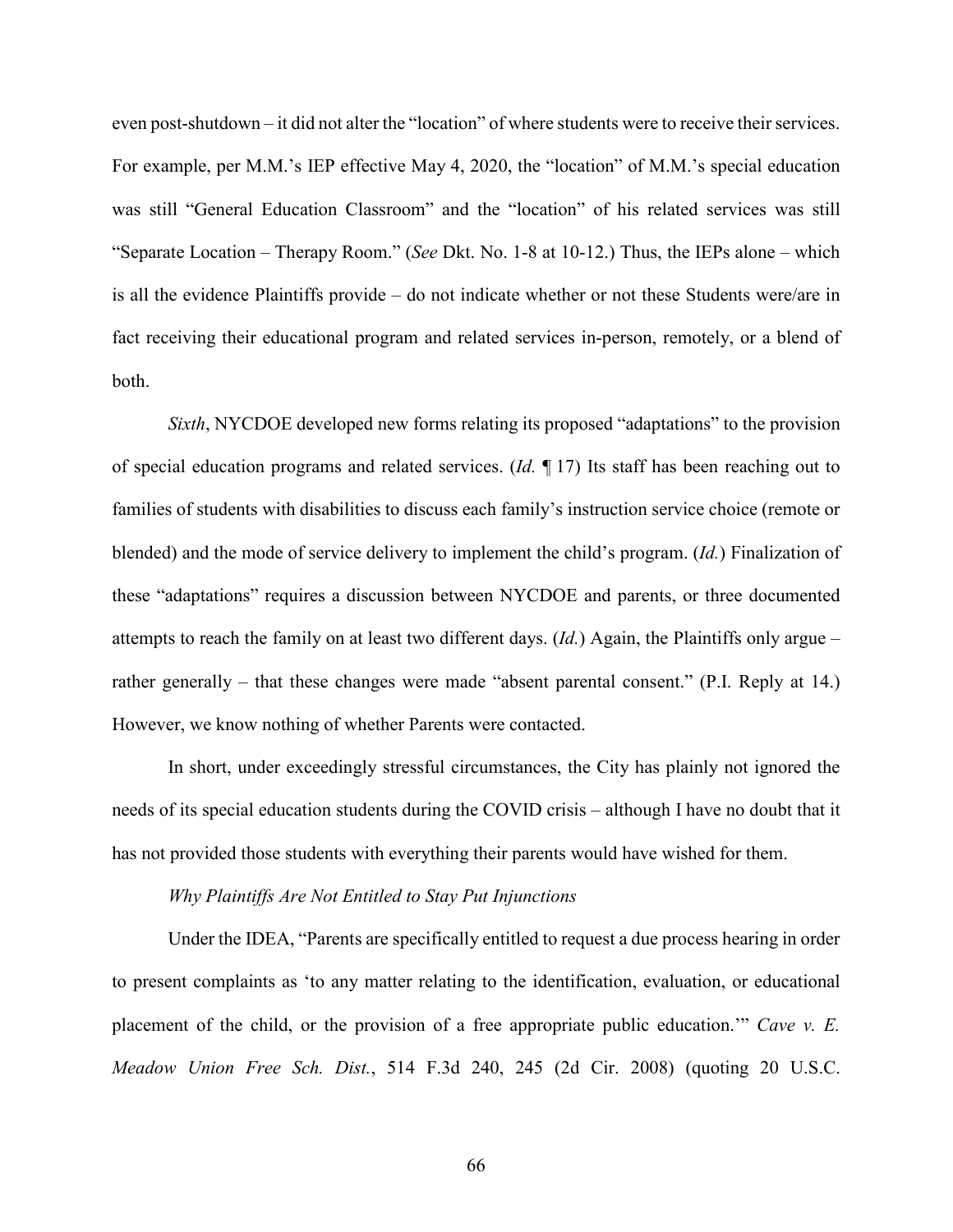$\S$  1415(b)(6)(A)) (citing 20 U.S.C.  $\S$  1415(f)(1)(A), (g) and (h)). The IDEA's pendency provision provides, in relevant part, that "during the pendency of any proceedings conducted pursuant to this section, unless the State or local educational agency and the parents otherwise agree, the child shall remain in the then-current educational placement of the child." 20 U.S.C.A. § 1415(j). "[W]here the IDEA's stay-put provision is implicated, the provision triggers the applicability of an automatic injunction designed to maintain the child's educational status quo while the parties' IEP dispute is being resolved." *Ventura de Paulino v. New York City Dep't of Educ.*, 959 F.3d 519, 529 (2d Cir. 2020) (citing *Zvi D. by Shirley D. v. Ambach*, 694 F.2d 904, 906 (2d Cir. 1982)).

To the extent Plaintiffs are seeking an injunction applicable to a class consisting of all NYCDOE special education students, no such relief is available. "[T]he only stay-put relief that plaintiffs could theoretically obtain would be an order allowing the individual named plaintiffs' children to remain in their educational placement." *V.D. v. State*, 403 F. Supp. 3d 76, 91 n.8 (E.D.N.Y. 2019). This Court agrees with the Eastern District's assessment that the language of the statute – indeed, the very title of statute – only allows an *individual* parent to demand that a school maintain an individual student's education program after the parent has initiated an individual proceeding under the IDEA. *See id.*

This is consistent with a very recent opinion from the District of New Mexico, *Hernandez v. Grisham*, No. cv-20-0942, 2020 WL 6063799, at \*60 (D.N.M. Oct. 14, 2020). In *Hernandez*, the district court concluded that it was not likely to certify a class of "the parents of the New Mexico school children who are or will be subject to the denial of a FAPE in violation of the IDEA without any administrative remedy that would not be futile" because the plaintiff could not establish a likelihood of success on commonality, typicality, or Rule 23(b)(2)'s requirements. *See id.* at \*60–62. Specifically, under the facts of that case, "some students in the putative class . . . may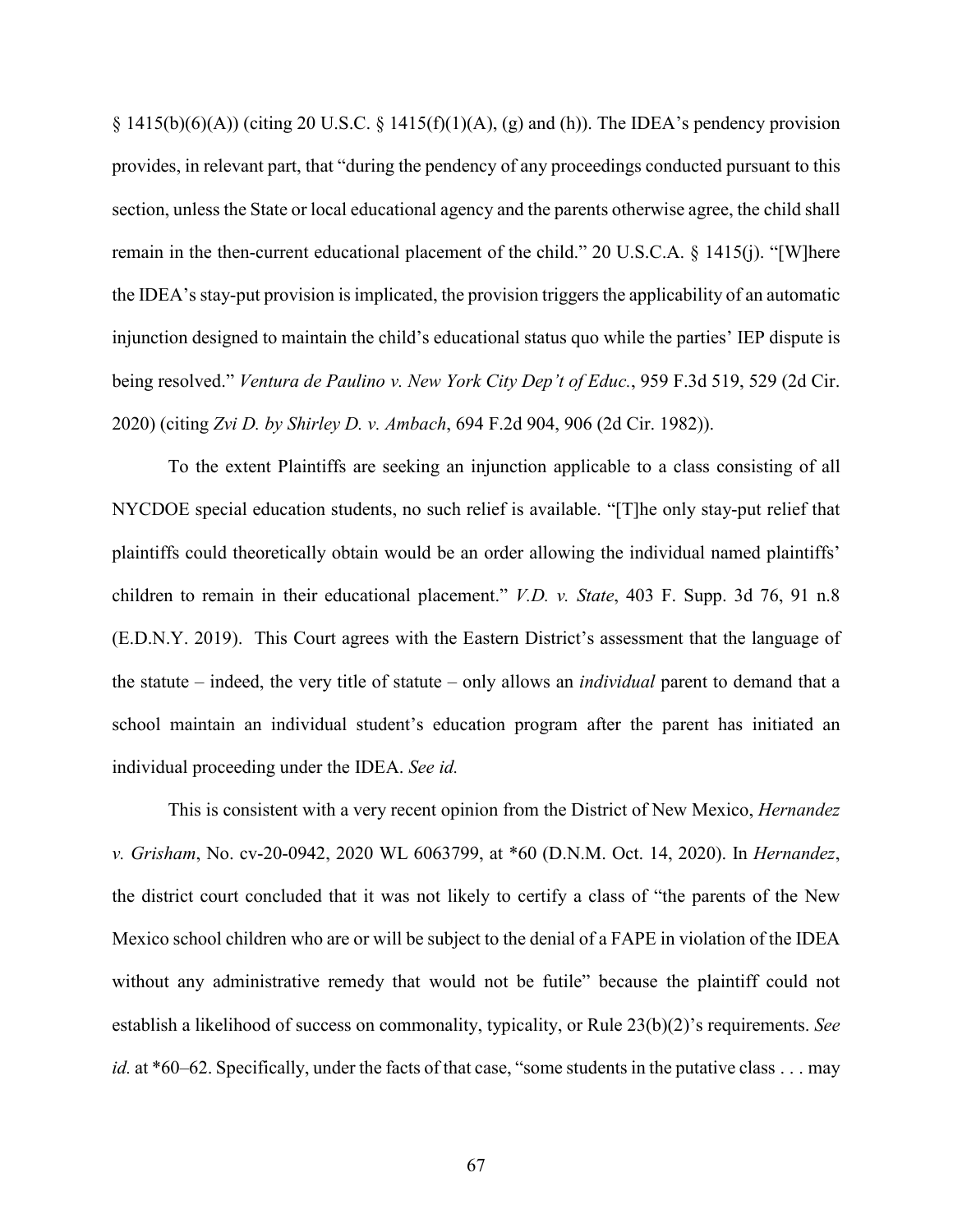have been provided with in person instruction in accordance with their IEPs." *See id.* Thus, the plaintiff failed to identify a uniformly applicable policy that prohibits class members from attending school in person.

As this court has made abundantly clear, this lawsuit is nothing but a series of individual claims asserted against various school districts. Therefore I will address the issue of stay put relief with respect only to the forty-three students who are identified as plaintiffs in the Complaint and its Appendix A (Dkt. No. 1-12).

The City argues that, before a plaintiff enjoys the benefit of this "automatic injunction," the plaintiff must establish that the IDEA's stay-put provision is implicated. That is correct. The IDEA's pendency provision provides that during an IDEA challenge, "the child shall remain in the *then-current educational placement of the child*." 20 U.S.C.A. § 1415(j) (emphasis added). "The plain language of the IDEA clearly establishes that 'the stay-put provision only comes into play when a child's "educational placement" is changed or proposed to be changed.'" *V.D.*, 403 F. Supp. 3d at 91 (quoting *Roher v. D.C.*, No. cv- 89-2425, 1989 WL 330800, at \*2 (D.D.C. Oct. 11, 1989)); *see also Concerned Parents & Citizens for the Continuing Education at Malcolm X (PS 79) v. New York City Board of Education*, 629 F.2d 751, 753–54 (2d Cir. 1980). Therefore, in order to obtain a stay put injunction, each of the 43 student plaintiffs must establish that his/her educational placement has been changed.

None has made the necessary showing.

In the Second Circuit, "the term 'educational placement' refers only to the general educational program in which the handicapped child is placed and not to all the various adjustments in that program that the educational agency, in the traditional exercise of its discretion, may determine to be necessary." *Concerned Parents*, 629 F.2d at 756. Subsequent Second Circuit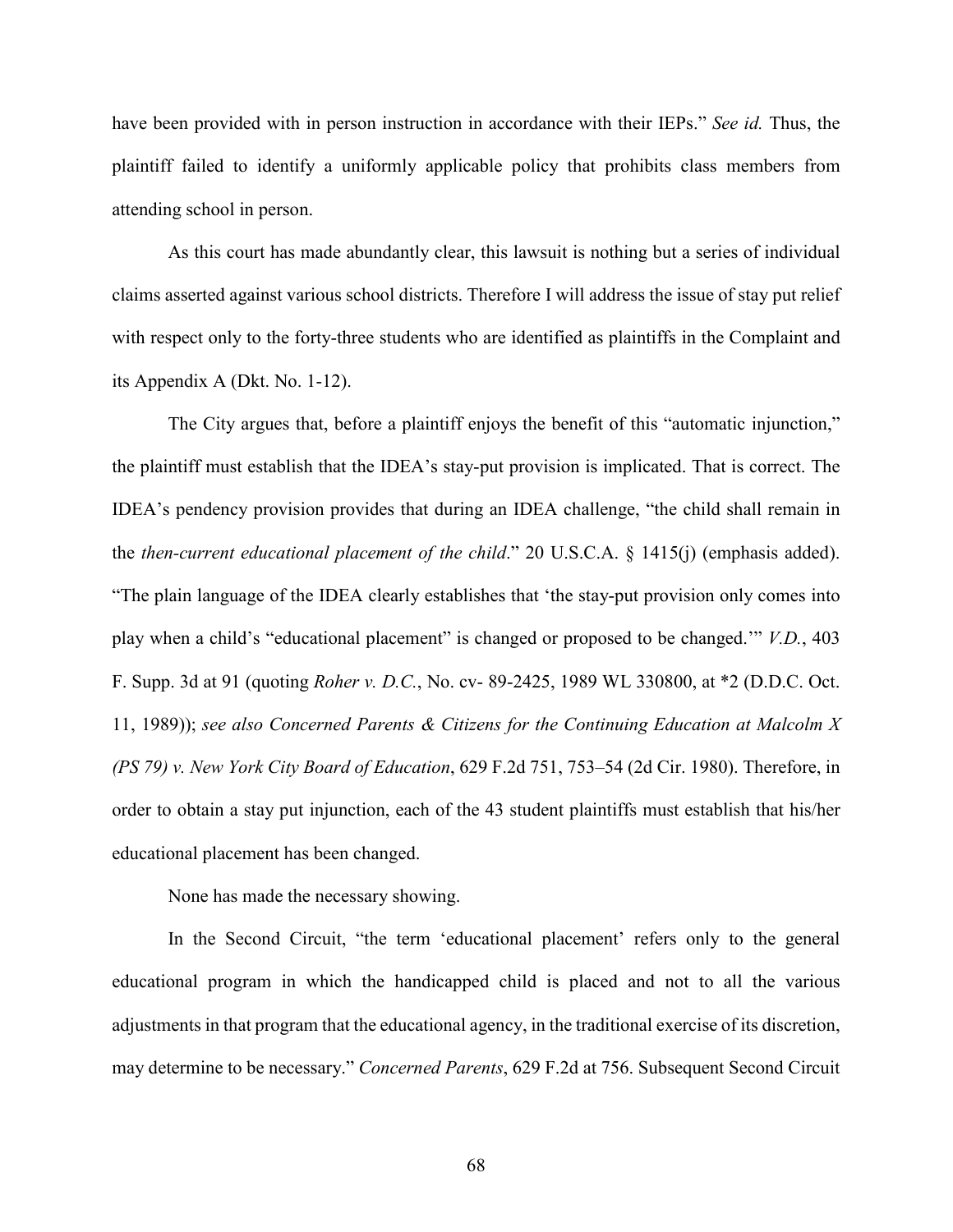cases have noted that a "general educational program" includes "the same general level and type of services that the disabled child was receiving," *T.M. ex rel. A.M. v. Cornwall Cent. Sch. Dist.*, 752 F.3d 145, 171 (2d Cir. 2014) (citing *Concerned Parents*, 629 F.2d at 756) and "the classes, individualized attention and additional services a child will receive—rather than the 'bricks and mortar' of the specific school." *T.Y. v. New York City Dep't of Educ.*, 584 F.3d 412, 419 (2d Cir. 2009).

It is clear that the crux of Plaintiffs' stay-put claim rests with the school closures themselves. They argue that, "Defendants unilaterally closed its schools and required students and staff to remain home, thereby altering the status quo of the educational programs of the Plaintiff-Students." (P.I. Mem. at 17.) By doing so – Plaintiffs argue – Defendants denied Plaintiffs their pendency rights under the IDEA. (*Id.*)

If there were any doubt that the gravamen of the pendency claim asserted on behalf of every one of the plaintiff children is that the schools were closed due to the pandemic, Plaintiffs' counsel's declaration (Albert Decl. ¶ 11) lays it to rest:

When the LEAs closed their doors effective on or about March 16, 2020, they unilaterally stopped providing the special education and related services set forth in Students' IEP. This cessation of the special education and related services, guaranteed to the Students through their respective IEPs, was effectuated without notice to the Students' Parents, the Plaintiffs herein. Such unilateral substantial and material modification of mandated education and related services was violative of the IDEA's due process requirements. Moreover, such unilateral substantial and material modification of mandated education and related services constituted an unlawful change of placement for each Student herein. And, in this regard, upon information and belief, each Student herein was adversely affected by this unilateral substantial and material modification of mandated education and related services.

Plaintiffs' argument is as follows: None of the IEPs for the forty-three New York City Students who are plaintiffs in this case says anything about providing services remotely – not even those IEPs that were updated *after* NYCDOE schools closed in March. (Albert Reply Decl. ¶ 16.)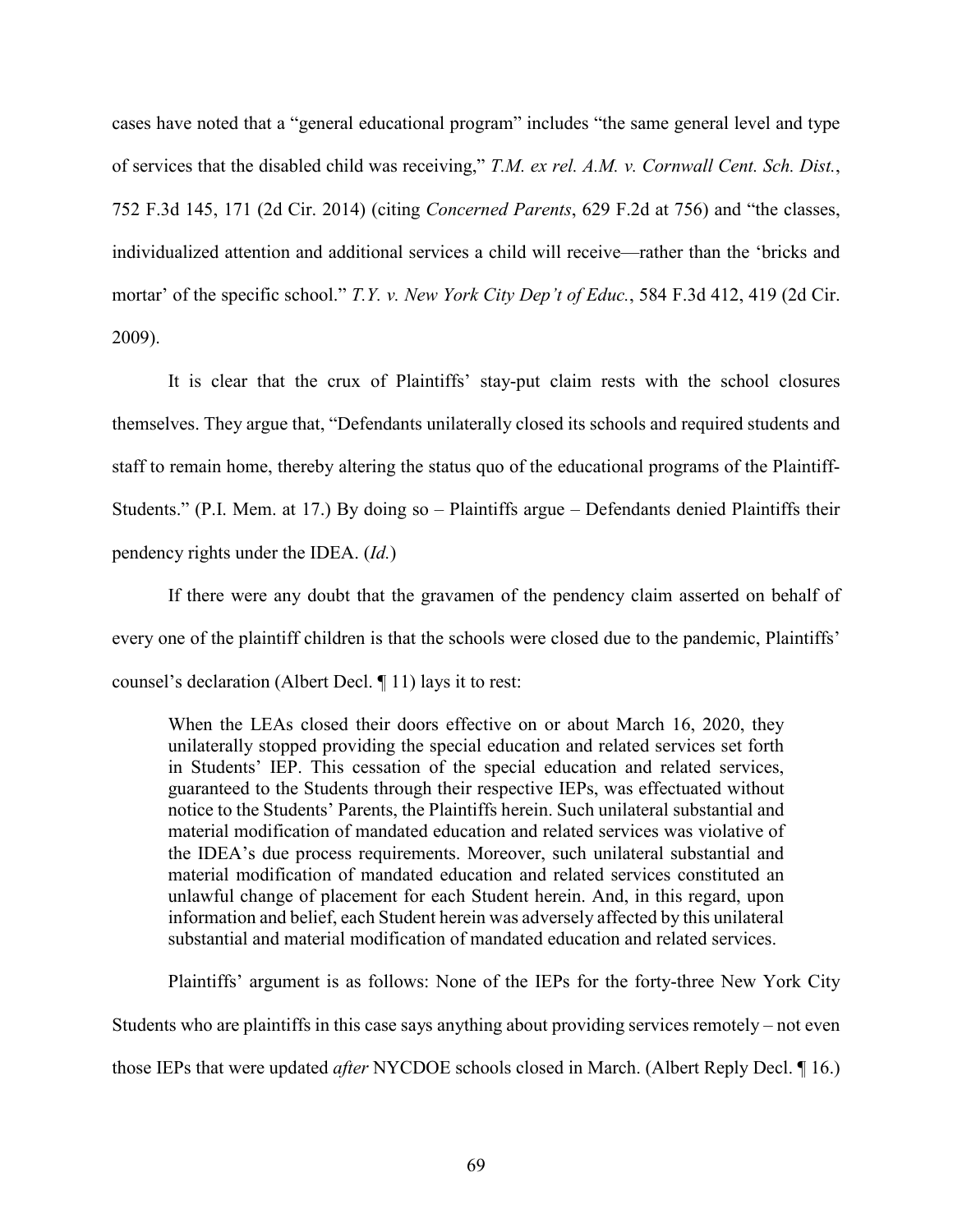Therefore, when schools closed in March due to the pandemic, and the City began providing services remotely, this worked a change in their pendency. Plaintiffs' counsel, Mr. Albert, states in his declaration, "When the DOE closed their doors effective on or about March 16, 2020, they unilaterally stopped providing the special education and related services set forth in Students' IEP." (Albert Reply Decl. ¶ 13.) In the following paragraph, he states "[NYC]DOE's unilateral change in the Students' educational program and placement was violative of the 'stay put' or 'pendency' provision of the IDEA, codified at 20 U.S.C. § 1415(j)." (*Id.* ¶ 14.)

The fair inference, from these statements and others, is that the provision of remote services to students as a result of the closure of the schools during the pandemic worked a change in the students' pendency.

But there are three reasons why the student Plaintiffs who have filed due process complaints have not established that the pandemic-induced closure of the schools wrought a change in their pendency.

First, the agency charged with administering the IDEA program has issued guidance indicating that the provision of remote services does not work a change in placement. This guidance – which would likely be entitled to *Skidmore* deference if plaintiffs were challenging the USDOE's informal interpretation of the IDEA, *see Christensen v. Harris Cty.*, 529 U.S. 576, 587 (2000) (citing *Skidmore v. Swift & Co.*, 323 U.S. 134, 140 (1944)) – dooms Plaintiffs' pendency claim without more. [19](#page-69-0)

<span id="page-69-0"></span><sup>19</sup> In *Chevron U.S.A. Inc. v. Natural Resources Defense Council, Inc.*, 467 U.S. 837 (1984), the Supreme Court held that "a court must give effect to an agency's regulation containing a reasonable interpretation of an ambiguous statute." *Christensen*, 529 U.S. at 586. However, the Supreme Court has distinguished, between – one the one hand – interpretations contained in opinion letters, policy statements, agency manuals, and enforcement guidelines, "all of which lack the force of law," and – on the other hand – interpretations "arrived at after, for example, a formal adjudication or notice-and-comment rulemaking." *Id.* at 587. The former "do not warrant *Chevron*-style deference. Instead, interpretations contained in formats such as opinion letters are 'entitled to respect' under our decision in *Skidmore*[], but only to the extent that those interpretations have the 'power to persuade.'" *Id.* (internal citations omitted).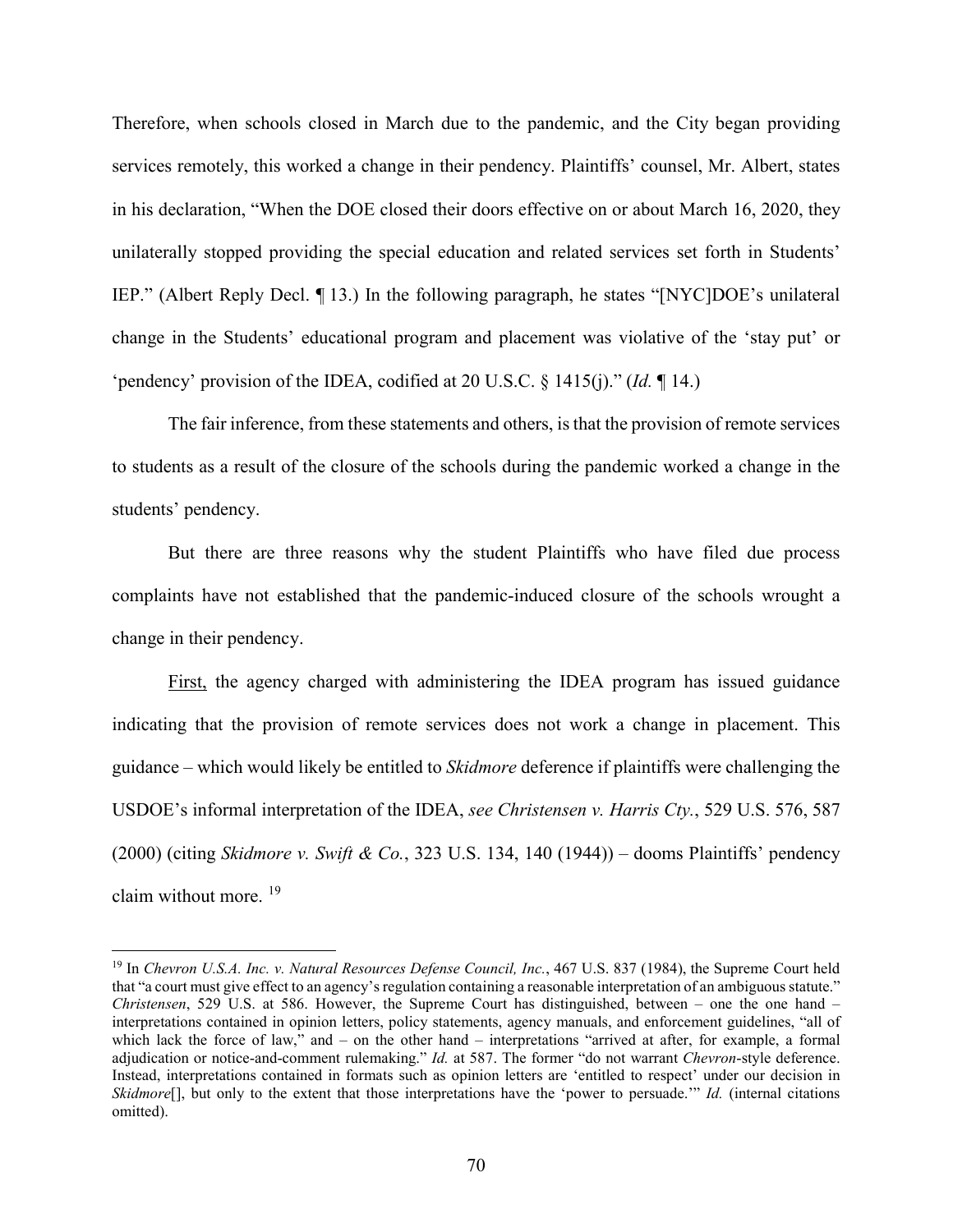USDOE, while refusing to provide school districts with a waiver of their obligations under IDEA, issued guidance about how they could comply with the statute in the unprecedented circumstances of the pandemic. USDOE's guidance is clear: "**ensuring compliance with the Individuals with Disabilities Education Act (IDEA), Section 504 of the Rehabilitation Act (Section 504), and Title II of the Americans with Disabilities Act should not prevent any school from offering educational programs through distance instruction.**" (USDOE Fact Sheet at 1 (emphasis original).) In the specific context of the COVID-19 pandemic, the USDOE has clearly embraced an approach of granting schools maximum flexibility to keep their students safe so long as they continue to offer all students a free appropriate public education. (*See generally* USDOE Q&A.)

Moreover, the USDOE expressly endorsed "special education and related services provided through distance instruction provided virtually, online, or telephonically." (*Id.* at 1-2.) Per NYSED, USDOE's Office of Special Education Program ("OSEP") indicated that "online or virtual learning would be considered an alternate mode of instructional delivery." (NYSED Q&A at 5.)

It is impossible to square the USDOE's contemporaneous guidance with Plaintiffs' assertion that the City's switch to remote learning in light of the pandemic constituted a change in placement in and of itself. This Court will not second guess the USDOE. Accordingly, Plaintiffs have failed to sufficiently allege a change in placement that triggers the stay-put provision, and Plaintiffs are not entitled to pendency.

Plaintiffs rely on *Letter to Fisher*, 21 IDELR 992 [OSEP 1994], in which the USDOE's OSEP opined that a "change of placement" has occurred if "the proposed change would

71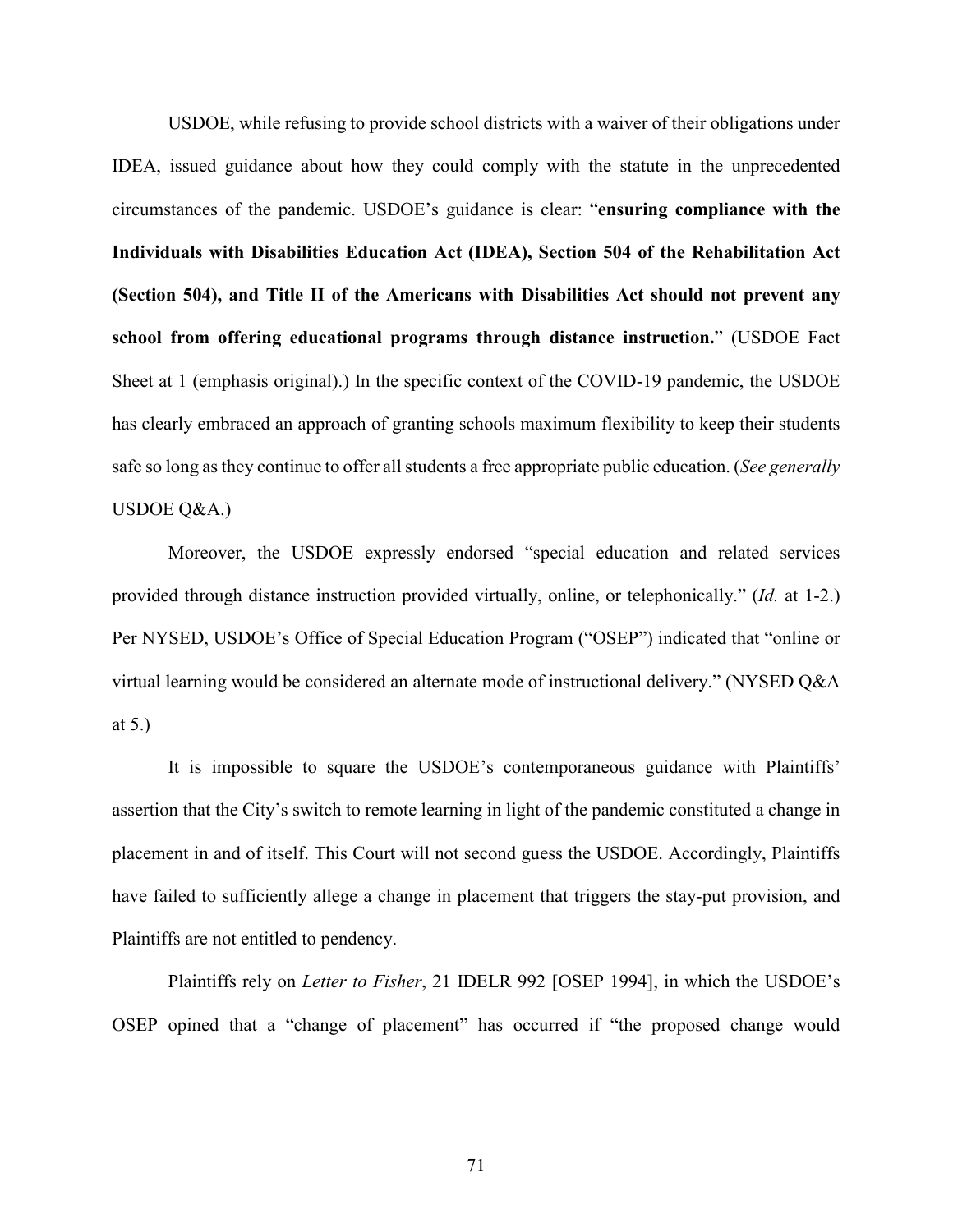substantially or materially alter the child's educational program." OSEP identified four factors to aid this analysis:

[1] whether the educational program set out in the child's IEP has been revised; [2] whether the child will be able to be educated with nondisabled children to the same extent; [3] whether the child will have the same opportunities to participate in nonacademic and extracurricular services; and [4] whether the new placement option is the same option on the continuum of alternative placements.

*Cruz v. New York City Dep't of Educ.*, No. 19-cv-856, 2020 WL 1322511, at \*9 (S.D.N.Y. Mar. 20, 2020) (quoting *Gore v. D.C.*, 67 F. Supp. 3d 147, 152 n.4 (D.D.C. 2014) (quoting *Letter to Fisher* at 3)).

However, Plaintiffs' reliance on the outdated and generalized guidance in *Letter to Fisher* is completely upended by the more recent guidance provided by USDOE in the specific and unprecedented circumstances of a worldwide pandemic. Indeed, as noted above, the OSEP – the very agency that issued Letter to Fisher back in 1994 – conducted a Joint COVID-19 Webinar with the Council of Administrators of Special Education, Council of Chief State School Officers, and National Association of State Directors of Special Education on March 13, 2020, during which, OSEP "indicated that if online or virtual learning is part of a school closure recommendation, the school district would *not be required to amend students' IEPs* as online or virtual learning would be considered an alternate mode of instructional delivery." (NYSED Q&A at 5 (emphasis added).)

If the USDOE does not consider the provision of remote services to disabled students during a pandemic (which, significantly, is no different than the way services were being provided to abled students), this court will not second guess the agency.

Second, plaintiffs are challenging a system-side administrative decision of general applicability – an order shutting schools to all students (abled and disabled) and all staff during an unprecedented and life-threatening health crisis. There can be no question that the order applied to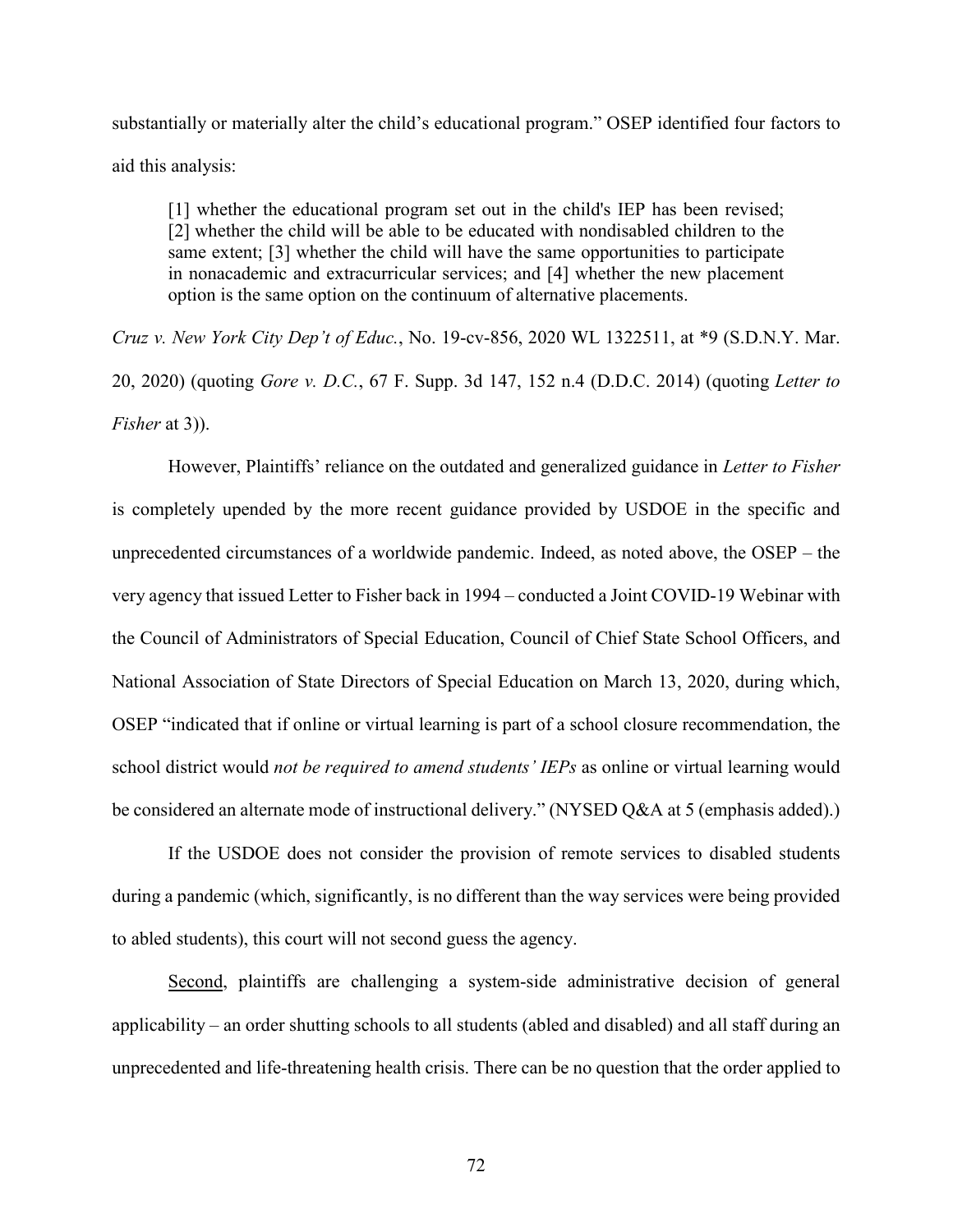the entire school system and that it was of general applicability – that is, it applied equally to abled and disabled students. Such an order does not work a change in pendency.

There is not a great deal of precedent on this point, but the court has read one reasonably close case – *N.D. v. Hawaii Department of Education*, 600 F.3d 1104, 1108, (9th Cir. 2010). In that case, the plaintiffs – disabled minors in Hawaii's public school system – challenged Hawaii's system-wide decision to shut down public schools on seventeen Fridays to alleviate a financial crisis. This decision provided all students – abled and disabled – with seventeen fewer days of instruction than they would otherwise have had. Nonetheless, the Ninth Circuit affirmed the district court's order denying the plaintiffs' motion to enjoin the shutdown, ruling that the shuttering of all the schools in Hawaii did not constitute a change in the educational placement of the disabled children. *Id.* at 1116.

The IDEA does not define "educational placement." Accordingly, the Ninth Circuit considered the purpose of the stay-put provision to interpret the meaning of this undefined term. *See id.* at 1114. "Part of Congress's concern was that 'children were excluded entirely from the public school system and from being educated with their peers.' To alleviate that, disabled children were to have 'access to the general education curriculum in the regular classroom, to the maximum extent possible.'" *Id.* at 1115 (quoting 20 U.S.C. §§ 1400(c)(2)(B), 1400(c)(5)(A)). The Ninth Circuit also found that "When Congress enacted the IDEA, Congress did not intend for the IDEA to apply to system wide administrative decisions" such as Hawaii's Friday shutdowns that "affect all public schools and all students, disabled and non-disabled alike." *Id.* at 1116. The Ninth Circuit continued:

To allow the stay-put provisions to apply in this instance would be essentially to give the parents of disabled children veto power over a state's decisions regarding the management of its schools. The IDEA did not intend to strip administrative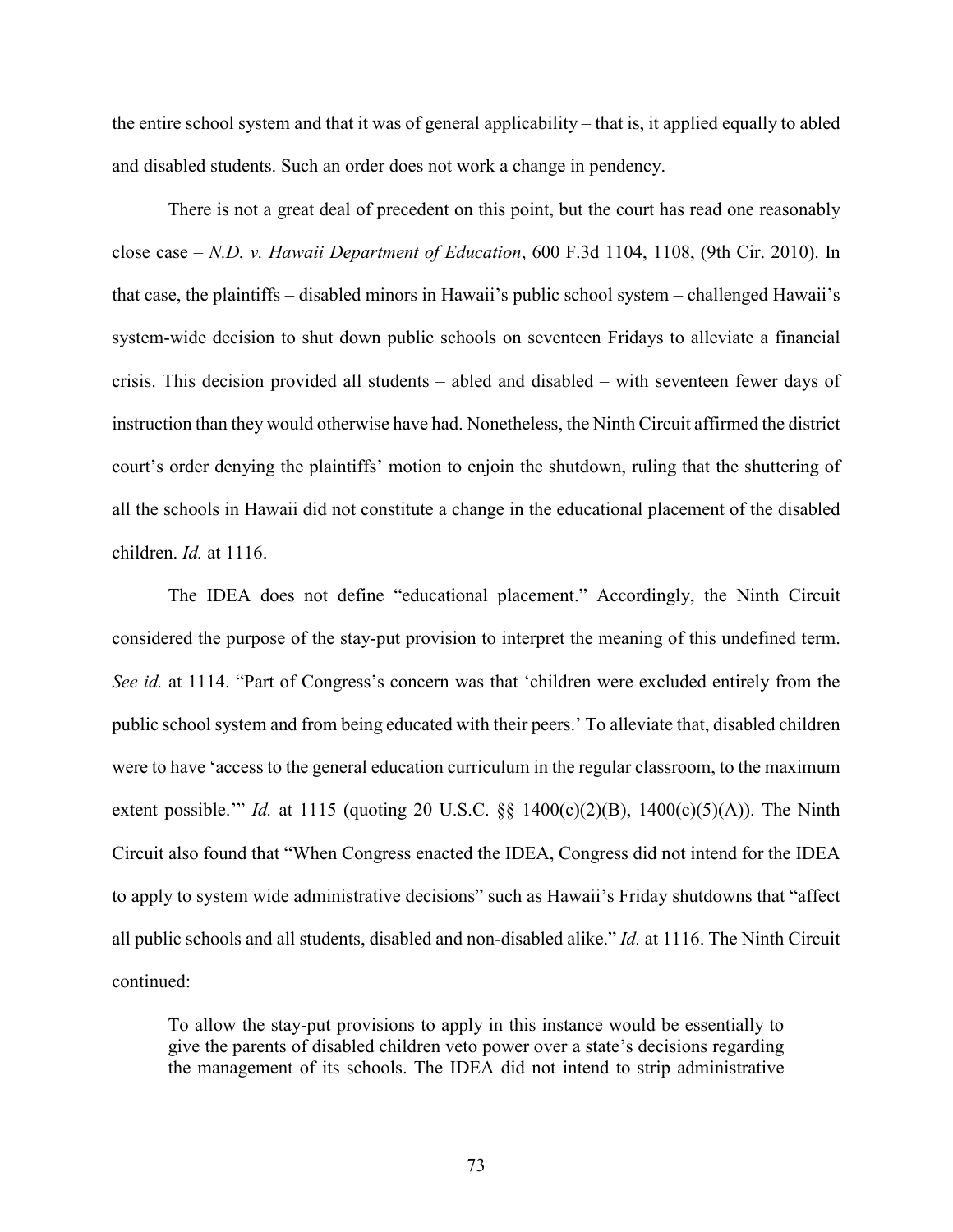powers away from local school boards and give them to parents of individual children, and we do not read it as doing so.

*Id.* at 1117.

l

In this context, the Ninth Circuit ruled that the Friday shutdowns did not constitute a change in students' general education placement. "The children continue to attend the same school, have the same teachers, and stay in the same classes. The educational setting of the disabled children remains the same post-[shutdowns]." *Id.* 1117.<sup>[20](#page-73-0)</sup>

In a case closer to home, if not as closely on point as to the facts, the Second Circuit reversed a district court order preliminarily enjoining a decision to close P.S. 79 for budgetary reasons. *Concerned Parents*, 629 F.2d 751, 752 (2d Cir. 1980). Approximately 185 of the 310 students at P.S. 79 were enrolled in special education classes, part of an "extremely innovative educational program" for students with disabilities. *See id.* P.S. 79 students were transferred to other schools within the district. The district court, concluding that this worked a change in the students' pendency, directed NYCDOE to provide transferred students with disabilities with the broad array of curricular and extra-curricular programs and services that had been available at P.S. 79. *See id.* at 753. The Second Circuit reversed after deciding that the transfer did not constitute a "change in placement" because the transferred students "remain[ed] in the same classification, the same school district, and the same type of educational program special classes in regular schools." *Id.* at 756. The court also noted "that the full notice and hearing requirements of s 1415(b)" – which guarantee parents an opportunity for meaningful input into decisions affecting their child's education – "were limited to certain fundamental decisions regarding the existence and

<span id="page-73-0"></span> $^{20}$  The court additionally concluded that the one-day-a-week shutdowns did not work any change in the students' IEPs, because those IEPs assumed that some school weeks would not be a full five days (due to federal and state holidays). *Id.* at 1117.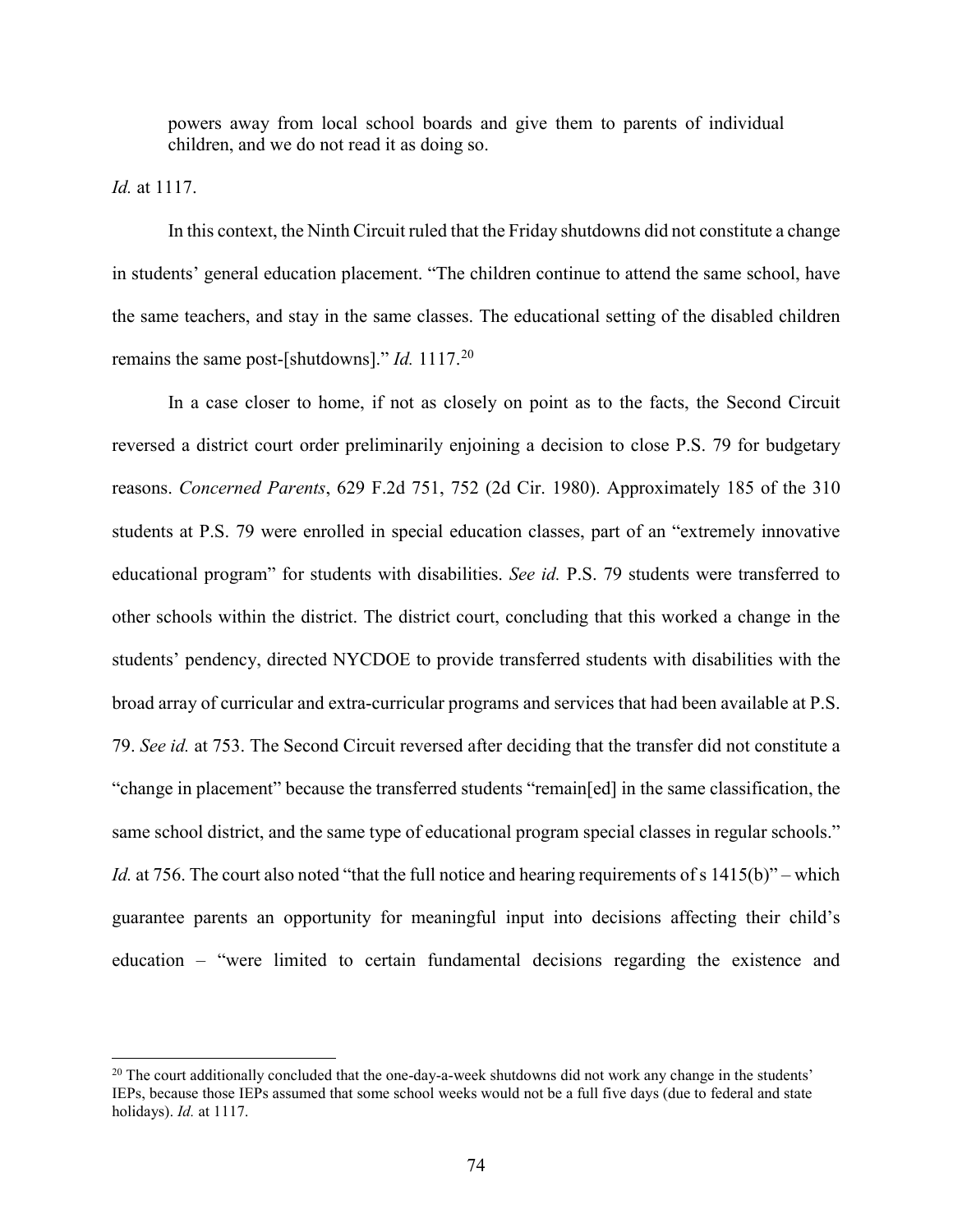classification of a handicap, and the most appropriate type of educational program for assisting a child with such a handicap." *Id.* at 754.

As was the case in both *N.D.* and *Concerned Parents*, the student plaintiffs in this case have not experienced any change in their pendency. They all remain in the same classification, in the same school district, and likely have the same teachers. Plaintiffs' primary issue is that the City unilaterally forced Students home and required remote learning without providing in-person services. But that was true of every student in the district, abled and disabled. And it was the product of (I say it yet again) a health crisis of unprecedented proportions – and an administrative decision made to protect the lives and health of students and staff, which this court is neither equipped nor prepared to second guess.

The two reasons discussed above are dispositive – and, indeed, require dismissal of the Plaintiff Students' pendency claims. However, there is a third reason why entry of a stay put injunction would not be appropriate: the record as it currently exists does not justify it.

Injunctive relief is forward looking, not backward looking. If a condition that would have warranted the entry of an injunction has been cured and it is clear that the condition could not reasonably be expected to recur, then there is no basis to enjoin. *Feltenstein v. City of New Rochelle*, 254 F. Supp. 3d 647, 656 (S.D.N.Y. 2017) (quoting *Friends of the Earth, Inc. v. Laidlaw Envtl. Servs. (TOC), Inc.*, 528 U.S. 167, 190 (2000)).

Many things have changed since plaintiffs first made their motion. In particular, the schools have reopened for in-person instruction in New York City (at least for part time in-person instruction), and it is entirely the parents' choice whether their children (abled or disabled) should attend them or remain at home. But the record is barren of evidence about the 43 plaintiff children's current educational circumstances. This court has no idea whether their parents have chosen to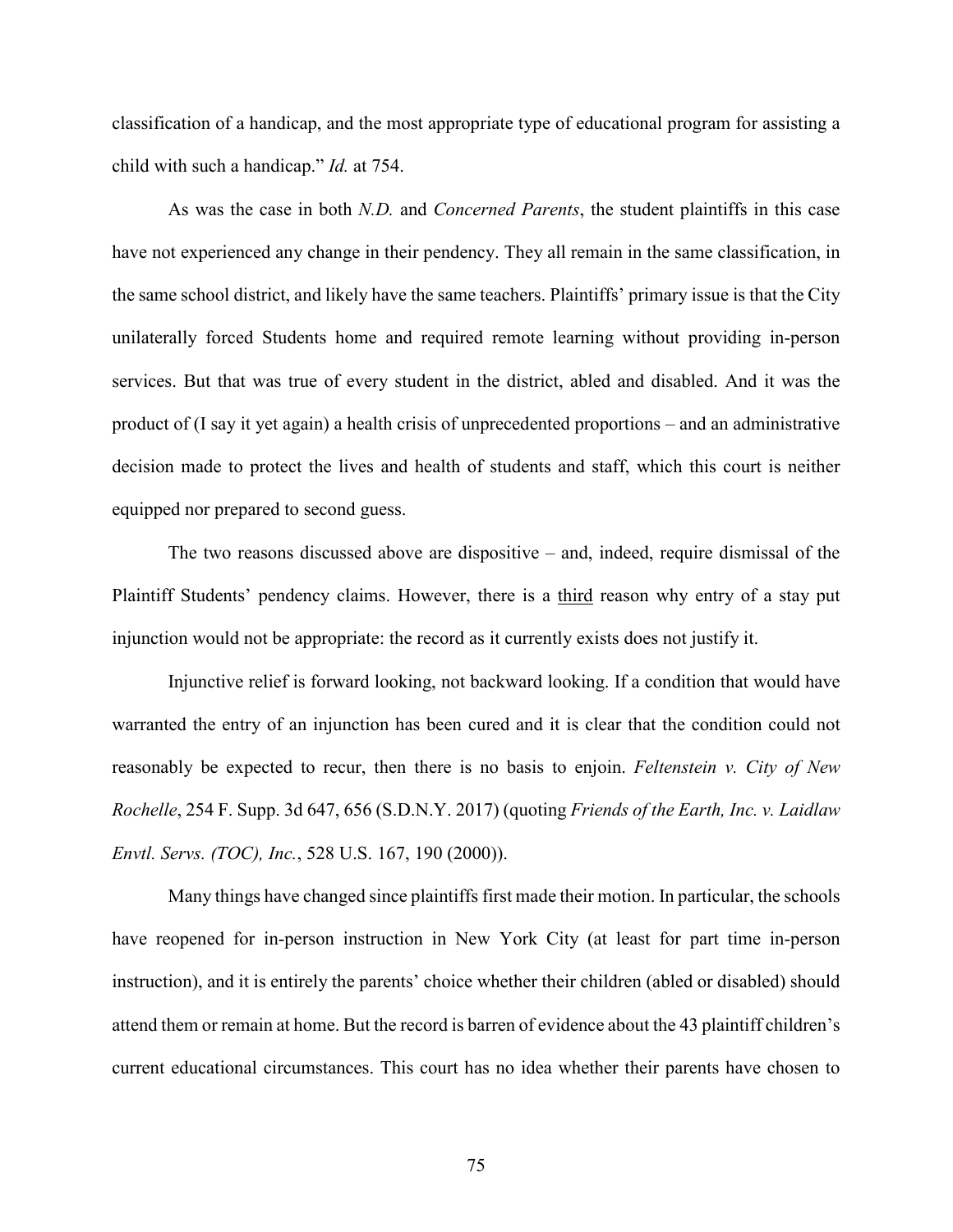send their children to school several days a week or to keep them at home full time – or even whether they were given a choice, as the City contends. I do not know whether the children are being offered or are receiving services, either in person or remotely. I do not know whether some of them are enrolled in a District 75 school and are actually attending school full time. Plaintiffs complain that NYCDOE did not provide students with transportation over the summer, but (1) they do not say which students were entitled to transportation but did not get it; (2) it is no longer summer, and (3) no plaintiff has affirmatively indicated that s/he was entitled to transportation services under his/her IEP but is not receiving them now. Plaintiffs controvert none of the City's evidence on these points.

Since the record is curiously and completely devoid of information about what was happening to the plaintiff students on September 24, when Plaintiffs' filed their reply brief – never mind what is happening now, today, in November  $2020 - it$  is hard to see why any sort of injunction to "open the schools" (to use the words used by Plaintiffs) should emanate from this court, since as far as the record shows, the schools are open and the plaintiff students can receive IEP-mandated educational services in person if their parents so desire.

Finally, it bears noting that, if this motion were being assessed using the four principles for obtaining preliminary injunctive relief articulated by the Supreme Court in *Winter v. National Resource Defense Council*, 555 U.S. 7, 24 (2008) – which is not the standard applied in this Circuit to stay-put injunctions, *see Ventura de Paulino v. New York City Dep't of Educ.*, 959 F.3d 519, 529 (2d Cir. 2020) (citing *Zvi D. by Shirley D. v. Ambach*, 694 F.2d 904, 906 (2d Cir. 1982)) – it would also be denied. To obtain an injunction from a district court, movants generally bear the burden of showing that (1) they are likely to succeed on the merits; (2) they are likely to suffer irreparable harm in the absence of preliminary relief; (3) the balance of equities tips in their favor;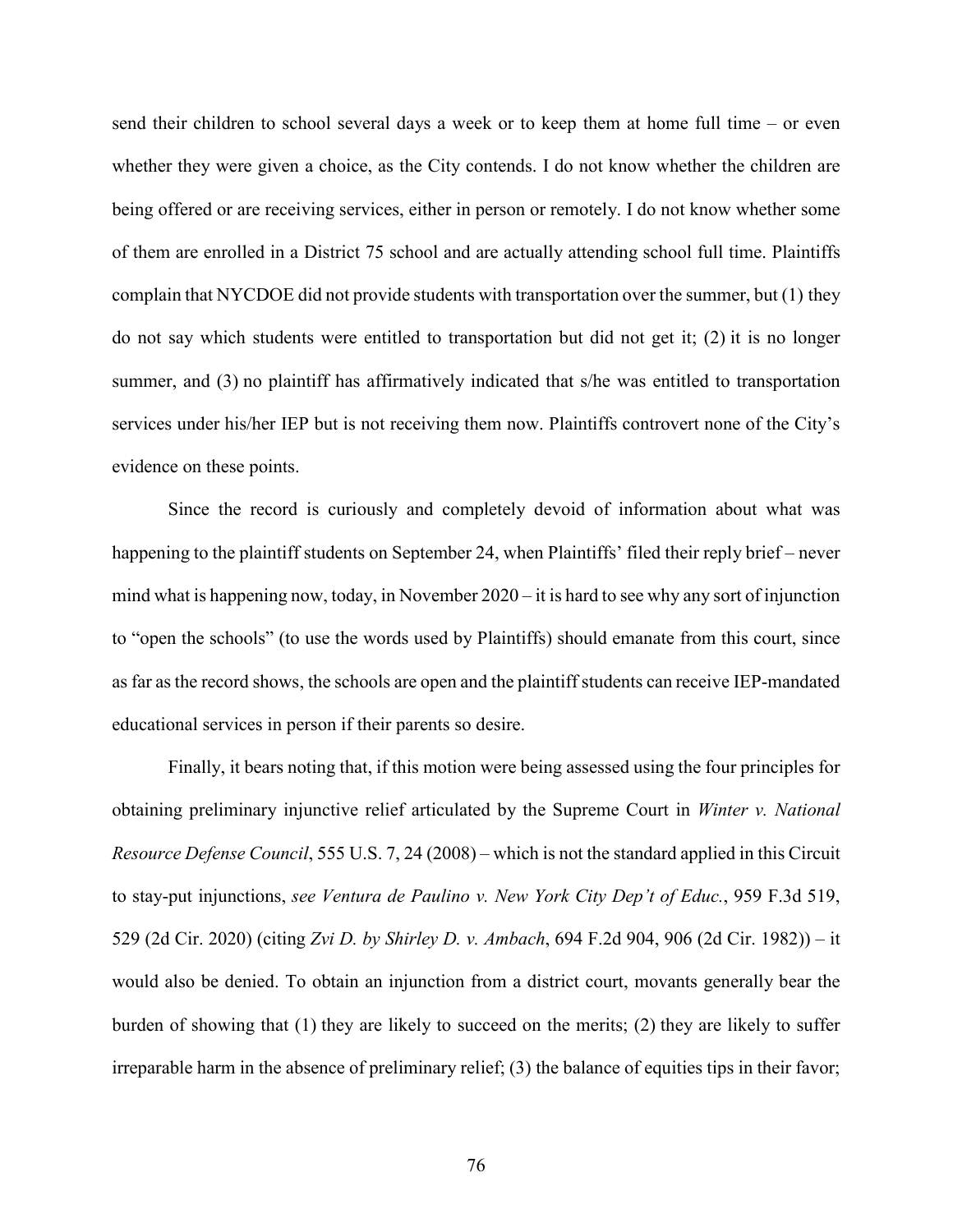and (4) an injunction is in the public interest. *Id.* at 20. In this case, plaintiffs have failed to demonstrate any likelihood of success on the merits of their claim that their pendency has been changed (for the reasons discussed *supra* at pp. 66-74); the balance of equities does not tip in their favor, since there is no evidence that they are being denied a FAPE; and given the continuing (nay, re-escalating) public health crisis, with which City and State officials are trying to deal in the best way they can for all students, abled and disabled, the public interest would not be served by forcing the New York City schools to reopen as fully as at least these Plaintiffs would like.

For all of these reasons, the Plaintiffs' application for a preliminary "stay put" injunction is denied.<sup>[21](#page-76-0)</sup>

## **IV. The NYC Defendants' Motion to Dismiss is Granted**

 $\overline{\phantom{a}}$ 

Having disposed of the stay put injunction issue, the court turns finally to the motion to dismiss the Complaint made by the NYC Defendants. (Dkt. No. 137.) For the reasons stated below, the motion is GRANTED as to all claims.

## *A. Plaintiffs' Denial-of-FAPE Claims are Dismissed Without Prejudice.*

The City argues that Plaintiffs have failed to exhaust their administrative remedies under the IDEA, which, if true, deprives the court of subject matter jurisdiction over their claims of denial of a FAPE. That is correct.

<span id="page-76-0"></span> $^{21}$  I decline to reach the City's alternative argument that each plaintiff child's IEP was changed on consent of the parents. *See Arlington Cent. Sch. Dist. v. L.P.*, 421 F. Supp. 2d 692, 697 (S.D.N.Y. 2006) (citing *Murphy v. Arlington Cent. Sch. Dist. Bd. of Educ.*, 86 F. Supp. 2d 354, 358 (S.D.N.Y. 2000), *aff'd*, 297 F.3d 195 (2d Cir. 2002)). The City's theory is that parents effectively agreed to a change in their child's IEP by deciding whether to send the child back to school part-time this fall ("blended learning") or to continue with full time remote learning. (*See* Defs.' Mem. at 18, Dkt. No. 140.) This argument might prove attractive if the City had provided the court with evidence that the parents of these 43 specific students were in fact consulted and made the affirmative decision to do one or the other. I am not prepared to infer parental consent from a general argument that relies entirely on statistics, without evidence about these specific families. Fortunately for the NYC Defendants, it is not necessary to address this issue. The same will not be true at an administrative hearing or in any subsequent litigation.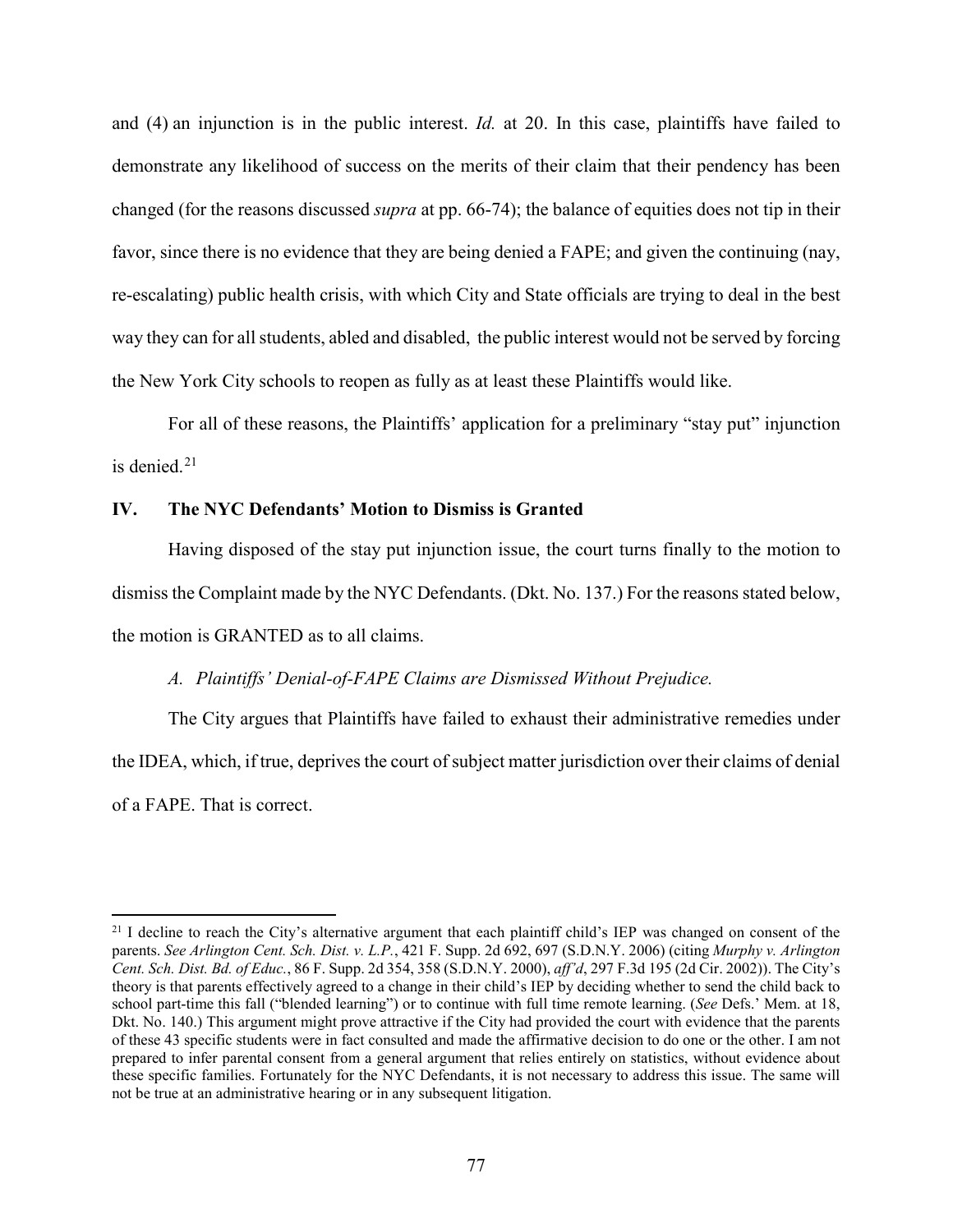A case is properly dismissed for lack of subject matter jurisdiction under Rule 12(b)(1) when the district court lacks the statutory or constitutional power to adjudicate it. *See* Fed. R. Civ. P. 12(b)(1). The plaintiff bears the burden of proving by a preponderance of the evidence that subject matter jurisdiction exists. *See Malik v. Meissner*, 82 F.3d 560, 562 (2d Cir. 1996).

In reviewing whether it has subject matter jurisdiction, this Court assumes the facts in the Complaint are true, unless contradicted by "more specific allegations or documentary evidence." *Amidax Trading Group v. S.W.I.F.T. SCRL*, 671 F.3d 140, 145 (2d Cir. 2011). In resolving a motion to dismiss for lack of subject matter jurisdiction under Rule 12(b)(1), a district court may refer to evidence outside the pleadings. *See Kamen v. American Tel. & Tel. Co.*, 791 F.2d 1006, 1011 (2d Cir. 1986).

As discussed above, the purpose of the IDEA is to provide students with disabilities with a free appropriate public education ("FAPE"). The IDEA "establishes various procedural safeguards that guarantee parents both an opportunity for meaningful input into all decisions affecting their child's education and the right to seek review of any decisions they think inappropriate." *Honig v. Doe*, 484 U.S. 305, 311–12, (1988). Parents may request a due process hearing to present complaints relating to the educational placement of their child, or the provision of a free appropriate education. *Cave v. E. Meadow Union Free Sch. Dist.*, 514 F.3d 240, 245 (2d Cir. 2008) (quoting 20 U.S.C. § 1415(b)(6)(A)).

New York has a two-tier administrative system for review of IEPs: "First, an impartial hearing officer is selected from a list of certified officers and appointed by the local board of education or the competent state agency to conduct the initial hearing and issue a written decision. That decision can then be appealed to a state review officer of the New York Education Department." *Id.*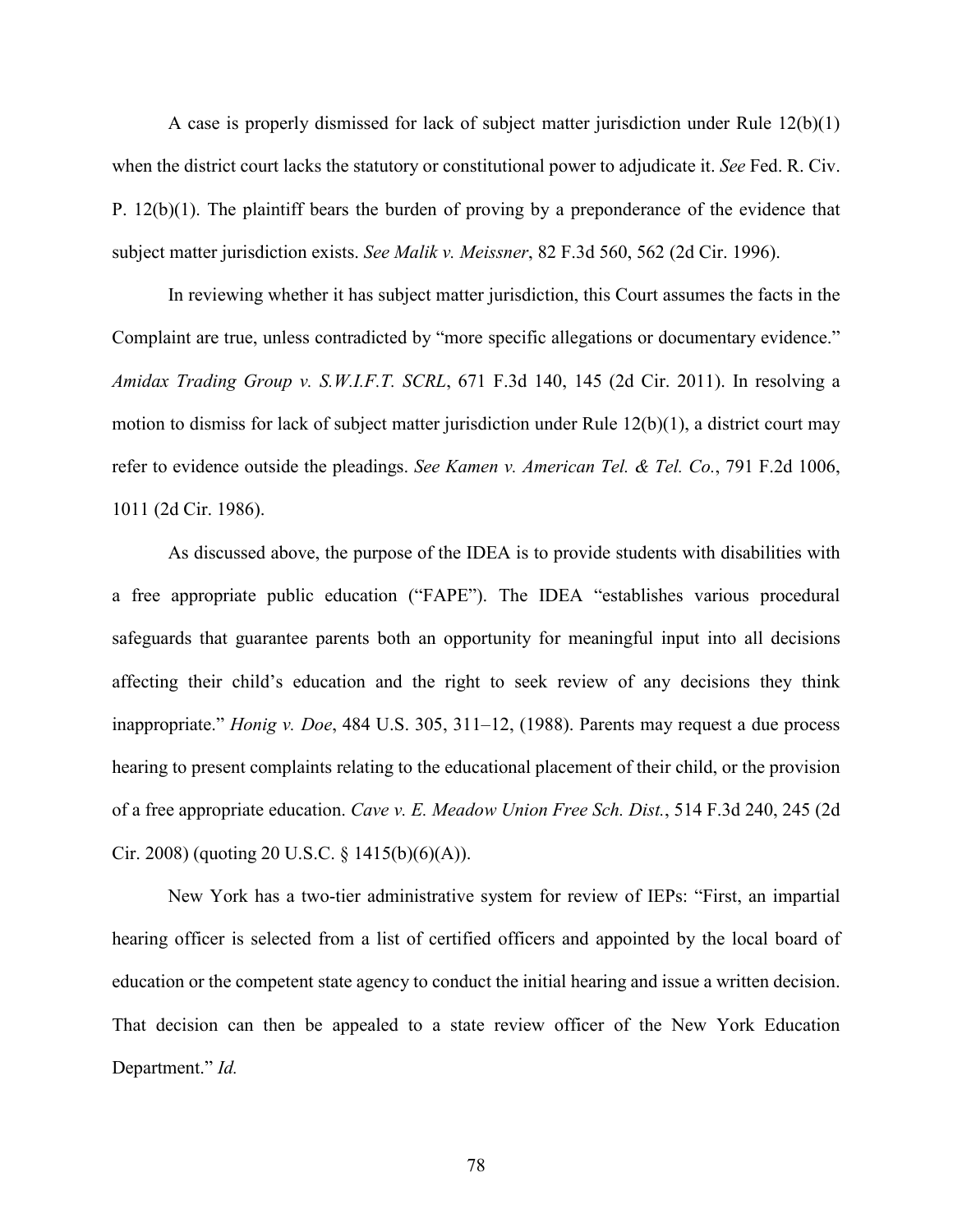Each individual student plaintiff must exhaust these administrative procedures before filing an IDEA action in court. *See* 20 U.S.C. § 1415(i)(2)(A). "A plaintiff's failure to exhaust administrative remedies under the IDEA deprives a court of subject matter jurisdiction." *Avaras v. Clarkstown Cent. Sch. Dist.*, No. 18-cv-6964, 2019 WL 4600870, at \*9 (S.D.N.Y. Sept. 21, 2019) (quoting *Polera v. Bd. of Educ. of Newburgh Enlarged City Sch. Dist.*, 288 F.3d 478, 483 (2d Cir. 2002)).

The exhaustion requirement applies with equal force to claims under the ADA, the Rehabilitation Act, or other, similar laws when the plaintiff seeks relief for the denial of a FAPE. *See* 20 U.S.C. § 1415(l); *Fry v. Napoleon Cmty. Sch.*, 137 S. Ct. 743, 752 (2017). This requirement also applies to claims arising under the New York State Constitution and state regulations that expressly allege the plaintiff was denied a FAPE. *See Dallas v. Roosevelt Union Free Sch. Dist.*, 644 F. Supp. 2d 287, 293–94 (E.D.N.Y. 2009) (citing *Cave*, 514 F.3d at 247). Additionally, even though compensatory and punitive damages are not available under the IDEA, the Second Circuit has held that plaintiffs are not excused from the exhaustion requirement "merely because in their suit they seek, *inter alia*, pecuniary damages, a remedy unavailable under the IDEA." *Cave*, 514 F.3d at 247. Similarly, the exhaustion requirement applies to claims arising under § 1983 where those claims complain of a denial of FAPE. *See Avaras v. Clarkstown Cent. Sch. Dist.*, No. 18-cv-6964, 2019 WL 4600870, at \*18 (S.D.N.Y. Sept. 21, 2019).

To determine "whether a suit indeed 'seeks' relief for such a denial, a court should look to the substance, or gravamen, of the plaintiff's complaint." *Fry*, 137 S. Ct. at 752 The Court provided two hypothetical questions to guide this analysis:

First, could the plaintiff have brought essentially the same claim if the alleged conduct had occurred at a public facility that was not a school—say, a public theater or library? And second, could an adult at the school—say, an employee or visitor have pressed essentially the same grievance?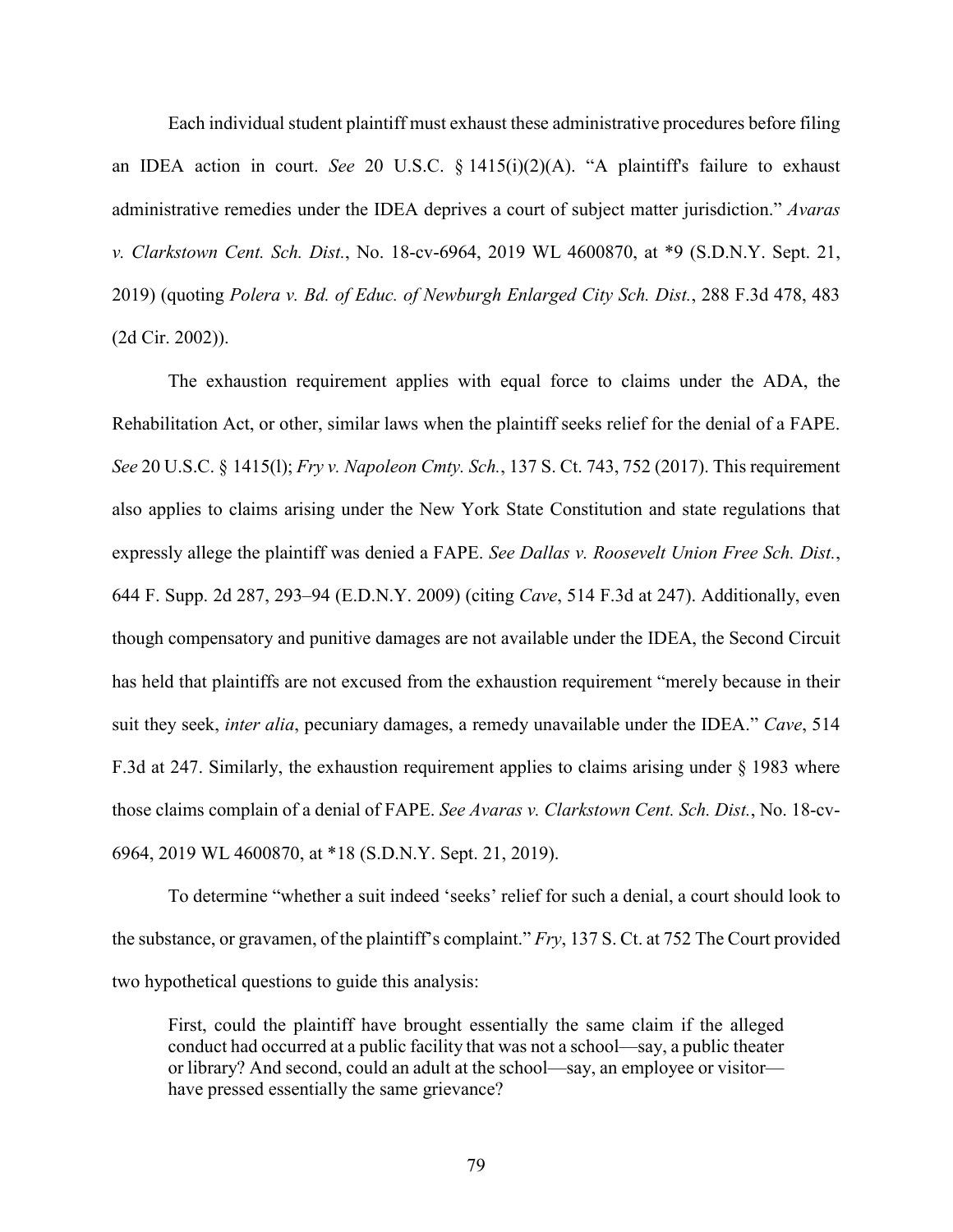*Id.* at 756. When the answer to those questions is "no," the complaint probably concerns a FAPE, even if it does not explicitly say so. *Id.*

Here, every claim except for Count IV is based on the same violation: Defendants' asserted failure to provide Students with a free appropriate public education. Counts I, II, III, V, VI, VII, VIII, IX, and X all expressly allege that Defendants denied Plaintiffs a "free appropriate public education" or a "FAPE." (*See* Compl. ¶¶ 156, 159, 164, 170, 171, 172, 173, 176, 178, 181, 185, 189.) Count XI refers to "education benefits" rather than a "free appropriate public education." (*See id.* ¶¶ 192-93.)

For each of these ten claims, the answers to the *Fry* questions are "no," and "no." Every claim is inextricably tied to Plaintiffs' chief accusation that Defendants denied Students a FAPE. The facts that support these claims are identical. *See Avaras*, 2019 WL 4600870, at \*18. If this Court needed more convincing, Plaintiffs' counsel's own declaration states that "The *gravamen* of the Complaint concerns the improper *unilateral modification and/or denial of special education and related services* of disabled students since mid-March 2020, when schools were closed by state and local officials in response to the COVID-19 pandemic." (Albert OTSC Decl. ¶ 2, Dkt. No. 141 (emphasis added)). Accordingly, all ten claims are subject to the IDEA's exhaustion requirement.

There are three exceptions to the exhaustion requirement:

Exhaustion is not necessary if (1) it would be futile to resort to the IDEA's due process procedures; (2) an agency has adopted a policy or pursued a practice of general applicability that is contrary to the law; or (3) it is improbable that adequate relief can be obtained by pursuing administrative remedies.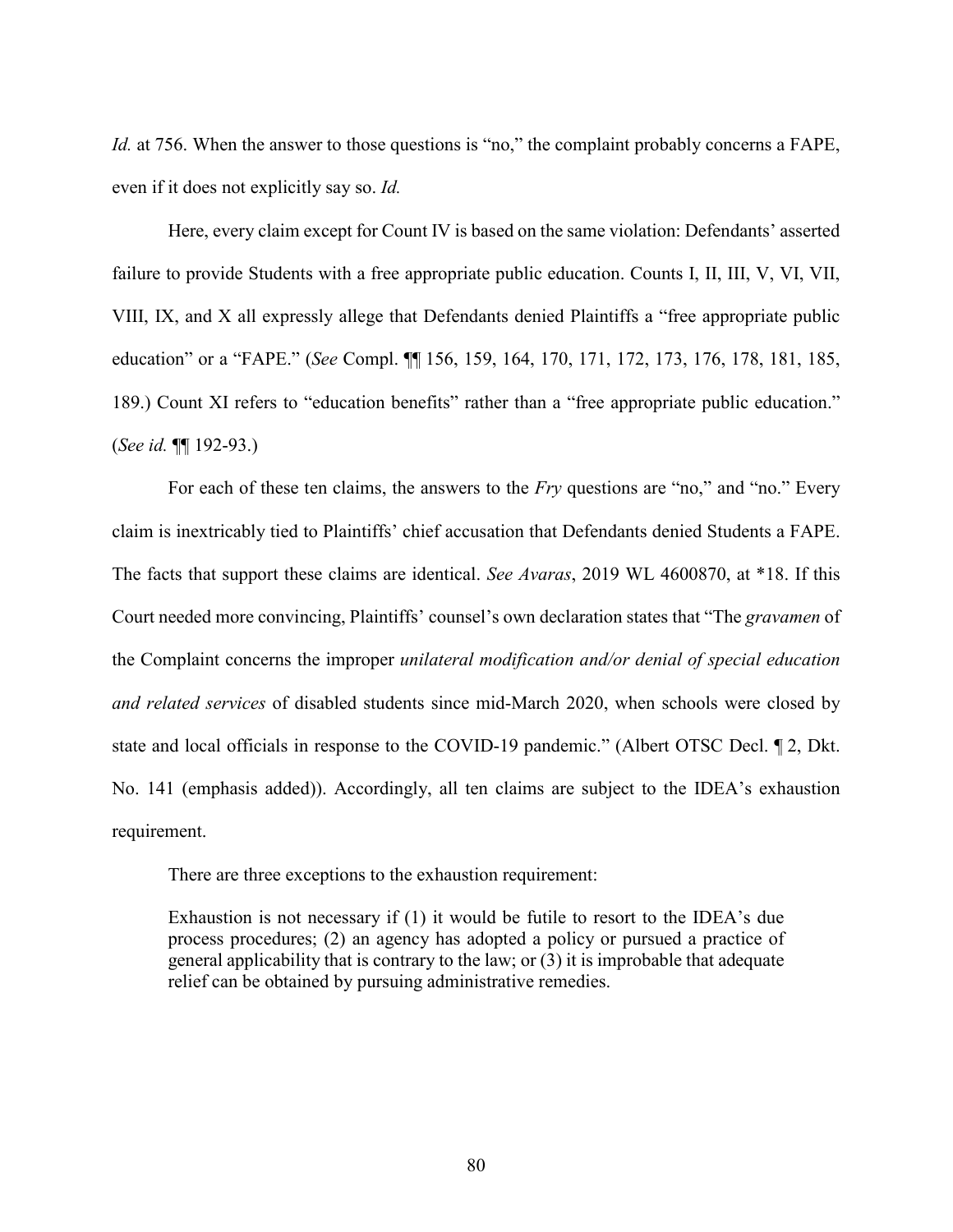*Murphy v. Arlington Cent. Sch. Dist. Bd. of Educ.*, 297 F.3d 195, 199 (2d Cir. 2002). "It is the plaintiffs' burden to prove the applicability of one of these exceptions." *S.W. by J.W. v. Warren*, 528 F. Supp. 2d 282, 293 (S.D.N.Y. 2007) (citing *Murphy*, 297 F.3d at 199).

Plaintiffs do not allege to have exhausted their administrative remedies under the IDEA. And in fact none of them has exhausted because, while some of the plaintiff parents may have requested impartial hearings, there is no evidence that any hearing have been completed, that an IHO has issued a ruling, or that any appeal has been taken to an SRO.

Instead, plaintiffs make two arguments why their claims are not exhausted: (1) they filed a stay-put claim and (2) exhaustion would be futile. Both arguments fail.

Plaintiffs note – correctly – that "an action alleging violation of the stay-put provision falls within one, if not more, of the enumerated exceptions to this jurisdictional prerequisite." *Murphy v. Arlington Cent. Sch. Dist. Bd. of Educ.*, 297 F.3d 195, 199 (2d Cir. 2002). Accordingly, Plaintiffs' need not exhaust their administrative remedies before pursuing Count IV – failure to provide pendency under the IDEA. *See id.* And this court has ruled on the request for pendency relief.

But the exception that applies to a stay-put claim does not excuse Plaintiffs' other, FAPEbased claims from the exhaustion requirement. Plaintiffs assert "conceptually distinct claims: (I) [] denial-of-FAPE claim[s] . . . , *see* 20 U.S.C. § 1412(a)(1); and (II) a stay-put claim . . . , *see* 20 U.S.C. § 1415(j)." *Doe v. E. Lyme Bd. of Educ.*, 790 F.3d 440, 447 (2d Cir. 2015). Other courts in this district have applied the exhaustion requirement claim-by-claim, and have not found that a valid stay-put claim excuses the exhaustion of denial-of-FAPE claims. *See, e.g.*, *Avaras*, 2019 WL 4600870, at \*10.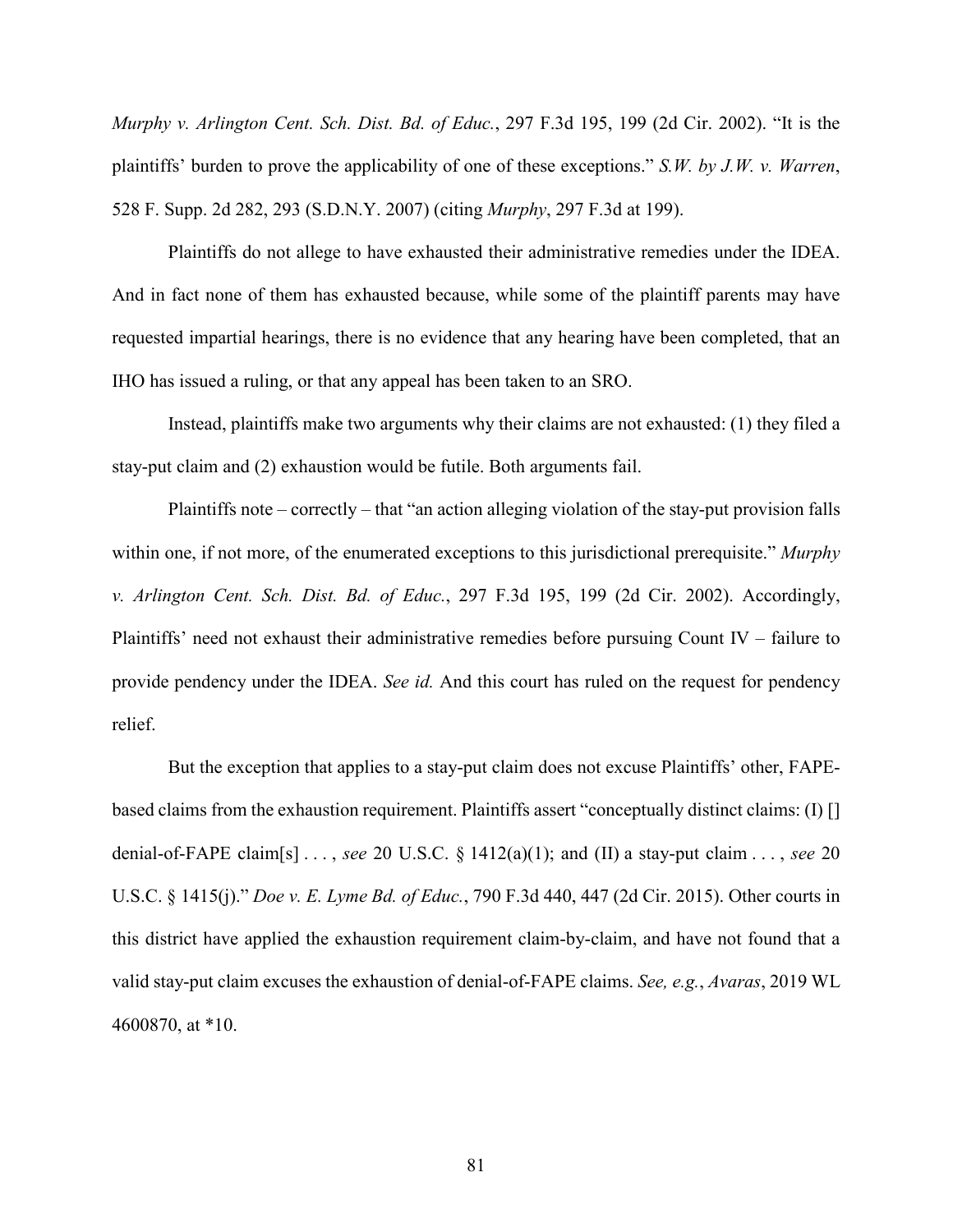Plaintiffs also attempt to invoke the futility exception. "If a plaintiff has shown that, due to administrative backlog or otherwise, an IHO or SRO has failed to timely issue a decision on a fully briefed due process complaint or appeal, a district court can assume jurisdiction." *J.Z. v. New York City Dep't of Educ.*, 281 F. Supp. 3d 352, 363 (S.D.N.Y. 2017) (quotations and citations omitted). While there is no bright-line rule for when a delay renders a claim futile, "courts have found exhaustion after a delay in cases ranging from two months to two years." *Id.* (citing *M.G. v. New York City Dep't of Educ.*, 15 F. Supp. 3d 296, 303 & n. 44 (S.D.N.Y. 2014) (collecting cases)). In their reply brief, Plaintiffs argue that only a handful of the NYC-Plaintiffs' due process complaints have been assigned to an impartial hearing officer ("IHO"). Thus, they claim that their exhaustion of administrative remedies would be futile.

But futility is not measured by the fact that it takes time to hold hearings. Plaintiffs conveniently do not allege that their impartial hearings have been held, let alone that no decision has been entered on a "fully briefed" due process complaint. I greatly doubt that any complaint has been "fully briefed;" indeed, most of the hearings that have been requested in this case were requested a month or less prior to the date when counsel argued that exhaustion was futile –thereby falling within New York's 30-day resolution period before the City need even hold a due process hearing. *See* 34 C.F.R. § 300.510; *J.Z.*, 281 F. Supp. 3d at 363. (*See* "IHO Emails," Dkt. No. 149- 13.) Plaintiffs' futility argument is premature.

Moreover, this court is prepared to make allowances for the fact that the pandemic will inevitably result in delays in the holding of impartial hearings. I am not prepared to divorce this lawsuit from the circumstances that precipitated it.

In sum, Plaintiffs have not come close to demonstrating futility.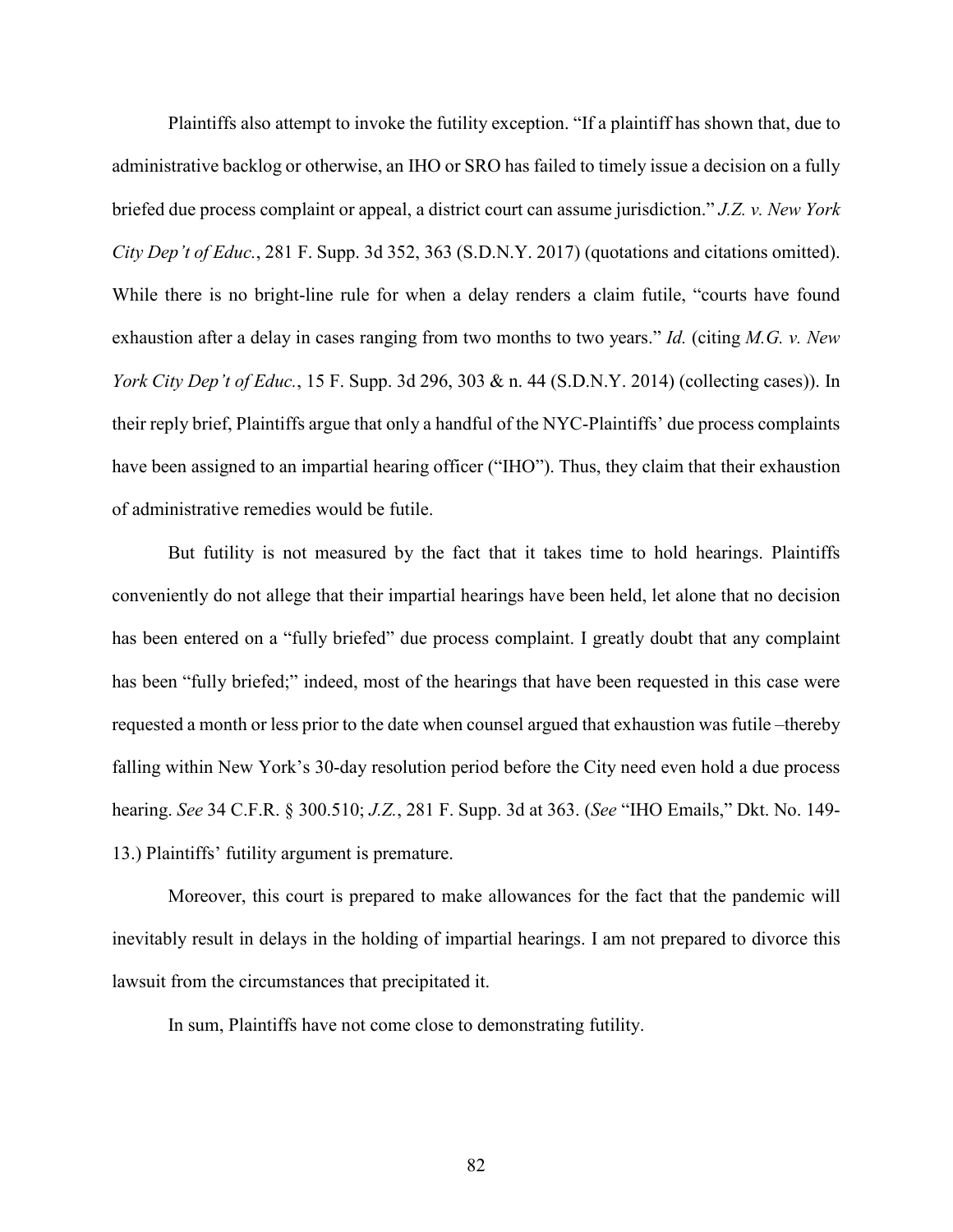#### *B. Plaintiffs' Stay-Put Claim is Dismissed*

Because the court has concluded that (1) no change in pendency has been worked by the emergency closure of the schools, and (2) plaintiffs cannot complain about an administrative order of general applicability to all students (*see supra* pp. 66-73), Count IV, the count that seeks a stayput injunction, must also be dismissed, for failure to state a claim on which relief may be granted. Fed. R. Civ. P. 12(b)(6). This dismissal does not preclude individual students from asserting in appropriately commenced lawsuits that something other than the closure of the schools and the provision of remote educational services during the pandemic. worked a change in pendency.

*C. Plaintiffs' RICO Claim is Dismissed*

For all of the reasons in Part I(A)(2), *supra* pp. 49-23, Plaintiffs lack standing to pursue the RICO claim they outline in their RICO Case Statement (which amends the complaint) and they fail to plead essential elements of a RICO claim. Therefore, any RICO claim asserted against the NYC Defendants is dismissed with prejudice.

# **V. The Claims are Dismissed As Against the New York State Education Department**  This leaves New York State.

In August, the New York State Education Department (NYSED) has filed a letter with this court indicating that it had not yet been properly served (it was purportedly served by email) (Docket #32). A review of the docket sheet revealed no proof of service on NYSED, so it has incurred no obligation to respond to anything as yet.

However, the court can *sua sponte* dismiss the claims asserted against NYSED for the reasons discussed above.

 It can dismiss Counts I-III and IV-XI for failure to exhaust administrative remedies, which deprives this Court of subject matter jurisdiction. *See supra* fn. 11.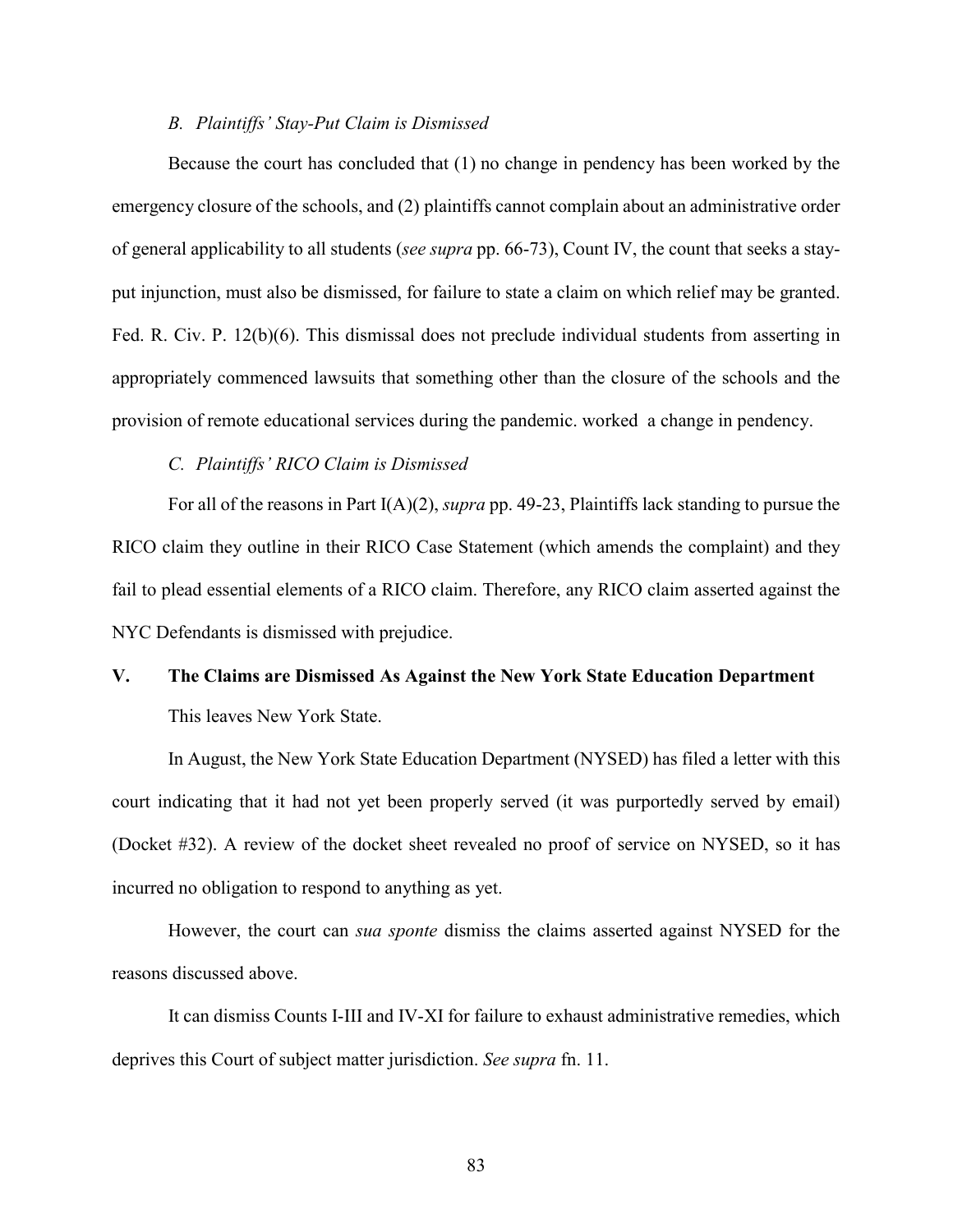This Court can dismiss Count IV against NYSED *sua sponte* because pendency claims lie against individual school districts, not against the State, which would not be a proper party on any such claim.

And of course the RICO claim, which is fatally deficient in so many respects, must be dismissed against NYSED as well as against every other defendants.

"While dismissing a complaint as to a non-moving defendant is not an ordinary practice, a district court may dismiss claims *sua sponte* for failure to state a claim, at least so long as the plaintiff had notice and an opportunity to be heard on the issue." *Antidote Int'l Films, Inc. v. Bloomsbury Pub., PLC*, 467 F. Supp. 2d 394, 399 (S.D.N.Y. 2006) (quoting *First Capital Asset Mgmt., Inc. v. Brickellbush, Inc.*, 219 F. Supp. 2d 576, 580 (S.D.N.Y. 2002), *aff'd sub nom. First Capital Asset Mgmt., Inc. v. Satinwood, Inc.*, 385 F.3d 159 (2d Cir. 2004)). In most cases, the *sua sponte* dismissal of claims against a non-moving defendant arise in circumstances like this one, in which (i) a defendant has not been properly served, and (ii) it is apparent that the same arguments that warranted dismissal against the moving defendants warrant dismissal against the unserved defendant. Here, NYSED submitted a letter on August 26 – prior to the issuance of the stay – asserting both improper service of process (it was purportedly served by email) and that it is not a proper party. (Dkt. No. 32); and the arguments discussed in the preceding 83 pages apply with equal or greater force to NYSED.

Plaintiffs have had many opportunities to be heard on the sufficiency of their Complaint. They have had an opportunity to respond to this Court's Orders to Show Cause via supplemental briefing (Dkt. Nos. 122, 123, 124) and to oppose the NYC Defendants' motion to dismiss – which argued that the Complaint should be dismissed for failure to state a claim (Dkt. No. 150). They have filed a RICO Case Statement (Dkt. No. 121) and were afforded an opportunity to further brief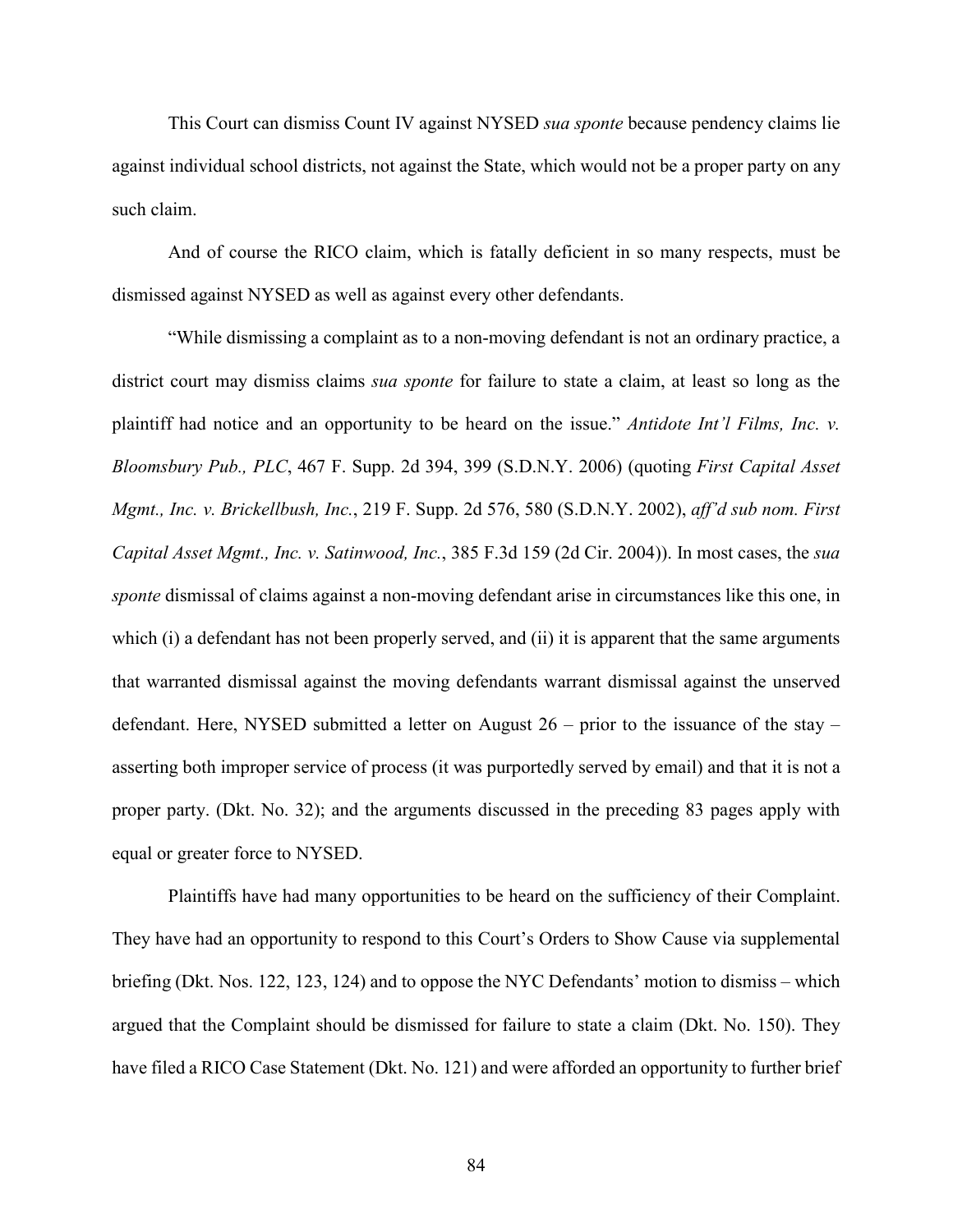the sufficiency of their RICO claims (Dkt. No. 194). It would be a waste of judicial resources to allow Plaintiffs' legally defective claims, as to which Plaintiffs have been fully heard, to be pursued against NYSED simply because the State – complying with a court-ordered stay -- has not yet moved to dismiss them. *See Antidote*, 467 F. Supp. 2d at 399.

Plaintiffs assert the same claims, based on the same facts, and the same legal theories against *all* defendants in this case. The reasons stated above for dismissing the Complaint against the NYC Defendants carry no less weight as applied to NYSED.<sup>[22](#page-84-0)</sup>

Accordingly, the Complaint is similarly DISMISSED without prejudice against NYSED.

## **CONCLUSION**

For the reasons stated above, Plaintiffs' claims against all out-of-state Defendants are DISMISSED without prejudice. The remaining claims against all New York State School Districts outside NYCDOE are SEVERED and DISMISSED without prejudice.

Plaintiffs' application for a preliminary injunction is DENIED, and all claims are DISMISSED as against the NYC Defendants.

The court sua sponte dismisses all claims against the New York State Education Department.

l

<span id="page-84-0"></span><sup>&</sup>lt;sup>22</sup> NYSED no doubt would raise Eleventh Amendment issues as well, but the court will not litigate on the State's behalf.